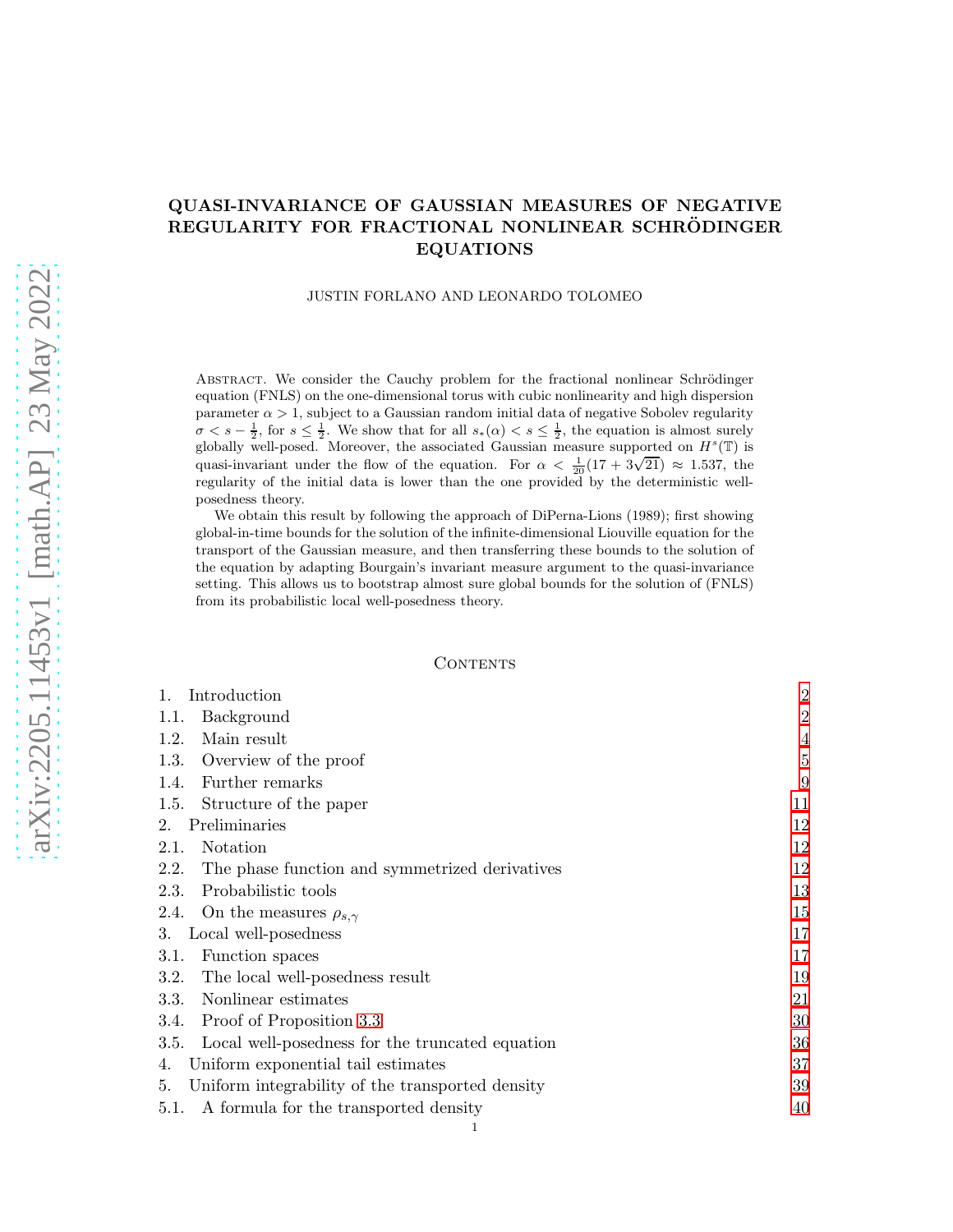# 2 J. FORLANO AND L. TOLOMEO

| 5.2. Energy estimates                                           | 42 |
|-----------------------------------------------------------------|----|
| 5.3. On the uniform $L^p$ estimates for the transported density | 50 |
| 6. Convergence of the truncated flow and quasi-invariance       | 56 |
| References                                                      | 61 |

### 1. Introduction

<span id="page-1-1"></span><span id="page-1-0"></span>1.1. Background. In this paper, we consider the Cauchy problem for the (renormalized) fractional nonlinear Schrödinger equation (FNLS):

<span id="page-1-3"></span>
$$
\begin{cases}\ni\partial_t u + (-\partial_x^2)^{\alpha} u \pm (|u|^2 - 2(\int_{\mathbb{T}} |u|^2 dx)) u = 0, \\
u(0) = u_0.\n\end{cases} (1.1)
$$

with high dispersion  $\alpha > 1$ , posed on the one-dimensional torus  $\mathbb{T} = \mathbb{R}/2\pi\mathbb{Z}$ . Our goal is to study the long-time behaviour and statistical properties of the flow of this equation when subjected to a Gaussian random initial data  $u_0$  of low regularity, so that  $u_0 \notin L^2(\mathbb{T})$ .

The study of Hamiltonian PDEs with random initial data was initiated by McKean and Vaninsky for the cubic wave equation, and by Bourgain for the mass-critical Schrödinger equation, both posed on  $\mathbb{T}$ , in [\[49,](#page-62-0) [7\]](#page-60-1). These works were concerned with showing the invariance of the Gibbs measure associated to the Hamiltonian; the measures having been rigorously studied earlier by Lebowitz, Rose and Speer [\[47\]](#page-62-1).

In particular, Bourgain in [\[7\]](#page-60-1) introduced the so-called Bourgain's invariant measure argument. The idea is to use the formal invariance of the Gibbs measure, as a replacement for a conservation law, to obtain almost sure global well-posedness on the support of the Gibbs measure. This scheme was applied in [\[7\]](#page-60-1) to the one-dimensional NLS

<span id="page-1-2"></span>
$$
i\partial_t u - \partial_x^2 u + |u|^{p-1} u = 0,\t\t(1.2)
$$

where  $p \in 2\mathbb{N}+1$ , for almost every initial data (distributed according to the Gibbs measure) belonging to the  $L^2$ -based Sobolev space  $H^{\frac{1}{2}-\epsilon}(\mathbb{T})$ , where  $\varepsilon > 0$ . The local-in-time dynamics had been constructed earlier in another seminal paper by Bourgain [\[6\]](#page-60-2). We recall that the Gibbs measure for [\(1.23\)](#page-9-0) is formally described by

$$
d\rho(u) = Z^{-1} \exp(-H(u)) du = Z^{-1} \exp\left(-\frac{1}{2} \int_{\mathbb{T}} |\partial_x u|^2 - \frac{1}{p} \int_{\mathbb{T}} |u|^p\right) du,\tag{1.3}
$$

where  $H(u) = \frac{1}{2} \int_{\mathbb{T}} |\partial_x u|^2 + \frac{1}{p}$  $\frac{1}{p}\int_{\mathbb{T}}|u|^p dx$  is the Hamiltonian (energy) for [\(1.23\)](#page-9-0), and Z is a normalisation constant. We heuristically expect  $\rho$  to be conserved under the flow of  $(1.23)$  because (i) the Hamiltonian  $H(u)$  is conserved, and (ii) the (non-existent) Lebesgue measure "du" is formally conserved by Liouville's theorem.

Bourgain's result was especially remarkable because on the torus, one can use conservation of mass and energy to obtain a priori estimates for solutions to  $(1.23)$  with  $p > 3$  only in  $H^1(\mathbb{T})$ . Bourgain also obtained similar results in the focusing case (+ sign in [\(1.23\)](#page-9-0)) when  $p \leq 6$ , although the unboundedness from below of the Hamiltonian requires an additional (conserved)  $L^2(\mathbb{T})$  cut-off on the measure [\(1.3\)](#page-1-2). We will not discuss such issues further here and refer the interested reader to [\[63\]](#page-62-2).

These techniques were further developed by Bourgain himself in his later result [\[8\]](#page-60-3), where he considered the defocusing cubic NLS posed on  $\mathbb{T}^2$ . He showed a similar almost sure global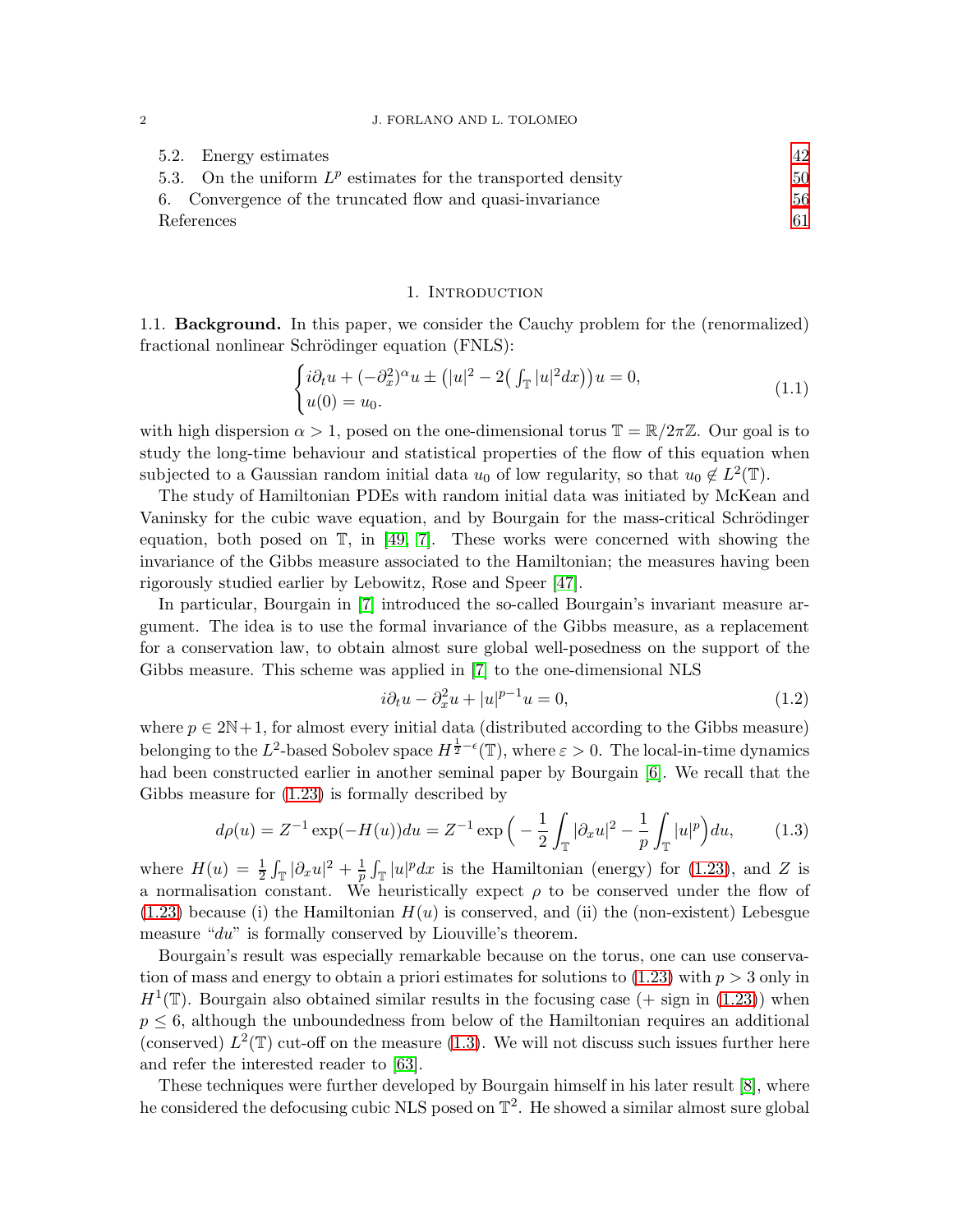well-posedness result, this time in  $H^{-\varepsilon}(\mathbb{T})$ . At this regularity, not only does one lack nice a-priori bounds, but the equation is scaling super-critical, and it is ill-posed in a strong sense; see [\[41,](#page-62-3) [42\]](#page-62-4) for more details.

These results by Bourgain generated a lot of interest in the study of dispersive/Hamiltonian PDEs with random initial data, especially in the situation where it is possible to prove invariance of the Gibbs measure. This is typically a very difficult problem as in many cases of interest, such as in [\[8\]](#page-60-3), the Gibbs measure is supported on a space of functions which are too rough for deterministic well-posedness theory to apply (if it even exists at such regularities). This issue necessitates a *probabilistic* (local) well-posedness theory, that goes beyond deterministic results by exploiting cancellations due to random oscillations. The literature on the study of Gibbs measures for nonlinear Hamiltonian PDEs is by now quite long, so we point the reader to the papers [\[85,](#page-63-0) [80,](#page-63-1) [82,](#page-63-2) [83,](#page-63-3) [52,](#page-62-5) [51,](#page-62-6) [22,](#page-61-0) [27,](#page-61-1) [24,](#page-61-2) [75,](#page-63-4) [67,](#page-63-5) [59,](#page-62-7) [39,](#page-62-8) [76,](#page-63-6) [14,](#page-61-3) [26,](#page-61-4) [9\]](#page-60-4) and the references contained therein.

In a parallel direction, a natural question that arises is to provide some description of the flow of Hamiltonian PDEs in situations where the initial data is not distributed according to an invariant measure. This pursuit was initiated by Tzvetkov in [\[81\]](#page-63-7), where the following question was studied: given a Gaussian measure  $\mu$  and the flow  $\Phi_t$  of a Hamiltonian PDE, when can we say that

<span id="page-2-0"></span>
$$
(\Phi_t)_{\#}\mu \ll \mu
$$
 (1.4)

Here,  $(\Phi_t)_{\#}\mu$  denotes the push-forward of the measure  $\mu$  under the map  $\Phi_t$ . If the answer to this question is positive, we say that the measure  $\mu$  is *quasi-invariant* under the flow  $\Phi_t$ .

Before we discuss this further, we give a rigorous definition for the Gaussian measures supported on Sobolev spaces. Equipping  $\mathbb T$  with normalised Lebesgue measure  $(2\pi)^{-1}dx$ , we let  $u_0$  denote the random initial data given by

<span id="page-2-1"></span>
$$
u_0(x; \omega) = \sum_{n \in \mathbb{Z}} \frac{g_n(\omega)}{\langle n \rangle^s} e^{inx}, \tag{1.5}
$$

where  $\{g_n\}_{n\in\mathbb{Z}}$  are independent complex-valued Gaussian normal random variables (namely,  $\text{Re}(g_n)$  and  $\text{Im}(g_n)$  are independent  $\mathcal{N}(0, \frac{1}{2})$  $\frac{1}{2}$ ) Gaussian random variables on  $\mathbb{R}$ ) on a probability space  $(\Omega, \mathcal{F}, \mathbb{P})$ , and  $\langle n \rangle := (1 + n^2)^{1/2}$ . It is well known that  $u_0 \in H^{\sigma}(\mathbb{T}) \setminus H^{s-\frac{1}{2}}(\mathbb{T})$ almost surely if and only if  $\sigma < s - \frac{1}{2}$  $\frac{1}{2}$ . We then define the Gaussian measure  $\mu_s$  as

<span id="page-2-2"></span>
$$
\mu_s(u_0) := \text{Law}(u_0). \tag{1.6}
$$

At least formally,

$$
d\mu_s(u_0) = Z_s^{-1} \exp\left(-\frac{1}{2}||u_0||_{H^s}^2\right) du_0,
$$

since  $\mu_s$  is a Gaussian measure with inverse covariance operator  $(1 - \partial_x^2)^s$ . The measure  $\mu_s$ is then supported on  $H^{\sigma}(\mathbb{T})$ , for  $\sigma < s - \frac{1}{2}$  $\frac{1}{2}$ , and the triplet  $(H^s, H^{\sigma}, \mu_s)$  forms an abstract Wiener space; see [\[34,](#page-61-5) [45\]](#page-62-9).

The restriction to Gaussian measures in [\(1.4\)](#page-2-0) is natural in the context of Hamiltonian PDEs, as such equations often have conservation laws of the form:

$$
E(u) = \frac{1}{2} ||u||_{H^s}^2 + \text{Rem}(u),
$$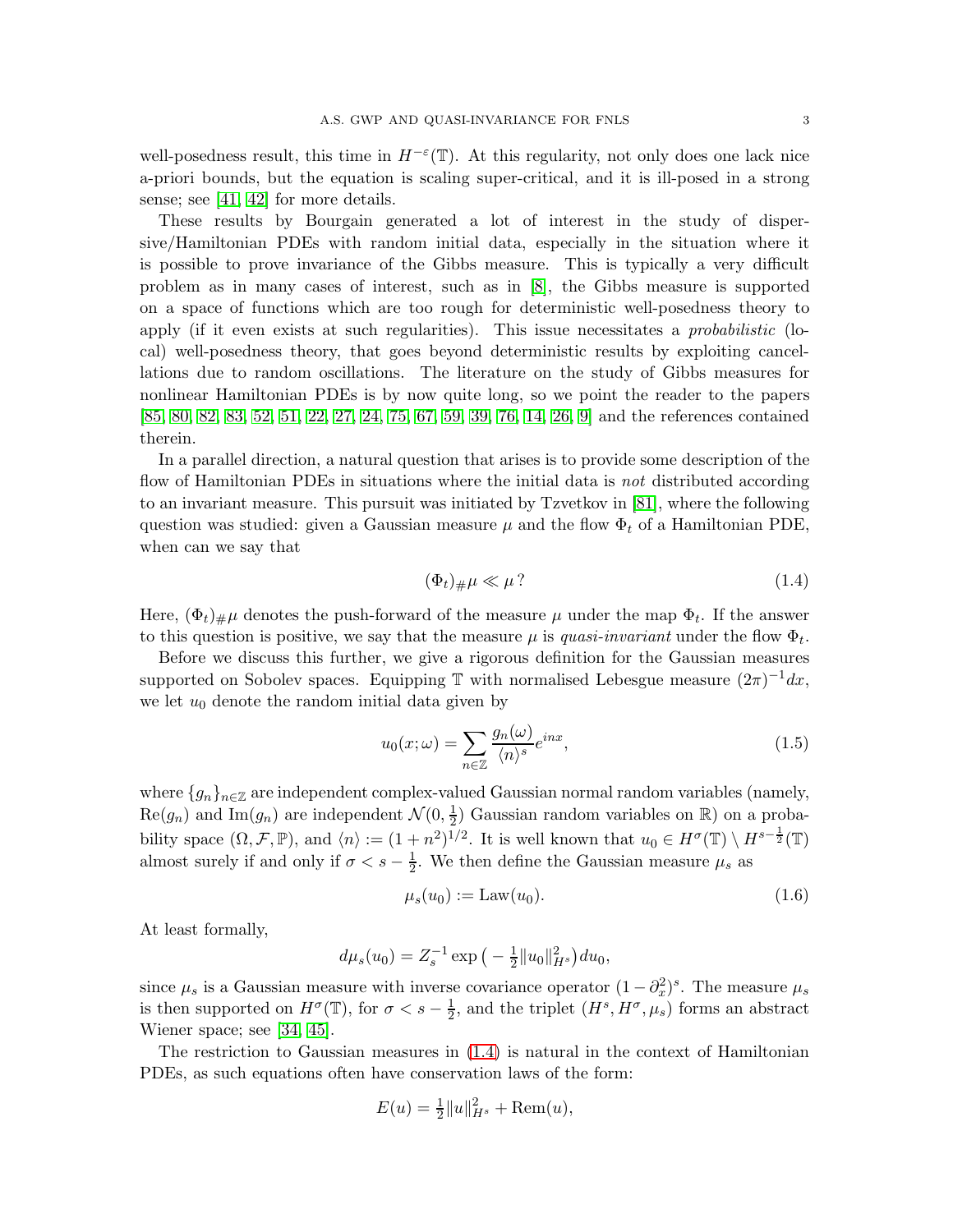where  $Rem(u)$  is a remainder term due to the nonlinearity in the equation, and typically the associated invariant measure  $exp(-E(u))du$  is absolutely continuous with respect to the Gaussian measure  $\mu_s$ .<sup>[1](#page-3-1)</sup> Indeed, a strategy to rigorously interpret the Gibbs measure is to view it as a weighted Gaussian measure

$$
d\rho = \exp(-\text{Rem}(u))d\mu_s,
$$

and show that  $e^{-\text{Rem}(u)}$  is integrable on the support of  $\mu_s$ .

We stress that the question of quasi-invariance of Gaussian measures under the flow of Hamiltonian PDEs is a non-trivial problem, even in high-regularity situations. In probability theory, the seminal work of Cameron and Martin [\[13\]](#page-61-6) identified necessary and sufficient conditions for the quasi-invariance of Gaussian measures under shifts of the form  $x \mapsto x + y$ . Ramer [\[73\]](#page-63-8) extended this study to general nonlinear transformations. In order to apply Ramer's result to prove the quasi-invariance under the flow of nonlinear Hamiltonian PDEs, one essentially needs a  $(d + \varepsilon)$ -degree of smoothing on the nonlinear part of the flow, where  $d \geq 1$  is the dimension of the torus  $\mathbb{T}^d$ . See a discussion in [\[81,](#page-63-7) Section 1.4] for more details. We also mention the works by Cruzeiro [\[16,](#page-61-7) [17\]](#page-61-8) on quasi-invariance for general evolution equations.

For a typical dispersive PDE, such an amount of nonlinear smoothing seems to be out of reach, and even when available, it requires careful analysis to unlock. For example, for [\(1.1\)](#page-1-3), there seems to be  $(2\alpha - 1)$ -degrees of nonlinear smoothing, provided that  $s > 1$ . Thus, Ramer's result would imply quasi-invariance of  $\mu_s$  under the flow of [\(1.1\)](#page-1-3) only for  $s > 1$ .

In order to go beyond Ramer's result, Tzvetkov [\[81\]](#page-63-7) introduced a general method to obtain quasi-invariance for Hamiltonian PDEs, which has been iterated and expanded upon in various directions over the years. Indeed, many results have appeared regarding the quasiinvariance of Gaussian measures for various different dispersive PDEs. In particular, there are results for quasi-invariance of the BBM and Benjamin-Ono equations [\[81,](#page-63-7) [32,](#page-61-9) [33\]](#page-61-10), KdV type equations  $[72]$ , wave equations  $[66, 36, 74]$  $[66, 36, 74]$  $[66, 36, 74]$ , and Schrödinger equations  $[65, 62, 64, 71]$  $[65, 62, 64, 71]$  $[65, 62, 64, 71]$  $[65, 62, 64, 71]$ , [29,](#page-61-12) [19,](#page-61-13) [60,](#page-62-12) [30,](#page-61-14) [32\]](#page-61-9). The key underlying observation in this study is that the quasi-invariance of Gaussian measures is intimately tied to the dispersive character of the equation; see [\[62,](#page-62-10) [74\]](#page-63-11) for negative results for some dispersionless ODEs.

We point out that, contrary to the situation in which the initial data is distributed according to an invariant measure, these quasi-invariance results all rely on the underlying equation to at least be deterministically globally well-posed at the typical regularity of a sample of the Gaussian measure. In particular, so far, there has been no quasi-invariance result which is built upon a probabilistic local well-posedness result.

<span id="page-3-0"></span>1.2. Main result. The main goal of this paper is to bridge this gap between invariance and quasi-invariance results. In particular, we exploit the quasi-invariance of certain Gaussian measures in order to show almost sure global well-posedness *below* the known local wellposedness threshold, in the spirit of the original works by Bourgain [\[7,](#page-60-1) [8\]](#page-60-3).

Our main result is the following:

<span id="page-3-1"></span><sup>&</sup>lt;sup>1</sup>The main example in which this absolute continuity does not hold but the measure can still be proven to be invariant is the  $\Phi_3^4$  measure of quantum field theory. This was very recently shown to be invariant for the flow of the nonlinear wave equation on  $\mathbb{T}^3$  in the impressive work [\[9\]](#page-60-4).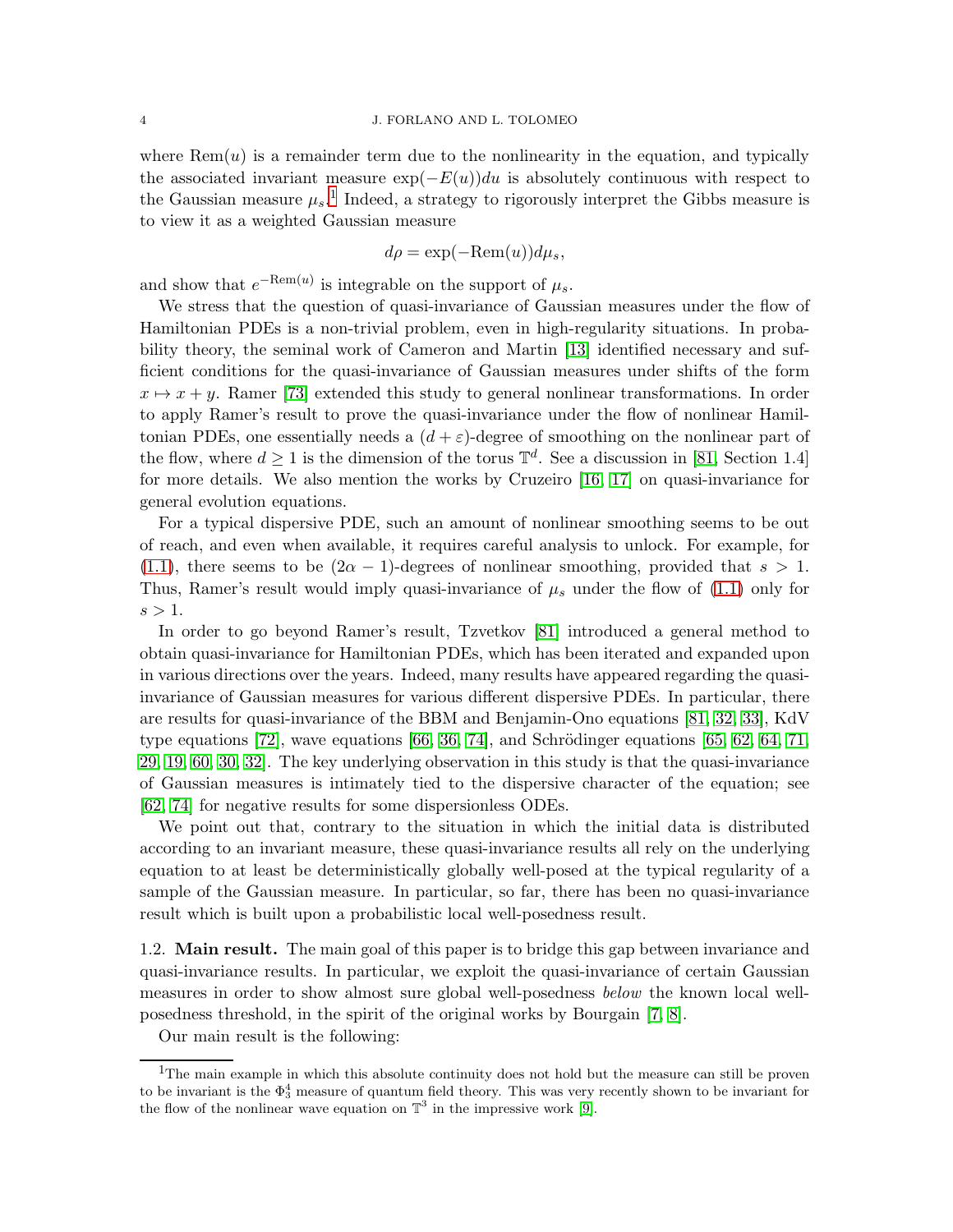<span id="page-4-1"></span>**Theorem 1.1.** Let  $\alpha > 1$  and  $s \leq \frac{1}{2}$  $rac{1}{2}$  be such that

<span id="page-4-2"></span>
$$
s > s_*(\alpha) := \begin{cases} \frac{1}{4}(\sqrt{68\alpha^2 - 52\alpha + 9} - 10\alpha + 7) & \text{if } 1 < \alpha \le \frac{1}{32}(35 + \sqrt{105}), \\ \frac{1}{2}(\sqrt{4\alpha^2 - 2\alpha + 1} - 2\alpha + 1) & \text{if } \alpha > \frac{1}{32}(35 + \sqrt{105}). \end{cases}
$$
(1.7)

Then the equation  $(1.1)$  is almost surely globally well-posed with respect to the Gaussian measure  $\mu_s$ . Moreover, the measure  $\mu_s$  is quasi-invariant with respect to the flow and, if  $\sigma < s - \frac{1}{2}$  $\frac{1}{2}$ , for  $\mu_s$  a.e. initial data  $u_0$ , there is an exponent  $A = A(\alpha, s) > 0$  such that

<span id="page-4-7"></span>
$$
||u(t)||_{H^{\sigma}} \lesssim_{u_0, \sigma} \langle t \rangle^A,\tag{1.8}
$$

Together with the result of the first author (and K. Seong) [\[30\]](#page-61-14), that shows quasi invari-ance for [\(1.1\)](#page-1-3) for every  $s > \frac{1}{2}$ , Theorem [1.1](#page-4-1) extends quasi-invariance of the measure  $\mu_s$  to every  $s > s_*(\alpha)$ .

The condition [\(1.7\)](#page-4-2) is quite complicated, and we do not advance any claims about its optimality.<sup>[2](#page-4-3)</sup> However, we can compare it with the deterministic theory for  $(1.1)$ . The equation [\(1.1\)](#page-1-3) is known to be globally well-posed in  $H^{\sigma}(\mathbb{T})$  for

<span id="page-4-5"></span>
$$
\sigma \ge \frac{1-\alpha}{3},\tag{1.9}
$$

thanks to the works [\[68,](#page-63-14) [50,](#page-62-13) [46,](#page-62-14) [48\]](#page-62-15). For more details, we refer to the discussion in Sec-tion [1.3.](#page-4-0) In view of the optimal regularity for an initial data  $u_0$  distributed according to  $\mu_s$ , Theorem [1.1](#page-4-1) provides a result stronger than the one derived by the deterministic theory if  $s_*(\alpha) - \frac{1}{2} < \frac{1-\alpha}{3}$  $\frac{-\alpha}{3}$ , which corresponds to

$$
1 < \alpha < \frac{1}{20}(17 + 3\sqrt{21}) \approx 1.537.
$$

<span id="page-4-0"></span>1.3. Overview of the proof. We summarise here the high level structure of the proof, explaining how it relates with the existing results in the literature, and how it allows us to go beyond the deterministic global (and local) well-posedness threshold.

In view of Bourgain's invariant measure argument (or more precisely, a variant of the argument for the quasi-invariant case, see Theorem [6.1\)](#page-55-1), it is enough to show good  $L^p$ estimates for the density of the transported measure. Therefore, we shift our attention to the Liouville equation associated with the equation [\(1.1\)](#page-1-3), in the spirit of the celebrated works of DiPerna-Lions [\[21\]](#page-61-15) and Ambrosio [\[1\]](#page-60-5). We first show that, if  $(\Phi_t)_{\#}\mu_s = f_t\mu_s$ , then

<span id="page-4-6"></span>
$$
f_t(\Phi_t(u_0)) = \exp\Big(\int_0^t \mathcal{Q}(\Phi_{t'}(u_0))dt'\Big),\tag{1.10}
$$

where  $\mathcal Q$  is an explicit function; see Lemma [5.1.](#page-39-1) Such a formula for the density has been known in the community for quite some time, however, it has been used in the context of quasi-invariance for dispersive PDEs only recently, initially by Debussche and Tsutsumi [\[19\]](#page-61-13), and subsequently in [\[12,](#page-61-16) [30,](#page-61-14) [32\]](#page-61-9).

Afterwards, by a bootstrap/Gronwall argument, we can derive an  $L^p(\mu_s)$  estimate for  $f_t$ from an  $L^p(\mu_s)$  estimate for

<span id="page-4-4"></span>
$$
\exp\left(\frac{t}{\tau}\int_0^\tau \mathcal{Q}(\Phi_{t'}(u_0))dt'\right),\tag{1.11}
$$

<span id="page-4-3"></span><sup>&</sup>lt;sup>2</sup>However, we point out that in the case  $\alpha = 2$ , Theorem [1.1](#page-4-1) provides  $s_* = \frac{1}{2}(\sqrt{13} - 3) \approx 0.3028$ , while the result in [\[60\]](#page-62-12) shows quasi-invariance for  $s > \frac{3}{10} = 0.3$ , so  $s_*(\alpha)$  is not optimal in the case  $\alpha = 2$ .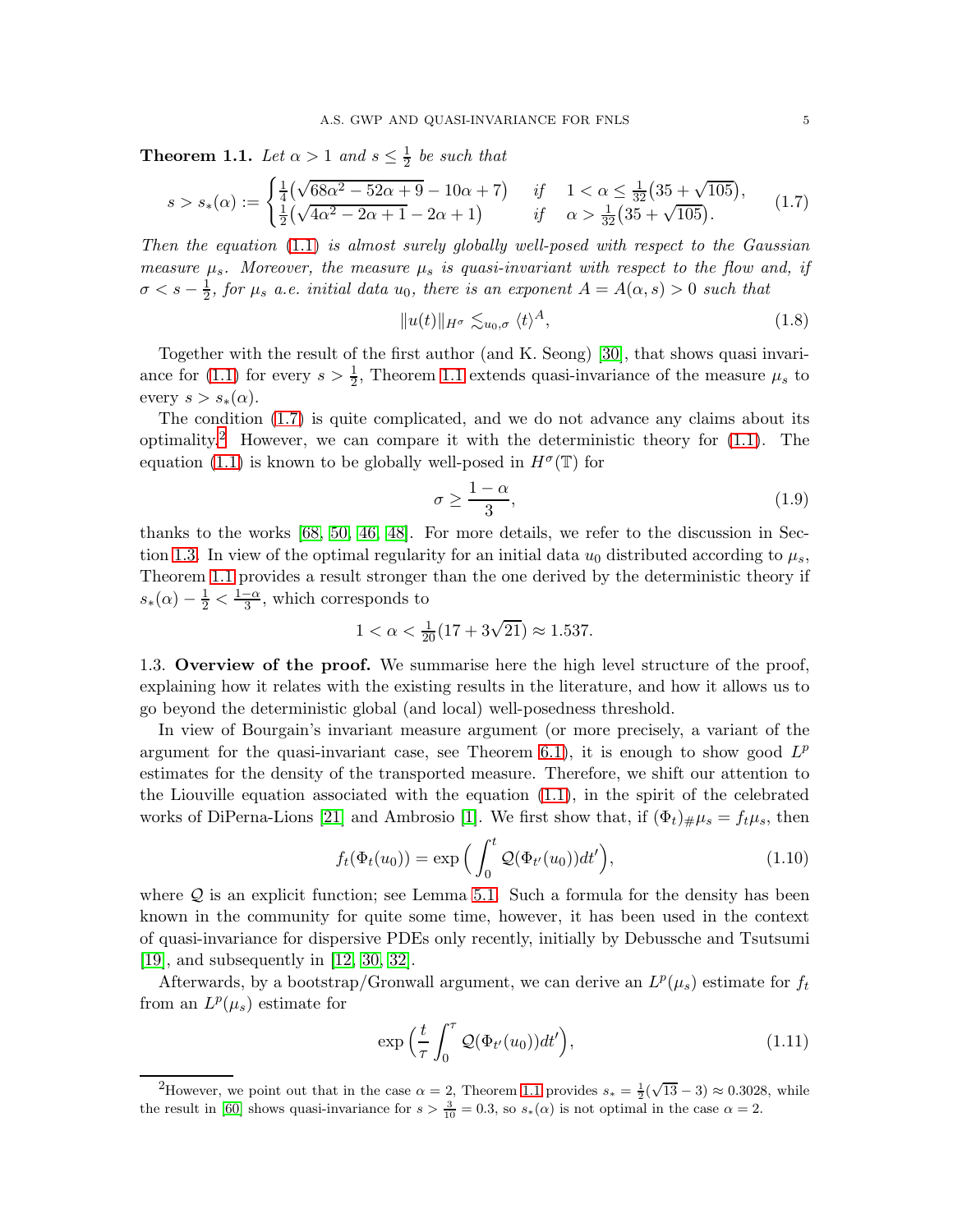where  $\tau \leq \min(t, 1)$  is an appropriately chosen stopping time. This argument is performed in Lemma [5.10.](#page-52-0) The bootstrap argument can be seen as a discrete-in-time version of the argument in [\[2,](#page-60-6) Section 6], which has the term  $\mathcal{Q}(u_0)$  in the exponential instead of its time average. However, we point out that in general, the term  $\mathcal{Q}(u_0)$  is ill-defined (see Remark [5.3\)](#page-40-0), and only its integral in time is well defined. As a consequence, the solution to the Liouville equation will not be Lipschitz in time (nor it will have a weak derivative in time in any sense), and this lack of temporal regularity extends to the transported density function  $f_t \circ \Phi_t$ <sup>[3](#page-5-0)</sup>

In order to estimate the  $L^p$  norm of [\(1.11\)](#page-4-4), we exploit the Boué-Dupuis variational formula [\(2.5\)](#page-13-0), popularised by Barashkov and Gubinelli [\[3\]](#page-60-7) the context of the construction of the  $\Phi_3^4$  quantum field theory on  $\mathbb{T}^3$ . This formula essentially states that

<span id="page-5-1"></span>
$$
\log \left( \int \exp \left( \frac{t}{\tau} \int_0^\tau \mathcal{Q}(\Phi_{t'}(u_0)) dt' \right) d\mu_s(u_0) \right) \le \int \sup_{v_0 \in H^s} \left( \frac{t}{\tau} \int_0^\tau \mathcal{Q}(\Phi_{t'}(u_0 + v_0)) dt' - \frac{1}{2} ||v_0||_{H^s}^2 \right) d\mu_s(u_0). \tag{1.12}
$$

Finally, we obtain the required estimate on  $\frac{t}{\tau} \int_0^{\tau} Q(\Phi_{t'}(u_0 + v_0)) dt'$  by developing a local well-posedness theory for  $(1.1)$ , where  $u_0$  is a random initial data distributed according to  $\mu_s$ , and  $v_0 \in H^s$ . As we need to exploit the nonlinear smoothing of the linear propagator of [\(1.1\)](#page-1-3) in order to be able to define  $\int_0^{\tau} Q(\Phi_{t'}(u_0+v_0))dt'$ , it is important to develop the local well-posedness theory using the appropriate Fourier restriction norm spaces (introduced by Bourgain in [\[6\]](#page-60-2) and Klainerman-Machedon in [\[43\]](#page-62-16)).

In order to get slightly sharper estimates, which allow us to improve the value of  $s_*(\alpha)$ and go below the deterministic threshold [\(1.9\)](#page-4-5), we need to work with the somewhat unusual spaces  $X^{s,b}_{p,q}$ . These keep track of the L<sup>q</sup>-integrability in the time Fourier variable, rather than the more standard case of  $q = 2$ . We point to Section [3.1](#page-16-1) for precise definitions and also Remark [5.9](#page-51-0) for a technical explanation for this choice of function space. The relevant local well-posedness estimates are contained in Proposition [3.3,](#page-18-1) while the estimate for Q is shown in Lemma [5.8.](#page-49-1)

In order to perform the steps described above, we need to introduce some auxiliary objects. The main reasons are that:

- (I) the theory for the Liouville equation admits a rigorous justification only after a finite dimensional truncation of the equation [\(1.1\)](#page-1-3), and
- (II) the exponential estimates such as [\(1.12\)](#page-5-1) do not hold directly for the Gaussian measure  $\mu_s$ , but only for an auxiliary measure  $\rho_{s,\gamma} \ll \mu_s$ .

We start by introducing the truncation for [\(1.1\)](#page-1-3). In the following, we will exclusively consider the positive sign  $+$  in [\(1.1\)](#page-1-3). As we never perform any estimate that depends on the positivity of this sign, the same results will also hold for the negative sign −. We define the nonlinearity in [\(1.1\)](#page-1-3) to be

<span id="page-5-2"></span>
$$
|u|^2u - 2\Big(\int_{\mathbb{T}}|u|^2dx\Big)u = \mathcal{N}(u, u, u) + \mathcal{R}(u, u, u),\tag{1.13}
$$

<span id="page-5-0"></span><sup>3</sup>Formally, this transported density solves an equation of the form

$$
\partial_t(f_t \circ \Phi_t) = (Q \circ \Phi_t)(f_t \circ \Phi_t),
$$

so the lack of regularity in time is somewhat unexpected.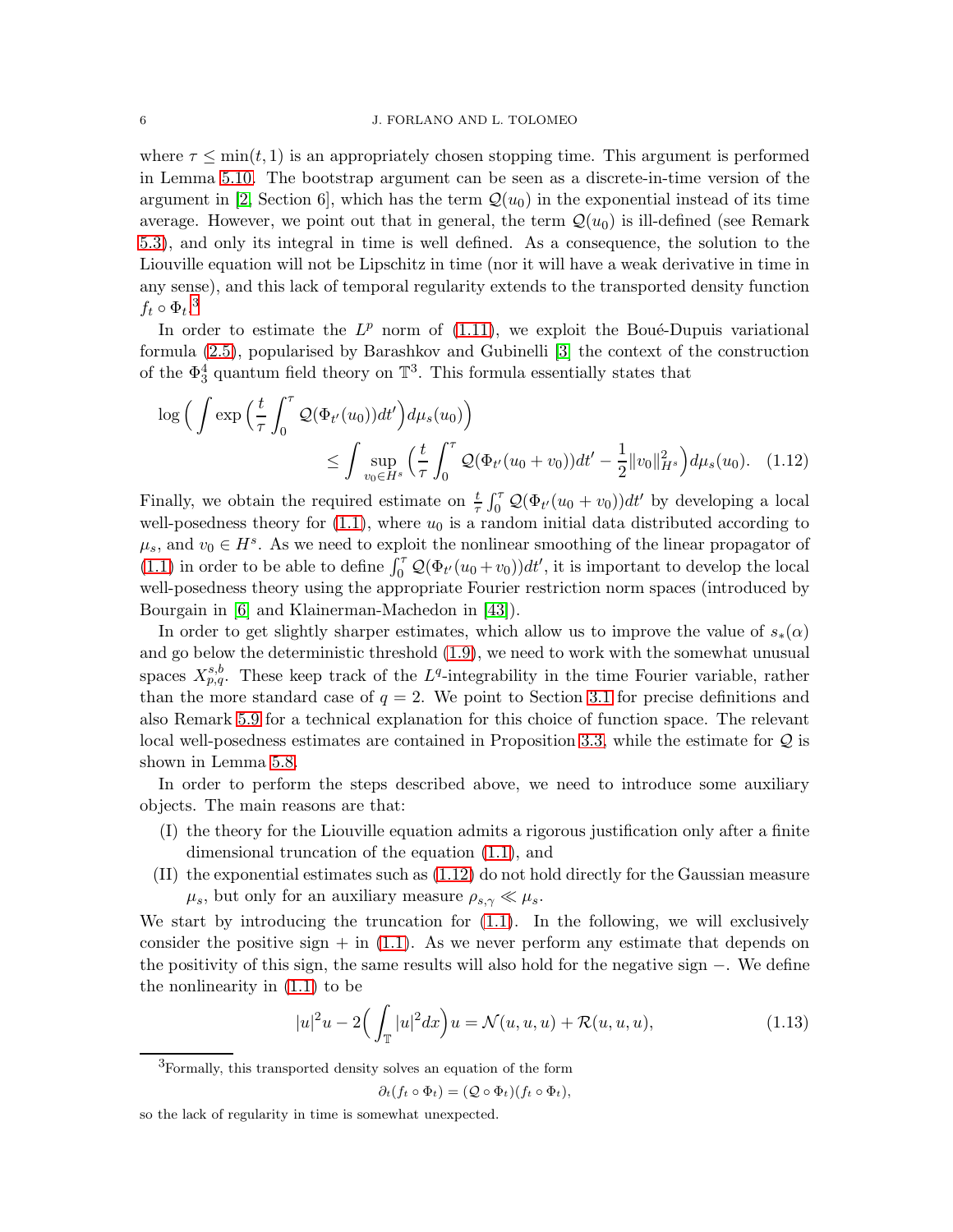where the trilinear operators  $\mathcal N$  and  $\mathcal R$  are defined as

$$
\mathcal{N}(u_1, u_2, u_3) = \sum_{\substack{n_1 - n_2 + n_3 - n_4 = 0, \\ n_1 \neq n_2, n_4}} \widehat{u_1}(n_1) \overline{\widehat{u_2}(n_2)} \widehat{u_3}(n_3) e^{in_4 x}, \tag{1.14}
$$

$$
\mathcal{R}(u_1, u_2, u_3) = -\sum_{n \in \mathbb{Z}} e^{inx} \widehat{u_1}(n) \overline{\widehat{u_2}(n)} \widehat{u_3}(n), \tag{1.15}
$$

and  $\hat{u}(n)$  denotes the Fourier transform in space of u.

We point out that the subtraction of the term  $2 \int_{\mathbb{T}} |u|^2 dx$  in [\(1.13\)](#page-5-2) is necessary for studying [\(1.1\)](#page-1-3) below  $L^2(\mathbb{T})$ , and is thus necessary for Theorem [1.1](#page-4-1) to hold. Let us explain further. The equation  $(1.1)$  without this term, namely,

<span id="page-6-4"></span><span id="page-6-1"></span>
$$
i\partial_t u + (-\partial_x^2)^\alpha u + |u|^2 u = 0,
$$
\n(1.16)

is the usual cubic fractional NLS. The equations [\(1.16\)](#page-6-0) and [\(1.1\)](#page-1-3) are equivalent in  $L^2(\mathbb{T})$ in the sense that if  $u \in C([0, T]; L^2(\mathbb{T}))$  solves [\(1.16\)](#page-6-0), then

<span id="page-6-0"></span>
$$
\mathcal{G}(u) = e^{-it \int_{\mathbb{T}} |u|^2 dx} u
$$

solves [\(1.1\)](#page-1-3). Moreover, this gauge transform  $\mathcal G$  is also invertible. This relies on the fact that the mass

<span id="page-6-2"></span>
$$
M(u) := \int_{\mathbb{T}} |u|^2 dx \tag{1.17}
$$

is a conserved quantity for the flow of both  $(1.16)$  and  $(1.1)$ . Whilst  $(1.16)$  and  $(1.1)$  are both globally-well posed in  $L^2(\mathbb{T})$  using the Fourier restriction norm method [\[6,](#page-60-2) [50,](#page-62-13) [65,](#page-63-12) [29\]](#page-61-12), the subtraction of  $2M(u)$  in [\(1.13\)](#page-5-2) removes a bad resonant part, so that [\(1.1\)](#page-1-3) behaves better outside of  $L^2(\mathbb{T})$  than [\(1.16\)](#page-6-0). Indeed, the arguments in [\[38,](#page-62-17) [68\]](#page-63-14) can be applied to  $(1.16)$  to show non-existence of solutions below  $L^2(\mathbb{T})$ , whilst the flow of  $(1.1)$  merely fails to be locally uniformly continuous with respect to the initial data; see, for example, [\[65,](#page-63-12) Appendix A.2].

The best known deterministic well-posedness results for [\(1.1\)](#page-1-3) that we mentioned earlier with the regularity restriction  $(1.9)$ , are based off a second gauge transformation which further weakens the resonant nonlinearity in [\(1.15\)](#page-6-1). We point out that, whilst results in [\[50,](#page-62-13) [68\]](#page-63-14) imply the existence of global solutions to [\(1.1\)](#page-1-3) for  $\sigma > -\frac{1}{4}$ , if  $\alpha = \frac{3}{2}$ , and  $\sigma > -\frac{9}{20}$ , if  $\alpha = 4$ , respectively, there is no uniqueness and thus no well-defined flow (so the question of quasi-invariance is ill-defined).

To continue with our discussion of (I) above, with a slight abuse of notation, we denote

$$
\mathcal{N}(u_1, u_2, u_3, u_4) := \langle \mathcal{N}(u_1, u_2, u_3), u_4 \rangle_{L^2} = \sum_{\substack{n_1 - n_2 + n_3 - n_4 = 0, \\ n_1 \neq n_2, n_4}} \widehat{u_1}(n_1) \overline{\widehat{u_2}(n_2)} \widehat{u_3}(n_3) \overline{\widehat{u_4}(n_4)},
$$

and similarly

$$
\mathcal{R}(u_1, u_2, u_3, u_4) := \langle \mathcal{R}(u_1, u_2, u_3), u_4 \rangle_{L^2} = -\sum_{n \in \mathbb{Z}} \widehat{u_1}(n) \overline{\widehat{u_2}(n)} \widehat{u_3}(n) \overline{\widehat{u_4}(n_4)}.
$$

Then, for  $N \in \mathbb{N}$ , we define the truncated system to be

<span id="page-6-3"></span>
$$
\begin{cases}\ni\partial_t u + (-\partial_x^2)^{\alpha} u + P_N(|P_N u|^2 P_N u - 2\left(\int |P_N u|^2\right) P_N u\right) = 0, \\
u(0) = u_0,\n\end{cases} \tag{1.18}
$$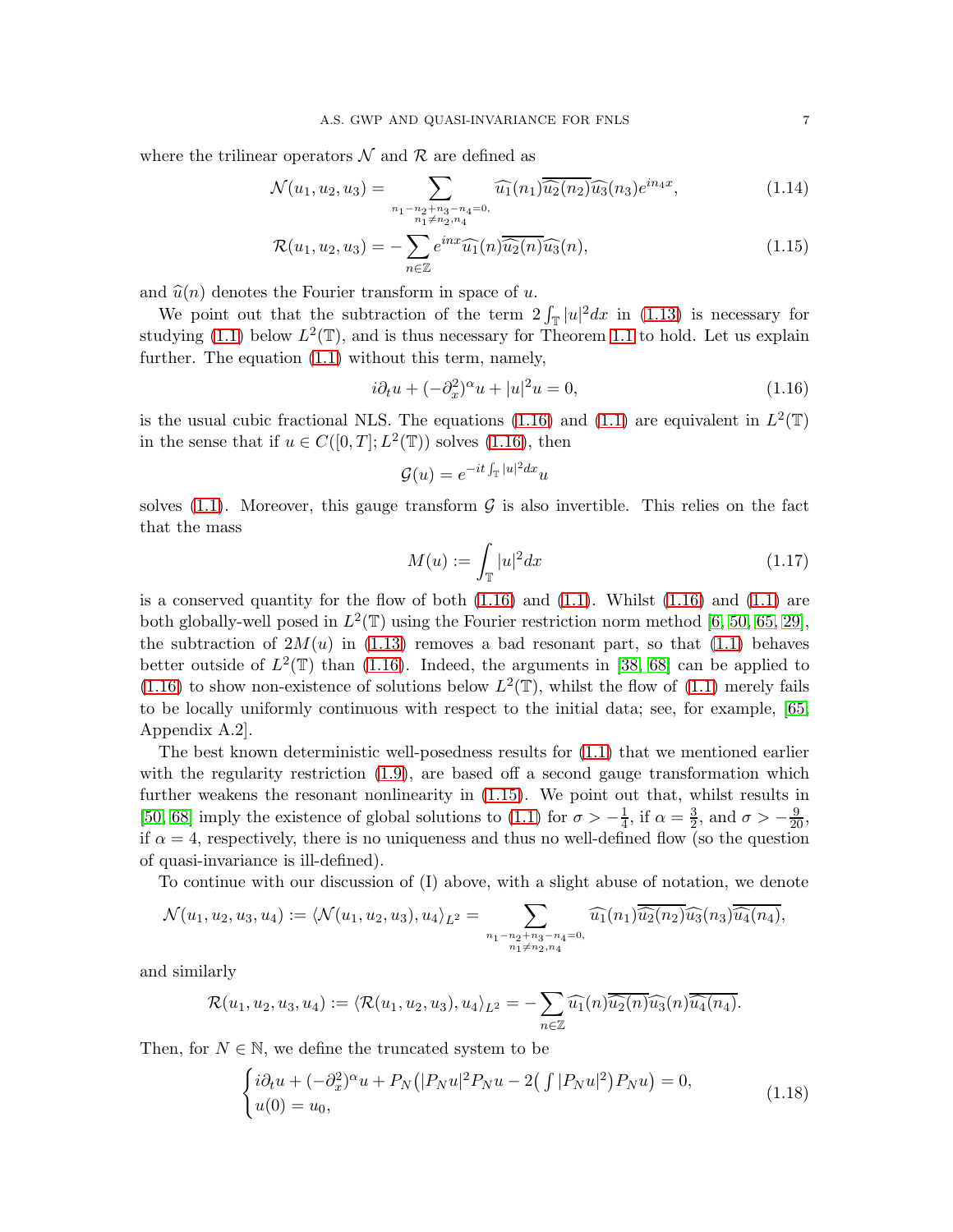where  $P_N$  is the sharp projection on Fourier frequencies with  $|n| \leq N$ , i.e.

$$
P_N u(x) = \sum_{|n| \le N} \widehat{u}(n) e^{inx}
$$

Similar to the analogous result for  $(1.1)$ , one can check that the mass  $(1.17)$  is preserved by the flow of [\(1.18\)](#page-6-3). An easy, but important, consequence of this mass conservation, together with the fact that the linear equation

$$
i\partial_t u + (-\partial_x^2)^\alpha u = 0
$$

preserves the  $H^{\sigma}(\mathbb{T})$  norm for any  $\sigma \in \mathbb{R}$ , is the following:

<span id="page-7-2"></span>**Proposition 1.2.** The equation [1.18](#page-6-3) is globally well posed in  $H^{\sigma}$  for every  $\sigma \in \mathbb{R}$ .

We will denote the nonlinearity in [\(1.18\)](#page-6-3) as

$$
P_N(|P_N u|^2 P_N u - 2\left(\int |P_N u|^2\right) P_N u\right) = \mathcal{N}_N(u, u, u) + \mathcal{R}_N(u, u, u),
$$

with  $\mathcal{N}_N$  and  $\mathcal{R}_N$  having analogous definitions to  $\mathcal N$  and  $\mathcal R$  respectively. Notice that we have exactly

$$
\mathcal{N}_N(u_1, u_2, u_3) = P_N \mathcal{N}(P_N u_1, P_N u_2, P_N u_3),
$$
  
\n
$$
\mathcal{R}_N(u_1, u_2, u_3) = P_N \mathcal{R}(P_N u_1, P_N u_2, P_N u_3).
$$
\n(1.19)

.

<span id="page-7-1"></span>By an abuse of notation again, if all arguments are the same, we simply write  $\mathcal{N}_N(u) =$  $\mathcal{N}_N(u, u, u)$  and  $\mathcal{R}_N(u) = \mathcal{R}_N(u, u, u)$ .

We now move on to introducing the auxiliary measure  $\rho_{s,\gamma}$  from point (II) earlier. The main obstacle to showing the relevant estimate for  $(1.12)$  is the fact that  $\mathcal Q$  is a (unsigned) polynomial of degree 4 in the variable  $v_0$ , while clearly  $||v_0||_{H^s}^2$  is a polynomial of degree 2. In order to get around this issue, we would like to exploit the mass conservation for the equation [\(1.1\)](#page-1-3). However,  $\int_{\mathbb{T}} |u_0|^2 dx = \infty$  almost surely, for  $u_0$  in the support of the Gaussian measures  $\mu_s$  when  $s \leq \frac{1}{2}$  $\frac{1}{2}$ . We instead need to use a renormalized version of the mass, which is formally given by

$$
: M(u) : = \int_{\mathbb{T}} :|u|^2 : dx = \int_{\mathbb{T}} |u|^2 dx - \int \int_{\mathbb{T}} |u_0|^2 dx d\mu_s(u_0),
$$

and we will make rigorous sense of this object in Section [2.4.](#page-14-0) We notice that, since formally :  $M(u)$ : =  $M(u)$  + constant, then :  $M(u)$ : is also preserved by the flow of [\(1.1\)](#page-1-3), and so we can multiply  $\mu_s$  by any function of :  $M(u)$ :, and this will not affect the formula for the density  $f_t$  given in [\(1.10\)](#page-4-6). Therefore, for  $s > \frac{1}{4}$  and  $\gamma < \frac{1}{1-2s}$ , we consider the measure

<span id="page-7-0"></span>
$$
d\rho_{s,\gamma}(u_0) := \exp\Big(-\Big|\int_{\mathbb{T}} :|u_0|^2 \cdot dx\Big|^{\gamma}\Big) d\mu_s(u_0). \tag{1.20}
$$

In view of the inequality

$$
\mathbb{1}_{\{|\cdot|\leq K\}}\leq \exp(-|x|^\gamma)\exp(K^\gamma),
$$

the choice of  $\rho_{s,\gamma}$  is reminiscent of the L<sup>2</sup>-cut-offs, commonly employed in the construction of Gibbs measures and in some quasi-invariance results above  $L^2(\mathbb{T})$ .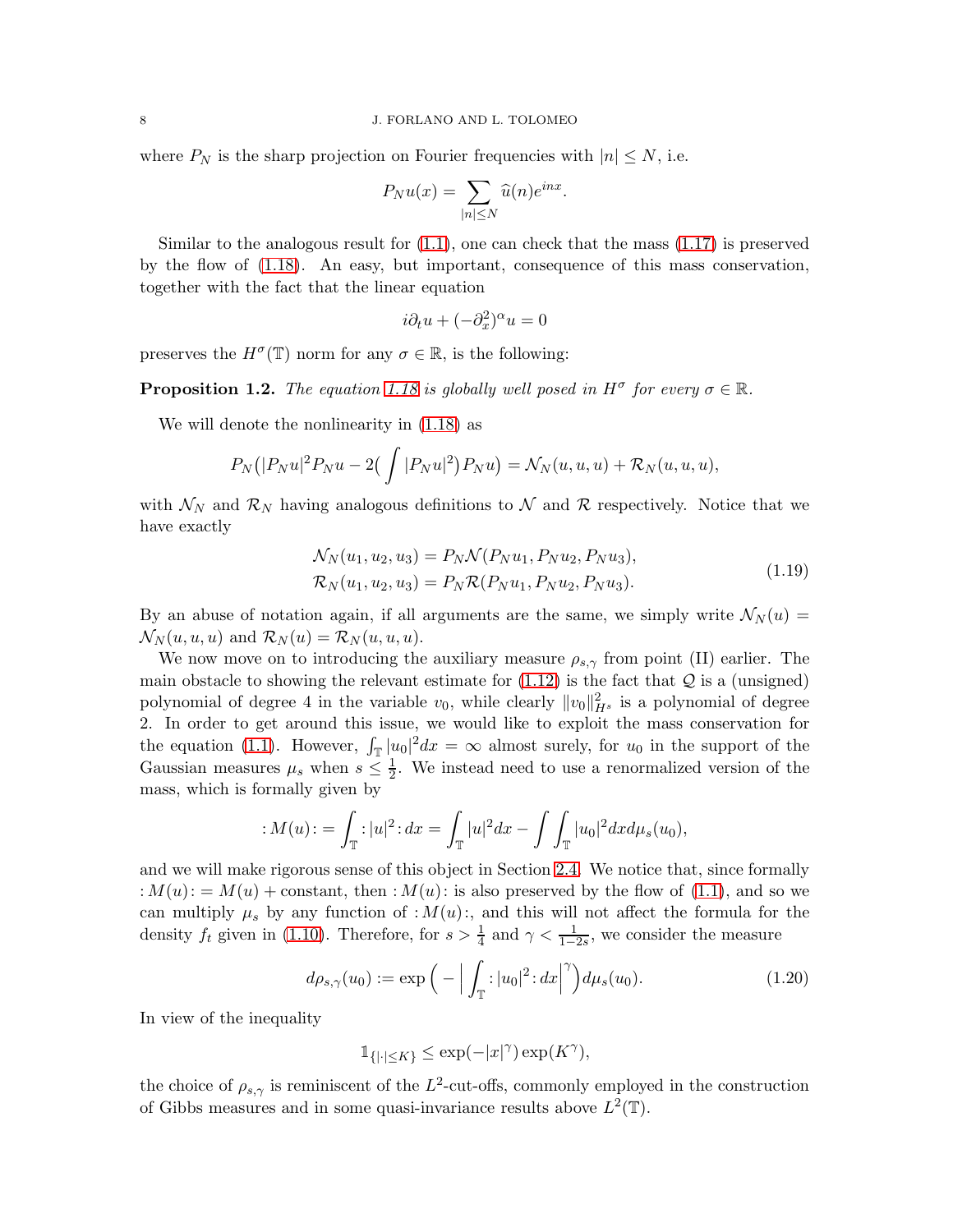### <span id="page-8-0"></span>1.4. Further remarks.

<span id="page-8-2"></span>**Remark 1.3.** The condition  $s > \frac{1}{4}$  in the definition of  $\rho_{s,\gamma}$  comes from the estimate [\(2.10\)](#page-15-0), and it is necessary in order for  $:M(u)$ : to be well-defined (almost surely); see also [\(2.8\)](#page-14-1). However, the restriction  $\gamma < \frac{1}{1-2s}$  at first glance might seem insubstantial, since one could easily define the measure  $\rho_{s,\gamma}$  for any  $\gamma > 0$ . This restriction on  $\gamma$  will play an important role in the numerology of Theorem [1.1](#page-4-1) as discussed in Remark [5.12,](#page-55-2) so one might wonder where this restriction comes from.

The main reason why we need to impose it is so that we can use the estimate  $(2.11)$  while applying the Boué-Dupuis variational formula. While we will not perform this analysis here, one can show that when taking  $\gamma_1 \geq \frac{1}{1-2s}$  in the definition of the measure  $\rho_{s,\gamma_1}$ , the right hand side of [\(2.11\)](#page-15-1) will at best have a term of the form  $\varepsilon_0 ||V_0||_{L^2}^{\frac{2}{1-2s}}$  (for some  $\varepsilon_0 > 0$ ). This is due to the fact that it is possible to choose  $V_0$  so that  $\left| \cdot M(Y+V_0): \right| \lesssim 1$  and  $||V_0||_{H^s}^2 \lesssim ||V_0||_{L^2}^{\frac{2}{1-2s}}$ . This has essentially been shown in the papers [\[54,](#page-62-18) [58\]](#page-62-19) by Oh, Okamoto and the second author, where similar measures have been considered.

As shown in those, this interplay between the bounds on :  $M(Y+V_0)$ : and the respective bounds on the  $L^2$  norm of  $V_0$  leads to unexpected results, such as phase transitions in the constructions of certain quantum fields theories that happen far from mass criticality. For these reasons, while we do expect the numerology of Theorem [1.1](#page-4-1) to be in principle possible to improve, we believe that the choice of the weight  $\exp(-\left| \int : u_0^2 : \right|^{\gamma})$  is optimal in this context.

Remark 1.4. Despite being partially inspired by the approach of DiPerna-Lions [\[21\]](#page-61-15), and the work by Ambrosio [\[1\]](#page-60-5) that introduced the concept of regular Lagrangian flows for ODEs with drifts that admit only weak derivatives, we do not develop explicitly the theory for the Liouville equation associated to  $(1.1)$ . We instead simply show the  $L^p$  estimate  $(5.31)$ for the solution to the Liouville equation with initial data  $\rho_{s,\gamma}$ .

If one were to be interested instead to the well-posedness theory for the Liouville equation

<span id="page-8-1"></span>
$$
\nu_t = (\Phi_t)_{\#} \nu_0,\tag{1.21}
$$

one obtains uniqueness of the solution in the class  $\{\nu_t \ll \mu_s \text{ for every } t\}$  as a direct consequence of the local well-posedness theory for [\(1.1\)](#page-1-3). Similarly, global existence for  $\nu_0 \ll \mu_s$  follows by imposing

$$
\nu_t = f_t \Big( \frac{d\nu_0}{d\rho_{s,\gamma}} \circ \Phi_{-t} \Big) \rho_{s,\gamma}.
$$

Moreover, the  $L^p$  estimate [\(5.31\)](#page-53-0) shows that for every  $\nu_0 \in L^{\infty}(\rho_{s,\gamma})$ , then  $\nu_t \in L^p(\rho_{s,\gamma})$ for every  $t \in \mathbb{R}$  and every  $p < \infty$ . By keeping track of the dependence on p of the estimate  $(5.31)$ , it should be possible to show that the equation  $(1.21)$  is globally well posed in the Orlicz space  $\exp(\log(L)^{\beta})(\rho_{s,\gamma})$ , for some appropriate  $\beta = \beta(\alpha, s, \gamma) > 1$ . However, this goes beyond the scope of this paper, and we chose not to perform this analysis.

Remark 1.5. A vast amount of work has been performed in the context of studying local and global well-posedness of dispersive PDEs with a random Gaussian initial data, independently of the properties of the transported measure. This process has been started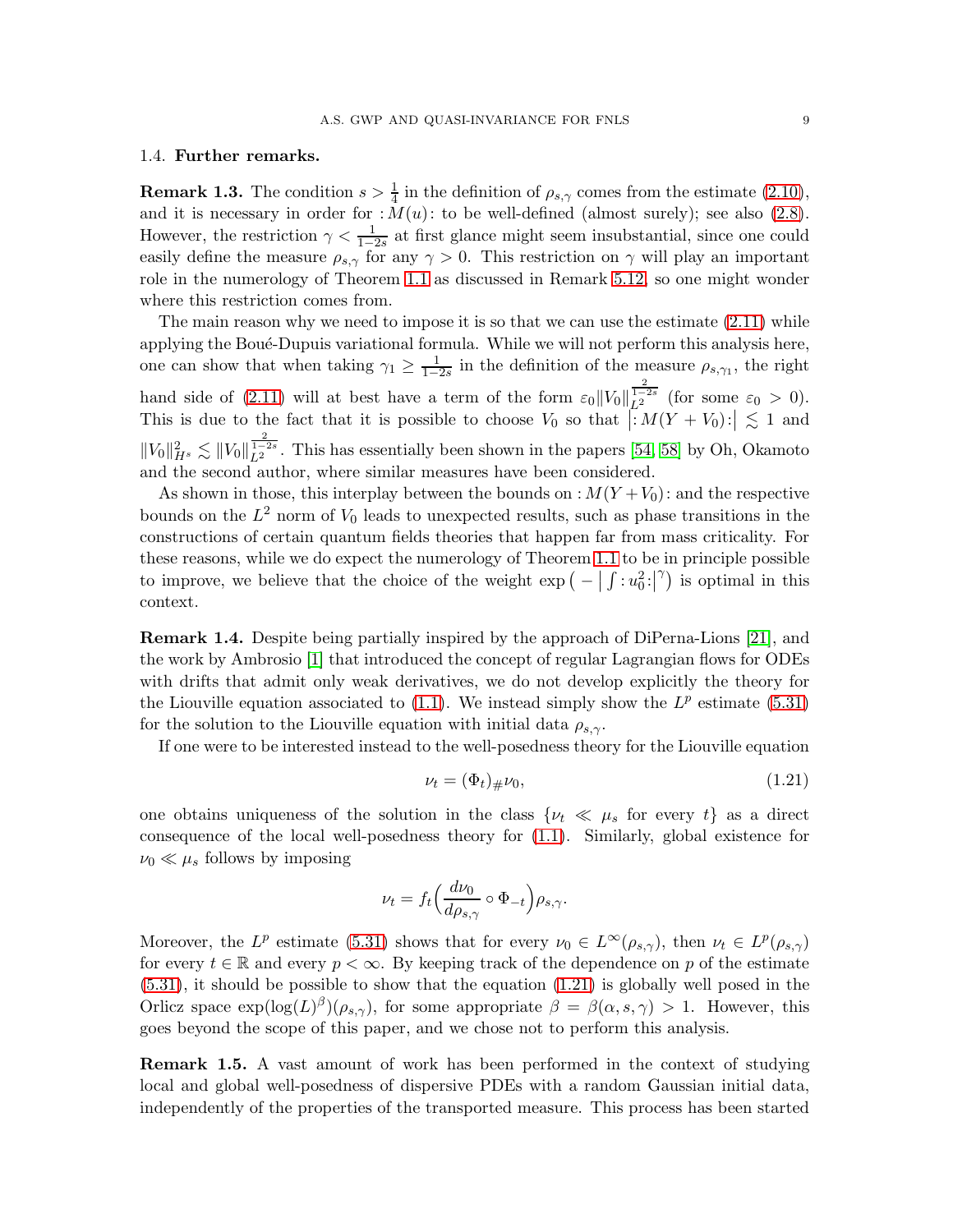### 10 J. FORLANO AND L. TOLOMEO

by Burq and Tzvetkov in [\[10,](#page-61-17) [11\]](#page-61-18), who showed that the cubic wave equation posed on  $\mathbb{T}^3$ ,

<span id="page-9-1"></span>
$$
u_{tt} - \Delta u + u^3 = 0,\t\t(1.22)
$$

is globally well-posed as soon as the random initial data belongs to the space  $H^{\varepsilon}(\mathbb{T}^3)$  for some  $\varepsilon > 0$ . This result is especially remarkable, since the equation [\(1.22\)](#page-9-1) is deterministically ill-posed in  $H^{\sigma}(\mathbb{T}^3)$  for  $\sigma < \frac{1}{2}$ . This result was achieved by writing the solution u to [\(1.22\)](#page-9-1) as

$$
u = \psi + v,
$$

where  $\psi$  is the rough solution to the linear wave equation,  $\psi \in H^{\varepsilon}(\mathbb{T}^3)$ , and the remainder v belongs to the energy space  $H^1$ . In this way, they showed almost sure global well-posedness for  $(1.22)$  by performing an energy estimate for the remainder v. Similar results, always in the context of wave equations with random initial data, have been obtained in [\[55,](#page-62-20) [56,](#page-62-21) [70\]](#page-63-15).

However, this globalization technique breaks down very quickly when the regularity of  $\psi$  is below  $L^2(\mathbb{T}^3)$ . By exploiting the *I*-method, it should possible to show global well-posedness for [\(1.22\)](#page-9-1) when  $\psi \in \bigcap_{\varepsilon > 0} H^{-\varepsilon}(\mathbb{T}^3)$ , extending the local-in-time solutions in [\[57\]](#page-62-22), but the case  $\psi \notin H^{-\epsilon_0}(\mathbb{T}^3)$  is beyond the current technology. In the context of [\(1.1\)](#page-1-3), this corresponds exactly to the case  $s=\frac{1}{2}$  $\frac{1}{2}$  (with the extra difficulty that the remainder v in general does not belong to the energy space  $H^{\alpha}$ ). For more details about this approach, see the papers of Gubinelli, Koch, Oh and the second author [\[37,](#page-62-23) [78\]](#page-63-16), where this analysis was performed in the setting of the stochastic wave equation on  $\mathbb{T}^2$  and  $\mathbb{R}^2$ , respectively. See also the paper by the first author [\[28\]](#page-61-19), where a similar analysis was performed for the BBM equation.

Other global well-posedness results that rely on energy estimates for the remainder have been obtained in  $[15, 69, 53]$  $[15, 69, 53]$  $[15, 69, 53]$ , in the context of nonlinear Schrödinger equations. Of particular relevance to this work is the result of [\[15\]](#page-61-20), where the authors exploited Bourgain's high-low method to show global well-posedness for  $(1.1)$  with  $\alpha = 1$  and initial data distributed according to  $\mu_s$ , for  $s > \frac{5}{12}$ . However, we point out that due to the complete integrability of [\(1.1\)](#page-1-3) when  $\alpha = 1$ , and the existence of conserved quantities of the form

$$
E_s(u) = \frac{1}{2} ||u||_{H^s}^2 + \text{Rem}(u)
$$

for every  $s > -\frac{1}{2}$  [\[44,](#page-62-25) [40\]](#page-62-26), we expect this particular case to belong to the more general setting of Bourgain's invariant measure argument (even if the invariance of such measures on  $\mathbb T$  for  $s < 1$  is still an open problem).

Remark 1.6. In their works [\[24,](#page-61-2) [25\]](#page-61-21), Deng, Nahmod and Yue introduced the concepts of random operators and random tensors, with the explicit goal of building a local-in-time solution theory for nonlinear dispersive equations with Gaussian random initial data of low regularity. After a suitable renormalisation of the nonlinearity, this theory allowed them to solve the nonlinear Schrödinger equation posed on the torus  $\mathbb{T}^d$ :

<span id="page-9-0"></span>
$$
\begin{cases}\ni\partial_t u - \Delta u + |u|^{p-1}u = 0, \\
u(0) = u_0,\n\end{cases}
$$
\n(1.23)

with Gaussian initial data  $u_0$  of the form [\(1.5\)](#page-2-1), for  $s > \frac{d}{2} - \frac{1}{p-1}$  $\frac{1}{p-1}$ . In principle, it would be possible to apply the theory of random tensors also to the study of [\(1.1\)](#page-1-3). This should lead to improvements in the bilinear estimates of Proposition [3.6](#page-23-0) and of Lemma [5.6.](#page-44-0) However,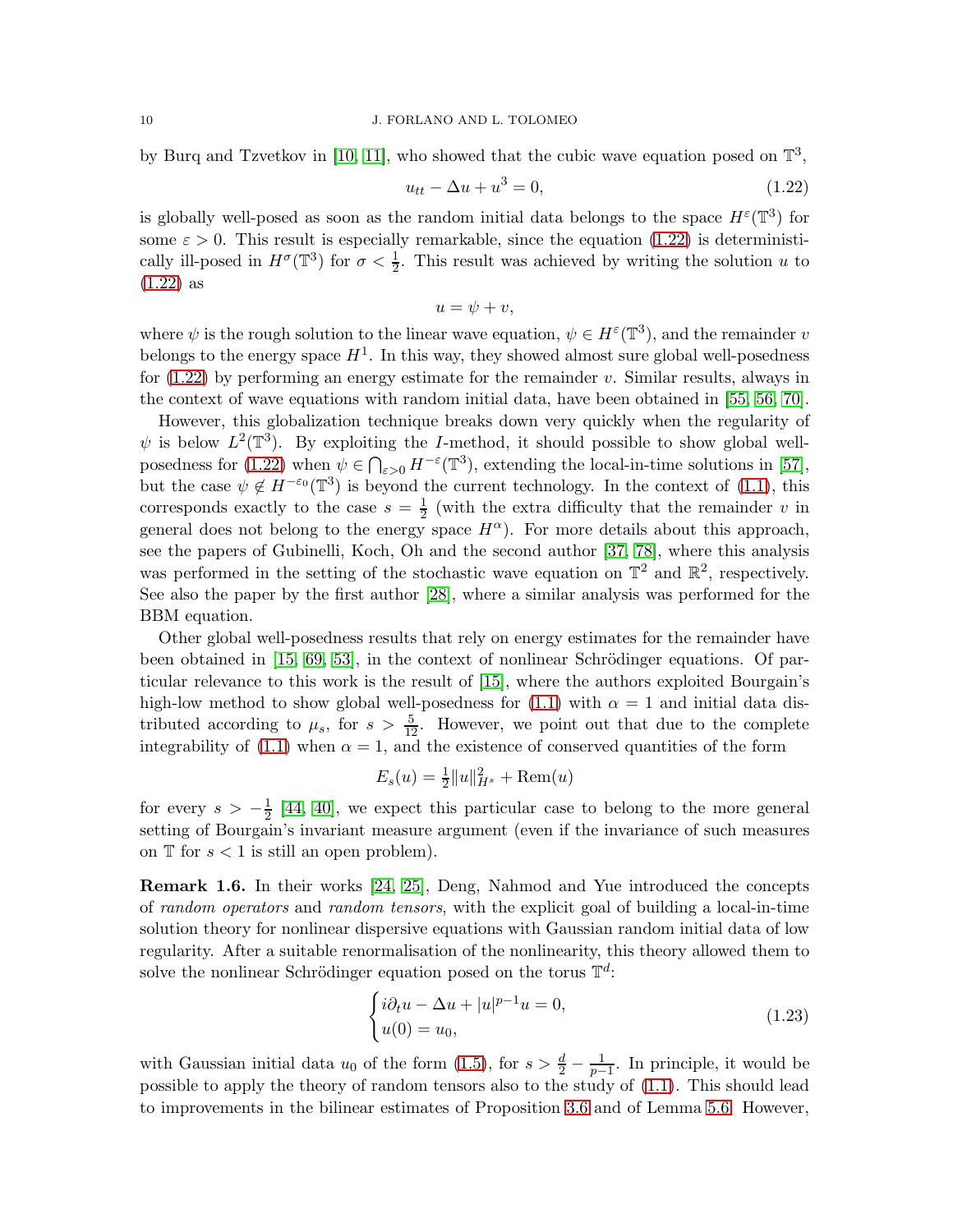we point out that improving these estimates does not lead to any improvement in the statement of Theorem [1.1.](#page-4-1) Indeed, the current restriction [\(1.7\)](#page-4-2) on s and  $\alpha$  depends only on the following estimates:

- (1) The power of  $||v_0||_{L^2}$  in the estimates [\(3.19\)](#page-19-0) and [\(3.20\)](#page-19-1), which in turn depends only on the deterministic estimate of Proposition [3.7,](#page-26-0)
- (2) The restriction  $(3.15)$  on q, which follows again from the estimates of Proposition [3.7.](#page-26-0) In this case, this restriction comes from the terms of  $\mathcal{N}(u)$  that depend linearly on the random initial data  $u_0$ . Hence, in principle we cannot exclude that exploiting further the randomness of  $u_0$  it could be possible to improve the restriction on q. However, it is unclear to the authors how to obtain such an estimate. Moreover, this would lead to a lower bound for  $s_*(\alpha)$  in Theorem [1.1](#page-4-1) only in the case  $1 < \alpha \leq$  $\frac{1}{32}(35+\sqrt{105})$ .
- (3) The deterministic estimates of Lemma [5.7.](#page-46-0)

Since introducing the notions of random operators or random tensors would make the paper significantly more complex, without leading to an improvement of the main result, we decided to rely on a less technological approach for the estimates of Proposition [3.6](#page-23-0) and Lemma [5.6.](#page-44-0)

However, we do not exclude that the theory of random tensors, combined with the techniques developed in this paper, could lead to globalization results when considering equations with lower dispersion, higher order nonlinearities, or posed in higher dimension.

<span id="page-10-0"></span>1.5. Structure of the paper. This paper is organised as follows. In Section 2, we go over some preliminaries: First, we lay out some notation. Then, we show certain estimates for the phase function

<span id="page-10-1"></span>
$$
\Phi_{\alpha}(\overline{n}) := \Phi_{\alpha}(n_1, n_2, n_3, n_4) = |n_1|^{2\alpha} - |n_2|^{2\alpha} + |n_3|^{2\alpha} - |n_4|^{2\alpha}, \tag{1.24}
$$

and the symbol of 2s symmetrized derivatives

<span id="page-10-2"></span>
$$
\Psi_s(\overline{n}) := \Psi_s(n_1, n_2, n_3, n_4) = \langle n_1 \rangle^{2s} - \langle n_2 \rangle^{2s} + \langle n_3 \rangle^{2s} - \langle n_4 \rangle^{2s}.
$$
 (1.25)

The phase function  $\Phi_{\alpha}$  will enter naturally in the analysis due to the structure of the equation [\(1.1\)](#page-1-3), while the symbol of the symmetrized derivatives will enter in the formula for the density  $f_t$  of  $(\Phi_t)_{\#}\mu_s$  with respect to  $\mu_s$ . Finally, we introduce the main probabilistic tools that we will use throughout the paper, and discuss the measures  $\rho_{s,\gamma}$  at a rigorous level.

In Section 3, we introduce the Fourier restriction spaces that we are going to use for the local well-posedness theory, and show the multilinear estimates required to prove the main local well-posedness result of Proposition [3.3.](#page-18-1)

In Section 4, we define the stopping time  $\tau$  that enters in [\(1.11\)](#page-4-4), and show an exponential integrability estimate for  $\tau$ .

In Section 5, we perform the main steps of the proof described earlier in this section for the truncated equation [\(1.18\)](#page-6-3). Most of the section is dedicated to showing the relevant multilinear estimates for the quadrilinear operator  $\mathcal{Q}$ . The main result of the section is the  $L^p$  estimate for the density  $f_t$ , uniform in the parameter N, contained in Proposition [5.11.](#page-53-1)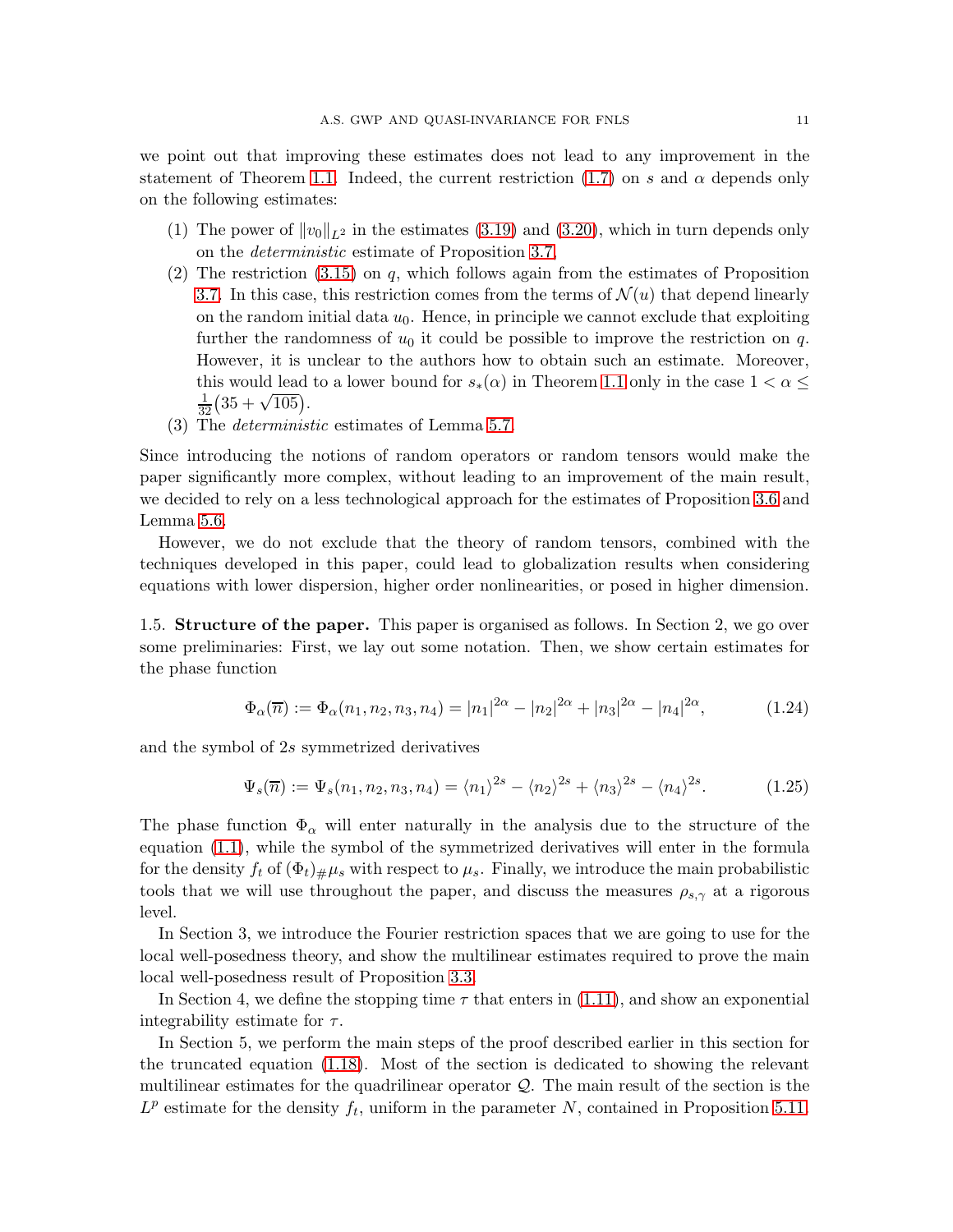Finally, in Section 6, we perform the "soft" part of the analysis, showing Bourgain's quasi-invariant measure argument and taking a limit for  $N \to \infty$ . This way, we extend the  $L^p$  estimate for the density to the limit, and finalise the proof of Theorem [1.1.](#page-4-1)

Acknowledgements. L.T. was supported by the Deutsche Forschungsgemeinschaft (DFG, German Research Foundation) under Germany's Excellence Strategy-EXC-2047/1- 390685813, through the Collaborative Research Centre (CRC) 1060.

# 2. Preliminaries

<span id="page-11-1"></span><span id="page-11-0"></span>2.1. **Notation.** For  $1 \leq p \leq \infty$ , we denote by p' its Hölder conjugate, i.e. the only number such that

$$
\frac{1}{p} + \frac{1}{p'} = 1.
$$

Given  $s \in \mathbb{R}$  and  $1 \leq p \leq \infty$ , we define the Fourier-Lebesgue spaces  $\mathcal{F}L^{s,p}(\mathbb{T})$  via the norm

$$
||u||_{\mathcal{F}L^{s,p}(\mathbb{T})} = ||\langle n \rangle^{s}\widehat{u}(n)||_{\ell^{p}_{n}(\mathbb{Z})}.
$$

When  $p = 2$ , the spaces  $FL^{s,2}(\mathbb{T}) = H^s(\mathbb{T})$ .

Given an integral operator  $H : \ell^2(\mathbb{Z}) \to \ell^2(\mathbb{Z})$  with kernel  $K(n, m)$  so that

$$
(Hv)(n) = \sum_{m \in \mathbb{Z}} K(n, m)v(m), \quad v \in \ell^{2}(\mathbb{Z}),
$$

we define the Hilbert-Schmidt norm  $||H||_{HS(\ell^2,\ell^2)} = ||K(n,m)||_{\ell^2_n \ell^2_m}$ .

We use  $a+$  (and  $a-$ ) to denote  $a+\varepsilon$  (and  $a-\varepsilon$ , respectively) for arbitrarily small  $\varepsilon \ll 1$ , where an implicit constant is allowed to depend on  $\varepsilon > 0$  (and it usually diverges as  $\varepsilon \to 0$ ).

We use c and C to denote various constants that may change from line to line. For two quantities A and B, we write  $A \leq B$  if there is a uniform constant  $C > 0$  such that  $A \leq CB$ . We write  $A \sim B$  if  $A \leq B$  and  $B \leq A$ . We also underscore the dependency of C on any additional parameter a by writing  $A \leq_a B$ . We also write  $A \vee B = \max(A, B)$  and  $A \wedge B = \min(A, B).$ 

Given dyadic numbers  $N_j \geq 1$ ,  $j = 1, ..., k$ , we define  $N_{\text{max}} = \max_{j=1,...,k} N_j$  and  $N_{\min} = \min_{j=1,...,k} N_j$ . For  $N_1, N_2, N_3, N_4$  dyadic, we let  $N^1 \ge N^2 \ge N^3 \ge N^4$  be a permutation of the  $\{N_j\}_{j=1}^4$ .

<span id="page-11-2"></span>2.2. The phase function and symmetrized derivatives. For particular values of  $\alpha$ , the phase function  $\Phi_{\alpha}(\overline{n})$  in [\(1.24\)](#page-10-1) enjoys explicit factorisations on the hyperplane  $n_4$  $n_1 - n_2 + n_3$ . Indeed, if  $\alpha = 1$ , it is well known that

$$
\Phi_1(\overline{n}) = n_1^2 - n_2^2 + n_3^2 - n_4^2 = -2(n_4 - n_1)(n_4 - n_3) \quad \text{when } n_4 = n_1 - n_2 + n_3.
$$

This corresponds to the case of the one-dimensional cubic NLS. A similar explicit factorisation holds for the 4NLS ( $\alpha = 2$  in [\(1.1\)](#page-1-3)); see [\[65,](#page-63-12) Lemma 3.1]. For general  $\alpha > \frac{1}{2}$ , there is no such factorisation, so instead we rely heavily on the following lower bound, which we will use without explicit reference: for  $\alpha > \frac{1}{2}$ , we have

<span id="page-11-3"></span>
$$
|\Phi_{\alpha}(\overline{n})| \gtrsim |n_4 - n_1||n_4 - n_3|n_{\text{max}}^{2\alpha - 2} \qquad \text{when} \qquad n_4 = n_1 - n_2 + n_3. \tag{2.1}
$$

and where  $n_{\text{max}} := \max(|n_1|, |n_2|, |n_3|, |n_4|) + 1$ . We refer to [\[20,](#page-61-22) [29\]](#page-61-12) for proofs. In particular,  $|\Phi_{\alpha}(\overline{n})| \gtrsim 1$  on  $n_4 = n_1 - n_2 + n_3$  and when  $\{n_1, n_3\} \neq \{n_2, n_4\}.$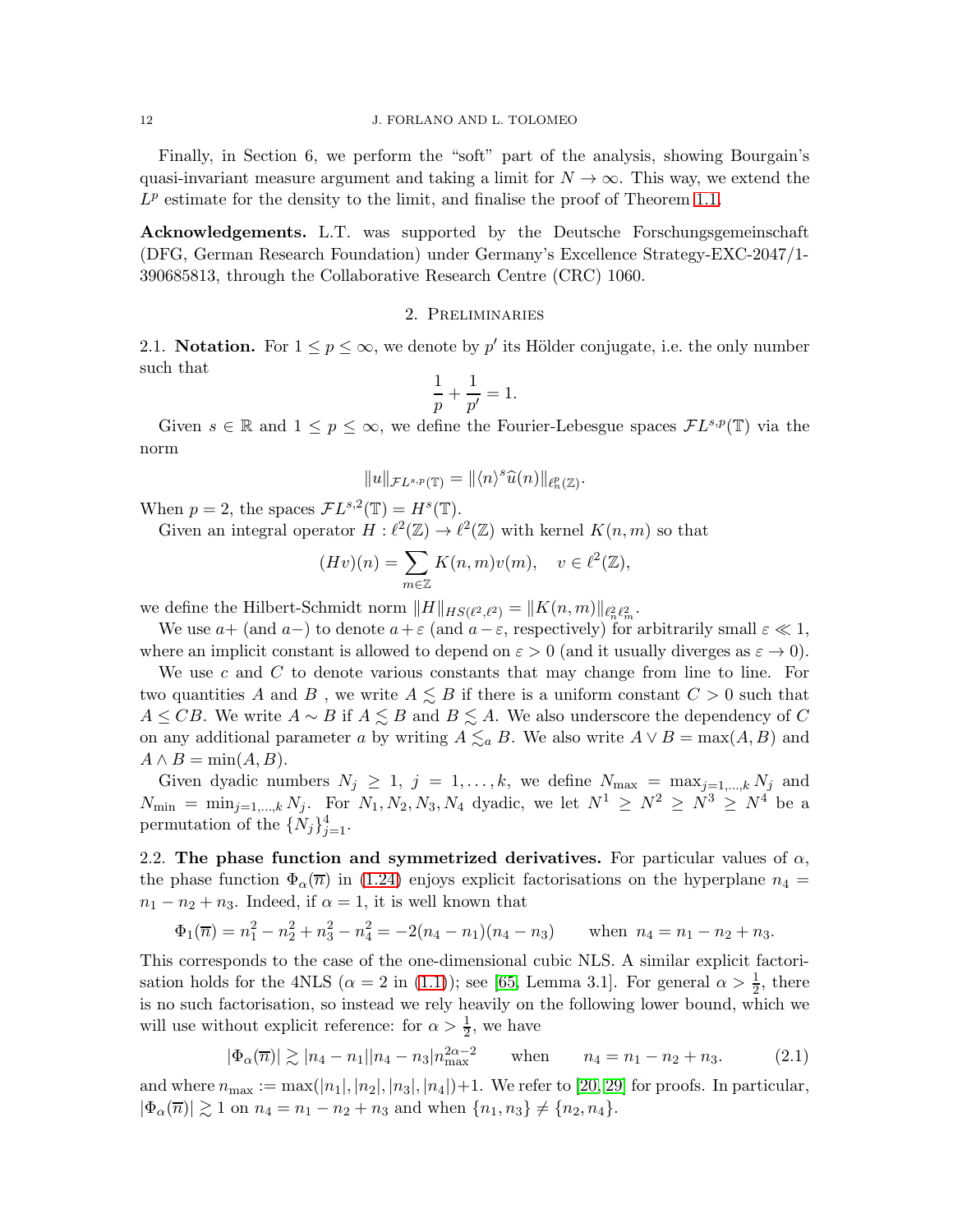We also require estimates on the symmetrized derivatives  $\Psi_s(\overline{n})$  in [\(1.25\)](#page-10-2) when  $s \leq \frac{1}{2}$  $rac{1}{2}$ . The following two lemmas provide the estimates that we need.

**Lemma 2.1.** Let  $0 \leq s \leq \frac{1}{2}$ . For  $a, b \in \mathbb{R}$ , we have that

<span id="page-12-2"></span>
$$
|\langle a\rangle^{2s} - \langle b\rangle^{2s}| \lesssim \langle a - b\rangle^{2s}.
$$
 (2.2)

In particular, if  $n_4 = n_1 - n_2 + n_3$ , then

<span id="page-12-1"></span>
$$
|\Psi_s(\overline{n})| \lesssim \min(\langle n_1 - n_2 \rangle^{2s}, \langle n_1 - n_4 \rangle^{2s}) \lesssim \langle n_1 - n_2 \rangle^{s} \langle n_1 - n_4 \rangle^{s}.
$$
 (2.3)

*Proof.* Since  $s \leq \frac{1}{2}$  $\frac{1}{2}$ , the function  $x \mapsto x^{2s}$  is concave on  $[0, +\infty)$ . Therefore, we have that  $||a|^{2s} - |b|^{2s}| \le ||a| - |b||^{2s} \le |a - b|^{2s}.$ 

Therefore, since  $|x|^{2s} - 1 \le \langle x \rangle^{2s} \le |x|^{2s} + 1$ , we have

$$
\langle a \rangle^{2s} - \langle b \rangle^{2s} \le 2 + |a|^{2s} - |b|^{2s} \le 2 + |a - b|^{2s} \lesssim \langle a - b \rangle^{2s}.
$$

Now, [\(2.3\)](#page-12-1) follows from  $n_1 - n_2 = -(n_3 - n_4)$ ,  $n_1 - n_4 = -(n_3 - n_2)$  and [\(2.2\)](#page-12-2).

As a consequence of the elementary inequality:

$$
\left| |n|^{2s} - |m|^{2s} \right| \lesssim \frac{|n-m|}{\langle n \rangle^{1-2s} \vee \langle m \rangle^{1-2s}} \quad \text{for} \quad \frac{1}{4} < s \le \frac{1}{2},
$$

we have the following estimate for  $\Psi_s(\overline{n})$ .

<span id="page-12-4"></span>**Lemma 2.2.** *Fix*  $\frac{1}{4} < s \leq \frac{1}{2}$  $\frac{1}{2}$  and let  $n_1, n_2, n_3, n_4 \in \mathbb{Z}$  be such that  $n_4 = n_1 - n_2 + n_3$ . Then, we have

$$
|\Psi_s(\overline{n})| \lesssim \frac{\langle n_1 - n_2 \rangle}{(\langle n_1 \rangle^{1-2s} \vee \langle n_2 \rangle^{1-2s}) \wedge (\langle n_3 \rangle^{1-2s} \vee \langle n_4 \rangle^{1-2s})},
$$

and similarly

$$
|\Psi_s(\overline{n})| \lesssim \frac{\langle n_1 - n_4 \rangle}{(\langle n_1 \rangle^{1-2s} \vee \langle n_4 \rangle^{1-2s}) \wedge (\langle n_2 \rangle^{1-2s} \vee \langle n_3 \rangle^{1-2s})},
$$

<span id="page-12-0"></span>where the implicit constant depends only on s.

2.3. Probabilistic tools. The main probabilistic tools we use in this paper are the Wiener chaos estimate and the Boué-Dupuis variational formula.

Recall that  $\{g_n\}_{n\in\mathbb{Z}}$  denotes a family of i.i.d standard complex-valued normal random variables on a probability space  $(\Omega, \mathcal{F}, \mathbb{P})$ .

<span id="page-12-3"></span>**Lemma 2.3** (Wiener Chaos estimate). Given  $k \in \mathbb{N}$ , let  $c : \mathbb{Z}^k \to \mathbb{C}$  and

$$
S(\omega) = \sum_{(n_1,\ldots,n_k)\in\mathbb{Z}^k} c(n_1,\ldots,n_k)g_{n_1}(\omega)\cdots g_{n_k}(\omega).
$$

Suppose that  $S \in L^2(\Omega)$ . Then, there exists  $C_k > 0$  such that for every  $2 \le p < \infty$ ,

$$
||S||_{L^{p}(\Omega)} \leq C_{k} p^{\frac{k}{2}} ||S||_{L^{2}(\Omega)}.
$$

In order to state the Boué-Dupuis variational formula, as in  $[3, 79, 54, 58, 61]$  $[3, 79, 54, 58, 61]$  $[3, 79, 54, 58, 61]$  $[3, 79, 54, 58, 61]$  $[3, 79, 54, 58, 61]$ , we first need to introduce some notations. Let  $W(t)$  be a cylindrical Brownian motion in  $L^2(\mathbb{T})$ , which means that

$$
W(t) = \sum_{n \in \mathbb{Z}} B_n(t) e^{inx},
$$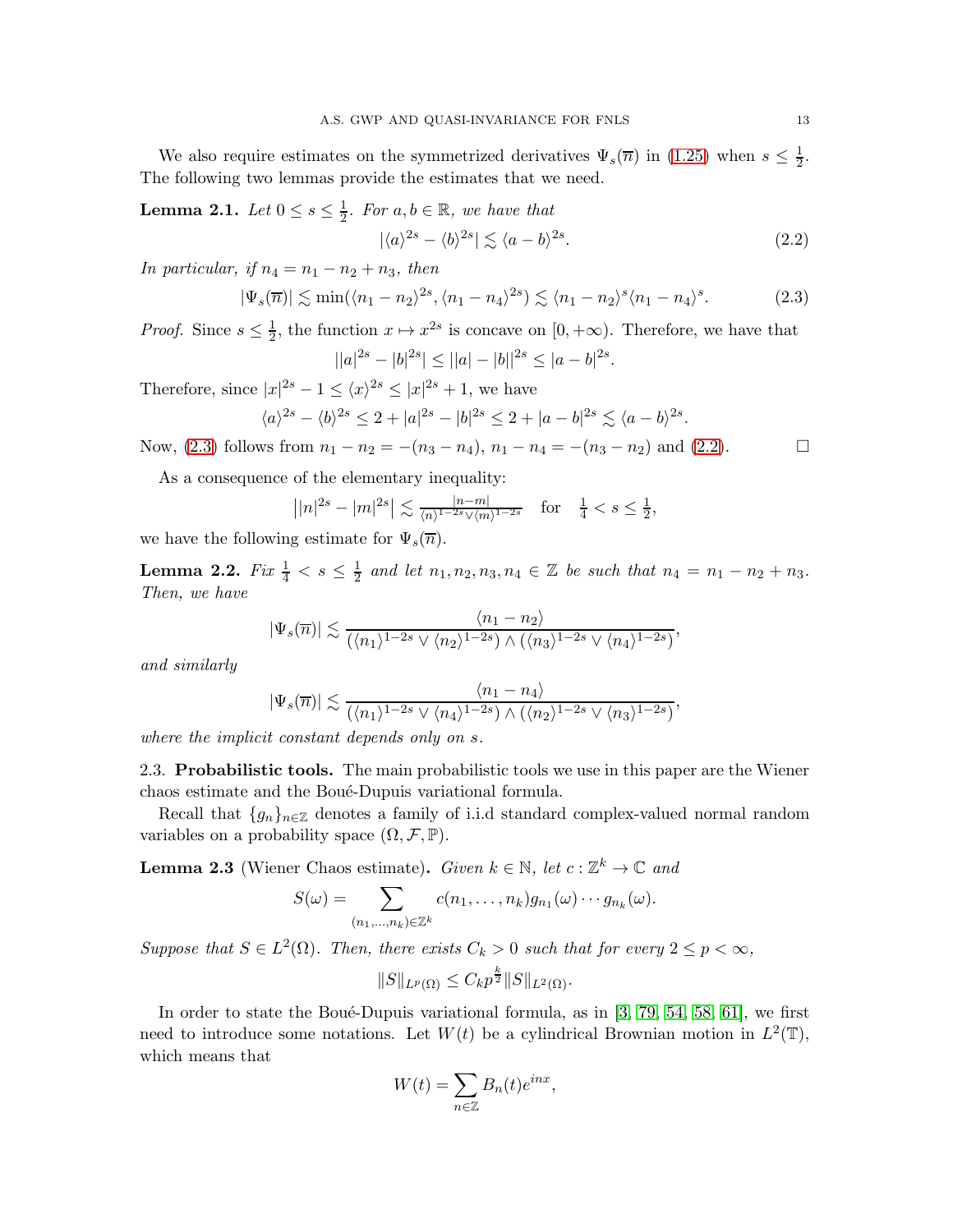where  ${B_n}_{n\in\mathbb{Z}}$  is a sequence of mutually independent complex-valued<sup>[4](#page-13-1)</sup> Brownian motions on a probability space  $(\Omega, \mathcal{F}, \mathbb{P})$ . We then define a centered Gaussian process  $Y(t)$  by

<span id="page-13-2"></span>
$$
Y(t) = \langle \nabla \rangle^{-s} W(t). \tag{2.4}
$$

Note that we have  $\text{Law}_{\mathbb{P}}(Y(1)) = \mu_s$ , where  $\mu_s$  is the Gaussian measure in [\(1.6\)](#page-2-2). By setting  $Y_N = P_N Y$ , we have  $\text{Law}_{\mathbb{P}}(Y_N(1)) = (P_N)_*\mu_s$ , i.e. the push-forward of  $\mu_s$  under  $P_N$ .

Next, let  $\mathbb{H}_a$  denote the space of drifts, which are progressively measurable processes belonging to  $L^2([0,1];L^2(\mathbb{T}))$ , P-almost surely. We now state the variational formula [\[5,](#page-60-8) [84\]](#page-63-19); in particular, see Theorem 7 in [\[84\]](#page-63-19).

<span id="page-13-5"></span>**Lemma 2.4** (Boué-Dupuis variational formula). Let Y be as in [\(2.4\)](#page-13-2) and fix  $N \in \mathbb{N}$ . Suppose that  $F: C^{\infty}(\mathbb{T}^d) \to \mathbb{R}$  is measurable, and satisfies  $\mathbb{E}[|F(P_NY(1))|^p] < \infty$  and  $\mathbb{E}\big[|e^{-F(P_NY(1))}|^{p'}\big] < \infty$ , for some  $1 < p < \infty$ . Then, we have

$$
-\log \mathbb{E}\Big[e^{-F(P_NY(1))}\Big] = \inf_{\theta \in \mathbb{H}_a} \mathbb{E}\Big[F(P_NY(1) + P_NI(\theta)(1)) + \frac{1}{2}\int_0^1 \|\theta(t)\|_{L_x^2}^2 dt\Big],\tag{2.5}
$$

where  $I(\theta)$  is defined by

<span id="page-13-0"></span>
$$
I(\theta)(t) = \int_0^t \langle \nabla \rangle^{-s} \theta(t') dt'
$$

and the expectation  $\mathbb{E} = \mathbb{E}_{\mathbb{P}}$  is with respect to the underlying probability measure  $\mathbb{P}$ .

We recall some pathwise regularity bounds on  $Y(1)$  and  $I(\theta)(1)$ . The proofs are wellknown and can be found, for instance, in [\[36,](#page-61-11) Lemma 4.7].

**Lemma 2.5.** For any finite  $p \ge 1$  and  $\sigma < s - \frac{1}{2}$  $\frac{1}{2}$ ,

$$
\sup_{N \in \mathbb{N}} \mathbb{E} \Big[ ||Y_N(1)||^p_{W^{\sigma,\infty}} \Big] \leq C_p < \infty,
$$

and moreover, for any  $\theta \in \mathbb{H}_a$ ,

<span id="page-13-4"></span><span id="page-13-3"></span>
$$
||I(\theta)(1)||_{H^s}^2 \le \int_0^1 ||\theta(t)||_{L^2}^2 dt. \tag{2.6}
$$

As a corollary of  $(2.5)$  and  $(2.6)$ , we obtain the following simplified version of the Boué-Dupuis variational formula.

<span id="page-13-6"></span>**Lemma 2.6.** Let Y be a random variable distributed according to  $\mu_s$ . Fix  $N \in \mathbb{N}$ . Suppose that  $F: C^{\infty}(\mathbb{T}^d) \to \mathbb{R}$  is measurable such that  $\mathbb{E} \big[ |F_-(P_N Y)|^p \big] < \infty$  for some  $p > 1$ , where  $F_-\$  denotes the negative part of F. Then

$$
\log \mathbb{E}\left[e^{F(P_NY)}\right] \leq \mathbb{E}\left[\sup_{V \in H^s} \left\{F(P_NY + P_NV) - \frac{1}{2}||V||_{H^s}^2\right\}\right],\tag{2.7}
$$

where the expectation is taken with respect to the underlying probability measure.

<span id="page-13-1"></span><sup>&</sup>lt;sup>4</sup>By convention, we normalize  $B_n$  so that  $Var(B_n(t)) = t$ .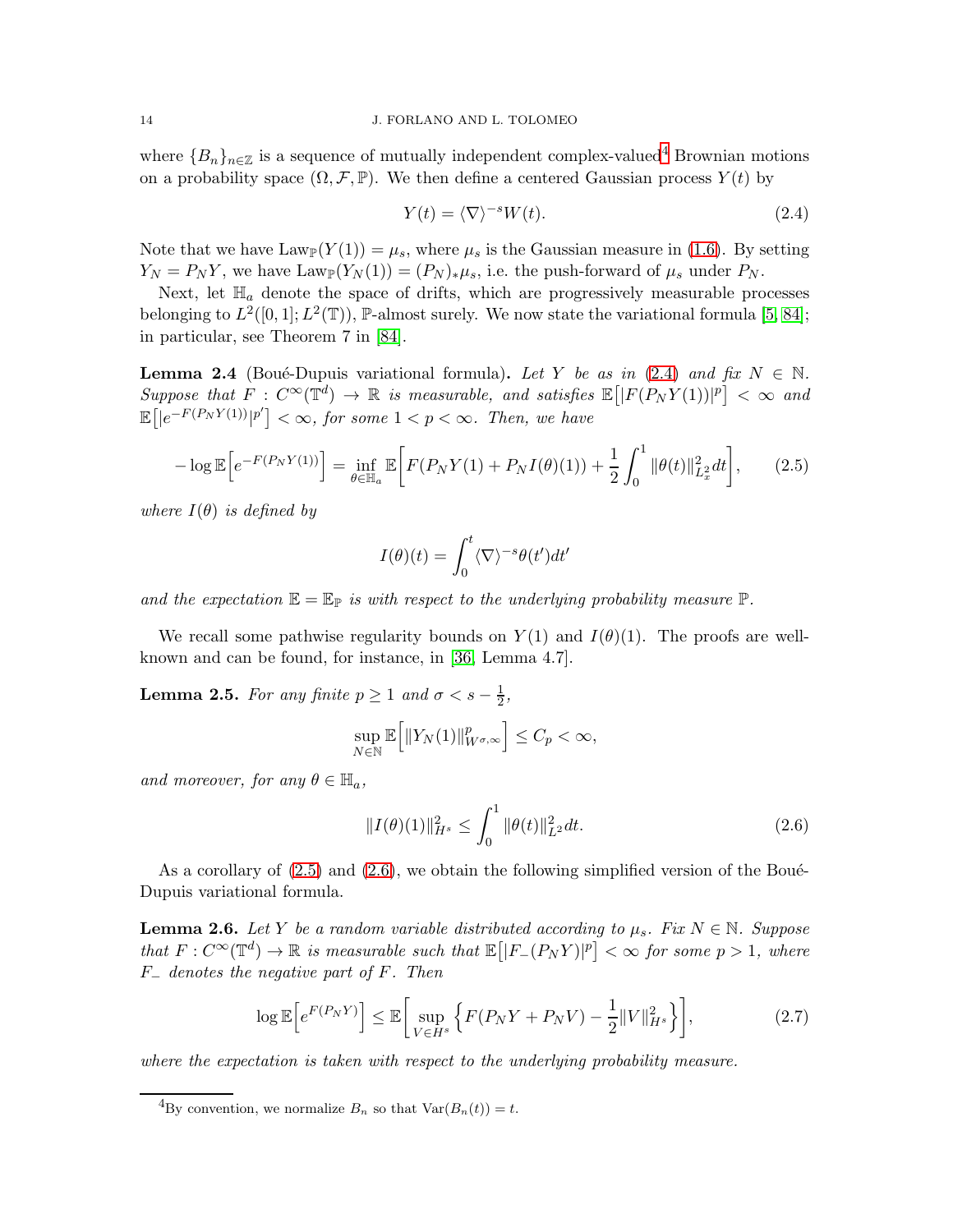*Proof.* We start by proving  $(2.7)$  in the case where F is bounded from above. In this case, abusing of notation, we pick a process  $Y(t)$  as in [\(2.4\)](#page-13-2), so that  $Law(Y(1)) = \mu_s$ . We can then apply Lemma [2.4](#page-13-5) (to  $-F$ ) and [\(2.6\)](#page-13-3), and obtain that

$$
\log \mathbb{E} \Big[ e^{F(P_N Y)} \Big] = \log \mathbb{E} \Big[ e^{F(P_N Y(1))} \Big]
$$
  
\n
$$
= \sup_{\theta \in \mathbb{H}_a} \mathbb{E} \Big[ F(P_N Y(1) + P_N I(\theta)(1)) - \frac{1}{2} \int_0^1 ||\theta(t)||_{L_x^2}^2 dt \Big]
$$
  
\n
$$
\leq \sup_{\theta \in \mathbb{H}_a} \mathbb{E} \Big[ F(P_N Y(1) + P_N I(\theta)(1)) - \frac{1}{2} ||I(\theta)(1)||_{H^s}^2 \Big]
$$
  
\n
$$
\leq \sup_{\theta \in \mathbb{H}_a} \mathbb{E} \Big[ \sup_{V \in H^s} \Big\{ F(P_N Y(1) + P_N V) - \frac{1}{2} ||V||_{H^s}^2 \Big\} \Big]
$$
  
\n
$$
= \mathbb{E} \Big[ \sup_{V \in H^s} \Big\{ F(P_N Y + P_N V) - \frac{1}{2} ||V||_{H^s}^2 \Big\} \Big].
$$

We now move to the situation in which F is unbounded from above. For  $n \in \mathbb{N}$ , define  $F_n := \min(F, n)$ . Since  $F_n$  is bounded from above, we obtain that

$$
\log \mathbb{E}\Big[e^{F_n(P_NY)}\Big] \leq \mathbb{E}\Bigg[\sup_{V\in H^s} \Big\{F_n(P_NY+P_NV)-\frac{1}{2}\|V\|_{H^s}^2\Big\}\Bigg] \leq \mathbb{E}\Bigg[\sup_{V\in H^s} \Big\{F(P_NY+P_NV)-\frac{1}{2}\|V\|_{H^s}^2\Big\}\Bigg].
$$

By monotone convergence, we have that

$$
\lim_{n \to \infty} \mathbb{E}\Big[e^{F_n(P_NY)}\Big] = \mathbb{E}\Big[e^{F(P_NY)}\Big]
$$

,

<span id="page-14-0"></span>so by taking limits as  $n \to \infty$  we obtain [\(2.7\)](#page-13-4).

2.4. On the measures  $\rho_{s,\gamma}$ . In the following section, we give a rigorous meaning to the auxiliary measures  $\rho_{s,\gamma}$  defined in [\(1.20\)](#page-7-0).

For  $s \leq \frac{1}{2}$  $\frac{1}{2}$  and  $u_0$  distributed according to  $\mu_s$ , the quantity  $||u_0||^2_{L^2}$  is almost surely infinite. This divergence is due to the unboundedness of the variance of  $|u_0(x)|^2$  for any fixed  $x \in \mathbb{T}$ . Indeed, for any  $N \in \mathbb{N}$ ,

$$
\sigma_N := \mathbb{E}[|P_N u_0(x)|^2] = \sum_{|n| \le N} \frac{1}{\langle n \rangle^{2s}} \sim \begin{cases} \log N & \text{if } s = \frac{1}{2}, \\ N^{1-2s} & \text{if } s < \frac{1}{2}. \end{cases}
$$

We instead consider the Wick ordered product:

$$
:|P_N u_0|^2: = |P_N u_0|^2 - \sigma_N,
$$

and thus the Wick ordered  $L^2$ -norm:

$$
\int_{\mathbb{T}} :|P_N u_0|^2(x) : dx = \int_{\mathbb{T}} |P_N u_0(x)|^2 dx - \sigma_N.
$$

Since  $\sigma_N$  is independent of  $x \in \mathbb{T}$ , we also have  $\sigma_N = \mathbb{E}[\Vert P_M u_0 \Vert_{L^2}^2]$ . Then, by Lemma [2.3,](#page-12-3) for any  $1 \leq p < \infty$ ,

$$
\mathbb{E}\bigg[\Big|\int_{\mathbb{T}}: |P_N u_0|^2(x) \cdot dx\Big|^p\bigg]^\frac{1}{p} \lesssim p \mathbb{E}\bigg[\Big|\sum_{|n| \le N} \frac{|g_n|^2 - 1}{\langle n \rangle^{2s}}\Big|^2\bigg]^\frac{1}{2} \lesssim p \bigg(\sum_{|n| \le N} \frac{1}{\langle n \rangle^{4s}}\bigg)^\frac{1}{2} \lesssim_p 1,\tag{2.8}
$$

<span id="page-14-1"></span>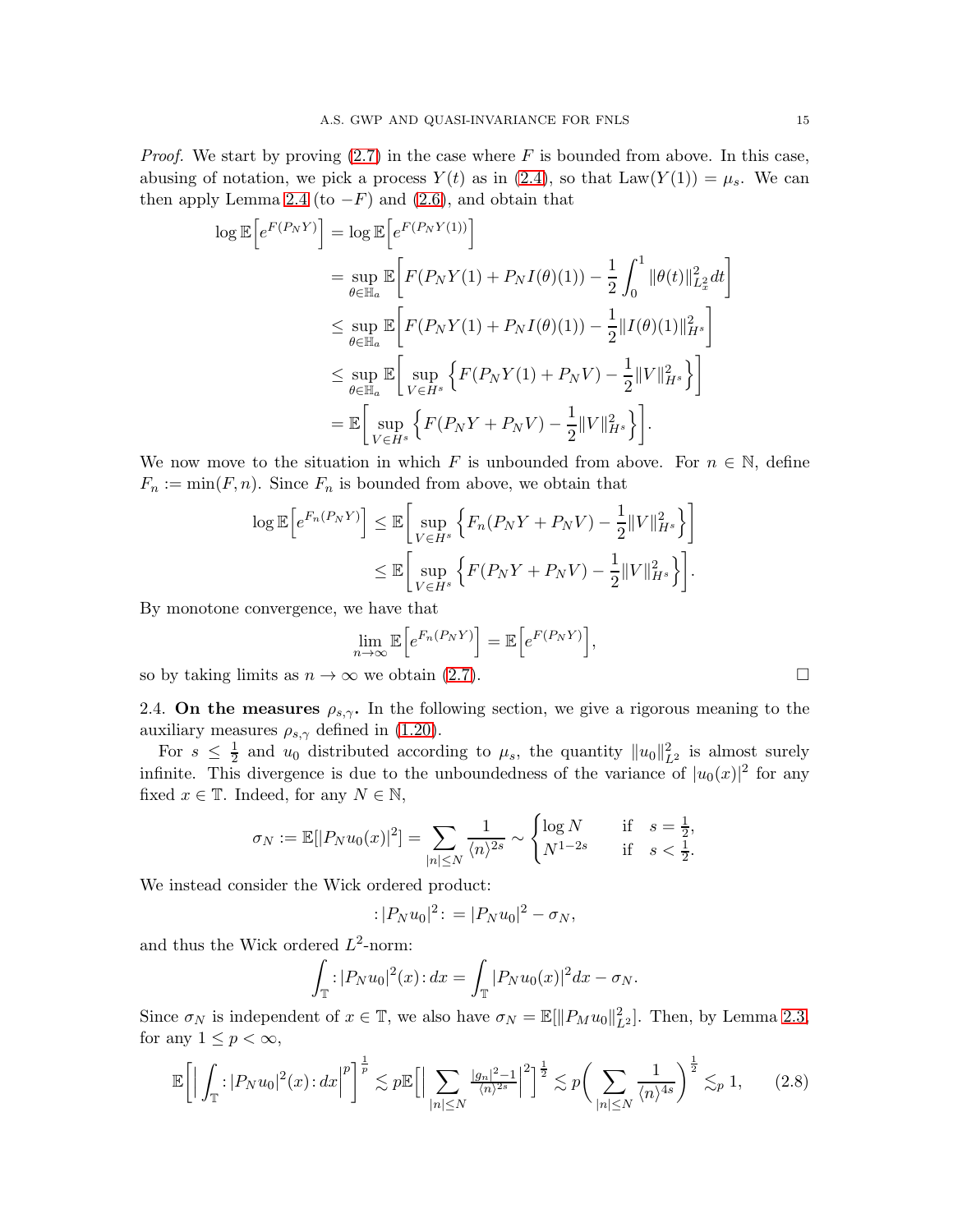uniformly in  $N \in \mathbb{N}$  if  $s > \frac{1}{4}$ . Moreover, by trivially modifying the above computation, we obtain

$$
\left\| \int_{\mathbb{T}} :|P_N u_0|^2(x) : dx - \int_{\mathbb{T}} :|P_M u_0|^2(x) : dx \right\|_{L^p(\mu_s)} \le C p N^{-1+4s},\tag{2.9}
$$

for any  $1 \leq p \leq \infty$  and  $M \geq N \geq 1$ . Now, [\(2.9\)](#page-15-2) implies that the sequence  $\{\int_{\mathbb{T}}:(P_N u_0)^2: dx\}_{N\in\mathbb{N}}$  is Cauchy in  $L^p(\mu_s)$  and we may define

$$
\int_{\mathbb{T}} :|u_0|^2: dx = \lim_{N \to \infty} \int_{\mathbb{T}} :|P_N u_0|^2: dx \in L^p(d\mu_s)
$$

for any  $1 \leq p < \infty$ . Given fixed  $N \in \mathbb{N}$  and  $\gamma \geq 0$ , we define

<span id="page-15-2"></span>
$$
R_N(u_0) = \exp\bigg(-\bigg|\int_{\mathbb{T}}: |P_N u_0|^2: dx\bigg|^{\gamma}\bigg).
$$

Then, the following proposition ensures that the measures  $\rho_{s,\gamma}$  in [\(1.20\)](#page-7-0) are well-defined.

<span id="page-15-3"></span>**Proposition 2.7.** Let  $\frac{1}{4} < s \leq \frac{1}{2}$  and  $\gamma < \frac{1}{1-2s}$ . Then, for any finite  $p \geq 1$ ,

<span id="page-15-4"></span><span id="page-15-0"></span>
$$
\sup_{N \in \mathbb{N}} \|R_N(u_0)\|_{L^p(\mu_s)} < \infty. \tag{2.10}
$$

Moreover, for any  $1 \le p < \infty$ ,  $R_N(u_0)$  converges to  $\exp(-\left|\int_{\mathbb{T}} : |u_0|^2 \cdot dx\right|^{\gamma})$  in  $L^p(d\mu_s)$ .

The proof of Proposition [2.7](#page-15-3) follows by standard arguments so we will be brief. Clearly, the bound [\(2.10\)](#page-15-0) follows from the point-wise bound  $R_N \leq 1$ . Then, the convergence of  $R_N$ in  $L^p(\mu_s)$  follows from the uniform bound [\(2.10\)](#page-15-0) and the weaker convergence in measure (which in turn rests upon [\(2.9\)](#page-15-2)).

Notice that, as observed in Remark [1.3,](#page-8-2) the restriction  $\gamma < \frac{1}{1-2s}$  is completely inessential in the construction of the measure  $\rho_{s,\gamma}$ . However, we decided to keep it in the statement of Proposition [2.7](#page-15-3) in view of the following estimate, which will be crucial when developing the arguments of Section 4 and 5.

Lemma 2.8. For  $\frac{1}{4} < s \leq \frac{1}{2}$  $\frac{1}{2}$  and  $\gamma < \frac{1}{1-2s}$ , there exist  $C_{\gamma} = C_{\gamma}(s) > 0$ ,  $\kappa = \kappa(\gamma, s)$ ,  $\delta > 0$ , such that

<span id="page-15-1"></span>
$$
\left| \int_{\mathbb{T}} |V_0|^2 + 2\text{Re}(\overline{V_0}Y)dx + Z \right|^{\gamma} \ge \frac{1}{2} \|V_0\|_{L^2}^{2\gamma} - \frac{1}{10} \|V_0\|_{H^s}^2 - C_{\gamma} \|Y\|_{H^{s-\frac{1}{2}-\delta}}^{\kappa} - C_{\gamma} |Z|^{\gamma} . \tag{2.11}
$$

*Proof.* By the triangle inequality, there exists a constant  $C$  such that

$$
\left| \int_{\mathbb{T}} |V_0|^2 + 2\mathrm{Re}(\overline{V_0}Y)dx + Z \right|^\gamma \ge \frac{3}{4} \Big(\int_{\mathbb{T}} |V_0|^2 dx\Big)^\gamma - C \Big|\int_{\mathbb{T}} \overline{V_0}Y dx \Big|^\gamma - C|Z|^\gamma. \tag{2.12}
$$

Moreover, for  $\delta$  small enough, by interpolation and Young's inequality, for every  $\varepsilon_0$ ,  $\varepsilon_1 > 0$ , we have that

<span id="page-15-5"></span>
$$
\left| \int_{\mathbb{T}} \overline{V_0} Y dx \right|^{\gamma} \lesssim \|V_0\|_{H^{\frac{1}{2}+\delta-s}}^{\gamma} \|Y\|_{H^{s-\frac{1}{2}-\delta}}^{\gamma} \lesssim \|V_0\|_{L^2}^{\gamma \frac{4s-1-2\delta}{2s}} \|V_0\|_{H^s}^{\gamma \frac{1+2\delta-2s}{2s}} \|Y\|_{H^{s-\frac{1}{2}-\delta}}^{\gamma} \lesssim \varepsilon_0 \|V_0\|_{L^2}^{\gamma \gamma} + \varepsilon_1 \|V_0\|_{H^s}^2 + C(\gamma, s, \varepsilon_0, \varepsilon_1) \|Y\|_{H^{s-\frac{1}{2}-\delta}}^{(1+\frac{4s-1-2\delta}{4s} - \frac{\gamma(1+2\delta-2s)}{4s})^{-1}}.
$$
 (2.13)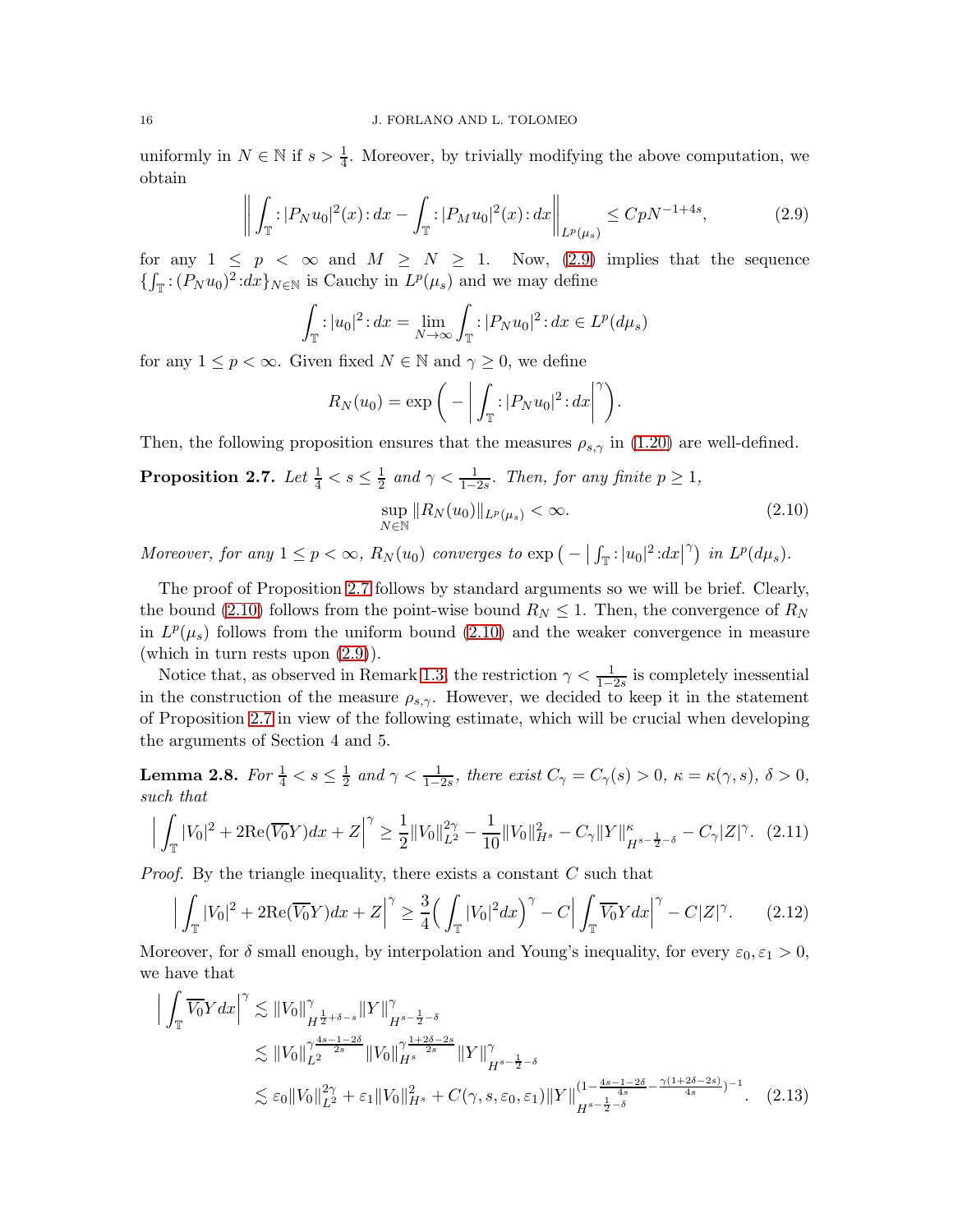Notice that, recalling that  $\gamma < \frac{1}{1-2s}$ , for  $\delta$  small enough,

$$
\frac{4s-1-2\delta}{4s} + \frac{\gamma(1+2\delta-2s)}{4s} = \frac{4s-1}{4s} + \frac{\gamma(1-2s)}{4s} + O(\delta) < \frac{4s-1}{4s} + \frac{1}{4s} = 1.
$$

<span id="page-16-0"></span>Therefore, from  $(2.12)$  and  $(2.13)$ , we obtain  $(2.11)$ .

# 3. Local well-posedness

<span id="page-16-1"></span>3.1. **Function spaces.** For the local well-posedness analysis of  $(1.1)$  and  $(1.18)$ , we will use the Fourier restriction norm spaces  $X^{s,b}_{p,q}$ , which are adapted to the linear flow  $S(t)$  $e^{it(-\partial_x^2)^{\alpha}}, \alpha > 1$ , and the Fourier-Lebesgue spaces  $\mathcal{F}L^{s,q}(\mathbb{T})$ . These were first introduced in [\[35\]](#page-61-23). Given  $s, b \in \mathbb{R}$  and  $1 \leq p, q \leq \infty$ , we define the space  $X^{s,b}_{p,q} = X^{s,b}_{p,q}(\mathbb{R} \times \mathbb{T})$  via the norm

$$
||u||_{X^{s,b}_{p,q}(\mathbb{R}\times\mathbb{T})} = ||||\langle n \rangle^{s} \langle \tau - |n|^{2\alpha} \rangle^{b} \widehat{u}(\tau,n)||_{L^q_\tau(\mathbb{R})} ||_{l^p_n(\mathbb{Z})},
$$

where  $\hat{u}(\tau, n)$  denotes the space-time Fourier transform of  $u(t, x)$ . When  $p = q = 2$ , the  $X_{2,2}^{s,b} = X^{s,b}$  spaces reduce to the standard  $L^2$ -based  $X^{s,b}$ -spaces [\[6,](#page-60-2) [43\]](#page-62-16). We will make heavy use of the case when  $p = 2$  and  $q \ge 2$ , and as such we will define  $X_{2,q}^{s,b} = X_q^{s,b}$ . These spaces enjoy the following embedding properties: for every  $1 \le p \le \tilde{p} \le \infty$ ,

<span id="page-16-6"></span><span id="page-16-5"></span><span id="page-16-4"></span>
$$
||u||_{X^{s,b}_{\widetilde{p},q}} \le ||u||_{X^{s,b}_{p,q}},\tag{3.1}
$$

which follows from the elementary estimate for sequences  $||f||_{l_{n}^{\tilde{p}}} \leq ||f||_{l_{n}^{p}}$ .

Given  $T > 0$ , we define the local-in-time version  $X^{s,b}_{p,q}([0,T] \times \mathbb{T})$  of  $X^{s,b}_{p,q}(\mathbb{R} \times \mathbb{T})$  as

$$
X_q^{s,b}([0,T] \times \mathbb{T}) = \inf \{ ||v||_{X_{p,q}^{s,b}(\mathbb{R} \times \mathbb{T})} : v|_{[0,T]} = u \}.
$$
 (3.2)

We will denote by  $X^{s,b}_{p,q}(T)$  the spaces  $X^{s,b}_{p,q}([0,T] \times \mathbb{T})$ . We have the following important embedding: for any  $s \in \mathbb{R}$  and  $b > \frac{1}{q'}$ , we have

<span id="page-16-3"></span>
$$
X_{p,q}^{s,b}(T) \hookrightarrow C([0,T]; \mathcal{F}L^{s,p}(\mathbb{T})).
$$
\n(3.3)

Given any function F on  $[0, T] \times \mathbb{T}$ , we denote by  $\tilde{F}$  any extension of F onto  $\mathbb{R} \times \mathbb{T}$ . Let  $\eta \in C_c^{\infty}(\mathbb{R})$  be a smooth non-negative cutoff function supported on  $[-2,2]$  with  $\eta \equiv 1$  on  $[-1,1]$ , and we set  $\eta_T(t) := \eta(T^{-1}t)$  for  $T > 0$ . For  $0 < T \le 1$ , we have the point-wise bounds

$$
|\hat{\eta}_T(\tau)| + |\hat{\chi}_T(\tau)| \lesssim \frac{T^{\theta}}{\langle \tau \rangle^{1-\theta}}, \quad 0 \le \theta \le 1,
$$
\n(3.4)

where  $\chi(t) = \chi_{[-1,1]}(t)$  is a sharp cut-off to the interval  $[-1,1]$  and, given  $T > 0$ , we define  $\chi_T(t) = \chi_{[-1,1]}(T^{-1}t) = \chi_{[-T,T]}(t).$ 

We recall the following linear estimates related to the  $X^{s,b}_{p,q}(T)$  spaces.

Lemma 3.1. The following are true:

(i) [Homogeneous linear estimate] Given  $s, b \in \mathbb{R}$  and  $1 \leq p, q \leq \infty$ , we have

<span id="page-16-2"></span>
$$
||S(t)u_0||_{X^{s,b}_{p,q}(T)} \lesssim ||u_0||_{\mathcal{F}L^{s,p}},\tag{3.5}
$$

for any  $0 < T < 1$ .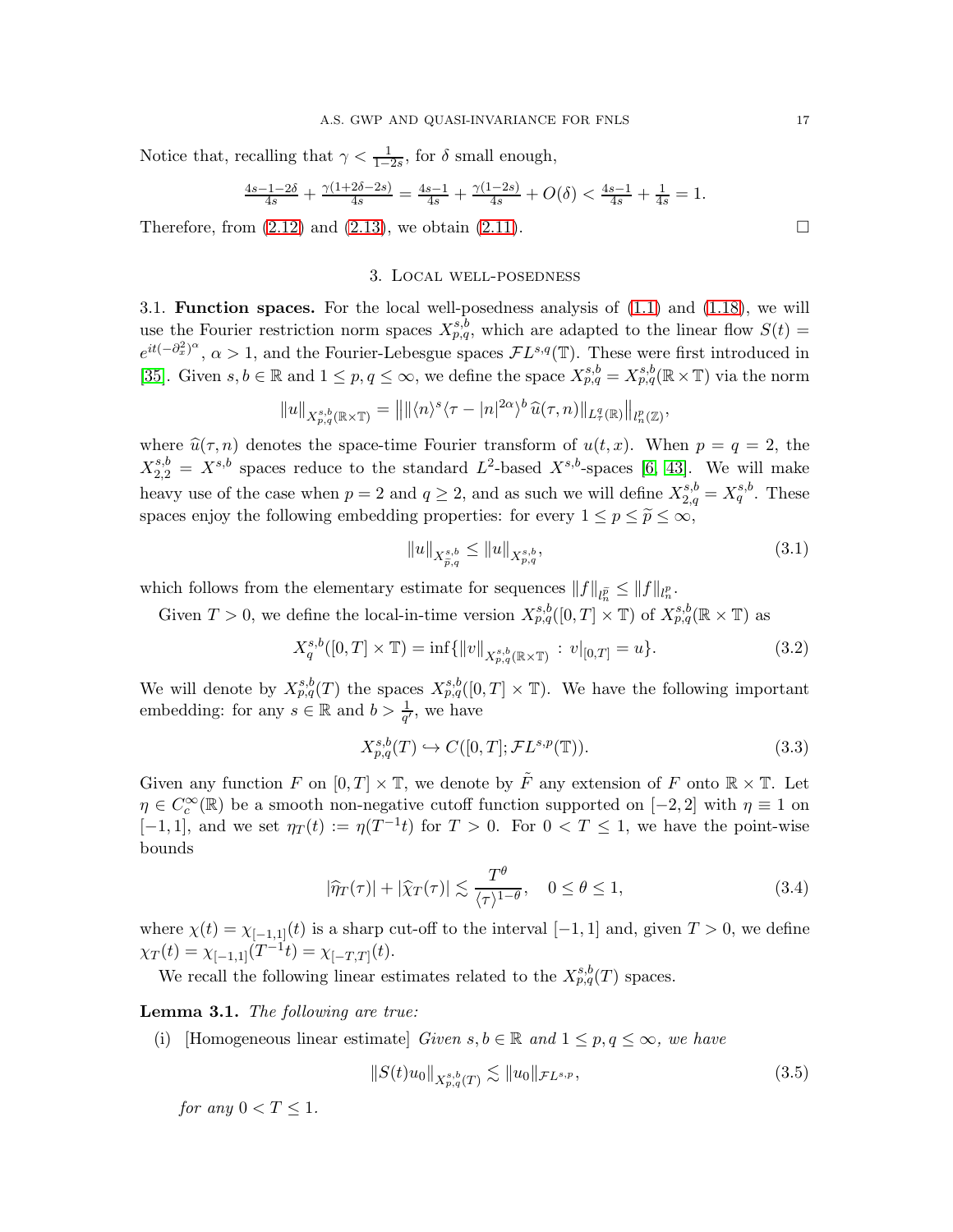(ii) [Nonhomogeneous linear estimate] Let  $s \in \mathbb{R}$ ,  $1 \leq p, q \leq \infty$  and  $b > \frac{1}{q'}$ . Then we have

$$
\left\| \int_0^t S(t - t') F(t') dt' \right\|_{X_{p,q}^{s,b}(T)} \lesssim \|F\|_{X_{p,q}^{s,b-1}(T)},
$$
\n(3.6)

for any  $0 < T < 1$ .

*Proof.* The first estimate  $(3.5)$  can be found in [\[31,](#page-61-24) Lemma 2.2 (i)]. For the second estimate [\(3.6\)](#page-17-0), we note that for any extension  $\widetilde{F}$  of F onto R,

$$
\widetilde{LF}(t,x) := \eta(t) \int_0^t S(t-t')\eta(t')\widetilde{F}(t',x)dt'
$$

is an extension of  $\int_0^t S(t-t')F(t',x)dt'$ , and so it suffices to prove

<span id="page-17-2"></span><span id="page-17-1"></span><span id="page-17-0"></span>
$$
\|\mathcal{I}\widetilde{F}\|_{X^{0,b}_{p,q}} \lesssim \|\widetilde{F}\|_{X^{0,b-1}_{p,q}}.\tag{3.7}
$$

Taking a space-time Fourier transform, we find

$$
\mathcal{F}_{t,x}\{\mathcal{I}\widetilde{F}\}(\tau+|n|^{2\alpha},n)=\int_{\mathbb{R}}K(\tau,\lambda)\widetilde{F}(\lambda+|n|^{2\alpha},n)d\lambda,
$$

where the kernel  $K(\tau, \lambda)$  satisfies

$$
|K(\tau,\lambda)| \lesssim \frac{1}{\langle \lambda \rangle} \left( \frac{1}{\langle \tau - \lambda \rangle^M} + \frac{1}{\langle \tau \rangle^M} \right),\tag{3.8}
$$

for any  $M \geq 1$ . See, for example, [\[23,](#page-61-25) Lemma 3.1]. Using [\(3.8\)](#page-17-1), we see that

$$
\langle \tau \rangle^b \langle \lambda \rangle^{1-b} |K(\tau, \lambda)| \lesssim \frac{1}{(\langle \tau \rangle \wedge \langle \lambda \rangle)^b (\langle \tau \rangle \vee \langle \lambda \rangle)^M} + \frac{1}{\langle \tau - \lambda \rangle^M} \mathbb{1}_{\langle \tau \rangle \sim \langle \lambda \rangle}.
$$

By Hölder's inequality (which requires  $b > \frac{1}{q'}$ ) and Young's inequality, we obtain

$$
\left\| \int_{\mathbb{R}} \langle \tau \rangle^b \langle \lambda \rangle^{1-b} K(\tau, \lambda) G(\lambda) d\lambda \right\|_{L^q_\tau} \lesssim \|G\|_{L^q_\tau},
$$
\nwhich implies (3.7).

We also have the following properties for the  $X_{p,q}^{s,b}$  spaces related to localisation in time. **Lemma 3.2.** For any  $s \in \mathbb{R}$ ,  $1 \leq p, q \leq \infty$  and  $-\frac{1}{q} < b' \leq b < \frac{1}{q'}$ , we have

<span id="page-17-3"></span>
$$
||u||_{X^{s,b'}_{p,q}(T)} \lesssim T^{b-b'}||u||_{X^{s,b}_{p,q}(T)},
$$
\n(3.9)

for any  $0 < T \le 1$ . In particular, [\(3.9\)](#page-17-3) also holds for  $-\frac{1}{q} < b' \le b < 1 + \frac{1}{q'}$ , under the additional condition that  $u(0) = 0$ . Moreover, for any  $s \in \mathbb{R}$ ,  $1 \le p \le \infty$ ,  $q \ge 2$  and  $0 \le b < \frac{1}{q'},$ 

$$
\|\eta_T u\|_{X^{s,b}_{p,q}} \lesssim T^{\frac{1}{q'} - b - \delta} \|u\|_{X^{s,\frac{1}{q'} - \delta}_{p,q}},\tag{3.10}
$$

$$
\|\chi_T u\|_{X^{s,b}_{p,q}} \lesssim T^{\frac{1}{q'}-b-2\delta} \|u\|_{X^{s,\frac{1}{q'}-\delta}_{p,q}(T)},\tag{3.11}
$$

where  $0 < T \leq 1$  and  $\delta > 0$  is sufficiently small. Finally, for any  $s \in \mathbb{R}$ ,  $b \geq 0$ ,  $1 \leq p \leq \infty$ ,  $1 \le q \le r \le \infty$ , and  $0 < T \le 1$ , we have

<span id="page-17-6"></span><span id="page-17-5"></span><span id="page-17-4"></span>
$$
||u||_{X_{p,r}^{s,b}(T)} \lesssim ||u||_{X_{p,q}^{s,b}(T)}
$$
\n(3.12)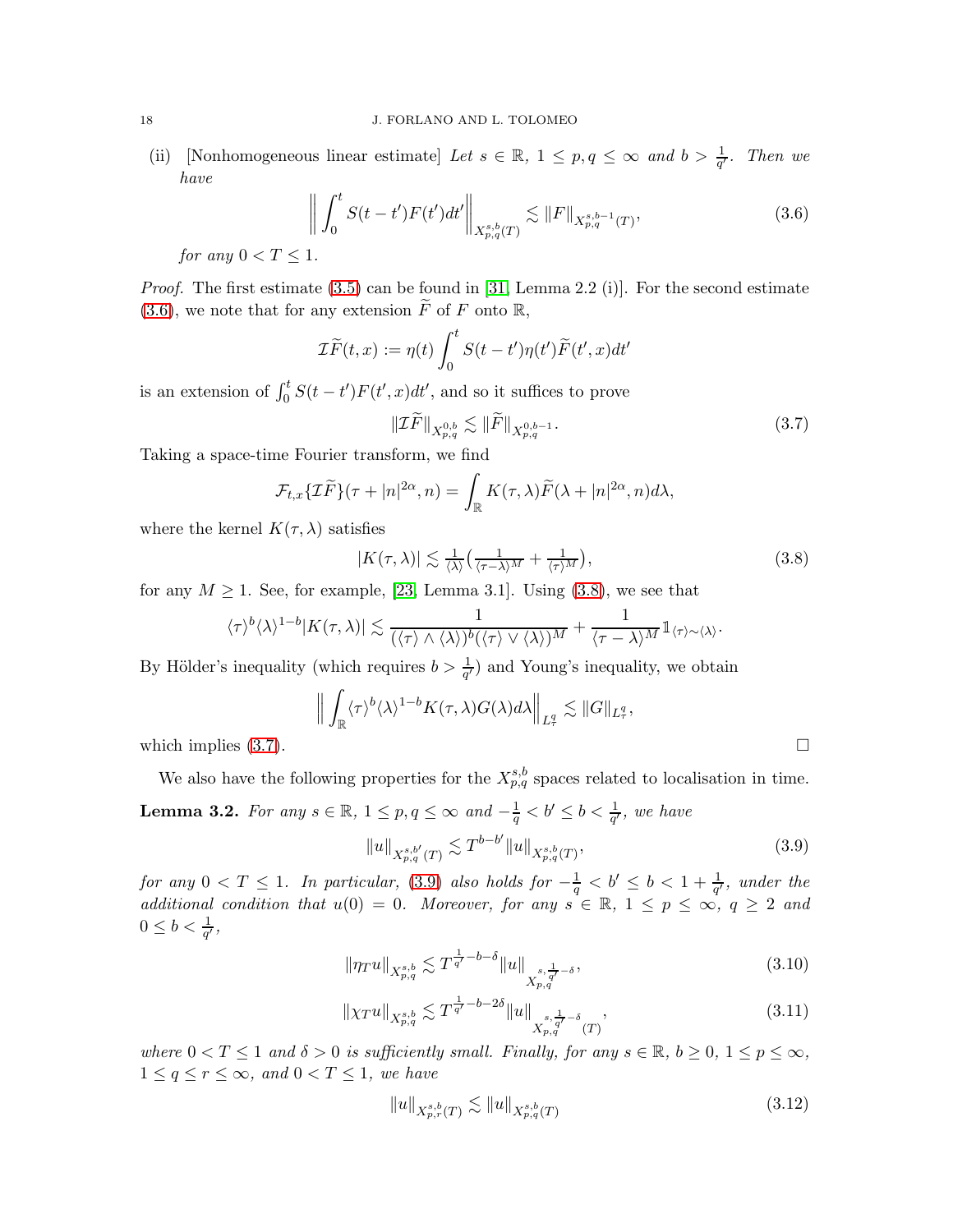*Proof.* The first estimate [\(3.9\)](#page-17-3) follows a similar proof as the case when  $q = 2$ , which can be found in [\[77,](#page-63-20) Lemma 2.11], and [\(3.10\)](#page-17-4) is just a special case of [\(3.9\)](#page-17-3). When  $u(0) = 0$ , the additional claim regarding [\(3.9\)](#page-17-3) can be proven by slight modification of [\[23,](#page-61-25) Lemma 3.2].

We now discuss the estimate [\(3.11\)](#page-17-5). This follows from the inequality:

<span id="page-18-3"></span>
$$
\|\chi_T u\|_{X^{s,b}_{p,q}} \lesssim T^{\frac{1}{q'}-b-2\delta} \|u\|_{X^{s,\frac{1}{q'}-\delta}_{p,q}}.\tag{3.13}
$$

This estimate holds without the extra  $\delta$  loss in the case  $q = 2$  leveraging the Plancherel theorem [\[18\]](#page-61-26). When  $q > 2$ , we can settle for the  $\delta$ -loss, and [\(3.13\)](#page-18-3) follows from interpolating between

$$
\|\chi_T u\|_{X^{s,0}_{p,q}}\lesssim T^{\frac{1}{q'}-2\delta}\|u\|_{X^{s,\frac{1}{q'}-\delta}_{p,q}},\quad \text{and}\quad \|\chi_T u\|_{X^{s,b}_{p,q}}\lesssim \|u\|_{X^{0,b+\delta}_{p,q}},
$$

for any  $s \in \mathbb{R}$ ,  $1 \le p \le \infty$ ,  $q > 2$ ,  $b < \frac{1}{q'}$  and  $0 < T \le 1$ . Now, both of these inequalities follow readily by using  $(3.4)$ . As for  $(3.11)$ , using  $(3.13)$  and the definition  $(3.2)$ , if w is any extension of u onto  $[0, T]$ , then

$$
\|\chi_T w\|_{X^{s,b}_{p,q}}=\|\chi_T w\|_{X^{s,b}_{p,q}}\lesssim T^{\frac{1}{q'}-b-2\delta}\|w\|_{X^{s,\frac{1}{q'}-\delta}_{p,q}}.
$$

Now we take an infimum over all such extensions  $w$  to obtain  $(3.11)$ .

We now move onto [\(3.12\)](#page-17-6). It suffices to show that

<span id="page-18-4"></span>
$$
\|\eta u\|_{X^{s,b}_{p,r}} \lesssim \|u\|_{X^{s,b}_{p,q}}.
$$

which in turn follows from the following inequality: for any  $1 \le q < r \le \infty$ , and  $b \ge 0$  that

$$
\|\langle \tau - \mu \rangle^b (\widehat{\eta} * \widehat{f})\|_{L^r_\tau} \lesssim \|\langle \tau - \mu \rangle^b f\|_{L^q_\tau},\tag{3.14}
$$

with implicit constant independent of  $\mu \in \mathbb{R}$ . If  $b = 0$ , [\(3.14\)](#page-18-4) follows from Young's inequality and [\(3.4\)](#page-16-3). So suppose that  $b > 0$  and fix  $\mu \in \mathbb{R}$ . We write

$$
\|\langle \tau - \mu \rangle^b (\widehat{\eta} * \widehat{f})\|_{L^r_\tau} = \bigg\|\int_{\tau_1 + \tau_2 = \tau} \langle \tau - \mu \rangle^b \widehat{\eta}(\tau_1) \widehat{f}(\tau_2) d\tau_1 \bigg\|_{L^r_\tau}.
$$

If  $\langle \tau_2 - \mu \rangle \ge \langle \tau - \mu \rangle$ , then we proceed as in the case  $b = 0$  using Young's inequality. Otherwise, if  $\langle \tau_2 - \mu \rangle \ll \langle \tau - \mu \rangle$ , then  $\tau_1 = \tau - \tau_2 = (\tau - \mu) - (\tau_2 - \mu)$  implies that  $\langle \tau_1 \rangle \sim \langle \tau - \mu \rangle$ . Therefore,

$$
\frac{\langle \tau - \mu \rangle^b |\eta(\tau_1)|}{\langle \tau_2 - \mu \rangle^b} \lesssim \frac{1}{\langle \tau - \mu \rangle^M \langle \tau_2 - \mu \rangle^M},
$$

<span id="page-18-0"></span>for any  $M > 0$ , at which point, [\(3.14\)](#page-18-4) follows from Hölder's inequality.

3.2. The local well-posedness result. The remainder of this section is to show the following local well-posedness result. See also Proposition [3.8](#page-35-1) for a similar statement with regards to a truncated version of [\(3.17\)](#page-19-2).

<span id="page-18-1"></span>**Proposition 3.3.** Let 
$$
\alpha > 1
$$
 and  $\frac{1}{4} < s \le \frac{1}{2}$  be such that  $\alpha + s > \frac{3}{2}$  and  

$$
2 \le q < \frac{4\alpha}{3-2s}.
$$
 (3.15)

Given  $u_0$  distributed according to  $\mu_s$ , we define

<span id="page-18-2"></span>
$$
\Xi(u_0) := \big(u_0, J_{12}, J_{13}, X^{(3)}\big),
$$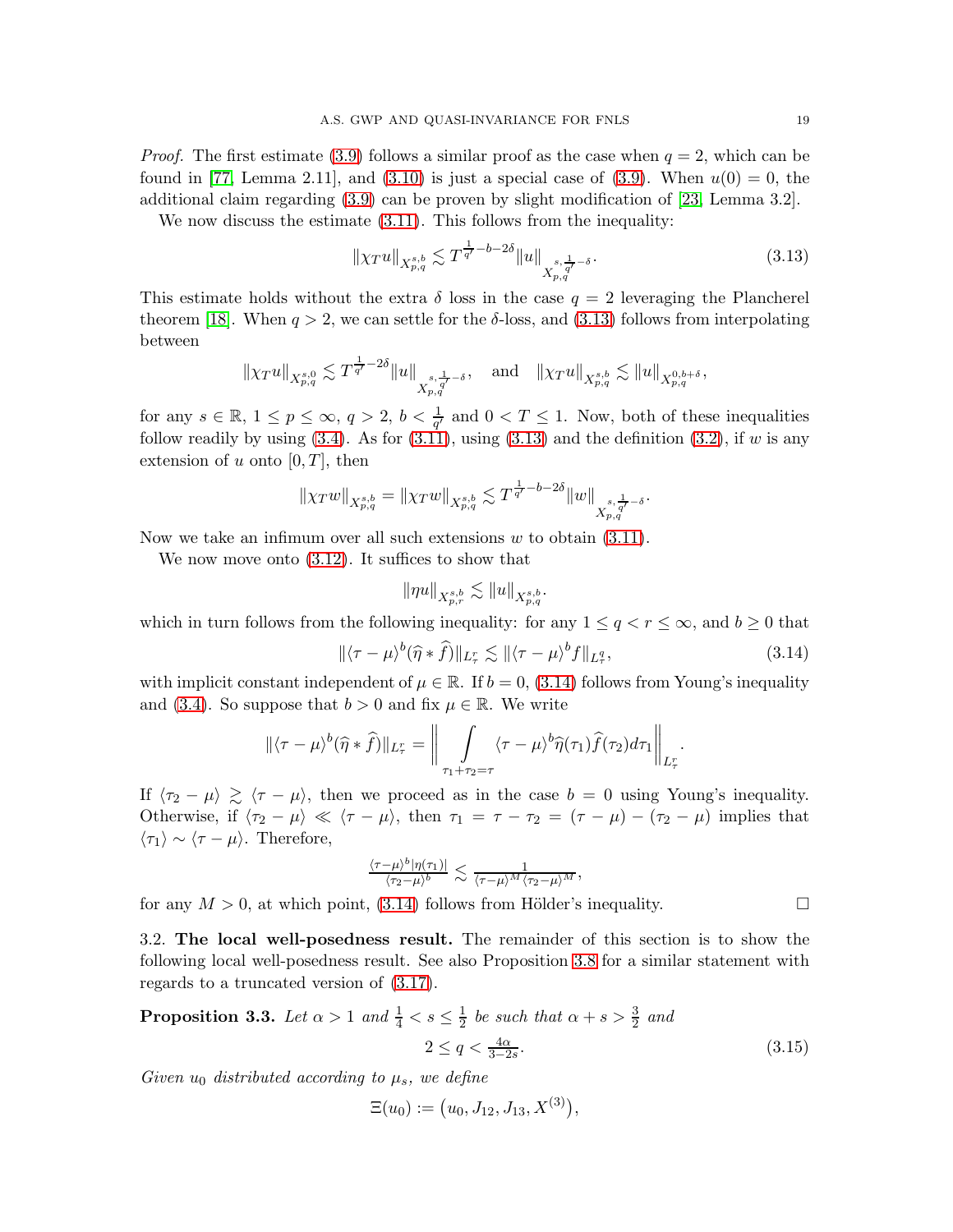where  $J_{12}, J_{13}$  are defined in [\(3.30\)](#page-23-1) and [\(3.31\)](#page-23-2),  $X^{(3)}$  is defined in [\(3.24\)](#page-21-0), and we define a norm

<span id="page-19-3"></span>
$$
\|\Xi(u_0)\|_{\mathcal{X}^{\sigma,q}} := \|u_0\|_{H^{s-\frac{1}{2}-}} + \|u_0\|_{\mathcal{F}L^{\frac{\sigma}{3},6}} + \|X^{(3)}\|_{X_q^{\sigma,\frac{1}{q'}+}}(1)
$$
  
 
$$
+ \|J_{12}\|_{b_J+,q,\sigma,-\sigma} + \|J_{13}\|_{b_J+,q,\sigma,-\sigma},
$$
\n(3.16)

where  $b_J$  is defined in [\(3.33\)](#page-23-3) and  $\sigma \in \mathbb{R}$ . Let  $v_0 \in H^s(\mathbb{T})$ . Then, the equation

<span id="page-19-2"></span>
$$
\begin{cases}\ni\partial_t v + (-\partial_x^2)^{\alpha} v + \mathcal{N}(S(t)(u_0 + v_0) + v) + \mathcal{R}(S(t)(u_0 + v_0) + v) = 0, \\
v|_{t=0} = 0,\n\end{cases}
$$
\n(3.17)

is locally-well posed in  $L^2(\mathbb{T})$ . Moreover, if  $\tau_0$  is defined by

$$
\tau_0(u_0, v_0) = \max\{t \ge 0 : ||v||_{X_q^{0, \frac{1}{q'} + \binom{n}{r}}} \lesssim 1 + ||v_0||_{L^2}\},\tag{3.18}
$$

then there exists  $C_{\varepsilon} > 0$  such that

<span id="page-19-4"></span><span id="page-19-0"></span>
$$
\tau_0(u_0, v_0)^{-1} \lesssim 1 + \|v_0\|_{L^2}^{\frac{4\alpha}{2\alpha - 1} +} + \|\Xi(u_0)\|_{\mathcal{X}^{0,q}}^{C_{\varepsilon}}.
$$
\n(3.19)

Furthermore, for  $0 \le \sigma \le s$ , we define

$$
\tau_{\sigma}(u_0, v_0) = \max\{0 \le t \le \tau_0(u_0, v_0) : ||v||_{X_q^{\sigma, \frac{1}{q'}+}}(T) \lesssim 1 + ||v_0||_{H^{\sigma}}\},\
$$

and there exists  $C_{\varepsilon,\sigma} > 0$  such that

$$
\tau_{\sigma}(u_0, v_0)^{-1} \lesssim 1 + \|v_0\|_{L^2}^{\frac{4\alpha}{2\alpha - 1} +} + \|\Xi(u_0)\|_{\mathcal{X}^{0,q}}^{C_{\varepsilon}} + \|\Xi(u_0)\|_{\mathcal{X}^{\sigma,q}}^{C_{\varepsilon,\sigma}}.
$$
\n(3.20)

Let us make a few remarks about this local well-posedness result. Heuristically, if  $v$  is a solution to [\(3.17\)](#page-19-2), then

<span id="page-19-1"></span>
$$
u = S(t)u_0 + S(t)v_0 + v(t)
$$

is a solution to [\(1.1\)](#page-1-3) with initial data given by the sum  $u_0 + v_0$ , where  $u_0 \sim \mu_s$  and  $v_0$ belongs to the Cameron-Martin space of  $\mu_s$ ; namely,  $H^s(\mathbb{T})$ . The presence of  $v_0$  here and the tracking of the dependence of the local existence times [\(3.19\)](#page-19-0) and [\(3.20\)](#page-19-1) is a crucial part of our globalisation argument; indeed, see Lemma [4.2](#page-37-0) and Proposition [5.8.](#page-49-1) Moreover, for  $\alpha$  close to 1, we need to exploit the fact that solutions to [\(3.17\)](#page-19-2) belong to  $H^{\sigma}(\mathbb{T})$  in space for some  $\sigma > 0$ , and not just  $L^2(\mathbb{T})$ . The maximum possible upper bound on this additional regularity is dictated by the perturbation  $v_0$ .

It is also crucial that we propagate this additional regularity of  $v$  by a persistence of regularity argument, so that the smaller time of existence  $\tau_{\sigma}(u_0, v_0)$  only depends on the  $L^2$ -norm of  $v_0$  and not on its  $H^{\sigma}$ -norm.

Finally, in order to obtain the numerology in Theorem [1.1,](#page-4-1) it is essential that we aim to prove nonlinear estimates with the best, or optimal, exponents of the local-existence time T that we can. See for instance [\(3.50\)](#page-31-0). These exponents then trickle through to the exponent on the norm  $||v_0||_{L^2}$  in [\(3.19\)](#page-19-0) and [\(3.20\)](#page-19-1).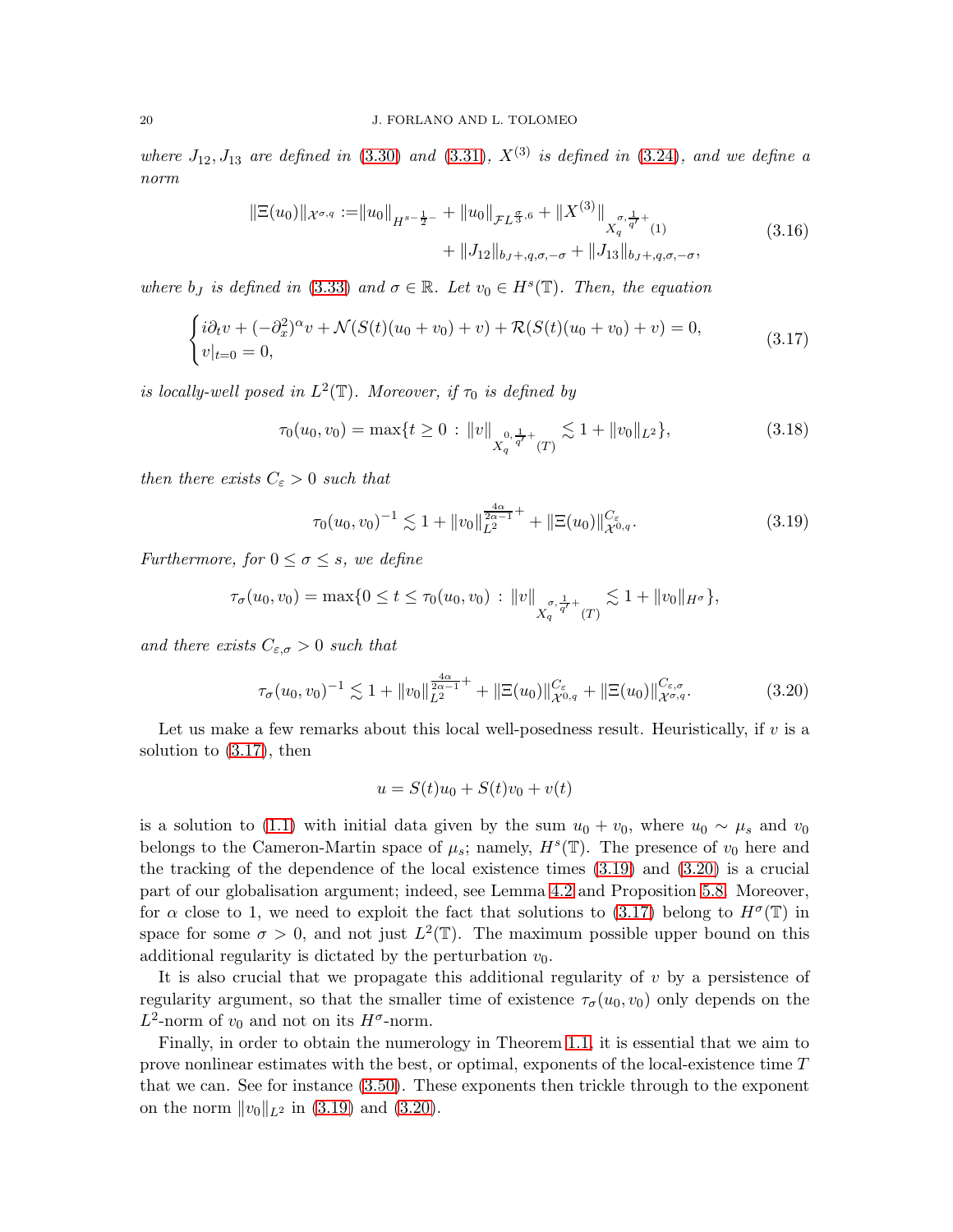<span id="page-20-0"></span>3.3. Nonlinear estimates. In order to prove Proposition [3.3,](#page-18-1) we need estimates on the nonlinear terms in  $(3.17)$ , which were defined in  $(1.14)$  and  $(1.15)$ . As we wish to obtain results below the known deterministic well-posedness threshold, we first need to establish a probabilistic local well-posedness result for [\(1.1\)](#page-1-3). Namely, we seek to exploit probabilistic cancellations. Writing  $w(t) = S(t)v_0 + v(t)$ , the multi-linearity of N implies that  $\mathcal{N}(S(t)u_0 +$  $w(t)$ ) splits into four kinds of pieces: (i) trilinear in  $S(t)u_0$ , (ii) bilinear in  $S(t)u_0$  and linear in  $w(t)$ , (iii) linear in  $S(t)u_0$  and bilinear in  $w(t)$ , and (iv) trilinear in  $w(t)$ . We establish estimates for the contributions (i) and (ii) probabilistically in Lemma [3.5](#page-21-1) and Proposition [3.6.](#page-23-0) Proposition [3.7](#page-26-0) states deterministic estimates which are suitable to handle (iii) and (iv).

We begin with the simpler estimates for the resonant term  $R$ . We also need to exploit multi-linearity of  $R$  to place  $u_0$  in an appropriate Fourier-Lebesgue space.

**Proposition 3.4.** For any  $0 \le \sigma \le s$ , we have the following estimates.

$$
\int_{\mathbb{R}} \mathcal{R}(u_1(t), u_2(t), u_3(t), u_4(t))dt \lesssim \|u_1\|_{X_{\infty, q}^{0, \frac{1}{q'}} + \|u_2\|_{X_{\infty, q}^{0, \frac{1}{q'}} + \|u_3\|_{X_q^{\sigma, 0}} \|u_4\|_{X_{q'}^{-\sigma, 0}},
$$
\n(3.21)

$$
\int_{\mathbb{R}} \mathcal{R}(u_1(t), u_2(t), u_3(t), u_4(t))dt \lesssim \|u_1\|_{X_{\infty, q}^{0, \frac{1}{q'}} + \|u_2\|_{X_q^{\sigma, \frac{1}{q'}} + \|u_3\|_{X_{\infty, q}^{0, 0}} \|u_4\|_{X_{q'}^{-\sigma, 0}},
$$
\n(3.22)

$$
\int_{\mathbb{R}} \mathcal{R}(u_1(t), u_2(t), u_3(t), u_4(t))dt \lesssim \|u_1\|_{X_{6,q}^{\frac{\sigma}{3}, \frac{1}{q'}}} \|u_2\|_{X_{6,q}^{\frac{\sigma}{3}, \frac{1}{q'}}} \|u_3\|_{X_{6,q}^{\frac{\sigma}{3}, 0}} \|u_4\|_{X_{q'}}^{-\sigma, 0}.
$$
 (3.23)

Proof. We have that

<span id="page-20-3"></span><span id="page-20-2"></span><span id="page-20-1"></span>
$$
\int_{\mathbb{R}} \mathcal{R}(u_1(t), u_2(t), u_3(t), u_4(t))dt
$$
\n
$$
= \sum_{n \in \mathbb{Z}} \int_{\tau_1 - \tau_2 + \tau_3 - \tau_4 = 0} \widehat{u_1}(n, \tau_1) \overline{\widehat{u_2}(n, \tau_2)} \widehat{u_3}(n, \tau_3) \overline{\widehat{u_4}(n, \tau_4)} d\tau_1 d\tau_2 d\tau_3 d\tau_4.
$$

From the inequality

$$
\int_{t_1-t_2+t_3-t_4=a} \frac{f_1(t_1)}{\langle t_1 \rangle^{\frac{1}{q'}}} \frac{f_2(t_2)}{\langle t_2 \rangle^{\frac{1}{q'}}} f_3(t_3) f_4(t_4) dt_1 dt_2 dt_3 dt_4 \lesssim \prod_{j=1}^3 \|f_j\|_{L^q} \|f_4\|_{L^{q'}},
$$

where the implicit constant is independent of  $a \in \mathbb{R}$ , we obtain that

$$
\int_{\mathbb{R}} \mathcal{R}(u_1(t), u_2(t), u_3(t), u_4(t))dt \n\lesssim \sum_{n \in \mathbb{Z}} ||\langle \tau - |n|^{2\alpha} \rangle^{\frac{1}{q'}+} \widehat{u_1}(n, \tau) ||_{L^q_\tau} ||\langle \tau - |n|^{2\alpha} \rangle^{\frac{1}{q'}+} \widehat{u_2}(n, \tau) ||_{L^q_\tau} ||\widehat{u_3}(n, \tau) ||_{L^q_\tau} ||\widehat{u_4}(n, \tau) ||_{L^{q'}_{\tau}}.
$$

Therefore,  $(3.21)$ ,  $(3.22)$ ,  $(3.23)$  follow respectively by the inequalities

$$
\sum_{n} f_1(n) f_2(n) f_3(n) f_4(n) \lesssim \|f_1\|_{l_n^{\infty}} \|f_2\|_{l_n^{\infty}} \|\langle n \rangle^{\sigma} f_3\|_{l_n^2} \|\langle n \rangle^{-\sigma} f_4\|_{l_n^2},
$$
  

$$
\sum_{n} f_1(n) f_2(n) f_3(n) f_4(n) \lesssim \|f_1\|_{l_n^{\infty}} \|\langle n \rangle^{\sigma} f_2\|_{l_n^2} \|f_3\|_{l_n^{\infty}} \|\langle n \rangle^{-\sigma} f_4\|_{l_n^2},
$$
  

$$
\sum_{n} f_1(n) f_2(n) f_3(n) f_4(n) \lesssim \prod_{j=1}^3 \|\langle n \rangle^{\frac{\sigma}{3}} f_j\|_{l_n^6} \|\langle n \rangle^{-\sigma} f_4\|_{l_n^2},
$$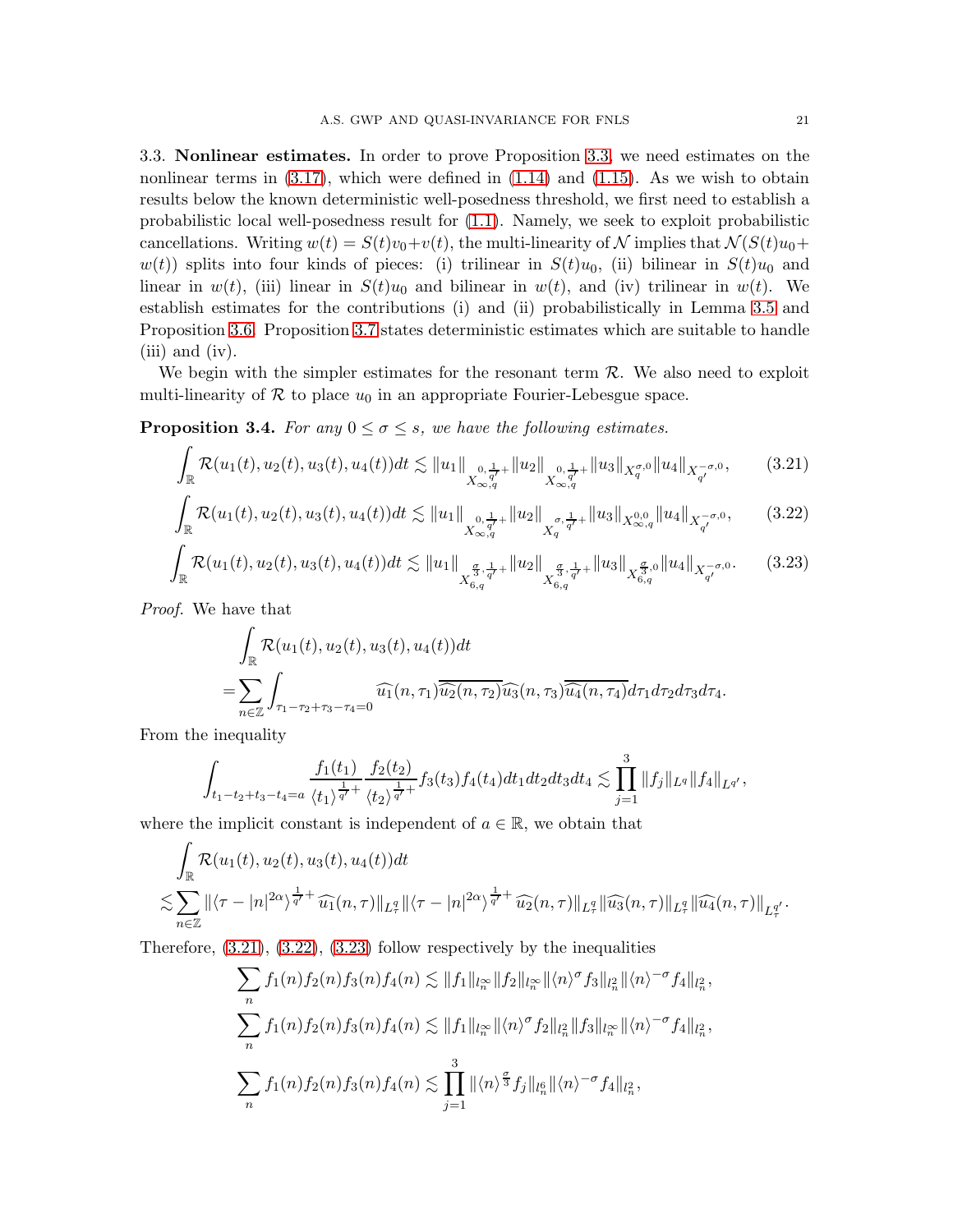which can be all proven by using Hölder.  $\square$ 

We now control the non-resonant part  $\mathcal N$  of the nonlinearity and begin by proving an estimate on the contribution which is trilinear in  $S(t)u_0$ .

<span id="page-21-1"></span>Proposition 3.5 (Random trilinear estimate). Let

<span id="page-21-0"></span>
$$
X^{(3)}(t) = \int_0^t S(t - t') \mathcal{N}(S(t')u_0)dt'.
$$
 (3.24)

Then, for every  $\alpha > 1$ ,  $\frac{1}{4} < s \leq \frac{1}{2}$  $\frac{1}{2}$ ,  $0 \leq \sigma \leq s$ , and

$$
2 \le q < \frac{4\alpha}{3+2\sigma - 6s} \wedge \frac{2(2\alpha - 1)}{1 + 2\sigma - 2s},\tag{3.25}
$$

we have that

<span id="page-21-2"></span>
$$
\mathbb{E}\Big[\|X^{(3)}\|_{X^{\sigma,\frac{1}{q'}+}_{q}(1)}^p\Big] < \infty,
$$
\n(3.26)

for every  $1 \leq p < \infty$ . Moreover, if

<span id="page-21-6"></span>
$$
X_N^{(3)}(t) := \int_0^t S(t - t') \mathcal{N}_N(S(t')u_0) dt', \qquad (3.27)
$$

then under the same conditions on  $\alpha, s, \sigma$  and q, there exists  $\delta = \delta(\alpha, s, \sigma, q) > 0$  such that for every  $1 \leq p < \infty$ ,

<span id="page-21-4"></span>
$$
\mathbb{E}\left[\|X_N^{(3)} - X^{(3)}\|_{X_q^{\sigma,\frac{1}{q'}+}(1)}^p\right] \lesssim N^{-\delta p}.\tag{3.28}
$$

Proof. In order to prove  $(3.26)$ , it suffices to show

$$
\mathbb{E}\Big[\|\eta X^{(3)}\|_{X^{\sigma,b}_q}^p\Big]<\infty,
$$

where  $b = \frac{1}{a'}$  $\frac{1}{q'}$  + and  $p \ge q$ . By definition, we have

<span id="page-21-5"></span>
$$
X^{(3)}(t) = \sum_{n \in \mathbb{Z}} \sum_{\substack{n_1 - n_2 + n_3 = n, \\ n_2 \neq n_1, n_3}} \frac{g_{n_1}}{\langle n_1 \rangle^s} \frac{\overline{g_{n_2}}}{\langle n_2 \rangle^s} \frac{g_{n_3}}{\langle n_3 \rangle^s} \frac{e^{it\Phi_\alpha(\overline{n})} - 1}{i\Phi_\alpha(\overline{n})} e^{it|n|^{2\alpha} + inx}, \tag{3.29}
$$

from which we obtain that

$$
\widehat{\eta X^{(3)}}(\tau,n) = \sum_{\substack{n_1 - n_2 + n_3 = n, \\ n_2 \neq n_1, n_3}} \frac{g_{n_1}}{\langle n_1 \rangle^s} \frac{\overline{g_{n_2}}}{\langle n_2 \rangle^s} \frac{g_{n_3}}{\langle n_3 \rangle^s} \frac{\widehat{\eta}(\tau - \Phi_\alpha(\overline{n}) - |n|^{2\alpha}) - \widehat{\eta}(\tau - |n|^{2\alpha})}{i\Phi_\alpha(\overline{n})}.
$$

Notice that  $\widehat{nX^{(3)}(\tau, n)}$  is (formally) a polynomial of degree 3 in { $g_n$ }. Therefore, by Lemma [2.3,](#page-12-3)

$$
\mathbb{E}\left[\left|\widehat{\eta X^{(3)}}(\tau,n)\right|^p\right] \lesssim_p \left(\mathbb{E}\left[\left|\widehat{\eta X^{(3)}}(n,\tau)\right|^2\right]\right)^{\frac{p}{2}}.
$$

Moreover, by independence of the  $\{g_n\}$ , together with the condition  $n_2 \neq n_1, n_3$ , we have that

$$
\mathbb{E}\Big[\widehat{|\eta X^{(3)}}(\tau,n)|^2\Big] = \sum_{\substack{n_1 - n_2 + n_3 = n, \\ n_2 \neq n_1, n_3}} \frac{|\widehat{\eta}(\tau - \Phi_{\alpha}(\overline{n}) - |n|^{2\alpha}) - \widehat{\eta}(\tau - |n|^{2\alpha})|^2}{\langle n_1 \rangle^{2s} \langle n_2 \rangle^{2s} \langle n_3 \rangle^{2s} |\Phi_{\alpha}(\overline{n})|^2}.
$$

<span id="page-21-3"></span>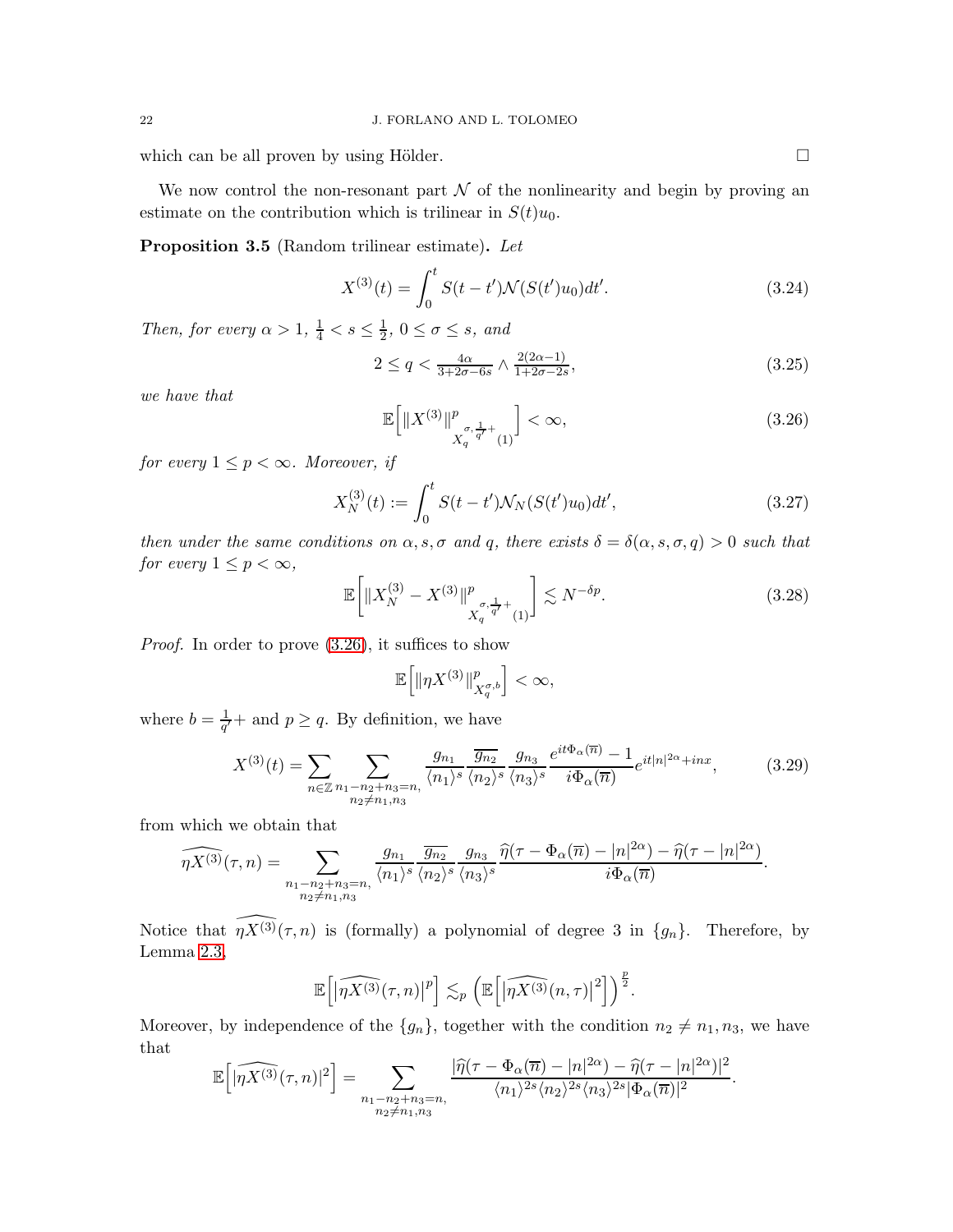Therefore, by definition of the  $X_q^{s,b}$ -norm and Minkowski's integral inequality, for  $p \ge q \ge 2$ we have that

$$
\begin{split} &\mathbb{E}\Big[\|\eta X^{(3)}\|_{X_{q}^{\sigma,b}}^{p}\Big]^{\frac{2}{p}}\\ &=\mathbb{E}\Big[\Big|\sum_{n\in\mathbb{Z}}\langle n\rangle^{2\sigma}\Big|\int_{\mathbb{R}}\left|\widehat{\eta X^{(3)}}(\tau,n)\right|^{q}\langle\tau-|n|^{2\alpha}\rangle^{qb}d\tau\Big|^{\frac{2}{q}}\Big|^{\frac{p}{2}}\Big]^{\frac{2}{p}}\\ &\leq \sum_{n\in\mathbb{Z}}\langle n\rangle^{2\sigma}\mathbb{E}\Big[\Big|\int_{\mathbb{R}}\left|\widehat{\eta X^{(3)}}(\tau,n)\right|^{q}\langle\tau-|n|^{2\alpha}\rangle^{qb}d\tau\Big|^{\frac{2}{q}}\Big]^{\frac{2}{p}}\\ &\leq p\sum_{n\in\mathbb{Z}}\langle n\rangle^{2\sigma}\Big|\int_{\mathbb{R}}\mathbb{E}\Big[\widehat{\eta X^{(3)}}(\tau,n)\Big|^p\Big]^{\frac{2}{p}}\langle\tau-|n|^{2\alpha}\rangle^{qb}d\tau\Big|^{\frac{2}{q}}\\ &\leq p\sum_{n\in\mathbb{Z}}\langle n\rangle^{2\sigma}\Big(\int_{\mathbb{R}}\Big[\sum_{n_1=n_2+n_3=n_1}^{\infty}\frac{|\widehat{\eta}(\tau-n|^{2\alpha})^{qb}d\tau|^\frac{2}{q}}{\langle n_1\rangle^{2s}\langle n_2\rangle^{2s}\langle n_3\rangle^{2s}}\frac{|\widehat{\eta}(\tau-|n|^{2\alpha})|^2}{|\widehat{\eta}(\tau)|^2}\Big]^{\frac{2}{q}}\langle\tau-|n|^{2\alpha}\rangle^{qb}d\tau\Big)^{\frac{2}{q}}\\ &\leq \sum_{n\in\mathbb{Z}}\langle n\rangle^{2\sigma}\Big(\int_{\mathbb{R}}\Big[\sum_{n_1=n_2+n_3=n_1}^{\infty}\frac{|\widehat{\eta}(\tau-\Phi_{\alpha}(\overline{n})-|n|^{2\alpha})-\widehat{\eta}(\tau-|n|^{2\alpha})|^2}{\langle n_1\rangle^{2s}\langle n_2\rangle^{2s}\langle n_3\rangle^{2s}}\frac{|\Phi_{\alpha}(\overline{n})|^2}{|\Phi_{\alpha}(\overline{n})|^2}\Big]^{\frac{2}{q}}\langle\tau-|n|^{2\alpha}\rangle^{qb}d
$$

which is finite as long as

$$
4(\alpha - 1)(1 - b) + 2(1 - b) + 2s - 1 - 2\sigma > 0, \text{ and } 4\alpha(1 - b) + 6s - 3 - 2\sigma > 0.
$$

These conditions yield [\(3.25\)](#page-21-3).

In order to show [\(3.28\)](#page-21-4), we simply note that  $X_N^{(3)}$  $N^{(3)}(t)$  obeys the same formula as  $X^{(3)}(t)$ in [\(3.29\)](#page-21-5) but with the extra restrictions that  $|n_j| \leq N$  for  $1 \leq j \leq 4$ . Therefore, proceeding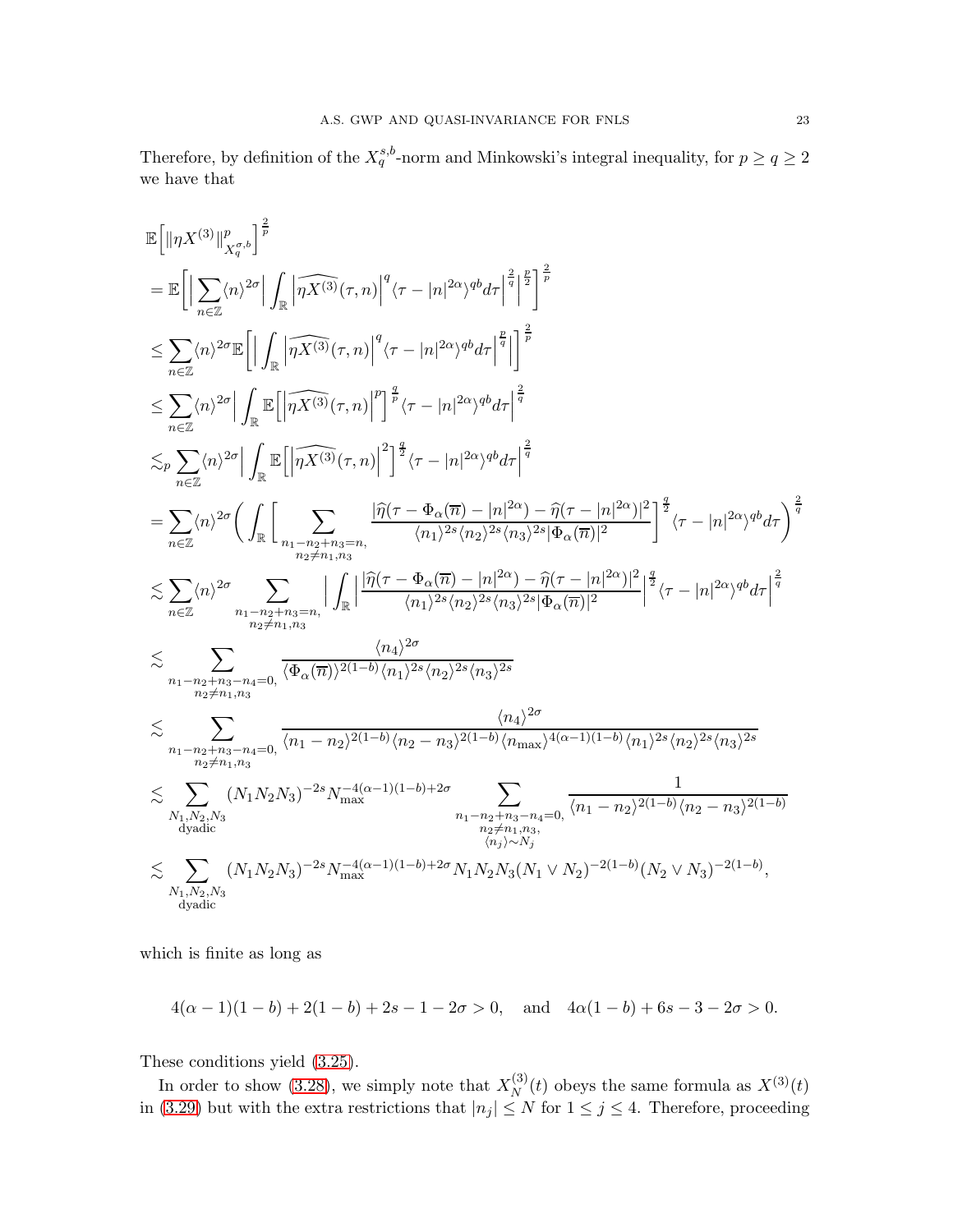in the same way, we obtain that

$$
\mathbb{E}\Big[\|X^{(3)} - X_N^{(3)}\|_{X_q^{\sigma,b}(1)}^p\Big]^{\frac{2}{p}}\newline \lesssim \sum_{\substack{N_1, N_2, N_3,\\N_{\text{max}} \gtrsim N}} (N_1 N_2 N_3)^{-2s} N_{\text{max}}^{-4(\alpha-1)(1-b)+2\sigma} N_1 N_2 N_3 (N_1 \vee N_2)^{-2(1-b)} (N_2 \vee N_3)^{-2(1-b)}\newline \lesssim N^{-2\delta}
$$

for  $\delta \ll 1$  such that

$$
4(\alpha - 1)(1 - b) + 2(1 - b) + 2s - 1 - 2\sigma > 2\delta, \text{ and } 4\alpha(1 - b) + 6s - 3 - 2\sigma > 2\delta. \square
$$

The following estimate controls the contributions in the nonresonant part of the nonlinearity which are bilinear in  $S(t)u_0$  and linear in  $S(t)v_0 + v$ .

<span id="page-23-0"></span>**Proposition 3.6** (Random bilinear estimate). Define the random bilinear forms  $J_{12}(t)$  and  $J_{13}(t)$  by

$$
J_{12}(t)[v_1, v_2] := \mathcal{N}(S(t)u_0, S(t)u_0, v_1, v_2), \tag{3.30}
$$

$$
J_{13}(t)[v_1, v_2] := \mathcal{N}(S(t)u_0, v_1, S(t)u_0, v_2), \tag{3.31}
$$

and let  $||J||_{b,q,\sigma,-\sigma}$  be the best constant C such that

$$
\int_{\mathbb{R}} J(t)[v_1(t), v_2(t)]dt \leq C(||v_1||_{X_q^{\sigma,0}} ||v_2||_{X_{q'}^{-\sigma,b}} + ||v_1||_{X_q^{\sigma,b}} ||v_2||_{X_{q'+}^{-\sigma,0}}),
$$

for test functions  $v_1, v_2$ . Then for every  $1 \leq p < \infty$ ,  $0 \leq \sigma < s$ ,  $1 < q < \infty$ ,

<span id="page-23-8"></span>
$$
\mathbb{E}\big[\|J_{12}\|_{b,q,\sigma,-\sigma}^p + \|J_{13}\|_{b,q,\sigma,-\sigma}^p\big] < \infty,\tag{3.32}
$$

as long as

<span id="page-23-7"></span><span id="page-23-6"></span><span id="page-23-3"></span><span id="page-23-2"></span><span id="page-23-1"></span>
$$
b_J := \frac{1}{2\alpha} < b < \frac{1}{2}.\tag{3.33}
$$

Moreover, defining

$$
J_{12,N}(t)[v_1, v_2] := \mathcal{N}_N(S(t)u_0, S(t)u_0, v_1, v_2), \tag{3.34}
$$

$$
J_{13,N}(t)[v_1, v_2] := \mathcal{N}_N(S(t)u_0, v_1, S(t)u_0, v_2),\tag{3.35}
$$

then, under the same hypotheses on  $\sigma, b, q$ , there exists  $\delta = \delta(\sigma, b, q) > 0$  so that for every  $p<\infty,$ 

<span id="page-23-4"></span>
$$
\mathbb{E}\big[\|J_{12} - J_{12,N}\|_{b,q,\sigma,-\sigma}^p + \|J_{13} - J_{13,N}\|_{b,q,\sigma,-\sigma}^p\big] \lesssim N^{-p\delta}.\tag{3.36}
$$

*Proof.* We start with showing the estimate for  $J_{12}$ . Since

<span id="page-23-5"></span>
$$
\int_{\mathbb{R}} J_{12}(t)[v_1(t), v_2(t)]
$$
\n
$$
= \sum_{\substack{n_1 - n_2 + n_3 - n_4 = 0}} \int_{\tau_1 - \tau_2 = |n_2|^{2\alpha} - |n_1|^{2\alpha}} \frac{g_{n_1}}{\langle n_1 \rangle^s} \frac{\overline{g_{n_2}}}{\langle n_2 \rangle^s} \widehat{v_1}(n_3, \tau_1) \overline{\widehat{v_2}}(n_4, \tau_2) d\tau_1 d\tau_2,
$$
\n(3.37)

writing  $\tilde{\tau}_j = \tau_j - |n_{j+2}|^{2\alpha}$ , the condition  $\tau_1 - \tau_2 = |n_2|^{2\alpha} - |n_1|^{2\alpha}$  becomes  $\tilde{\tau}_1 - \tilde{\tau}_2 = -\Phi_\alpha(\overline{n})$ . Therefore, by symmetry between  $\widehat{v_1}$  and  $\overline{\widehat{v_2}}$ ,  $n_1$  and  $n_2$ , and q and q', it is enough to show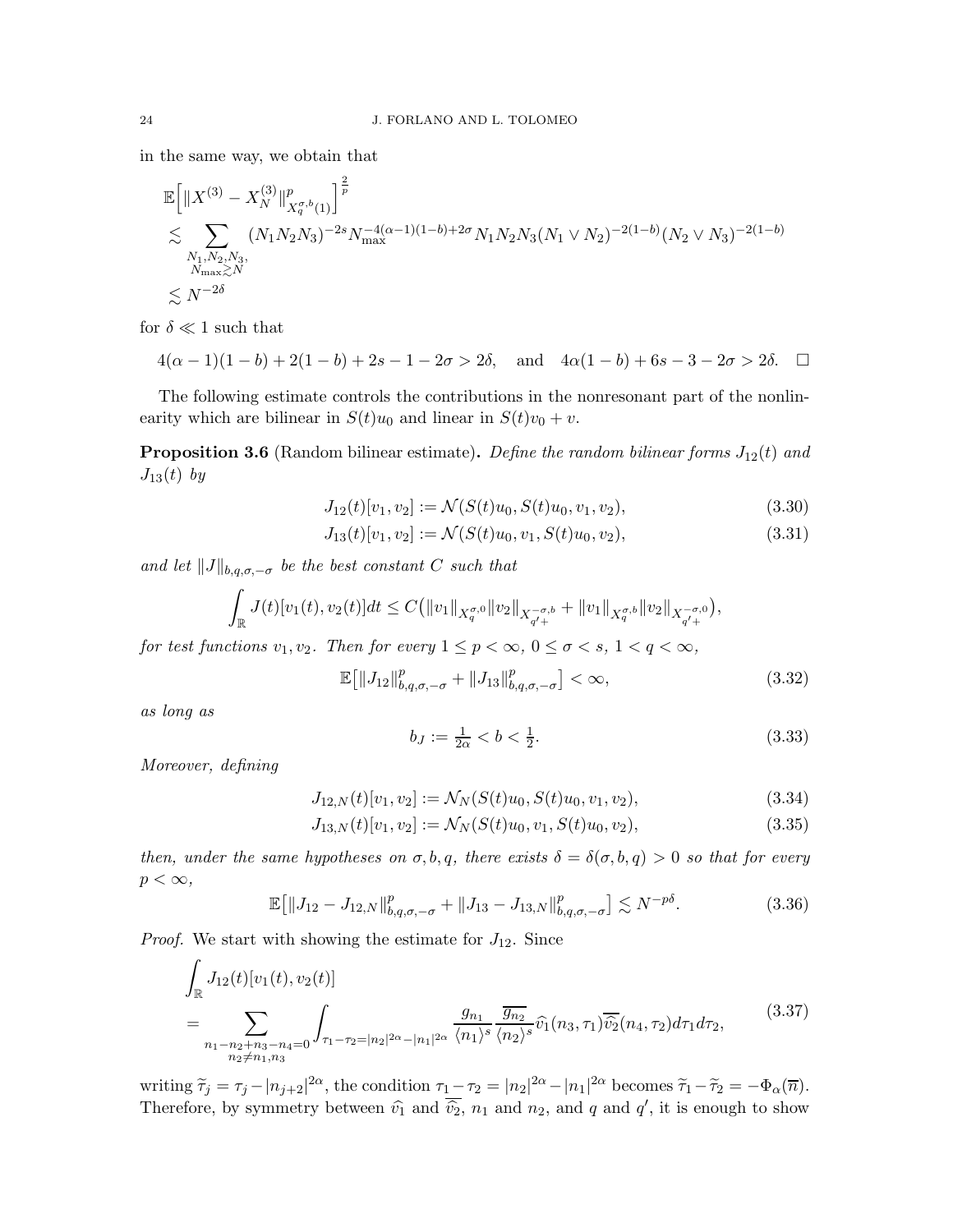that

$$
\int_{\mathbb{R}} \sum_{\substack{n_1 - n_2 + n_3 - n_4 = 0, \\ n_2 \neq n_1, n_3}} \mathbb{1}_{\{|\tilde{\tau}_1| \gtrsim \langle \Phi_\alpha(\overline{n})\rangle\}} \frac{\langle n_4 \rangle^{\sigma}}{\langle n_3 \rangle^{\sigma}} \frac{g_{n_1}}{\langle n_1 \rangle^s} \frac{\overline{g_{n_2}}}{\langle n_2 \rangle^s} \frac{f(n_3, \tilde{\tau}_1)}{\langle \tilde{\tau}_1 \rangle^b} g(n_4, \tilde{\tau}_1 + \Phi_\alpha(\overline{n})) d\tilde{\tau}_1
$$
\n
$$
\leq C \|f\|_{\ell_n^2 L_\tau^q} \|g\|_{l_n^2 L_\tau^q},
$$
\n(3.38)

with  $\mathbb{E}[|C|^p] < \infty$  for every  $p < \infty$ . Fix  $b' < b$  such that [\(3.33\)](#page-23-3) holds for  $b'$  as well. For each fixed  $\widetilde{\tau}_1 \in \mathbb{R},$  we define the kernel

<span id="page-24-1"></span>
$$
K_{\widetilde{\tau}_1}(n_3,n_4) := \sum_{\substack{n_1-n_2+n_3-n_4=0,\\n_1\neq n_2,n_4}} 1_{\{|\widetilde{\tau}_1| \gtrsim \langle \Phi_\alpha(\overline{n})\rangle\}} \frac{\langle n_4 \rangle^{\sigma}}{\langle n_3 \rangle^{\sigma}} \frac{g_{n_1} \overline{g_{n_2}}}{\langle n_1 \rangle^s \langle n_2 \rangle^s \langle \widetilde{\tau}_1 \rangle^{b'}}.
$$

It is convenient to split this kernel into dyadic components. Henceforth, we define for  $N_1, N_2$  dyadic,

$$
K_{\widetilde{\tau}_1}^{N_1,N_2}(n_3,n_4) = \sum_{\substack{n_1-n_2+n_3-n_4=0,\\n_1 \neq n_2, n_4,\\(n_1) \sim N_1, (n_2) \sim N_2}} \mathbb{1}_{\{|\widetilde{\tau}_1| \gtrsim \langle \Phi_\alpha(\overline{n})\rangle\}} \frac{\langle n_4 \rangle^{\sigma}}{\langle n_3 \rangle^{\sigma}} \frac{g_{n_1} \overline{g_{n_2}}}{\langle n_1 \rangle^s \langle n_2 \rangle^s \langle \widetilde{\tau}_1 \rangle^{b'}}.
$$

We obtain that

$$
\begin{split} &\int\sum_{\substack{n_1-n_2+n_3-n_4=0,\\ n_2\neq n_1,n_3\\ \langle n_j\rangle\sim N_j,\ j=1,2,3,4}}\mathbbm{1}_{\{|\tilde{\tau}_1|\gtrsim\langle\Phi_{\alpha}(\overline{n})\rangle\}}\frac{\langle n_4\rangle^\sigma}{\langle n_3\rangle^\sigma}\frac{g_{n_1}}{\langle n_1\rangle^s}\frac{\overline{g_{n_2}}}{\langle n_2\rangle^s}\frac{f(n_3,\tilde{\tau}_1)}{\langle\tilde{\tau}_1\rangle^b}g(n_4,\tilde{\tau}_1+\Phi_{\alpha}(\overline{n}))d\tilde{\tau}_1\\ &\lesssim \sum_{(n_j)\sim N_j,\ j=3,4}G^{N_1,N_2}(n_3,n_4)\|f(n_3,\cdot)\|_{L^q}\|g(n_4,\cdot)\|_{L^{q'+}}\\ &\lesssim \|G^{N_1,N_2}\mathbbm{1}_{\langle n_3\rangle\sim N_3}\mathbbm{1}_{\langle n_4\rangle\sim N_4}\|_{{\rm HS}(\ell^2,\ell^2)}\|f\|_{\ell^2_{n}L^q_{\tilde{\tau}}}\|g\|_{l^2_{n}L^q_{\tilde{\tau}}}, \end{split}
$$

where we defined another kernel

<span id="page-24-0"></span>
$$
G^{N_1,N_2}(n_3,n_4) := \left\| \langle \widetilde{\tau}_1 \rangle^{-(b-b')} K^{N_1,N_2}_{\widetilde{\tau}_1}(n_3,n_4) \right\|_{L^r_{\widetilde{\tau}_1}},
$$

for r such that  $r > \frac{1}{b-b'}$  (depending on the implicit  $\varepsilon$  in  $q' + = q' + \varepsilon$ ). Using that  $\langle \tilde{\tau}_1 \rangle \gtrsim \langle \Phi_\alpha(\overline{n}) \rangle$ , for  $\langle n_3 \rangle \sim N_3$ ,  $\langle n_4 \rangle \sim N_4$ , we have that

$$
\mathbb{E}\Big[|K_{\widetilde{\tau}_{1}}^{N_{1},N_{2}}(n_{3},n_{4})|^{2}\Big] \lesssim \frac{N_{4}^{2\sigma}}{N_{1}^{2s}N_{2}^{2s}N_{3}^{2\sigma}} \bigg(1_{\{N_{1}\leq N_{2}\}} \sum_{\substack{\langle n_{1}\rangle \sim N_{1},\\n_{1}\neq n_{2},n_{4} \\ n_{1}\neq n_{2},n_{4}}} \frac{1}{\langle\Phi_{\alpha}(\overline{n})\rangle^{2b}} + 1_{\{N_{2}\leq N_{1}\}} \sum_{\substack{\langle n_{2}\rangle \sim N_{2},\\n_{2}\neq n_{3},n_{1}}} \frac{1}{\langle\Phi_{\alpha}(\overline{n})\rangle^{2b}}\bigg)
$$
\n(3.39)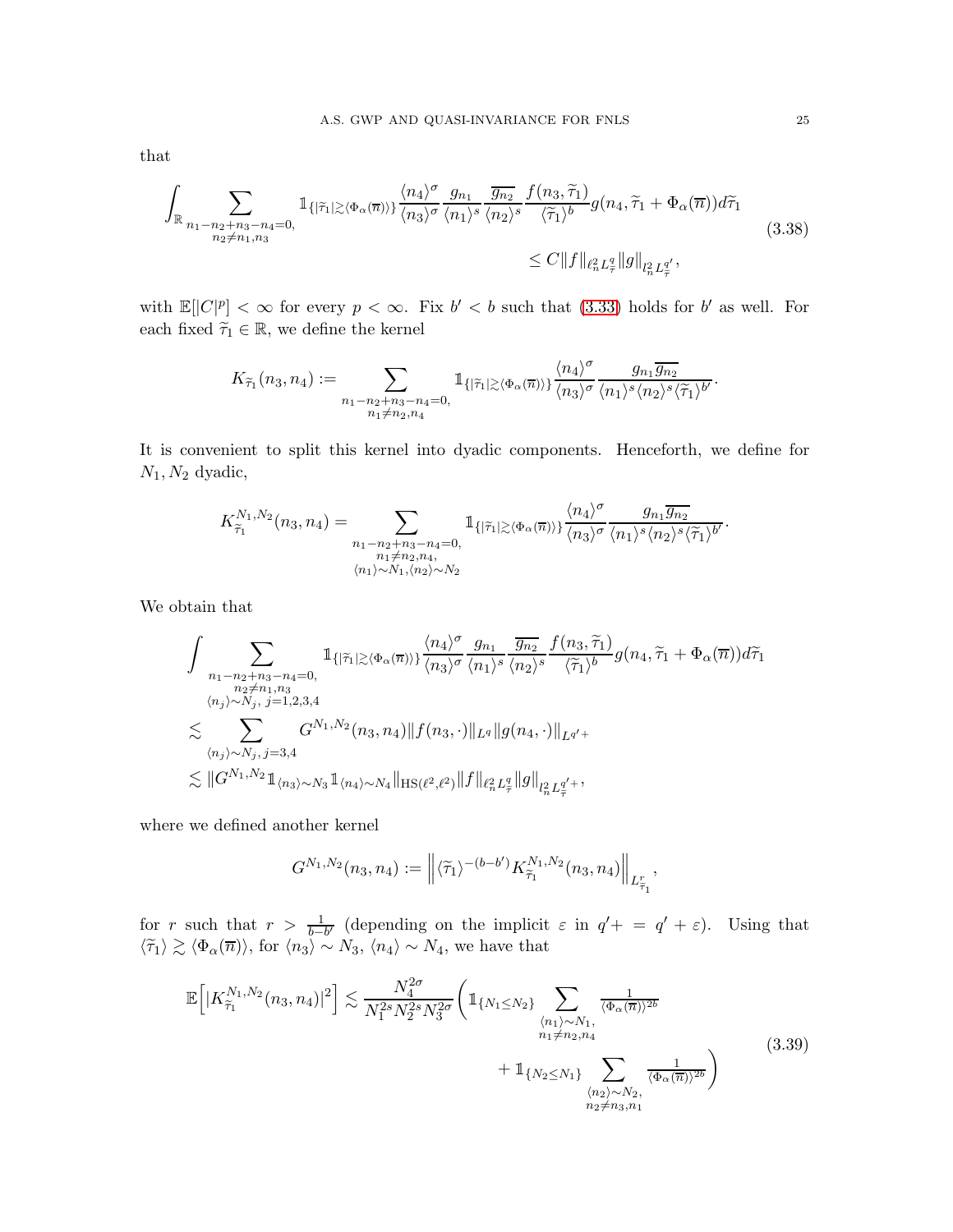Fix  $p > r$ . Then, Minkowski's inequality, that  $K_{\tilde{\tau}_1}^{N_1,N_2}$  is a polynomial (of degree 2) in the Gaussian random variable  $u_0$ , and  $(3.39)$  imply

$$
\mathbb{E}\left[\|G^{N_{1},N_{2}}\mathbbm{1}_{\{n_{3}\}\sim N_{3}}\mathbbm{1}_{\{n_{4}\}\sim N_{4}}\|_{\text{HS}(\ell^{2},\ell^{2})}^{p}\right]^{\frac{2}{p}}\n\leq \sum_{(n_{j})\sim N_{j}, j=3,4}\left|\int \frac{1}{\langle\tilde{\tau}_{1}\rangle^{r(b-b^{\prime})}}\mathbb{E}[|K^{\mathcal{N}_{1},N_{2}}_{\tilde{\tau}_{1}}(n_{3},n_{4})|^{p}]\mathbbm{1}_{\mathcal{H}\tilde{\tau}_{1}}\right|^{\frac{2}{r}}\n\leq \sum_{(n_{j})\sim N_{j}, j=3,4}\left|\int \frac{1}{\langle\tilde{\tau}_{1}\rangle^{r(b-b^{\prime})}}\mathbb{E}[|K^{\mathcal{N}_{1},N_{2}}_{\tilde{\tau}_{1}}(n_{3},n_{4})|^{2}]\mathbbm{1}_{\mathcal{H}\tilde{\tau}_{1}}\right|^{\frac{2}{r}}\n\leq \frac{N_{4}^{2\sigma}}{N_{1}^{2\sigma}N_{2}^{2\sigma}N_{3}^{2\sigma}}\left[\mathbbm{1}_{\{N_{1}\leq N_{2}\}}\sum_{n_{1}\sim N_{1},n_{3}\sim N_{3},n_{4}\sim N_{4},}\frac{1}{\langle\Phi_{\alpha}(\overline{n})\rangle^{2b^{\prime}}}\right]\n+ \mathbbm{1}_{\{N_{2}\leq N_{1}\}}\sum_{n_{2}\sim N_{2},n_{3}\sim N_{3},n_{4}\sim N_{4},}\frac{1}{\langle\Phi_{\alpha}(\overline{n})\rangle^{2b^{\prime}}}\right]\n\leq \frac{N_{4}^{2\sigma}}{N_{1}^{2s}N_{2}^{2s}N_{3}^{2\sigma}N_{\max}^{4b^{\prime}(\alpha-1)}}\left[\mathbbm{1}_{\{N_{1}\leq N_{2}\}}\sum_{n_{1}\sim N_{1},n_{3}\sim N_{3},n_{4}\sim N_{4},}\frac{1}{\langle n_{1}-n_{2}\rangle^{2b^{\prime}}\frac{1}{\langle n_{1}-n_{4}\rangle^{2b^{\prime}}}}\right]\n\leq N_{4}^{2\sigma}N_{\max}^{2\sigma}N_{3}^{4\sigma}N_{\max}^{4\sigma}}\left.\mathbbm{1
$$

Summing this over  $N_1, N_2, N_3, N_4$ , with the restriction that the largest two frequencies are similar, since  $n_1 - n_2 + n_3 = n_4$ , and recalling that  $\sigma \leq s$ , we obtain [\(3.38\)](#page-24-1) as long as

<span id="page-25-0"></span>
$$
2b'(2\alpha - 2) > 2 - 4b', \quad \text{and} \quad 3 - 4b' < 4s + 2b'(2\alpha - 2).
$$

Therefore, since  $s > \frac{1}{4}$ , we need  $b' > \max(\frac{1}{2\alpha}, \frac{3-4s}{4\alpha})$  $\frac{-4s}{4\alpha}$ ) =  $\frac{1}{2\alpha}$ , which enforces [\(3.33\)](#page-23-3).

We now move to the estimate for  $J_{13}$ . We proceed similarly, and define

$$
K_{\tilde{\tau}_1}^{N_1,N_3}(n_2, n_4) = \sum_{\substack{n_1 - n_2 + n_3 - n_4 = 0, \\ n_1 \neq n_2, n_4, \\ \langle n_1 \rangle \sim N_1, \langle n_3 \rangle \sim N_3}} \mathbb{1}_{\{|\tilde{\tau}_1| \gtrsim \langle \Phi_\alpha(\overline{n}) \rangle\}} \frac{\langle n_4 \rangle^{\sigma}}{\langle n_2 \rangle^{\sigma}} \frac{g_{n_1} g_{n_3}}{\langle n_1 \rangle^s \langle n_3 \rangle^s \langle \tilde{\tau}_1 \rangle^{b'}},
$$
  

$$
G^{N_1,N_3}(n_2, n_4) = \left\| \langle \tilde{\tau}_1 \rangle^{-(b-b')} K_{\tilde{\tau}_1}^{N_1,N_3}(n_2, n_4) \right\|_{L_{\tilde{\tau}_1}^r}.
$$

Then,

$$
\begin{split} \left(\mathbb{E}\Big[\|G^{N_1,N_2}\mathbb{1}_{\langle n_3\rangle\sim N_3}\mathbb{1}_{\langle n_4\rangle\sim N_4}\|_{\mathrm{HS}(\ell^2,\ell^2)}^{\frac{p}{2}}\Big] \right)^{\frac{2}{p}} \\ &\lesssim \frac{N_4^{2\sigma}}{N_1^{2s}N_2^{2\sigma}N_3^{2s}} \bigg[\mathbb{1}_{\{N_1\leq N_3\}} \sum_{\substack{n_1\sim N_1,n_3\sim N_3,n_4\sim N_4,\\n_1\neq n_2,n_4}} \frac{1}{\langle \Phi_\alpha(\overline{n})\rangle^{2b'}} \end{split}
$$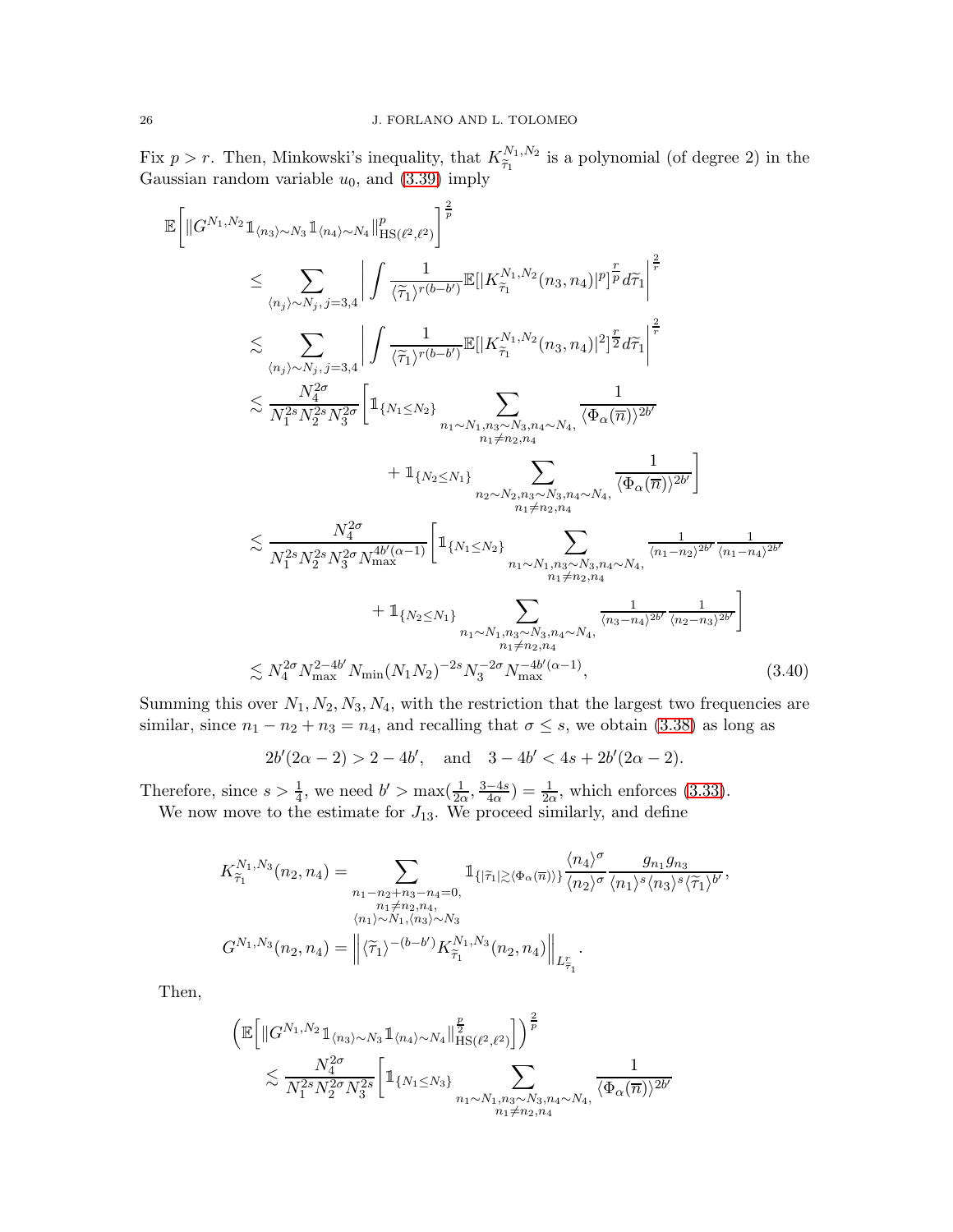$$
+ 1_{\{N_3 \le N_1\}} \sum_{\substack{n_3 \sim N_3, n_2 \sim N_2, n_4 \sim N_4,\\ n_1 \ne n_2, n_4}} \frac{1}{\langle \Phi_\alpha(\overline{n}) \rangle^{2b'}} \times N_4^{2\sigma} N_{\text{max}}^{2-4b'} N_{\text{min}}(N_1 N_3)^{-2s} N_2^{-2\sigma} N_{\text{max}}^{-4b'(\alpha-1)},
$$

so that under the condition [\(3.33\)](#page-23-3), we can sum over  $N_1, N_2, N_3, N_4$ , and obtain [\(3.38\)](#page-24-1), concluding the estimate for  $J_{13}$  in the same way as we did for the estimate of  $J_{12}$ .

We now move to showing [\(3.36\)](#page-23-4). We show the details only for  $J_{12,N}$  as the estimates for  $J_{13,N}$  are completely analogous. We have the following analogue of  $(3.37)$  for  $J_{12,N}$ 

$$
\int_{\mathbb{R}} J_{12,N}(t)[v_1(t), v_2(t)]\n= \int_{\tau_1 - \tau_2 = |n_2|^{2\alpha} - |n_1|^{2\alpha}} \sum_{\substack{n_1 - n_2 + n_3 - n_4 = 0, \ n_2 \neq n_1, n_3, \ n_1 \neq N}} \frac{g_{n_1}}{\langle n_1 \rangle^s} \frac{\overline{g_{n_2}}}{\langle n_2 \rangle^s} \widehat{v}_1(n_3, \tau_1) \overline{\widehat{v}_2}(n_4, \tau_2) d\tau_1 d\tau_2.
$$

We define

$$
K_{\widetilde{\tau}_{1},N}^{N_{1},N_{2}}(n_{3},n_{4}) = \sum_{\substack{n_{1}-n_{2}+n_{3}-n_{4}=0,\\n_{1}\neq n_{2},n_{4},\\(n_{1})\sim N_{1},(n_{2})\sim N_{2}}} \mathbb{1}_{\{|\widetilde{\tau}_{1}| \gtrsim \langle \Phi_{\alpha}(\overline{n})\rangle\}} \frac{\langle n_{4}\rangle^{\sigma}}{\langle n_{3}\rangle^{\sigma}} \frac{g_{n_{1}}\overline{g_{n_{2}}}}{\langle n_{1}\rangle^{s}\langle n_{2}\rangle^{s}\langle\widetilde{\tau}_{1}\rangle^{b'}},
$$
  

$$
G_{N}^{N_{1},N_{2}}(n_{3},n_{4}) = \left\| \langle \widetilde{\tau}_{1} \rangle^{-(b-b')} K_{\widetilde{\tau}_{1}}^{N_{1},N_{2}}(n_{3},n_{4}) \right\|_{L_{\widetilde{\tau}_{1}}}.
$$

Proceeding exactly in the same way as before, we obtain that

$$
\|J_{12}-J_{12,N}\|_{b,q,\sigma,-\sigma}\lesssim \sum_{\substack{N_1,N_2,N_3,N_4\\N_{\rm max}\sim N_{\rm med}}}\left\|\left(G^{N_1,N_2}-G_N^{N_1,N_2}\right)\mathbb{1}_{\langle n_3\rangle\sim N_3}\mathbb{1}_{\langle n_4\rangle\sim N_4}\right\|_{{\rm HS}(\ell^2,\ell^2)},
$$

and proceeding as in the estimates for  $J_{12}$ , we obtain the analogous of  $(3.40)$ ,

$$
\mathbb{E}\Big[\big\|\big(G^{N_1,N_2}-G_N^{N_1,N_2}\big)\mathbb{1}_{\langle n_3\rangle\sim N_3}\mathbb{1}_{\langle n_4\rangle\sim N_4}\big\|_{\mathrm{HS}(\ell^2,\ell^2)}^p\Big]^{\frac{1}{p}}\lesssim \frac{N_4^{\sigma}N_{\mathrm{max}}^{-2b'}N_{\mathrm{min}}^{\frac{1}{2}}}{N_1^{s}N_2^{\sigma}N_3^{s}N_{\mathrm{max}}^{b'(2\alpha-2)}}\chi_{\{N_{\mathrm{max}}\gtrsim N\}}.
$$

Therefore, in the same way as before, we obtain that

$$
\mathbb{E}\big[\|J_{12} - J_{12,N}\|_{b,q,\sigma,-\sigma}^p\big] \lesssim N^{\frac{p}{2}(3-4b-4s-2b(2\alpha-2)+)}.
$$

The final estimates below controls the remaining contributions in a deterministic way.

<span id="page-26-0"></span>**Proposition 3.7** (Deterministic quadrilinear estimate). Let  $0 \leq \sigma_1, \sigma_2, \sigma_3 < \frac{1}{2}$  $rac{1}{2}$ , and  $0 < b < \frac{1}{2}$  be such that

<span id="page-26-1"></span>
$$
b > \frac{1 + \sigma_1 + \sigma_2 - \sigma_3}{2\alpha} \tag{3.41}
$$

1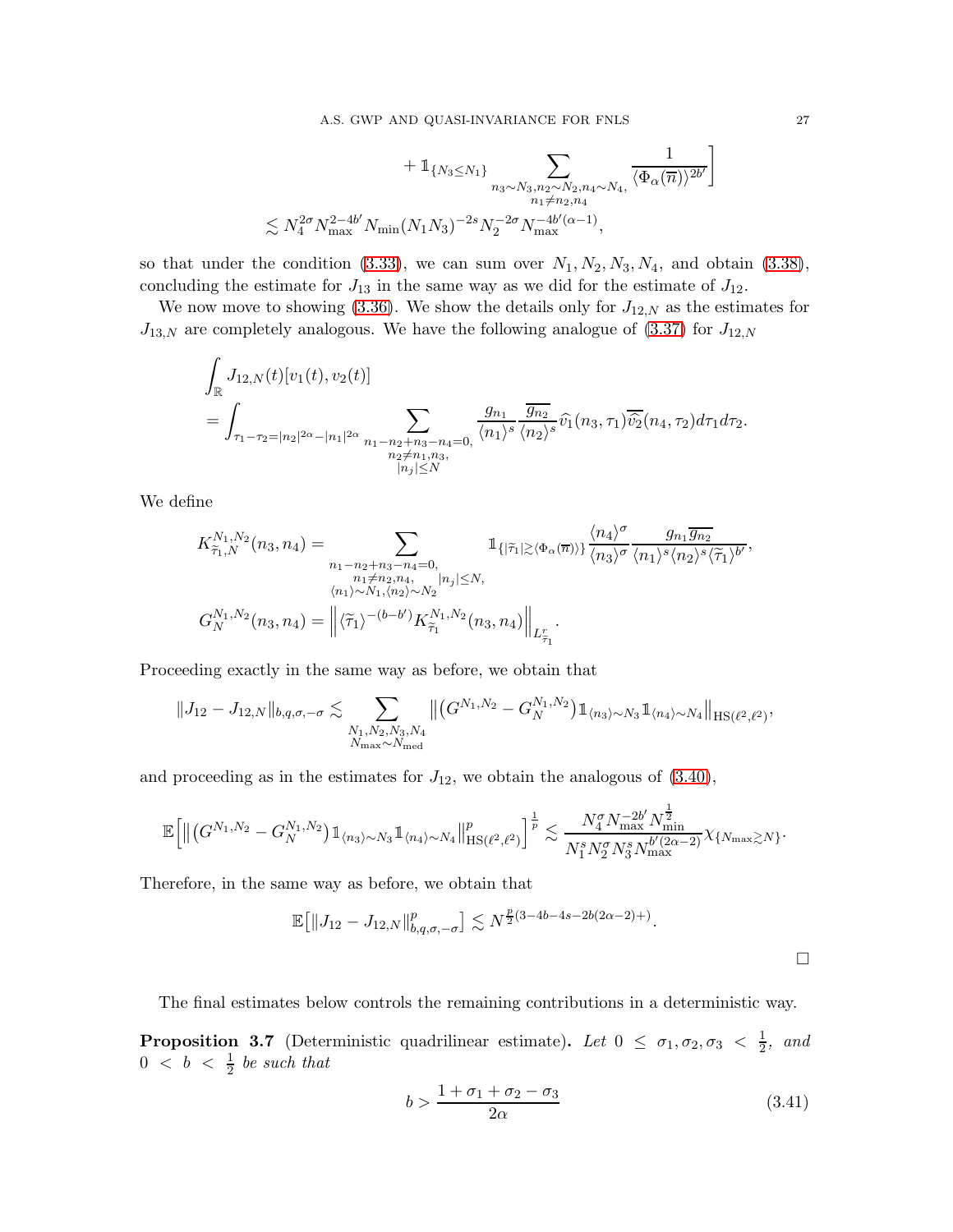Then, for every  $1 < q < \infty$ , we have that

<span id="page-27-0"></span>
$$
\int_{\mathbb{R}} \mathcal{N}(u_{1}(t), u_{2}(t), u_{3}(t), u_{4}(t))dt \lesssim \|u_{1}\|_{X_{q}^{-\sigma_{1},b}} \|u_{2}\|_{X_{q}^{-\sigma_{2},\frac{1}{q'}}+} \|u_{3}\|_{X_{q}^{\sigma_{3},\frac{1}{q'}}+} \|u_{4}\|_{X_{q'}^{0,0}}
$$
\n
$$
+ \|u_{1}\|_{X_{q}^{-\sigma_{1},\frac{1}{q'}}+} \|u_{2}\|_{X_{q}^{-\sigma_{2},b}} \|u_{3}\|_{X_{q}^{\sigma_{3},\frac{1}{q'}}+} \|u_{4}\|_{X_{q'}^{0,0}}
$$
\n
$$
+ \|u_{1}\|_{X_{q}^{-\sigma_{1},\frac{1}{q'}}+} \|u_{2}\|_{X_{q}^{-\sigma_{2},\frac{1}{q'}}+} \|u_{3}\|_{X_{q}^{\sigma_{3},b}} \|u_{4}\|_{X_{q'}^{0,0}}
$$
\n
$$
+ \|u_{1}\|_{X_{q}^{-\sigma_{1},0}} \|u_{2}\|_{X_{q}^{-\sigma_{2},\frac{1}{q'}}+} \|u_{3}\|_{X_{q}^{\sigma_{3},\frac{1}{q'}}+} \|u_{4}\|_{X_{q'}^{0,b}}.
$$
\n(3.42)

Similarly, we have that

<span id="page-27-1"></span>
$$
\int_{\mathbb{R}} \mathcal{N}(u_{1}(t), u_{2}(t), u_{3}(t), u_{4}(t))dt \lesssim \|u_{1}\|_{X_{q}^{-\sigma_{1},b}} \|u_{2}\|_{X_{q}^{\sigma_{3},\frac{1}{q'}}+} \|u_{3}\|_{X_{q}^{-\sigma_{2},\frac{1}{q'}}+} \|u_{4}\|_{X_{q'}^{0,0}} \n+ \|u_{1}\|_{X_{q}^{-\sigma_{1},\frac{1}{q'}}+} \|u_{2}\|_{X_{q}^{\sigma_{3},b}} \|u_{3}\|_{X_{q}^{-\sigma_{2},\frac{1}{q'}}+} \|u_{4}\|_{X_{q'}^{0,0}} \n+ \|u_{1}\|_{X_{q}^{-\sigma_{1},\frac{1}{q'}}+} \|u_{2}\|_{X_{q}^{\sigma_{3},\frac{1}{q'}}+} \|u_{3}\|_{X_{q}^{-\sigma_{2},b}} \|u_{4}\|_{X_{q'}^{0,0}} \n+ \|u_{1}\|_{X_{q}^{-\sigma_{1},0}} \|u_{2}\|_{X_{q}^{\sigma_{3},\frac{1}{q'}}+} \|u_{3}\|_{X_{q}^{-\sigma_{2},\frac{1}{q'}}+} \|u_{4}\|_{X_{q'}^{0,b}}.
$$
\n(3.43)

Proof. We show only  $(3.42)$ , as the proof of  $(3.43)$  is completely analogous. Let

$$
v_1 = \langle \partial_x \rangle^{-\sigma_1} u_1, v_2 = \langle \partial_x \rangle^{-\sigma_1} u_2, v_3 = \langle \partial_x \rangle^{\sigma_3} u_3, v_4 = u_4,
$$

so that

$$
\|u_1\|_{X_q^{-\sigma_1,b_1}}\|u_2\|_{X_q^{-\sigma_2,b_2}}\|u_3\|_{X_q^{\sigma_3,b_3}}\|u_4\|_{X_{q'}^{0,b_4}}=\prod_{j=1}^3\|v_j\|_{X_q^{0,b_j}}\|v_4\|_{X_{q'}^{0,b_4}},
$$

and

<span id="page-27-2"></span>
$$
\int_{\mathbb{R}} \mathcal{N}(u_1(t), u_2(t), u_3(t), u_4(t))dt
$$
\n
$$
= \int_{\tau_1 - \tau_2 + \tau_3 - \tau_4 = 0} \sum_{\substack{n_1 - n_2 + n_3 - n_4 = 0, \\ n_2 \neq n_1, n_3}} \frac{\langle n_1 \rangle^{\sigma_1} \langle n_2 \rangle^{\sigma_2}}{\langle n_3 \rangle^{\sigma_3}} \prod_{\substack{j=1 \ j \neq 2}}^3 \widehat{v}_j(\tau_j, n_j) \overline{\widehat{v}_{j+1}(\tau_{j+1}, n_{j+1})} d\tau_1 \cdots d\tau_4.
$$
\n(3.44)

For convenience of notation, let  $\tilde{\tau}_j := \tau_j + |n_j|^{2\alpha}$ . The condition  $\tau_1 - \tau_2 + \tau_3 - \tau_4 = 0$  then becomes  $\tilde{\tau}_1 - \tilde{\tau}_2 + \tilde{\tau}_3 - \tilde{\tau}_4 = \Phi_\alpha(\overline{n})$ . Therefore, for any  $f_1, f_2, f_3 \in L^q(\mathbb{R}), f_4 \in L^{q'}(\mathbb{R}),$  by Hölder we have that

$$
\int_{\widetilde{\tau}_{1}-\widetilde{\tau}_{2}+\widetilde{\tau}_{3}-\widetilde{\tau}_{4}=\Phi_{\alpha}(\overline{n})} \frac{\prod_{j=1}^{4}|f_{j}(\widetilde{\tau}_{j})|}{\langle \widetilde{\tau}_{1} \rangle^{\frac{1}{q'}+} \langle \widetilde{\tau}_{2} \rangle^{\frac{1}{q'}+} \langle \widetilde{\tau}_{\max} \rangle^{b}} d\tau_{1} d\tau_{2} d\tau_{3} d\tau_{4} \n\lesssim \frac{1}{\langle \Phi_{\alpha}(\overline{n}) \rangle^{b}} \int_{\widetilde{\tau}_{1},\widetilde{\tau}_{2},\widetilde{\tau}_{3}} \frac{|f_{1}(\widetilde{\tau}_{1})||f_{2}(\widetilde{\tau}_{2})||f_{3}(\widetilde{\tau}_{3})||f_{4}(\Phi_{\alpha}(\overline{n})-\widetilde{\tau}_{1}-\widetilde{\tau}_{2}-\widetilde{\tau}_{3})|}{\langle \widetilde{\tau}_{1} \rangle^{\frac{1}{q'}+} \langle \widetilde{\tau}_{2} \rangle^{\frac{1}{q'}+}} d\widetilde{\tau}_{1} d\widetilde{\tau}_{2} d\widetilde{\tau}_{3} \n\lesssim \frac{1}{\langle \Phi_{\alpha}(\overline{n}) \rangle^{b}} \prod_{j=1}^{3} ||f_{j}||_{L^{q}(\mathbb{R})} ||f_{4}||_{L^{q'}(\mathbb{R})}
$$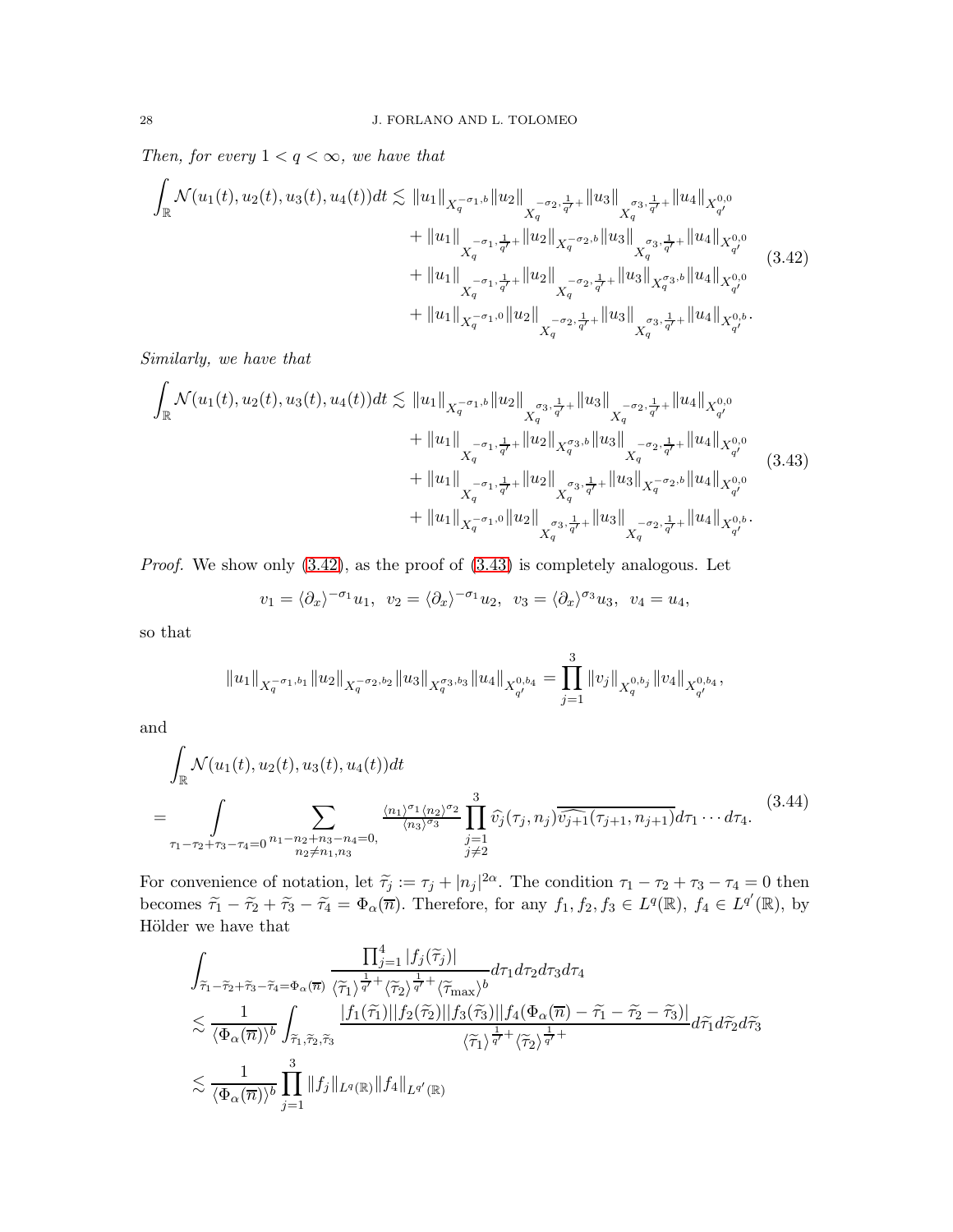By applying this inequality to [\(3.44\)](#page-27-2) over all possible configurations of  $\tilde{\tau}_j = \tilde{\tau}_{\text{max}}$ , and permuting the roles of  $f_1, f_2, f_3$  (so that  $f_1$  and  $f_2$  never correspond to  $\widetilde{\tau}_{\text{max}}$ ), we obtain

$$
\int_{\mathbb{R}} \mathcal{N}(u_{1}(t), u_{2}(t), u_{3}(t), u_{4}(t))dt \n\lesssim \sum_{n_{1}-n_{2}+n_{3}-n_{4}=0, \atop n_{2}\neq n_{1},n_{3}} \frac{\langle n_{1}\rangle^{\sigma_{1}}\langle n_{2}\rangle^{\sigma_{2}}}{\langle n_{3}\rangle^{\sigma_{3}}\langle \Phi_{\alpha}(\overline{n})\rangle^{b}} \n\times (\|\widehat{v_{1}}(n_{1},\tau_{1})\langle \tau_{1}\rangle^{b}\|_{L_{\tau_{1}}^{\sigma}} \|\widehat{v_{2}}(n_{2},\tau_{2})\langle \tau_{2}\rangle^{\frac{1}{q'}+}\|_{L_{\tau_{2}}^{\sigma}} \|\widehat{v_{3}}(n_{3},\tau_{3})\langle \tau_{3}\rangle^{\frac{1}{q'}+}\|_{L_{\tau_{3}}^{\sigma}} \|\widehat{v_{4}}(n_{4},\tau_{4})\|_{L_{\tau_{4}}^{\sigma'}} \n+ \|\widehat{v_{1}}(n_{1},\tau_{1})\langle \tau_{1}\rangle^{\frac{1}{q'}+}\|_{L_{\tau_{1}}^{\sigma}} \|\widehat{v_{2}}(n_{2},\tau_{2})\langle \tau_{2}\rangle^{b}\|_{L_{\tau_{2}}^{\sigma}} \|\widehat{v_{3}}(n_{3},\tau_{3})\langle \tau_{3}\rangle^{\frac{1}{q'}+}\|_{L_{\tau_{3}}^{\sigma}} \|\widehat{v_{4}}(n_{4},\tau_{4})\|_{L_{\tau_{4}}^{\sigma'}} \n+ \|\widehat{v_{1}}(n_{1},\tau_{1})\langle \tau_{1}\rangle^{\frac{1}{q'}+}\|_{L_{\tau_{1}}^{\sigma}} \|\widehat{v_{2}}(n_{2},\tau_{2})\langle \tau_{2}\rangle^{\frac{1}{q'}+}\|_{L_{\tau_{2}}^{\sigma}} \|\widehat{v_{3}}(n_{3},\tau_{3})\langle \tau_{3}\rangle^{b}\|_{L_{\tau_{3}}^{\sigma}} \|\widehat{v_{4}}(n_{4},\tau_{4})\|_{L_{\tau_{4}}^{\sigma'}} \n+ \|\widehat{v_{1}}(n_{1},\tau_{1})\|_{L_{\tau_{1}}^{\sigma}} \|\widehat{v_{2}}(n_{2},\tau_{2})\langle \tau_{2}\rangle^{\frac{
$$

Therefore, [\(3.42\)](#page-27-0) follows if we show that

$$
\sum_{\substack{n_1 - n_2 + n_3 - n_4 = 0,\\ n_2 \neq n_1, n_3}} \frac{\langle n_1 \rangle^{\sigma_1} \langle n_2 \rangle^{\sigma_2}}{\langle n_3 \rangle^{\sigma_3} \langle \Phi_\alpha(\overline{n}) \rangle^b} \prod_{j=1}^4 w_j(n_j) \lesssim \prod_{j=1}^4 \|w_j\|_{\ell^2_n}.
$$

By  $(1.24)$  and Hölder, we have that

$$
\sum_{\substack{n_1 - n_2 + n_3 - n_4 = 0, \ n_2 \neq n_1, n_3}} \frac{\langle n_1 \rangle^{\sigma_1} \langle n_2 \rangle^{\sigma_2}}{\langle n_3 \rangle^{\sigma_3} \langle \Phi_{\alpha}(\overline{n}) \rangle^b} \prod_{j=1}^4 w_j(n_j)
$$
\n
$$
\lesssim \sum_{\substack{n_1 - n_2 + n_3 - n_4 = 0}} \frac{\langle n_1 \rangle^{\sigma_1} \langle n_2 \rangle^{\sigma_2}}{\langle n_3 - n_2 \rangle^b \langle n_3 - n_4 \rangle^b \langle n_{\text{max}} \rangle^{2b(\alpha - 1)}} \prod_{j=1}^4 |w_j(n_j)|
$$
\n
$$
\lesssim \sum_{\substack{N_1, N_2, N_3, N_4 \\ N^1 \sim N^2}} \frac{N_1^{\sigma_1} N_2^{\sigma_2}}{N_3^{\sigma_3} (N^1)^{2b(\alpha - 1)}} \sum_{\substack{n_1 - n_2 + n_3 - n_4 = 0, \ n_1 \neq n_2, n_4, \ n_1 \neq n_2, n_4, \ n_2 \geq N_1}} \frac{1}{\langle n_3 - n_2 \rangle^b \langle n_3 - n_4 \rangle^b} \prod_{j=1}^4 |w_j(n_j)|.
$$

We distinguish two cases.

Case 1:  $N_2 \vee N_3 \sim N_{\text{max}}$ . We have that

$$
\sum_{\substack{N_1, N_2, N_3, N_4 \\ N^1 \sim N_2 \vee N_3}} \frac{N_1^{\sigma_1} N_2^{\sigma_2}}{N_3^{\sigma_3} (N^1)^{2b(\alpha-1)}} \sum_{\substack{n_1 - n_2 + n_3 - n_4 = 0, \ n_1 \neq n_2, n_4, \\ n_1 \neq n_2, n_4, \\ \langle n_j \rangle \sim N_j}} \frac{1}{\langle n_3 - n_2 \rangle^b \langle n_3 - n_4 \rangle^b} \prod_{j=1}^4 |w_j(n_j)|.
$$
\n
$$
\lesssim \sum_{\substack{N_1, N_2, N_3, N_4 \\ N^1 \sim N_2 \vee N_3}} \frac{N_1^{\sigma_1} N_2^{\sigma_2}}{N_3^{\sigma_3} (N^1)^{2b(\alpha-1)}} \Big( \sum_{\substack{\langle n_j \rangle \sim N_j \\ \langle n_j \rangle \sim N_j \\ \langle n_3 - n_2 \rangle^{2b}}} \frac{|w_2(n_2)|^2 |w_4(n_4)|^2}{\langle n_3 - n_2 \rangle^{2b}} \Big)^{\frac{1}{2}} \Big( \sum_{\substack{\langle n_j \rangle \sim N_j \\ \langle n_j \rangle \sim N_j \\ \langle n_3 - n_4 \rangle^{2b}}} \frac{|w_1(n_1)|^2 |w_3(n_3)|^2}{\langle n_3 - n_4 \rangle^{2b}} \Big)^{\frac{1}{2}}
$$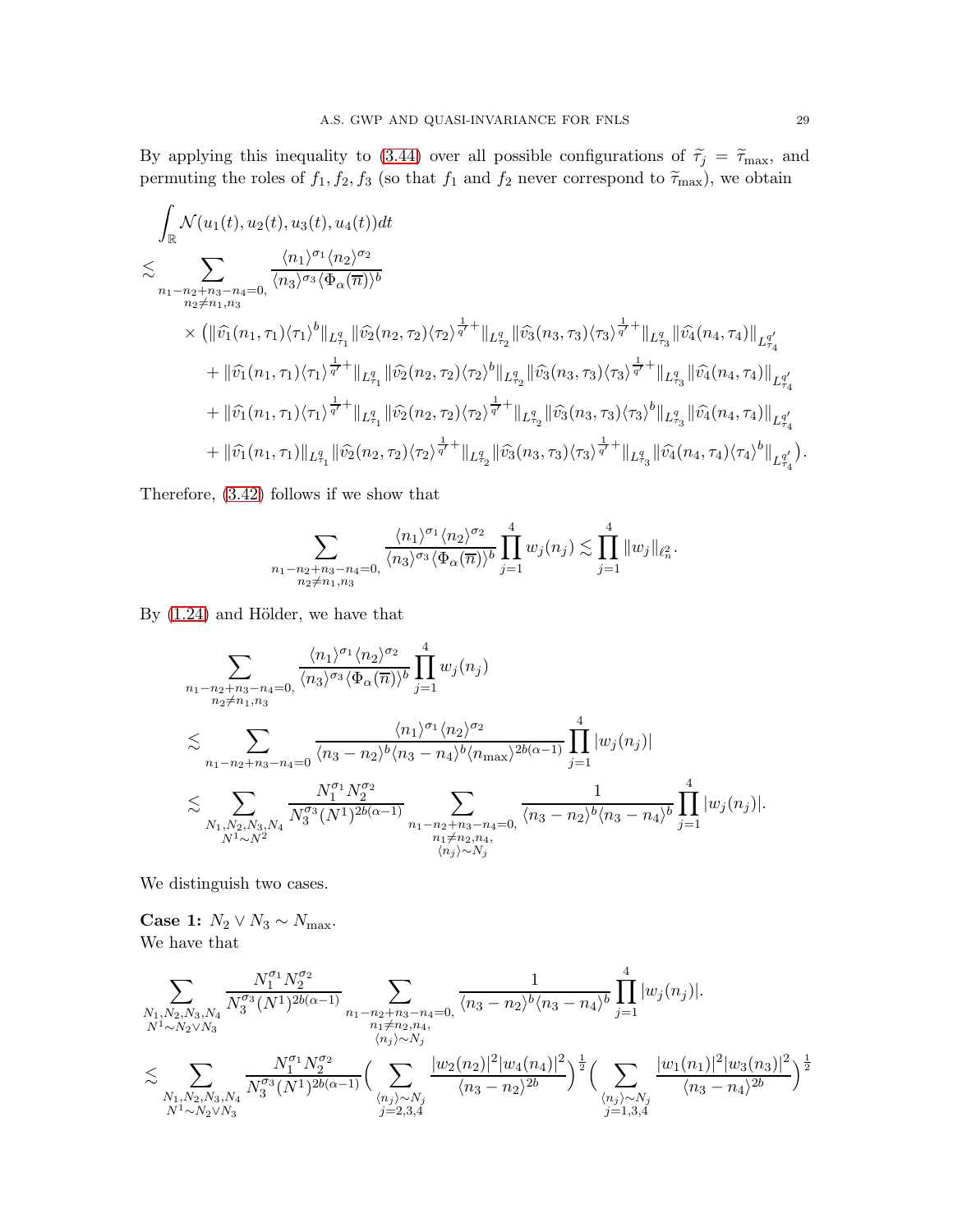$$
\lesssim \sum_{\substack{N_1, N_2, N_3, N_4\\N^1 \sim N_2 \vee N_3}} N_1^{\sigma_1} N_2^{\sigma_2} N_3^{-\sigma_3} N_{\max}^{-(2\alpha-2)b} \left(N_3(N_3 \vee N_2)^{-2b}\right)^{\frac{1}{2}} \left(N_4(N_3 \vee N_4)^{-2b}\right)^{\frac{1}{2}} \prod_{j=1}^4 \|w_j\|_{\ell^2}
$$
  

$$
\lesssim \sum_{\substack{N_1, N_2, N_3, N_4\\N^1 \sim N_2 \vee N_3}} N_1^{\sigma_1} N_2^{\sigma_2} N_3^{\frac{1}{2}-\sigma_3} N_{\max}^{-2\alpha b+b} N_4^{\frac{1}{2}-b} \prod_{j=1}^4 \|w_j\|_{\ell^2}.
$$

Since  $\sigma_3, b \leq \frac{1}{2}$  $\frac{1}{2}$ , it easy to check that the last sum is summable if

$$
2\alpha b > 1 + \sigma_1 + \sigma_2 - \sigma_3,
$$

i.e. exactly under the condition [\(3.41\)](#page-26-1).

Case 2:  $N_1 \sim N_4 \gg N_2, N_3$ . We have that  $\sum$  $N_1, N_2, N_3, N_4$ <br> $N^1 ∼ N_1 ∧ N_4$  $N_1^{\sigma_1} N_2^{\sigma_2}$  $\frac{N_1^{\sigma_3}(N^1)^{2b(\alpha-1)}}{N_3^{\sigma_3}(N^1)^{2b(\alpha-1)}} \sum_{n_1-n_2+n_3}$  $n_1-n_2+n_3-n_4=0,$  $n_1 \neq n_2, n_4$  $\langle n_j \rangle \sim N_j$ 1  $\langle n_3 - n_2 \rangle^b \langle n_3 - n_4 \rangle^b$  $\frac{4}{11}$  $j=1$  $|w_j(n_j)|.$  $=$   $\sum$  $N_1, N_2, N_3, N_4$ <br> $N^1$ ∼ $N_1$ ∧ $N_4$  $N_1^{\sigma_1} N_2^{\sigma_2}$  $\frac{N_1^{a_1}N_2^{a_2}}{N_3^{a_3}(N^1)^{2b(\alpha-1)}} \sum_{n_1-n_2+n_3}$  $n_1-n_2+n_3-n_4=0,$  $n_1 \neq n_2, n_4$ ,  $\langle n_j \rangle \sim N_j$ 1  $\frac{1}{\langle n_3-n_4\rangle^b\langle n_1-n_4\rangle^b}\prod_{j=1}^4$  $j=1$  $|w_j(n_j)|.$  $\leq$   $\sum$  $N_1, N_2, N_3, N_4$ <br> $N^1 ∼ N_1 ∧ N_4$  $N_1^{\sigma_1} N_2^{\sigma_2}$  $\frac{N_1^{\sigma_1} N_2^{\sigma_2}}{N_3^{\sigma_3}(N^1)^{2b(\alpha-1)}} \Big(\sum_{\langle n, \rangle, \sim \sigma_2}$  $\langle n_j \rangle \sim N_j$  $j=2,3,4$  $|w_2(n_2)|^2 |w_4(n_4)|^2$  $\langle n_3-n_4\rangle^{2b}$  $\frac{1}{2}$   $\left( \nabla \right)$  $\langle n_j \rangle \sim N_j$  $_{j=1,3,4}$  $|w_1(n_1)|^2|w_3(n_3)|^2$  $\langle n_1 - n_4 \rangle^{2b}$  $\sqrt{\frac{1}{2}}$  $\lesssim$   $\sum$  $N_1, N_2, N_3, N_4$ <br> $N^1$ ∼ $N_1$ ∧ $N_4$  $N_{1}^{\sigma_{1}}N_{2}^{\sigma_{2}}N_{3}^{-\sigma_{3}}N_{\mathrm{max}}^{-(2\alpha-2)b}\big(N_{3}(N_{3}\vee N_{4})^{-2b}\big)^{\frac{1}{2}}\big(N_{4}(N_{1}\vee N_{4})^{-2b}\big)^{\frac{1}{2}}\prod^{4}$  $j=1$  $||w_j||_{\ell^2}$  $\lesssim$   $\sum$  $N_1, N_2, N_3, N_4$ <br> $N^1 ∼ N_1 ∧ N_4$  $N^{\sigma_1}_1 N^{\sigma_2}_2 N^{\frac{1}{2} - \sigma_3}_3 N^{-2\alpha b + \frac{1}{2}}_{\max} \prod^4$  $j=1$  $||w_j||_{\ell^2}$ .

Similarly to the previous case, since  $\sigma_3 \leq \frac{1}{2}$  $\frac{1}{2}$ , the last sum is summable if

$$
2\alpha b > 1 + \sigma_1 + \sigma_2 - \sigma_3,
$$

<span id="page-29-0"></span>i.e. exactly under the condition  $(3.41)$ .

3.4. Proof of Proposition [3.3.](#page-18-1) Fix  $\alpha$ , s and q as in the statement of Proposition 3.3. We start by showing local well-posedness in  $L^2(\mathbb{T})$ , together with the estimate [\(3.19\)](#page-19-0). To this purpose, it is enough to show that the functional

$$
\Gamma(v)(t) := \int_0^t \mathcal{N}(S(t)(u_0 + v_0) + v) + \mathcal{R}(S(t)(u_0 + v_0) + v)
$$

is a contraction (for instance, with Lipschitz constant  $1/2$ ) on the ball

$$
B := \left\{ ||v||_{X^{0,\frac{1}{q'}+}_q(T)} \lesssim 1 + ||v_0||_{L^2} \right\},\
$$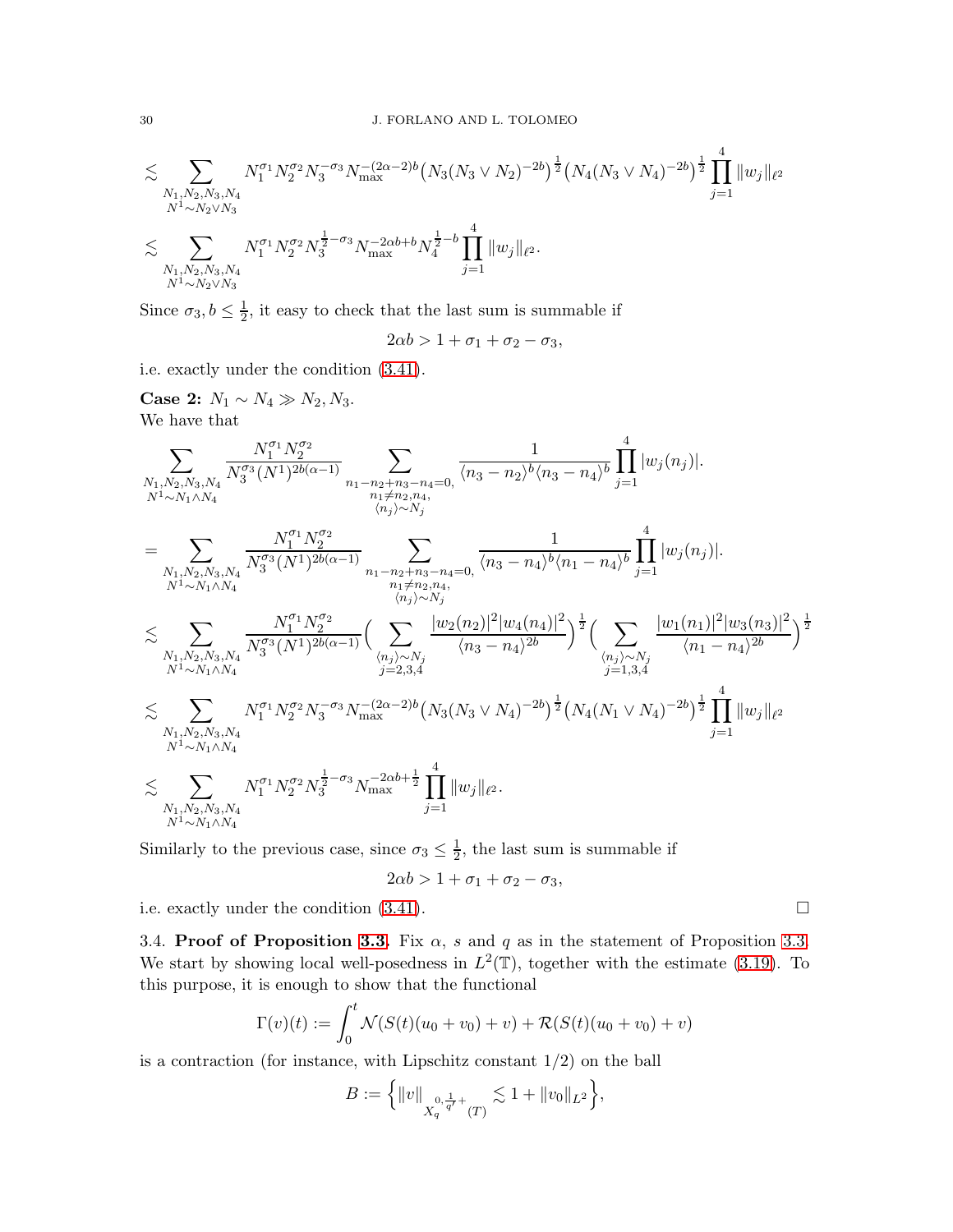for every  $T$  such that

<span id="page-30-5"></span><span id="page-30-2"></span><span id="page-30-0"></span>
$$
0 \le T \ll \left(1 + \|v_0\|_{L^2}^{\frac{4\alpha}{2\alpha - 1} + \varepsilon} + \|\Xi(u_0)\|_{\mathcal{X}^{0,q}}^{C_{\varepsilon}}\right)^{-1}.\tag{3.45}
$$

By [\(3.6\)](#page-17-0) and duality, it is enough to check that for  $v \in B$ , for T that satisfies [\(3.45\)](#page-30-0), and for  $z(t) := S(t)(u_0 + v_0)$ ,

$$
\int_0^t \mathcal{N}(z(t') + v, z(t') + v, z(t') + v, z(t') + v, \chi_T(t')w(t'))dt' \ll (1 + \|v_0\|_{L^2}) \|w\|_{X_{q'}^{0, \frac{1}{q} -}}
$$
(3.46)

and

$$
\int_0^t \mathcal{R}(z(t') + v, z(t') + v, z(t') + v, z(t') + v, \chi_T(t')w(t'))dt' \ll (1 + \|v_0\|_{L^2}) \|w\|_{X_{q'}^{0, \frac{1}{q}-}},
$$
\n(3.47)

and that for  $v_1, v_2 \in B$ ,

$$
\int_{0}^{t} \mathcal{N}(z(t') + v_1, z(t') + v_1, z(t') + v_1, z(t') + v_1, \chi_T(t')w(t'))dt'
$$
  
 
$$
- \int_{0}^{t} \mathcal{N}(z(t') + v_2, z(t') + v_2, z(t') + v_2, z(t') + v_2, \chi_T(t')w(t'))dt'
$$
  

$$
\ll ||v_1 - v_2||_{X_{q}^{0, \frac{1}{q'} + \frac{1}{(T)}}} ||w||_{X_{q'}^{0, \frac{1}{q} - \frac{1}{(T)}}.
$$
 (3.48)

and

$$
\int_0^t \mathcal{R}(z(t') + v_1, z(t') + v_1, z(t') + v_1, z(t') + v_1, \chi_T(t')w(t'))dt'
$$
  
 
$$
- \int_0^t \mathcal{R}(z(t') + v_2, z(t') + v_2, z(t') + v_2, z(t') + v_2, \chi_T(t')w(t'))dt'
$$
  
 
$$
\ll ||v_1 - v_2||_{\mathcal{L}_q^{0, \frac{1}{q'} +} (T)} ||w||_{X_{q'}^{0, \frac{1}{q} -} } . \quad (3.49)
$$

In the following estimates, we use that on the ball  $B$ , we have that

<span id="page-30-4"></span><span id="page-30-3"></span>
$$
||S(t)v_0 + v||_{X_q^{0,\frac{1}{q'}+}(T)} \lesssim 1 + ||v_0||_{L^2}.
$$

From the definitions [\(3.24\)](#page-21-0), [\(3.30\)](#page-23-1) and [\(3.31\)](#page-23-2) of  $X^{(3)}$ ,  $J_{12}$  and  $J_{13}$  respectively, the symmetry  $\mathcal{N}(u_1, u_2, u_3, u_4) = \mathcal{N}(u_3, u_2, u_1, u_4), (3.42), (3.43), (3.9), (3.12)$  $\mathcal{N}(u_1, u_2, u_3, u_4) = \mathcal{N}(u_3, u_2, u_1, u_4), (3.42), (3.43), (3.9), (3.12)$  $\mathcal{N}(u_1, u_2, u_3, u_4) = \mathcal{N}(u_3, u_2, u_1, u_4), (3.42), (3.43), (3.9), (3.12)$  $\mathcal{N}(u_1, u_2, u_3, u_4) = \mathcal{N}(u_3, u_2, u_1, u_4), (3.42), (3.43), (3.9), (3.12)$  $\mathcal{N}(u_1, u_2, u_3, u_4) = \mathcal{N}(u_3, u_2, u_1, u_4), (3.42), (3.43), (3.9), (3.12)$  $\mathcal{N}(u_1, u_2, u_3, u_4) = \mathcal{N}(u_3, u_2, u_1, u_4), (3.42), (3.43), (3.9), (3.12)$  $\mathcal{N}(u_1, u_2, u_3, u_4) = \mathcal{N}(u_3, u_2, u_1, u_4), (3.42), (3.43), (3.9), (3.12)$  $\mathcal{N}(u_1, u_2, u_3, u_4) = \mathcal{N}(u_3, u_2, u_1, u_4), (3.42), (3.43), (3.9), (3.12)$  and Hölder's inequality,

<span id="page-30-1"></span> ${}^{5}$ Notice that the condition [\(3.25\)](#page-21-3) is automatically satisfied under the hypothesis [\(3.15\)](#page-18-2).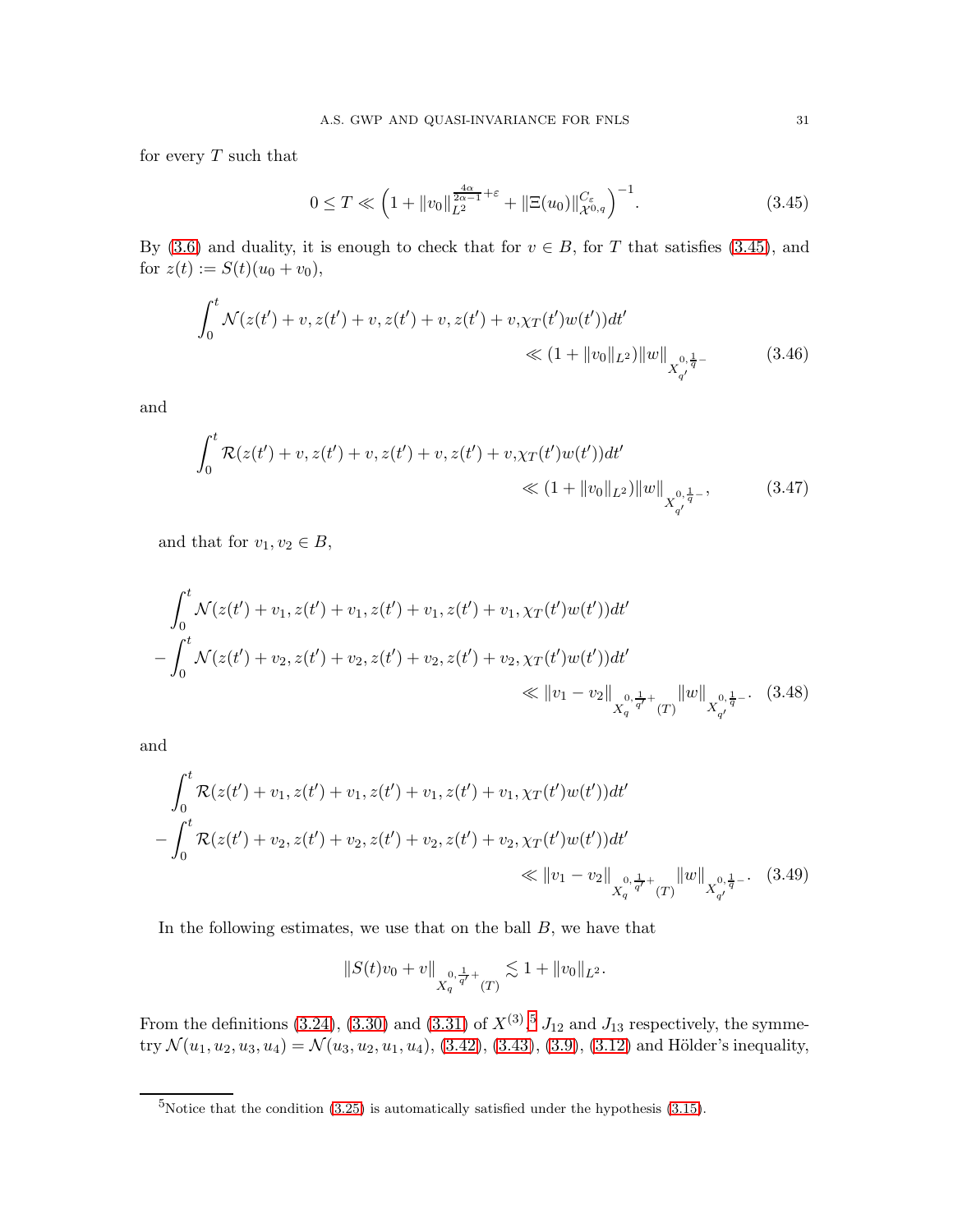we obtain that

$$
\begin{split} &\int_0^t \mathcal{N}(S(t)(u_0+v_0)+v, S(t)(u_0+v_0)+v, S(t)(u_0+v_0)+v, S(t)(u_0+v_0)+v, \chi_T(t)w(t))dt\\ \lesssim \|X^{(3)}\|_{X^{0,\frac{1}{q'}}+}\|w\|_{X^{0,\frac{1}{q'}}_{q'}}=\\ &+\left(\|J_{12}\|_{b_J+,q,0,0}+\|J_{13}\|_{b_J+,q,0,0}\right)\\ &\quad\times\left(\|S(t)v_0+v\|_{X^{0,0}_q(T)}\| \chi T w\|_{X^{0,b_J+}_{q'+}(T)}+\| \chi_T(t)(S(t)v_0+v)\|_{X^{0,b_J+}_q}\| \chi T w\|_{X^{0,0}_{q'}}\right)\\ &+\left(\|S(t)u_0\|_{X^{s-\frac{1}{2}-,\frac{3-2s-}{4\alpha}-}(T)}\|S(t)v_0+v\|_{X^{0,\frac{1}{q'}}+(T)}\| \chi_T w\|_{X^{0,0}_{q'}}\\ &\quad+ \|S(t)u_0\|_{X^{s-\frac{1}{2}-,\frac{1}{q'}+(T)}_q\| S(t)v_0+v\|_{X^{0,\frac{3-2s-}{4\alpha}-}(T)}\| S(t)v_0+v\|_{X^{0,\frac{1}{q'}}_{q'}+}\| \chi_T w\|_{X^{0,0}_{q'}}\\ &\quad+ \|S(t)u_0\|_{X^{s-\frac{1}{2}-,0}_{q}(T)}\| S(t)v_0+v\|_{X^{0,\frac{1}{q'}}+(T)}\| \chi_T w\|_{X^{0,\frac{3-2s-}{4\alpha}-}(T)} \right)\\ &+\left(\|S(t)v_0+v\|_{X^{0,\frac{1}{2\alpha}+}(T)}\| S(t)v_0+v\|_{X^{0,\frac{1}{q'}}+(T)}\| \chi_T w\|_{X^{0,\frac{1}{q'}}} \right)\\ &+\|S(t)v_0+v\|_{X^{0,\frac{1}{2\alpha}+}(T)}\| S(t)v_0+v\|_{X^{0,\frac{1}{q'}}+(T)}\| \chi_T w\|_{X^{0,\frac{1}{q'}}+} \right)\\ &\lesssim \|w\|_{X^{0,\frac{1}{q'}}}\left(T^{\eta-}\| X^{(3)}\|_{X^{0,\frac{1}{q'}}+\eta+1}+\left(\|J_{12}\|_{b_J+,q,0,0
$$

Therefore,  $(3.46)$  holds if we choose  $T$  such that

<span id="page-31-0"></span>
$$
T \ll \|X^{(3)}\|_{\Lambda_q^{0,\frac{1}{q'}+\eta+1}}^{-\eta-1},
$$
  
\n
$$
T \ll (\|J_{12}\|_{b_J+,q,0,0} + \|J_{13}\|_{b_J+,q,0,0})^{-\frac{1}{1-b_J}},
$$
  
\n
$$
T \ll \left[\|u_0\|_{H^{s-\frac{1}{2}-1}}(1+\|v_0\|_{L^2})\right]^{-\frac{1}{1-\frac{3-2s}{4\alpha}}-1},
$$
  
\n
$$
T \ll (1+\|v_0\|_{L^2})^{-\frac{2}{1-\frac{1}{2\alpha}}-1}.
$$
\n(3.50)

By Young's inequality, these conditions are all satisfied under [\(3.45\)](#page-30-0), after noticing that

$$
\frac{2}{1-\frac{1}{2\alpha}} > \frac{1}{1-\frac{3-2s}{4\alpha}} \iff \alpha+s>1.
$$

Notice that applying Proposition [3.5](#page-21-1) enforces the condition on  $q$  in  $(3.15)$ , which also forces  $\alpha + s > \frac{3}{2}$ .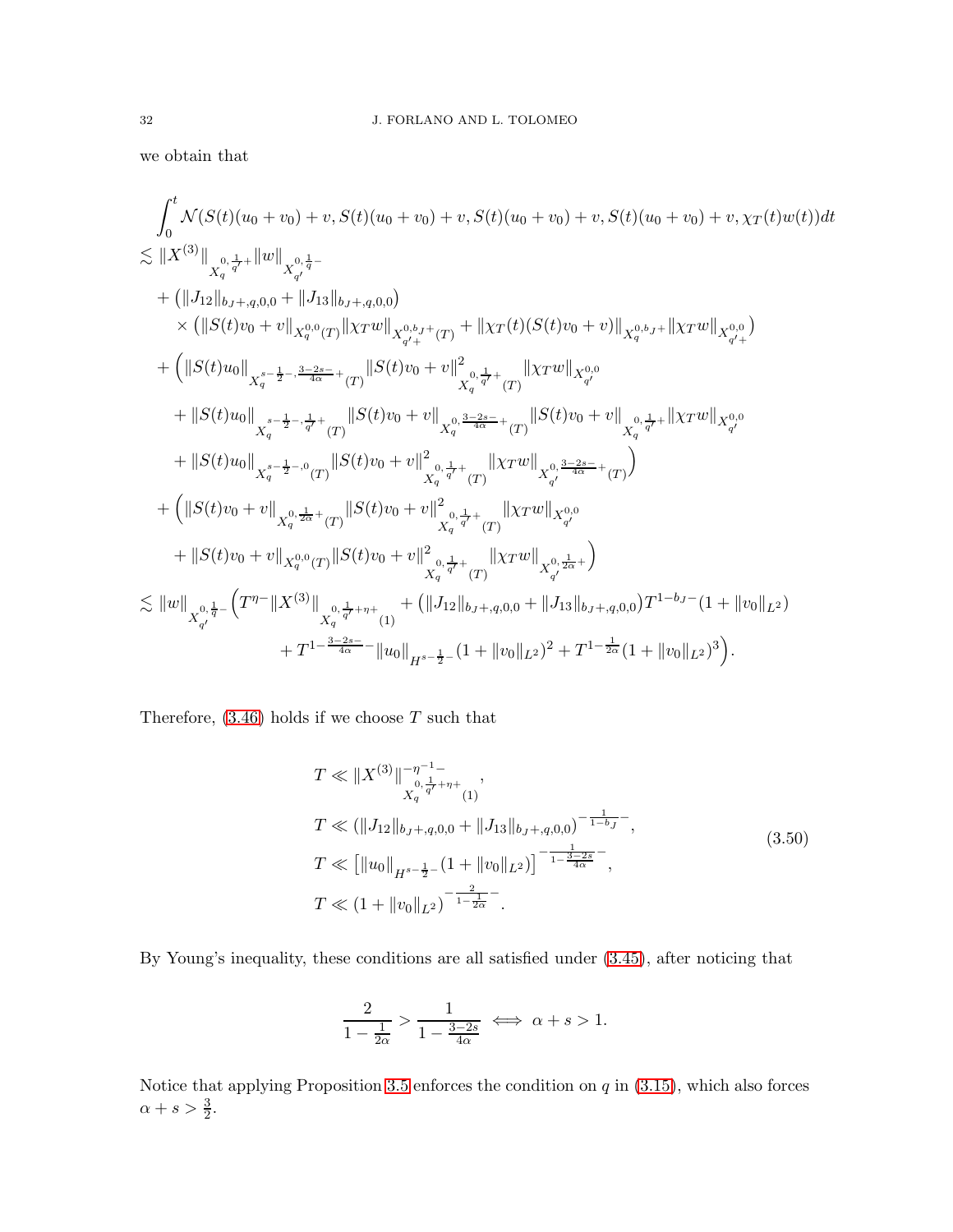We proceed similarly for the difference estimate  $(3.49)$ , using quadrilinearity of the functional  $N$ . We obtain that

$$
\int_0^t \mathcal{N}(z(t') + v_1, z(t') + v_1, z(t') + v_1, z(t') + v_1, \chi_T(t')w(t'))dt'
$$
\n
$$
-\int_0^t \mathcal{N}(z(t') + v_2, z(t') + v_2, z(t') + v_2, z(t') + v_2, \chi_T(t')w(t'))dt'
$$
\n
$$
\lesssim ||v_1 - v_2||_{X_q^{0, \frac{1}{q'} + (T)}} ||w||_{X_{q'}^{0, \frac{1}{q} -}} \Big( (||J_{12}||_{b_J +, q, 0, 0} + ||J_{13}||_{b_J +, q, 0, 0})T^{1 - b_J -}
$$
\n
$$
+ T^{2 - \frac{3 - 2s}{4\alpha} -} ||u_0||_{H^{s - \frac{1}{2} -}} (1 + ||v_0||_{L^2}) + T^{1 - \frac{1}{2\alpha}} (1 + ||v_0||_{L^2})^2 \Big).
$$

Therefore, we obtain [\(3.48\)](#page-30-4) under the same list of conditions [\(3.50\)](#page-31-0), which in particular holds whenever [\(3.45\)](#page-30-0) holds.

We now move to estimate the resonant term  $\mathcal{R}$ . By  $(3.21)$ ,  $(3.22)$ ,  $(3.23)$ , the symmetry  $\mathcal{R}(u_1, u_2, u_3, u_4) = \mathcal{R}(u_3, u_2, u_1, u_4), (3.1), (3.5), \text{ and } (3.9)$  $\mathcal{R}(u_1, u_2, u_3, u_4) = \mathcal{R}(u_3, u_2, u_1, u_4), (3.1), (3.5), \text{ and } (3.9)$  $\mathcal{R}(u_1, u_2, u_3, u_4) = \mathcal{R}(u_3, u_2, u_1, u_4), (3.1), (3.5), \text{ and } (3.9)$  $\mathcal{R}(u_1, u_2, u_3, u_4) = \mathcal{R}(u_3, u_2, u_1, u_4), (3.1), (3.5), \text{ and } (3.9)$  $\mathcal{R}(u_1, u_2, u_3, u_4) = \mathcal{R}(u_3, u_2, u_1, u_4), (3.1), (3.5), \text{ and } (3.9)$  $\mathcal{R}(u_1, u_2, u_3, u_4) = \mathcal{R}(u_3, u_2, u_1, u_4), (3.1), (3.5), \text{ and } (3.9)$  we obtain that

$$
\begin{aligned} &\int_0^t \mathcal{R}(z(t') + v, z(t') + v, z(t') + v, z(t') + v, \chi_T(t')w(t'))dt' \\ &\lesssim \|S(t)u_0\|_{\mathcal{X}_{6,q}^{0,\frac{1}{q'}+}}^2 \|S(t)u_0\|_{X_{6,q}^{0,0}(T)} \| \chi_T w\|_{X_{q'}^{0,0}(T)} \\&+ \|S(t)u_0\|_{\mathcal{X}_{\infty,q}^{0,\frac{1}{q'}+}}^2 \|S(t)v_0 + v\|_{X_q^{0,0}(T)} \| \chi_T w\|_{X_{q'}^{0,0}(T)} \\&+ \|S(t)u_0\|_{\mathcal{X}_{\infty,q}^{0,\frac{1}{q'}+}} \|S(t)v_0 + v\|_{X_{q}^{0,\frac{1}{q'}+}} \|S(t)v_0 + v\|_{X_{q}^{0,0}(T)} \| \chi_T w\|_{X_{q'}^{0,0}(T)} \\&+ \|S(t)v_0 + v\|_{X_{q}^{0,\frac{1}{q'}+}}^2 \|S(t)v_0 + v\|_{X_{q}^{0,0}(T)} \| \chi_T w\|_{X_{q'}^{0,0}(T)} \\&\lesssim T^{1-} \|w\|_{X_{q'}^{0,\frac{1}{q}}-} \big( \|u_0\|_{\mathcal{F}L^{0,6}}^3 + (1+ \|v_0\|_{L^2})^3 \big). \end{aligned}
$$

Therefore, we obtain [\(3.47\)](#page-30-5) under the conditions

$$
T \ll \|u_0\|_{\mathcal{F}L^{0,6}}^{-3-},
$$
  

$$
T \ll (1 + \|v_0\|_{L^2})^{-2-},
$$

which clearly hold under  $(3.45)$ . Proceeding similarly for the difference estimate, we obtain that

$$
\int_0^t \mathcal{R}(z(t') + v_1, z(t') + v_1, z(t') + v_1, z(t') + v_1, \chi_T(t')w(t'))dt'
$$
  
- 
$$
\int_0^t \mathcal{R}(z(t') + v_2, z(t') + v_2, z(t') + v_2, z(t') + v_2, \chi_T(t')w(t'))dt'
$$
  

$$
\lesssim T^{1-} ||v_1 - v_2||_{\mathcal{L}_{q,q}^{0, \frac{1}{q'}} + ||w(t)||_{\mathcal{X}_{q'}^{0, \frac{1}{q'}} - (||u_0||_{\mathcal{F}_L^{0,6}}^2 + (1 + ||v_0||_{L^2})^2).
$$

Therefore, we obtain [\(3.49\)](#page-30-3) under the conditions

$$
T \ll \|u_0\|_{\mathcal{F}L^{0,6}}^{-2-},
$$
  

$$
T \ll (1 + \|v_0\|_{L^2})^{-2-},
$$

which holds as well under [\(3.45\)](#page-30-0).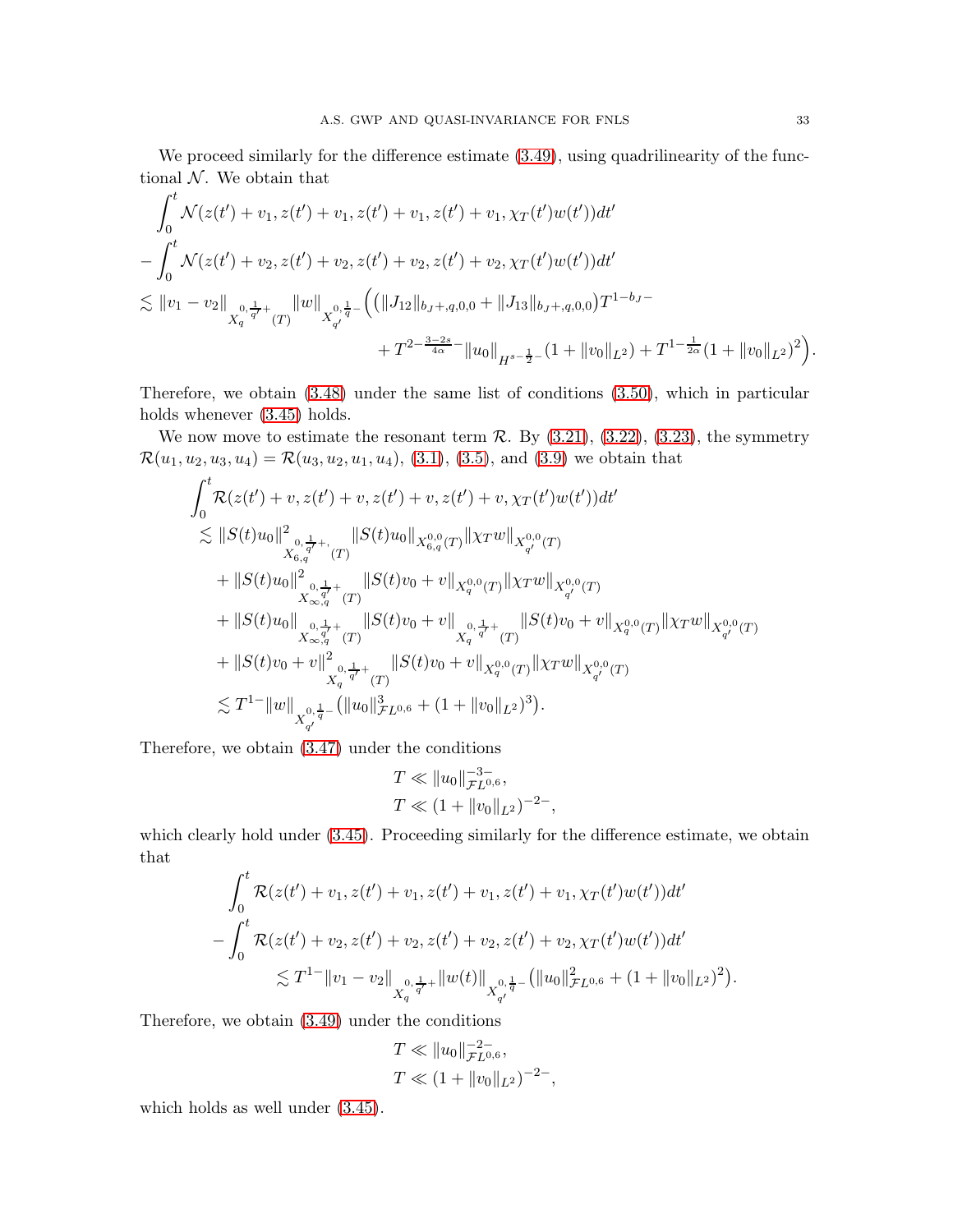We now move to the estimate [\(3.20\)](#page-19-1). We will show that, if

<span id="page-33-1"></span>
$$
T \ll \left(1 + \|v_0\|_{L^2}^{\frac{4\alpha}{2\alpha - 1} + \varepsilon} + \|\Xi(u_0)\|_{\mathcal{X}^{0,q}}^{C_{\varepsilon}} + \|\Xi(u_0)\|_{\mathcal{X}^{\sigma,q}}^{C_{\varepsilon,\sigma}}\right)^{-1},\tag{3.51}
$$

and

$$
v\in B_{\sigma}:=\left\{\|v\|_{X^{\sigma,\frac{1}{q'}+}_q(T)}\lesssim 1+\|v_0\|_{H^{\sigma}}\right\}\cap \left\{\|v\|_{X^{\,0,\frac{1}{q'}+}_q(T)}\lesssim 1+\|v_0\|_{L^2}\right\}
$$

then

$$
\|\Gamma(v)\|_{X^{\sigma,\frac{1}{q'}+}_q(T)} \ll 1 + \|v_0\|_{H^{\sigma}}.
$$

The fact that on such an interval the solution  $v$  will satisfy

<span id="page-33-3"></span><span id="page-33-2"></span>
$$
||v||_{X^{\sigma,\frac{1}{q'}+}_q(T)} \lesssim 1 + ||v_0||_{H^{\sigma}}
$$

follows from standard arguments.<sup>[6](#page-33-0)</sup> By  $(3.6)$  and duality, it is enough to check that for T that satisfies [\(3.51\)](#page-33-1) and  $v \in B_{\sigma}$ ,

$$
\int_0^t \mathcal{N}(z(t') + v, z(t') + v, z(t') + v, z(t') + v, \chi_T(t')w(t'))dt' \ll (1 + \|v_0\|_{H^{\sigma}}) \|w\|_{X_{q'}^{-\sigma, \frac{1}{q} -}}
$$
(3.52)

and

$$
\int_0^t \mathcal{R}(z(t') + v, z(t') + v, z(t') + v, z(t') + v, \chi_T(t')w(t'))dt' \ll (1 + \|v_0\|_{H^{\sigma}}) \|w\|_{X_{q'}^{-\sigma, \frac{1}{q} - 1}}.
$$
\n(3.53)

We start with estimating the terms depending on  $N$ , proceeding analogously to what we did for [\(3.46\)](#page-30-2). Notice that if  $v \in B_{\sigma}$ , then

$$
\|S(t)v_0 + v\|_{X^{\sigma,\frac{1}{q'}+}_q(T)} \lesssim 1 + \|v_0\|_{H^\sigma}, \quad \|S(t)v_0 + v\|_{X^{\frac{0}{q'}+}_q(T)} \lesssim 1 + \|v_0\|_{L^2}.
$$

Therefore, by the definitions [\(3.24\)](#page-21-0), [\(3.30\)](#page-23-1) and [\(3.31\)](#page-23-2) of  $X^{(3)}$ ,  $J_{12}$  and  $J_{13}$  respectively, the symmetry

$$
\mathcal{N}(u_1, u_2, u_3, u_4) = \mathcal{N}(u_3, u_2, u_1, u_4) = \mathcal{N}(u_1, u_4, u_3, u_2) = \mathcal{N}(u_3, u_4, u_1, u_2),
$$

<span id="page-33-0"></span><sup>&</sup>lt;sup>6</sup>For instance, one can apply Schauder's fixed point theorem to  $\Gamma$  on the set  $B_{\sigma}$ , after noticing that  $X_q^{\sigma,b}(T)$  embeds compactly in  $X_q^{\sigma-,b-}(T)$ , and use uniqueness of the solution in  $L^2$  to conclude that the fixed point given by Schauder's theorem coincides with the solution  $v$  built in the first part of the proof. Notice that the  $L^2$  estimate needed to apply Schauder's fixed point theorem on  $B_{\sigma}$  follows from [\(3.46\)](#page-30-2) and  $(3.47).$  $(3.47).$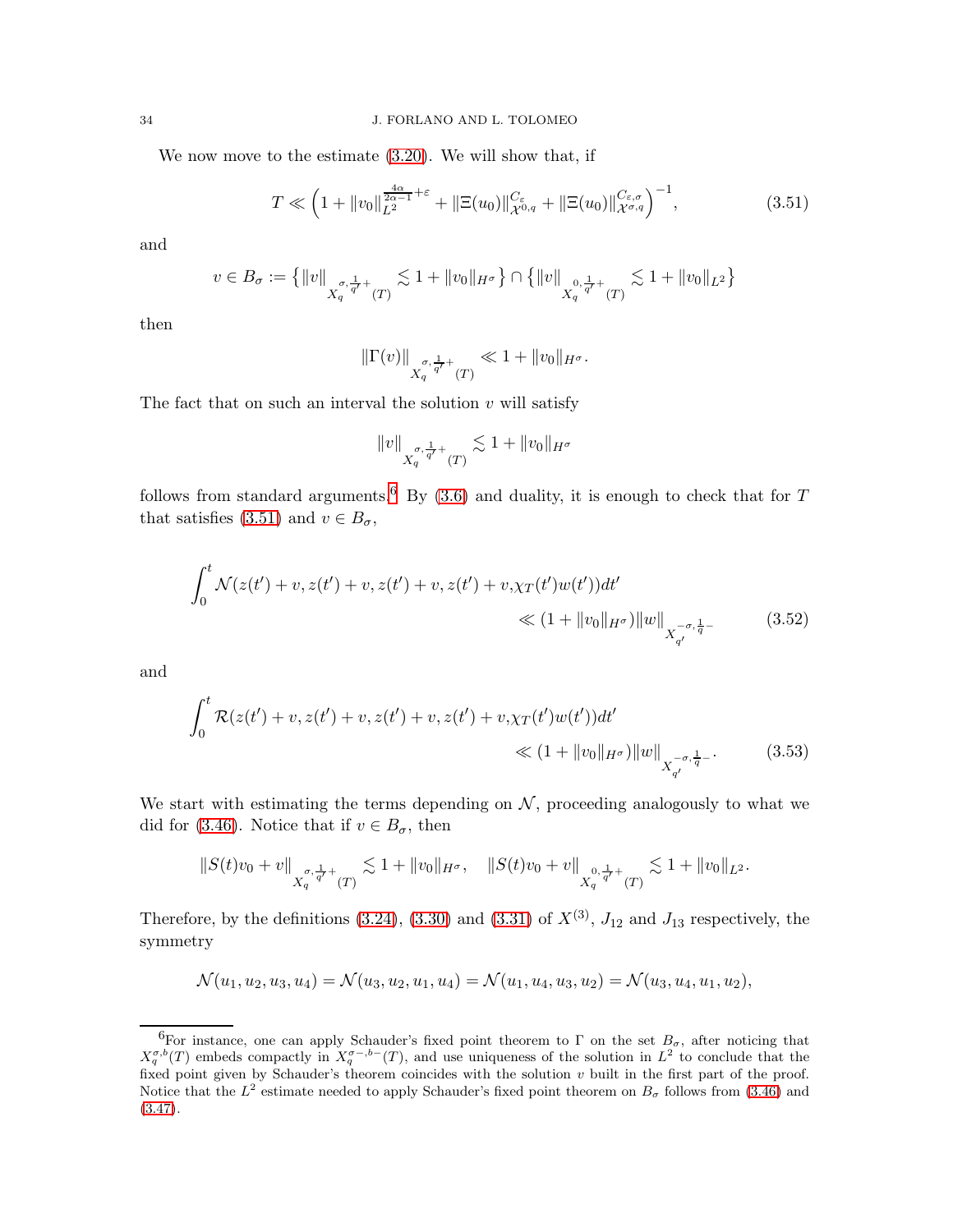$$
(3.42), (3.43), (3.9), and (3.12), we obtain that\n
$$
\int_{0}^{t} \mathcal{N}(z(t') + v, z(t') + v, z(t') + v, x(t')w(t'))dt'
$$
\n
$$
\lesssim ||X^{(3)}||_{\mathcal{S}_{q}^{-\frac{1}{q}+}} ||w||_{X_{q}^{-\sigma,\frac{1}{q}-}}
$$
\n
$$
+ (||J_{12}||_{bJ+4,q,\sigma,-\sigma} + ||J_{13}||_{bJ+4,q,\sigma,-\sigma})
$$
\n
$$
\times (||S(t)v_{0} + v||_{X_{q}^{\sigma,0}}||w||_{X_{q}^{-\sigma,\frac{1}{q}+}} + ||S(t)v_{0} + v||_{X_{q}^{\sigma,\frac{1}{q}+}}||\chi_{T}w||_{X_{q}^{-\sigma,\frac{1}{q}-}}
$$
\n
$$
+ (||S(t)u_{0}||_{X_{q}^{\sigma,\frac{1}{q}-\frac{1}{2},\frac{3-2\sigma}{4\sigma}-+}}||S(t)v_{0} + v||_{X_{q}^{\sigma,\frac{1}{q}+}}(||S(t)v_{0} + v||_{X_{q}^{\sigma,\frac{1}{q}+}}(||\chi_{T}w||_{X_{q}^{-\sigma,0}}
$$
\n
$$
+ ||S(t)u_{0}||_{X_{q}^{\sigma,\frac{1}{q}-\frac{1}{2},\frac{1}{q}+}}(||S(t)v_{0} + v||_{X_{q}^{\sigma,\frac{3-2\sigma}{4\sigma}}+}||S(t)v_{0} + v||_{X_{q}^{\sigma,\frac{1}{q}+}}(||\chi_{T}w||_{X_{q}^{-\sigma,0}}
$$
\n
$$
+ ||S(t)u_{0}||_{X_{q}^{\sigma,\frac{1}{2}-,\frac{1}{q}+}}(||S(t)v_{0} + v||_{X_{q}^{\sigma,\frac{1}{q}+}(-||S(t)v_{0} + v||_{X_{q}^{\sigma,\frac{3-2\sigma}{4\sigma}-\frac{1}{4}}(T)||X\tau_{w}||_{X_{q}^{-\sigma,0}}
$$
\n
$$
+ ||S(t)v_{0}||_{X_{q}^{\sigma,\frac{1}{2}-,\frac{1}{q}+}(T)||S(t)v_{0} + v||_{X_{q}^{\sigma,\frac{1}{q}+}(T)||S(t)v_{0} + v||
$$
$$

Therefore,  $(3.52)$  holds if T satisfies

$$
T \ll \|X^{(3)}\|_{X^{0,\frac{1}{q'}+\eta+}(1)}^{-\eta^{-1}-}
$$
  
\n
$$
T \ll (\|J_{12}\|_{b_J+,q,\sigma,-\sigma} + \|J_{13}\|_{b_J+,q,\sigma,-\sigma})^{-\frac{1}{1-b_J}-},
$$
  
\n
$$
T \ll \left[\|u_0\|_{H^{s-\frac{1}{2}-}}(1+\|v_0\|_{L^2})\right]^{-\frac{1}{1-\frac{3-2s}{4\alpha}}-},
$$
  
\n
$$
T \ll (1+\|v_0\|_{L^2})^{-\frac{2}{1-\frac{1}{2\alpha}}-}.
$$

Compare to the list [\(3.50\)](#page-31-0). The difference is that terms depending on  $\|\Xi(u_0)\|_{\mathcal{X}^{0,q}}$  are replaced by terms depending on  $\|\Xi(u_0)\|_{\mathcal{X}^{\sigma,q}}$ . Therefore, one can check that these conditions hold under  $(3.51)$  in the same way as we proved the analogous result for  $(3.50)$ . Recall that the extra term depending  $\|\Xi(u_0)\|_{\mathcal{X}^{0,q}}$  in [\(3.51\)](#page-33-1) is there to guarantee that  $\|v\|_{X_q^{0,\frac{1}{q'}+}}(T)$  $\lesssim$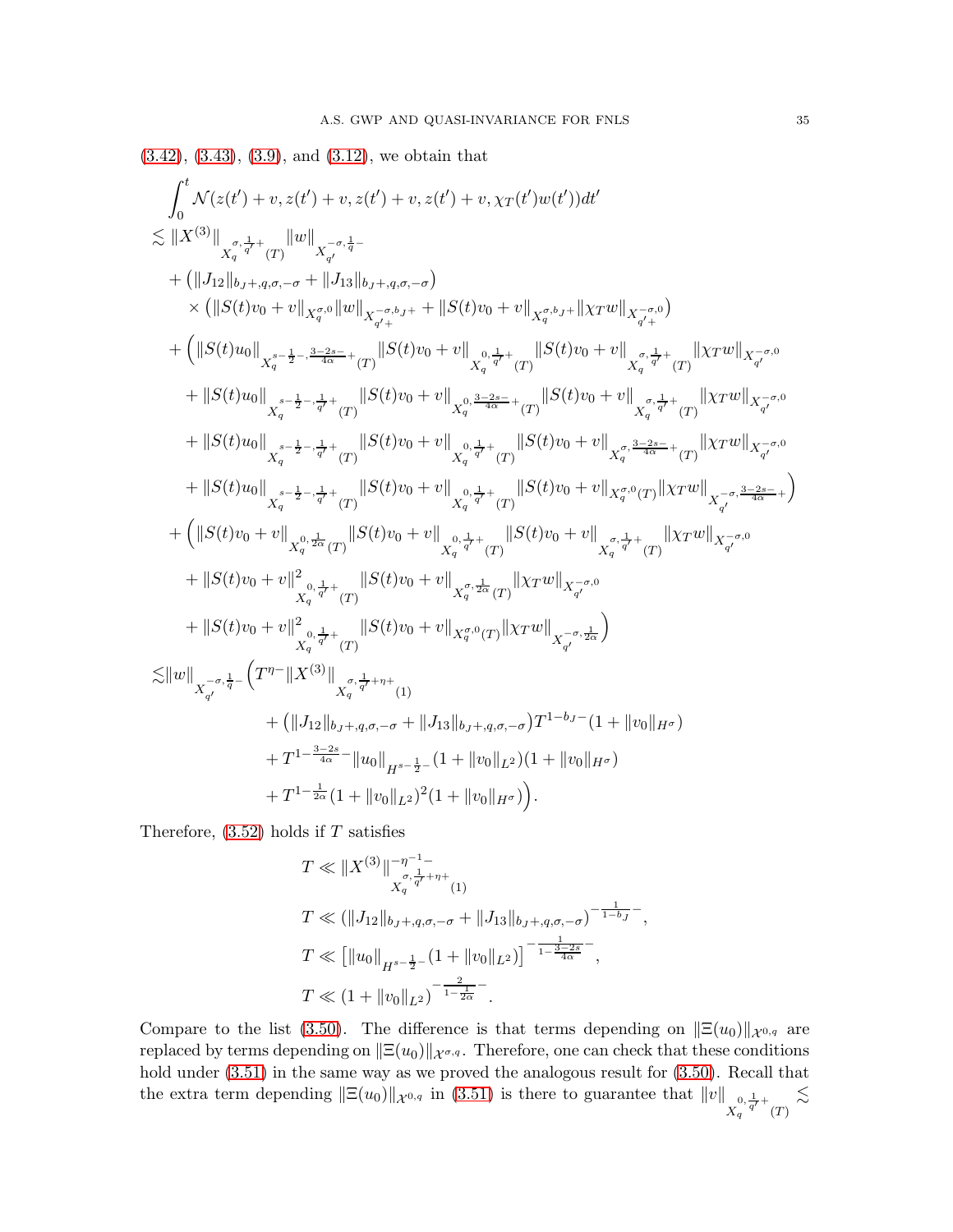$1 + ||v_0||_{L^2}$ . We now move to showing [\(3.53\)](#page-33-3). By [\(3.21\)](#page-20-1), [\(3.22\)](#page-20-2), [\(3.23\)](#page-20-3), the symmetry

$$
\mathcal{R}(u_1, u_2, u_3, u_4) = \mathcal{R}(u_3, u_2, u_1, u_4) = \mathcal{R}(u_1, u_4, u_3, u_2) = \mathcal{R}(u_3, u_4, u_1, u_2),
$$

[\(3.1\)](#page-16-5), [\(3.5\)](#page-16-2), [\(3.9\)](#page-17-3), and [\(3.10\)](#page-17-4), we obtain that

$$
\int_{0}^{t} \mathcal{R}(z(t') + v, z(t') + v, z(t') + v, z(t') + v, \chi_{T}(t')w(t'))dt'
$$
\n
$$
\lesssim ||S(t)u_{0}||^{2}_{\mathcal{L}^{\frac{q}{3}, \frac{1}{q'}}_{\mathcal{K}_{6,q}} (T)} ||S(t)u_{0}||_{X_{6,q}^{\frac{q}{3}, 0}(T)} ||\chi_{T}w||_{X_{q'}^{0,0}(T)}
$$
\n
$$
+ ||S(t)u_{0}||^{2}_{\mathcal{L}^{0, \frac{1}{q'}+}_{0, q_{\tau}^+}(T)} ||S(t)v_{0} + v||_{X_{q'}^{\sigma,0}(T)} ||\chi_{T}w||_{X_{q'}^{0,0}(T)}
$$
\n
$$
+ ||S(t)u_{0}||_{\mathcal{L}^{0, \frac{1}{q'}+}_{0, q_{\tau}^+}(T)} ||S(t)v_{0} + v||_{\mathcal{L}^{0, \frac{1}{q'}+}_{0, q_{\tau}^+}(T)} ||S(t)v_{0} + v||_{X_{q'}^{\sigma,0}(T)} ||\chi_{T}w||_{X_{q'}^{0,0}(T)}
$$
\n
$$
+ ||S(t)v_{0} + v||^{2}_{\mathcal{L}^{0, \frac{1}{q'}+}_{0, q_{\tau}^+}(T)} ||S(t)v_{0} + v||_{X_{q'}^{0,0}(T)} ||\chi_{T}w||_{X_{q'}^{0,0}(T)}
$$
\n
$$
\lesssim T^{1-} ||w(t)||_{X_{q'}^{0, \frac{1}{q}-}_{q'} (||u_{0}||_{FL^{\frac{q}{3}, 6}}^{3} + (1 + ||v_{0}||_{L^{2}})^{2})(1 + ||v_{0}||_{H^{\sigma}})).
$$

Therefore, [\(3.53\)](#page-33-3) follows as long as

$$
T \ll ||u_0||_{\mathcal{F}L^{\frac{\sigma}{3},6}}^{-3-},
$$
  
\n
$$
T \ll ||u_0||_{\mathcal{F}L^{0,\infty}}^{-2-},
$$
  
\n
$$
T \ll (1 + ||v_0||_{L^2})^{-2-}.
$$

It is easy to check that all of these conditions hold under [\(3.51\)](#page-33-1). This completes the proof of Proposition [3.3.](#page-18-1)

<span id="page-35-0"></span>3.5. Local well-posedness for the truncated equation. We conclude this section by stating an analogous version of Proposition [3.3](#page-18-1) for the truncated system [\(1.18\)](#page-6-3), together with a convergence result as  $N \to \infty$ .

<span id="page-35-1"></span>**Proposition 3.8.** Let  $\alpha > 1$  and  $\frac{1}{4} < s \leq \frac{1}{2}$  be such that  $\alpha + s > \frac{3}{2}$  and let  $2 \leq q < \frac{4\alpha}{3-2s}$ . Given  $u_0$  distributed according to  $\mu_s$  and  $N \in \mathbb{N}$ , we define

<span id="page-35-3"></span>
$$
\Xi_N(u_0) := \big(u_0, J_{12,N}, J_{13,N}, X_N^{(3)}\big),
$$

where  $J_{12,N}, J_{13,N}$  are defined in [\(3.34\)](#page-23-6) and [\(3.35\)](#page-23-7), and  $X_N^{(3)}$  $_N^{(3)}$  is defined in [\(3.27\)](#page-21-6). Define

$$
\|\Xi_N(u_0)\|_{\mathcal{X}^{\sigma,q}} := \|u_0\|_{H^{s-\frac{1}{2}-}} + \|u_0\|_{\mathcal{F}L^{\frac{\sigma}{3},6}} + \|X_N^{(3)}\|_{X_q^{\sigma,\frac{1}{q'}}+}(1) + \|J_{12,N}\|_{b_J+,q,\sigma,-\sigma} + \|J_{13,N}\|_{b_J+,q,\sigma,-\sigma},
$$

where  $b_J$  is defined in [\(3.33\)](#page-23-3) and  $0 \le \sigma \le s$ . Let  $v_0 \in H^s(\mathbb{T})$ . Then, the equation

<span id="page-35-2"></span>
$$
\begin{cases}\ni\partial_t v_N + (-\partial_x^2)^\alpha v_N + \mathcal{N}_N(S(t)(u_0 + v_0) + v_N) + \mathcal{R}_N(S(t)(u_0 + v_0) + v_N) = 0, \\
v_N|_{t=0} = 0,\n\end{cases} \tag{3.54}
$$

is locally-well posed in  $L^2(\mathbb{T})$ . Moreover, if  $\tau_{0,N}$  is defined as

$$
\tau_{0,N}(u_0, v_0) = \max\{t \ge 0 : ||v_N||_{X_q^{0, \frac{1}{q'} + \binom{T}{l}}} \lesssim 1 + ||v_0||_{L^2}\},\tag{3.55}
$$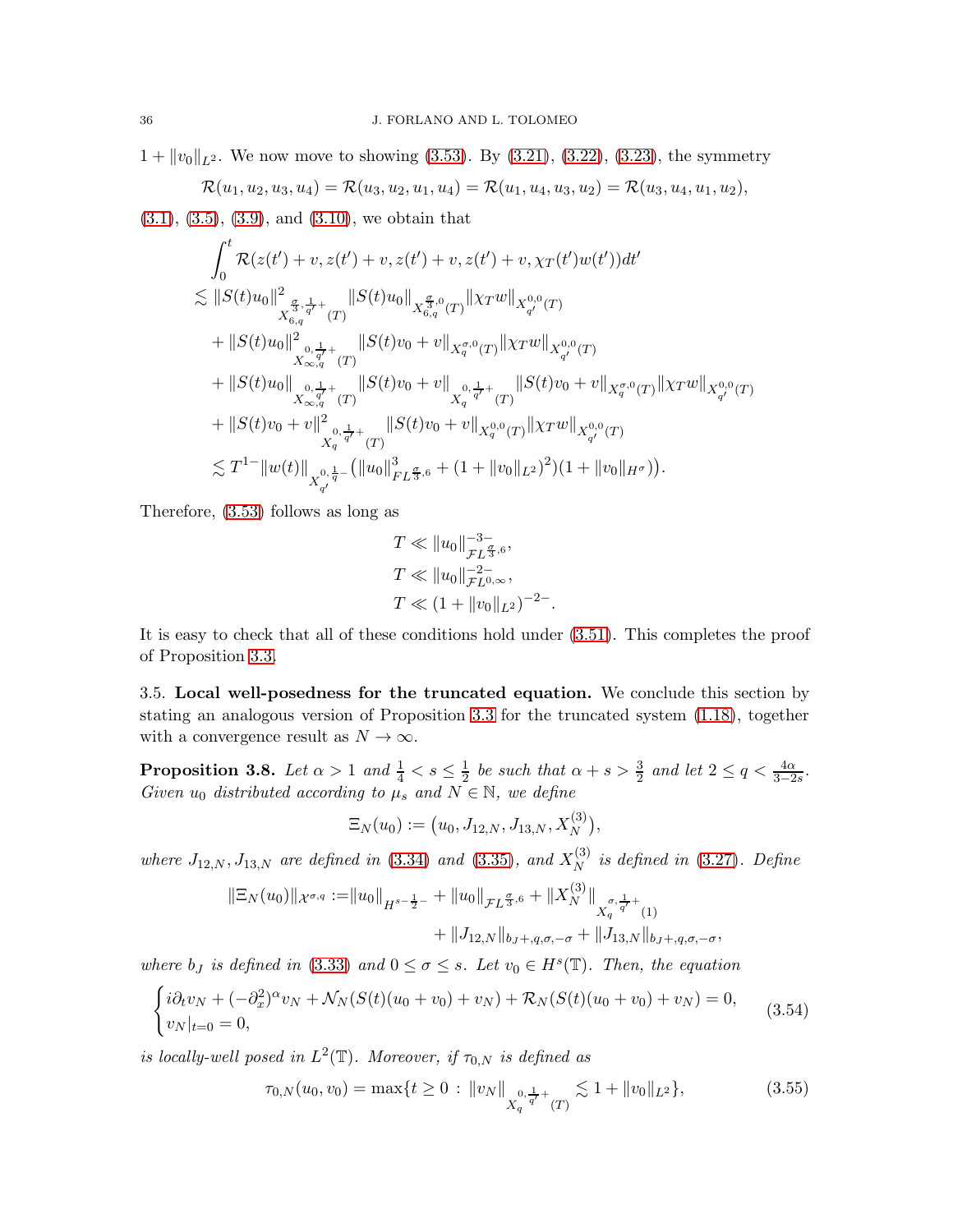then there exists  $C_{\varepsilon} > 0$  such that

$$
\tau_{0,N}(u_0, v_0)^{-1} \lesssim 1 + \|v_0\|_{L^2}^{\frac{4\alpha}{2\alpha - 1} + \varepsilon} + \|\Xi_N(u_0)\|_{\mathcal{X}^{0,q}}^{C_{\varepsilon}},\tag{3.56}
$$

where the implicit constant is independent of  $N$ . Moreover, suppose that

<span id="page-36-1"></span>
$$
\lim_{N \to \infty} \|\Xi_N(u_0) - \Xi(u_0)\|_{\mathcal{X}^0} \to 0,\tag{3.57}
$$

and that for some  $0 < T \leq 1$ , and for some  $N \geq N_0(u_0, C) \gg 1$ ,

<span id="page-36-10"></span><span id="page-36-4"></span>
$$
||v_N||_{L^{\infty}([0,T],L^2)} \le C < \infty.
$$
\n(3.58)

Then, if v is the solution of  $(3.17)$ , we have that v can be extended up to time T, and

<span id="page-36-2"></span>
$$
||v||_{L^{\infty}([0,T],L^2)} \leq C + 1.
$$
\n(3.59)

Moreover, in this case,

<span id="page-36-3"></span>
$$
\lim_{N \to \infty} ||v - v_N||_{L^{\infty}([0,T],L^2)} = 0.
$$
\n(3.60)

Furthermore, if v is a solution to  $(3.17)$  such that  $(3.57)$ ,  $(3.59)$  hold, then there exists  $N_1(u_0, C) \gg 1$  such that for  $N \geq N_0(u_0, C)$ ,  $v_N$  can be extended up to time T and satisfies

<span id="page-36-7"></span><span id="page-36-6"></span><span id="page-36-5"></span>
$$
||v_N||_{L^{\infty}([0,T],L^2)} \le C + 2 < \infty,
$$
\n(3.61)

and [\(3.60\)](#page-36-3) holds. Finally, for  $0 \le \sigma \le s$ , define

$$
\tau_{\sigma,N}(u_0, v_0) = \max\{0 \le t \le \tau_0(u_0, v_0) : ||v_N||_{\substack{\sigma, \frac{1}{q'} + \frac{1}{(T)}}{X_q^{\sigma, \frac{1}{q'} + \frac{1}{(T)}}}} \lesssim 1 + ||v_0||_{H^{\sigma}}\}.
$$
 (3.62)

Then there exists  $C_{\varepsilon,\sigma} > 0$  such that

$$
\tau_{\sigma}(u_0, v_0)^{-1} \lesssim 1 + \|v_0\|_{L^2}^{\frac{4\alpha}{2\alpha - 1} + \varepsilon} + \|\Xi_N(u_0)\|_{\mathcal{X}^{0,q}}^{C_{\varepsilon}} + \|\Xi_N(u_0)\|_{\mathcal{X}^{\sigma,q}}^{C_{\varepsilon,\sigma}},\tag{3.63}
$$

where the implicit constant is independent of N.

The proof of the estimates [\(3.56\)](#page-36-4) and [\(3.63\)](#page-36-5) are completely analogous to the proofs of the respective estimates  $(3.19)$  and  $(3.20)$ , and the convergence results  $(3.59)$ ,  $(3.60)$ , and [\(3.61\)](#page-36-6) follow by a standard argument. Hence, we omit the proof.

# 4. Uniform exponential tail estimates

<span id="page-36-0"></span>For fixed  $u_0$ , let  $\mathcal{V}_N(u_0)$  be the solution of the equation

<span id="page-36-9"></span>
$$
\begin{cases}\ni\partial_t v + (-\partial_x^2)^{\alpha} v + \mathcal{N}_N(S(t)u_0 + v) + \mathcal{R}_N(S(t)u_0 + v) = 0, \\
v(0) = 0,\n\end{cases} \tag{4.1}
$$

where we recall the notation in [\(1.19\)](#page-7-1). Note that this corresponds to [\(3.54\)](#page-35-2) with  $v_0 = 0$ . Moreover, we have  $\mathcal{V}_N(u_0) = \mathcal{V}_N(P_N u_0)$ . Let  $2 \le q < \frac{4\alpha}{3-4s}$ , and define the stopping time  $\tau_N = \tau_N(u_0)$  in the following way:

<span id="page-36-8"></span>
$$
\tau_N(u_0) = \max \bigg\{ M^{-\frac{4\alpha}{2\alpha - 1}} \cdot M \ge 1 \text{ dyadic}, \|\mathcal{V}_N(u_0)\|_{X_q^{0, \frac{1}{q'} + (M^{-\frac{4\alpha}{2\alpha - 1}} -)}} \lesssim M,
$$
  

$$
\|\mathcal{V}_N(u_0)\|_{X_q^{s, \frac{1}{q'} + (M^{-\frac{4\alpha}{2\alpha - 1}} -)}} \lesssim M^{\gamma} \bigg\}.
$$
 (4.2)

We do not keep track of the dependence of  $\tau_N$  on q as we will make a concrete choice of q in Lemma [5.8,](#page-49-1) which will then be fixed for the rest of the paper.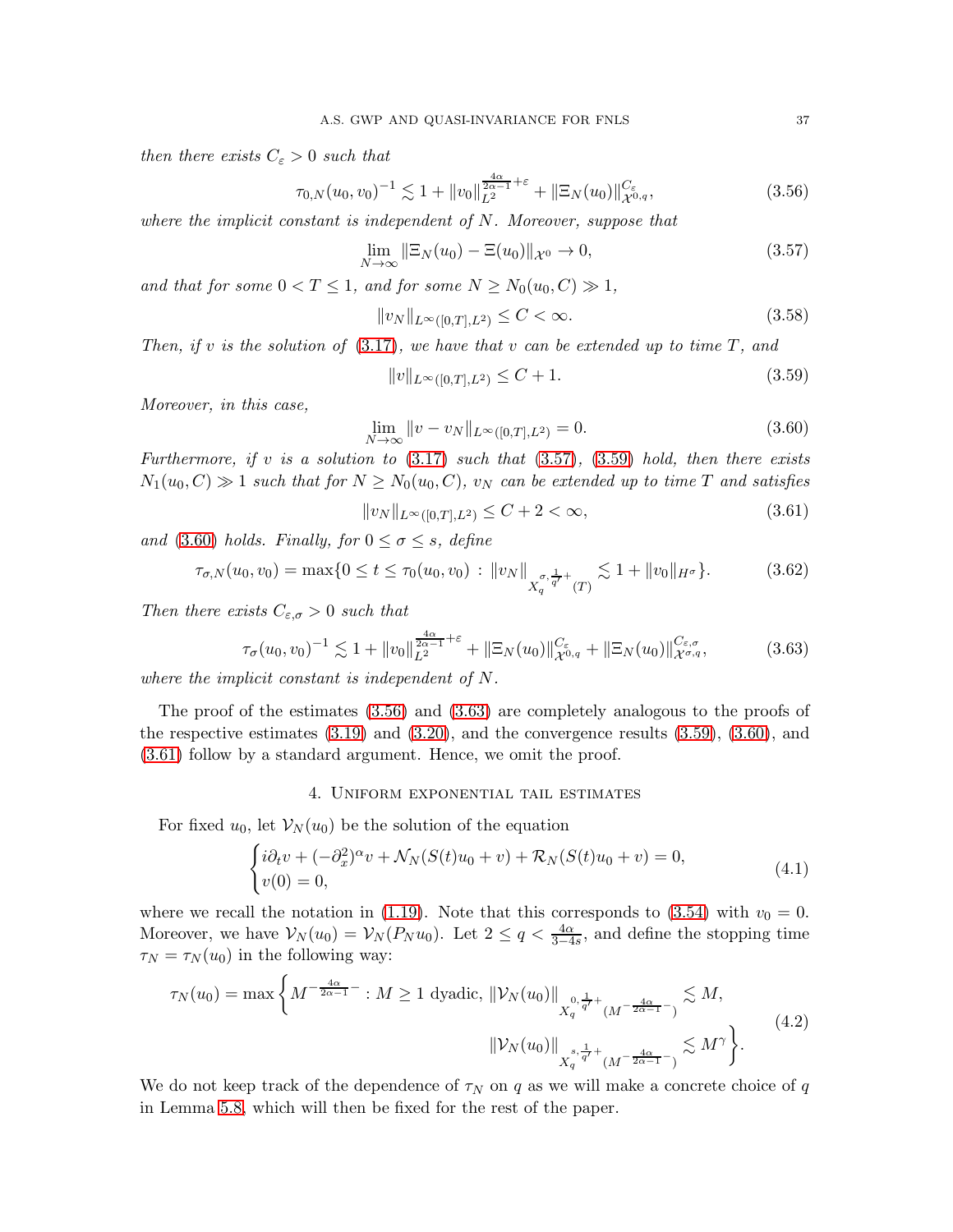The aim of this section is to prove that the inverse of  $\tau_N(u_0)$  is exponentially integrable, uniformly in  $N$ , see Lemma [4.2](#page-37-0) below. This verifies one of the key assumptions for Bourgain's quasi-invariant measure argument (Theorem [6.1\)](#page-55-1), which we will use to globalise our local-in-time solutions from Section [3.](#page-16-0)

We begin by verifying that the random object  $\Xi(u_0)$  is indeed almost surely finite in  $\mathcal{X}^{\sigma}$ and can be approximated by  $\Xi_N(u_0)$ . It then follows from Proposition [3.8](#page-35-1) that  $\tau_N(u_0)$  is almost surely finite.

**Lemma 4.1.** For every  $1 \leq p < \infty$  and for every  $0 \leq \sigma \leq s$ , we have that

<span id="page-37-1"></span>
$$
\sup_{N \in \mathbb{N}} \mathbb{E} \big[ \|\Xi_N(u_0)\|_{\mathcal{X}^\sigma}^p \big] \lesssim_{\sigma, p} 1,
$$
\n(4.3)

where the expectation is taken with respect to the measure  $\mu_s$ . Moreover, for  $\mu_s$ -a.e.  $u_0$ , we have that

<span id="page-37-2"></span>
$$
\lim_{N \to \infty} \|\Xi(u_0) - \Xi_N(u_0)\| = 0.
$$
\n(4.4)

*Proof.* We show [\(4.3\)](#page-37-1) and [\(4.4\)](#page-37-2) for the terms of  $\Xi_N(u_0)$  one-by-one.

**Term 1:**  $||u_0||_{H^{s-\frac{1}{2}-}}$ . For this term the convergence is automatic (since it does not depend on N), so we just need to show the integrability  $(4.3)$ . Recall that we can express  $u_0$  in terms of the Fourier expansion [\(1.5\)](#page-2-1). Thus, for finite  $p \geq 2$ , Minkowski's inequality implies

$$
\mathbb{E}\big[\|u_0\|_{H^{s-\frac{1}{2}-}}^p\big] \lesssim \bigg(\sum_{n\in\mathbb{Z}}\frac{\langle n\rangle^{2s-1-\mathbb{E}}[|g_n|^p]^{\frac{2}{p}}}{\langle n\rangle^{2s}}\bigg)^{\frac{p}{2}} \lesssim_p \bigg(\sum_{n\in\mathbb{Z}}\frac{\langle n\rangle^{2s-1-\delta}}{\langle n\rangle^{2s}}\bigg)^{\frac{p}{2}} \lesssim_p 1.
$$

**Term 2:**  $||u_0||_{\mathcal{F}L^{\frac{q}{3},6}}$ . This term is also independent of N, so convergence is automatic. We just need to show the integrability [\(4.3\)](#page-37-1). For  $p \geq 6$ , Minkowski's inequality again implies

$$
\mathbb{E}\big[\|u_0\|_{\mathcal{F}L^{\frac{\sigma}{3},6}}^p\big] \lesssim \bigg(\sum_{n\in\mathbb{Z}}\frac{\langle n\rangle^{2\sigma}\mathbb{E}[|g_n|^p]^{\frac{6}{p}}}{\langle n\rangle^{6s}}\bigg)^{\frac{p}{6}}\lesssim_p\bigg(\sum_{n\in\mathbb{Z}}\frac{\langle n\rangle^{2\sigma}}{\langle n\rangle^{6s}}\bigg)^{\frac{p}{6}}\lesssim_p\bigg(\sum_{n\in\mathbb{Z}}\frac{1}{\langle n\rangle^{4s}}\bigg)^{\frac{p}{6}}\lesssim_p1,
$$

which is finite since  $s > \frac{1}{4}$ .

**Terms 3 & 4:**  $||J_{12,N}||_{b_J+,q,\sigma,-\sigma}$  and  $||J_{13,N}||_{b_J+,q,\sigma,-\sigma}$ . The uniform integrability follows from [\(3.36\)](#page-23-4) and [\(3.32\)](#page-23-8). Moreover, the a.s. convergence [\(4.4\)](#page-37-2) of  $J_{12,N}$  to  $J$  and similarly of  $J_{13,N}$  to  $J_{13}$  follow from the estimate [\(3.36\)](#page-23-4) and the Borel-Cantelli lemma.

 $\textbf{Term 5: } \|X_N^{(3)}$  $\frac{\dot{N}}{N}$  $\frac{q^{\sigma},\frac{1}{q'}+}{q(1)}$ . The uniform integrability [\(4.3\)](#page-37-1) follows from [\(3.26\)](#page-21-2) and [\(3.28\)](#page-21-4). The a.s. convergence [\(4.4\)](#page-37-2) follows from [\(3.28\)](#page-21-4) and the Borel-Cantelli lemma.

 $\Box$ 

We now prove the exponential integrability of  $\tau_N(u_0)^{-1}$ , uniform in N.

<span id="page-37-0"></span>**Lemma 4.2.** For every  $\beta < \frac{2\alpha-1}{2\alpha}\gamma$ , there exists a constant  $C = C(\alpha, \beta, \gamma, s)$  such that we have

<span id="page-37-3"></span>
$$
\sup_{N \in \mathbb{N}} \int \exp\left(\tau_N(u_0)^{-\beta}\right) d\rho_{s,\gamma}(u_0) \le C(\alpha, \beta, \gamma, s) < \infty. \tag{4.5}
$$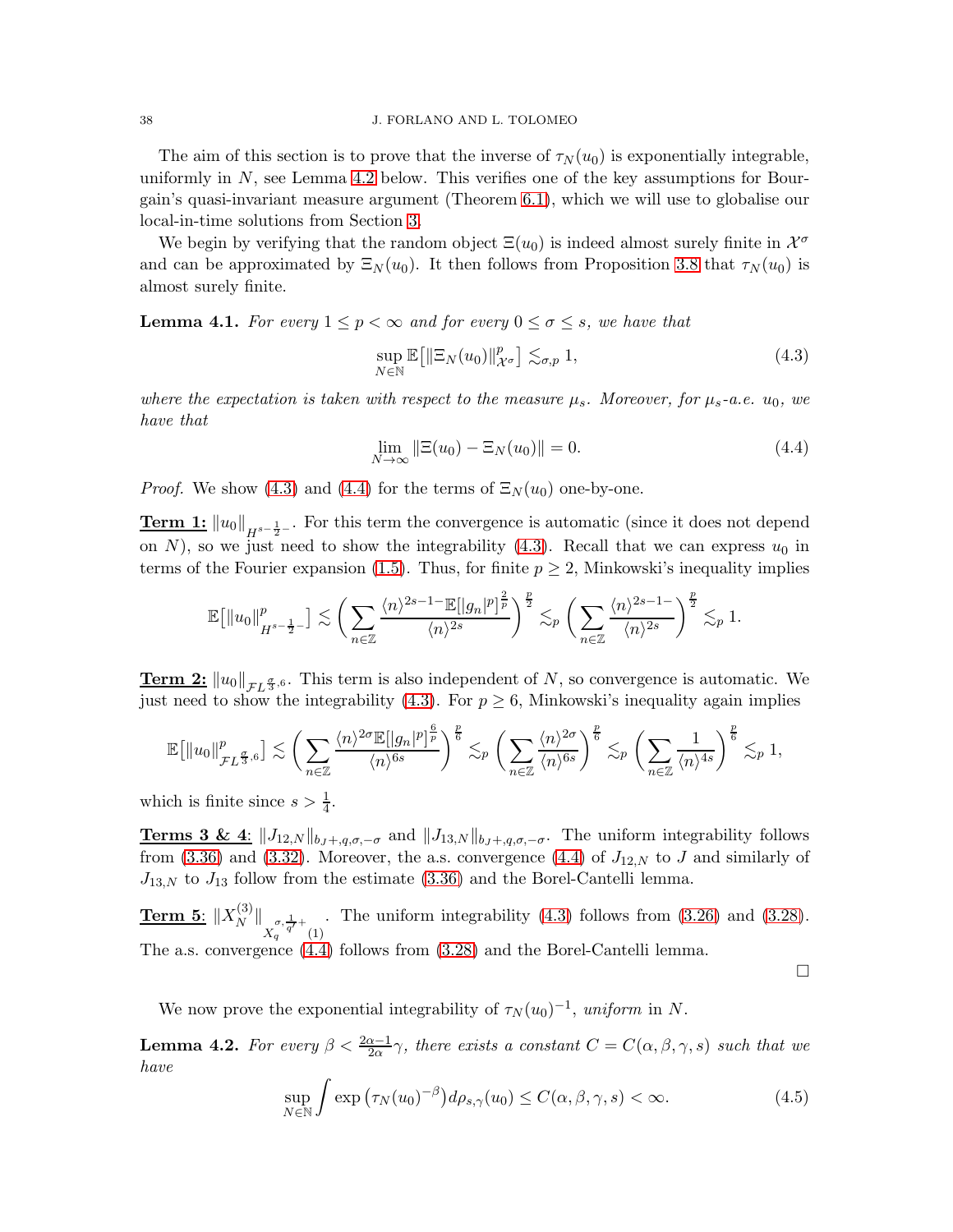*Proof.* Note that  $\tau_N(u_0) = \tau_N(P_N u_0)$ . By Lemma [2.6,](#page-13-6) it is enough to show that

$$
\mathbb{E}\Big[\sup_{V_0 \in H^s} \Big\{\tau_N(Y+V_0)^{-\beta} - \Big|\int : |Y+V_0|^2: \Big|^{\gamma} - \frac{1}{2}||V_0||_{H^s}^2\Big\}\Big] \le K
$$

for some constant  $K > 0$  depending on  $\alpha, \beta, \gamma$  and s. For readability, we have simply written  $P_N Y$  as Y and  $P_N V_0$  as  $V_0$ .

Recalling the definition [\(3.55\)](#page-35-3) of  $\tau_{0,N}$ , the definition [\(3.62\)](#page-36-7) of  $\tau_{s,N}$ , and the definition of  $\tau$  given in [\(4.2\)](#page-36-8), we have that

$$
\{\tau_N(Y+V_0)^{-1} = M^{\frac{4\alpha}{2\alpha-1}+}\} \subseteq \{\|V_0\|_{L^2} \ge M\} \cup \{\|V_0\|_{H^s} \ge M^{\gamma}\}\
$$

$$
\cup \{\tau_{s,N}(Y,V_0)^{-1} \gtrsim M^{\frac{4\alpha}{2\alpha-1}+}\}.
$$

Therefore, from [\(3.63\)](#page-36-5), we obtain that

$$
\tau_N(Y+V_0)^{-1} \lesssim ||V_0||_{L^2}^{\frac{4\alpha}{2\alpha-1}+} + ||V_0||_{H^s}^{\frac{4\alpha}{\gamma(2\alpha-1)}+} + \tau_{s,N}(Y,V_0)^{-1}
$$
  

$$
\lesssim (1+||V_0||_{L^2})^{\frac{4\alpha}{2\alpha-1}+} + ||\Xi_N(u_0)||_{X^{0,q}}^{C_{\varepsilon}} + ||\Xi_N(u_0)||_{X^{s,q}}^{C_{\varepsilon,s}} + ||V_0||_{H^s}^{\frac{4\alpha}{\gamma(2\alpha-1)}+}
$$

Therefore, by  $(2.11)$  and  $(4.3)$ , for some constant C that can change from line to line, we have that

$$
\mathbb{E}\Big[\sup_{V_0\in H^s}\Big\{\tau_N(Y+V_0)^{-\beta} - \Big|\int \left| (Y+V_0)^2\right|^{\gamma} - \frac{1}{2}||V_0||_{H^s}^2\Big\}\Big]
$$
\n
$$
\leq \mathbb{E}\Big[\sup_{V_0\in H^s}\Big\{C(1+||V_0||_{L^2})^{\beta(\frac{4\alpha}{2\alpha-1}+)} + C||V_0||_{H^s}^{\beta(\frac{4\alpha}{\gamma(2\alpha-1)}+)} \\ + C||\Xi_N(u_0)||_{\mathcal{X}_0}^{C_{\varepsilon}} + C||\Xi_N(u_0)||_{\mathcal{X}_0}^{C_{\varepsilon,s}} + C_{\gamma}||Y||_{H^{s-\frac{1}{2}-\delta}}^{\kappa} + C_{\gamma}\Big|\int \left| Y^2\right|^{\gamma} - \frac{1}{2}||V_0||_{L^2}^{2\gamma} - \frac{1}{4}||V_0||_{H^s}^2\Big\}\Big]\n\n
$$
\leq \mathbb{E}\Big[\sup_{V_0\in H^s}\Big\{C(1+||V_0||_{L^2})^{\beta(\frac{4\alpha}{2\alpha-1}+)} + C||V_0||_{H^s}^{\beta(\frac{4\alpha}{\gamma(2\alpha-1)}+)} - \frac{1}{2}||V_0||_{L^2}^{2\gamma} - \frac{1}{4}||V_0||_{H^s}^2\Big\}\Big] + C,
$$
$$

which is finite, as long as

$$
\beta\left(\frac{4\alpha}{2\alpha-1}+\right) < 2\gamma, \quad \text{and} \quad \beta\left(\frac{4\alpha}{\gamma(2\alpha-1)}+\right) < 2,
$$

<span id="page-38-0"></span>which is exactly the condition that we imposed on  $\beta$ .

### 5. Uniform integrability of the transported density

The main thrust of this section is to obtain a uniform in N bound on the  $L^p(\rho_{s,\gamma})$ -norm of the density of the transported measure  $(\Phi_t^N)_{\#}\rho_{s,\gamma}$ , for at least some  $1 < p < \infty$ . In fact, we show it for all finite  $p < \infty$ . From Lemma [5.1](#page-39-1) below, we have an explicit formula for the density (Radon-Nikodym derivative)

$$
f_t^N(u_0) := \frac{(\Phi_t^N)_{\# \rho_{s,\gamma}}}{d\rho_{s,\gamma}}(u_0),
$$

for each fixed N. This density is trivially in  $L^p(\rho_{s,\gamma})$  for all  $p < \infty$  albeit with a bound that grows with  $N$ ; see Remark [5.2.](#page-40-1) The key triumph in this section is, indeed, a uniform in N bound on the  $L^p(\rho_{s,\gamma})$ -norm of  $f_t^N$  for any finite  $p < \infty$ . This is the result of Proposition [5.11,](#page-53-1) see [\(5.31\)](#page-53-0). The proof of Proposition [5.11](#page-53-1) is built up from the results of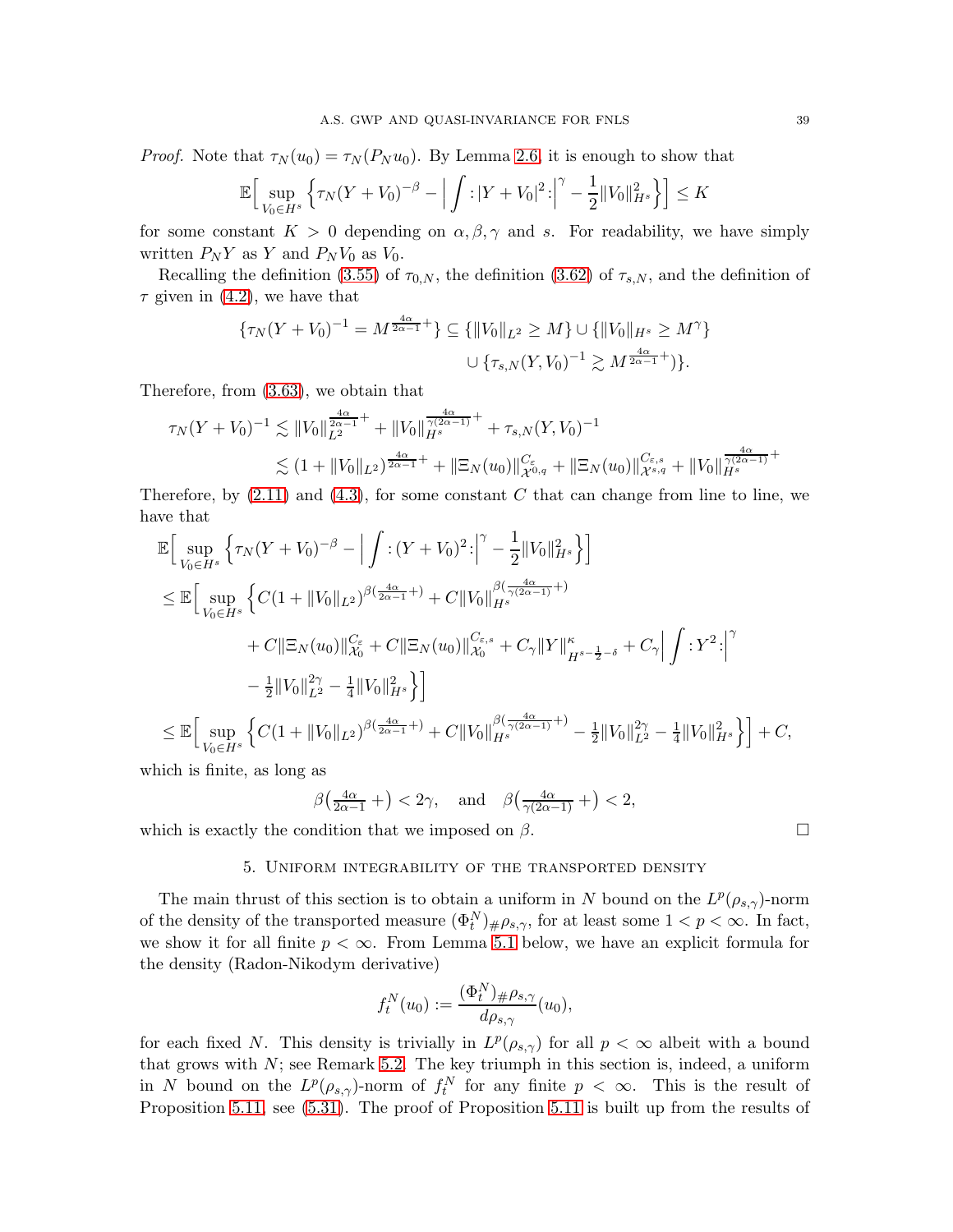Lemma [5.8](#page-49-1) and Lemma [5.10.](#page-52-0) One of the major novelties here is the proof of Lemma [5.10,](#page-52-0) which shows that bounds on the density, at least for as long as the solutions  $\Phi_t^N(u_0)$  can be assumed to be controlled, are essentially reduced to uniform bounds on a single time interval where local well-posedness holds; see  $(5.29)$ . The argument exploits the explicit formula for the density from [\(5.2\)](#page-39-2) and the fact that it is the Radon-Nikodym derivative. We prove the remaining uniform bounds in Lemma [5.8,](#page-49-1) using the Boué-Dupuis formula, the local well-posedness theory from Section [3,](#page-16-0) and suitable energy estimates from Subsection [5.2.](#page-41-0)

# <span id="page-39-0"></span>5.1. A formula for the transported density. We define the operator

<span id="page-39-3"></span>
$$
Q(u_1, u_2, u_3, u_4) := \text{Re} \sum_{\substack{n_1 - n_2 + n_3 - n_4 = 0, \\ n_1 \neq n_2, n_4}} i \Psi_s(\overline{n}) \widehat{u_1}(n_1) \overline{\widehat{u_2}(n_2)} \widehat{u_3}(n_3) \overline{\widehat{u_4}(n_4)},
$$
(5.1)

where we recall that  $\Psi_s(\overline{n})$  was defined in [\(1.25\)](#page-10-2). With an abuse of notation, we denote

$$
\mathcal{Q}(u) := \mathcal{Q}(u, u, u, u).
$$

<span id="page-39-1"></span>**Lemma 5.1.** Let  $\Phi_t^N(u_0)$  denote the solution of the equation [\(1.18\)](#page-6-3) and let  $f_t^N$  denote the density of the measure  $(\Phi_t^N)_{\# \rho_{s,\gamma}}, i.e.$ 

$$
\int F(\Phi_t^N(u_0))d\rho_{s,\gamma}(u_0) = \int F(u_0)f_t^N(u_0)d\rho_{s,\gamma}(u_0).
$$

Then

<span id="page-39-2"></span>
$$
f_t^N(u_0) = \exp\bigg(\int_0^t \mathcal{Q}(P_N \Phi_{-t'}^N(u_0), P_N \Phi_{-t'}^N(u_0), P_N \Phi_{-t'}^N(u_0), P_N \Phi_{-t'}^N(u_0))dt'\bigg). \tag{5.2}
$$

*Proof.* We observe that if u solves [\(1.18\)](#page-6-3), then we can write  $u = u_1 + u_2$ , with  $u_1$  solving the finite dimensional system of ODEs

<span id="page-39-4"></span>
$$
i\partial_t u_1 + (-\partial_x^2)^\alpha u_1 + \mathcal{N}_N(u_1) + \mathcal{R}_N(u_1) = 0,
$$
\n(5.3)

where  $u_1 = \sum_{|n| \le N} \widehat{u_1}(n, t) e^{inx}$ , with initial data  $u_1(0) = P_N u_0$ , and  $u_2$  solves the linear equation

$$
i\partial_t u_2 + (-\partial_x^2)^\alpha u_2 = 0,
$$

with initial data  $u_2(0) = P_{>N}u(0)$ , where  $P_{>N} := \text{Id} - P_N$ . Let  $\Phi_t^{N,1}$  and  $\Phi_t^{N,2}$  be the two flows, respectively. We notice that for  $x = \sum_{|n| \leq N} x_n e^{inx}$ ,  $f_t^N(x)$  solves the Liouville equation:

$$
\partial_t \Big( f_t^N(x) \exp \Big( - \frac{1}{2} \|x\|_{H^s}^2 \Big) \Big) = -\text{div} \Big( f_t^N(x) \exp \Big( - \frac{1}{2} \|x\|_{H^s}^2 \Big) \cdot \big( i(-\partial_x^2)^{\alpha} x + i \mathcal{N}_N(x, x, x) \big) \Big).
$$
\nTherefore, we have that

Therefore, we have that

$$
\int F(\Phi_t^{N,1}(x))d(P_N)_\#\mu_s(x) = \int F(x)f_t^N(x)d(P_N)_\#\mu_s(x).
$$

Moreover, it is easy to check that  $\Phi_t^{N,2}$  preserves the  $H^s$  norm and commutes with the projection  $P_N$ . Therefore,

$$
\int F(\Phi_t^{N,2}(u_2))d(1-P_N)_\#\mu_s(u_2) = \int F(u_2)d(P_{>N})_\#\mu_s(u_2).
$$

Noticing that  $(P_N)_{\#}\mu_s$  and  $(P_{>N})_{\#}$  are independent, we have

$$
\int F(u)d\mu_s(u) = \iint F(x+y)d(P_N)_\# \mu_s(x)d(P_{>N})_\# \mu_s(y).
$$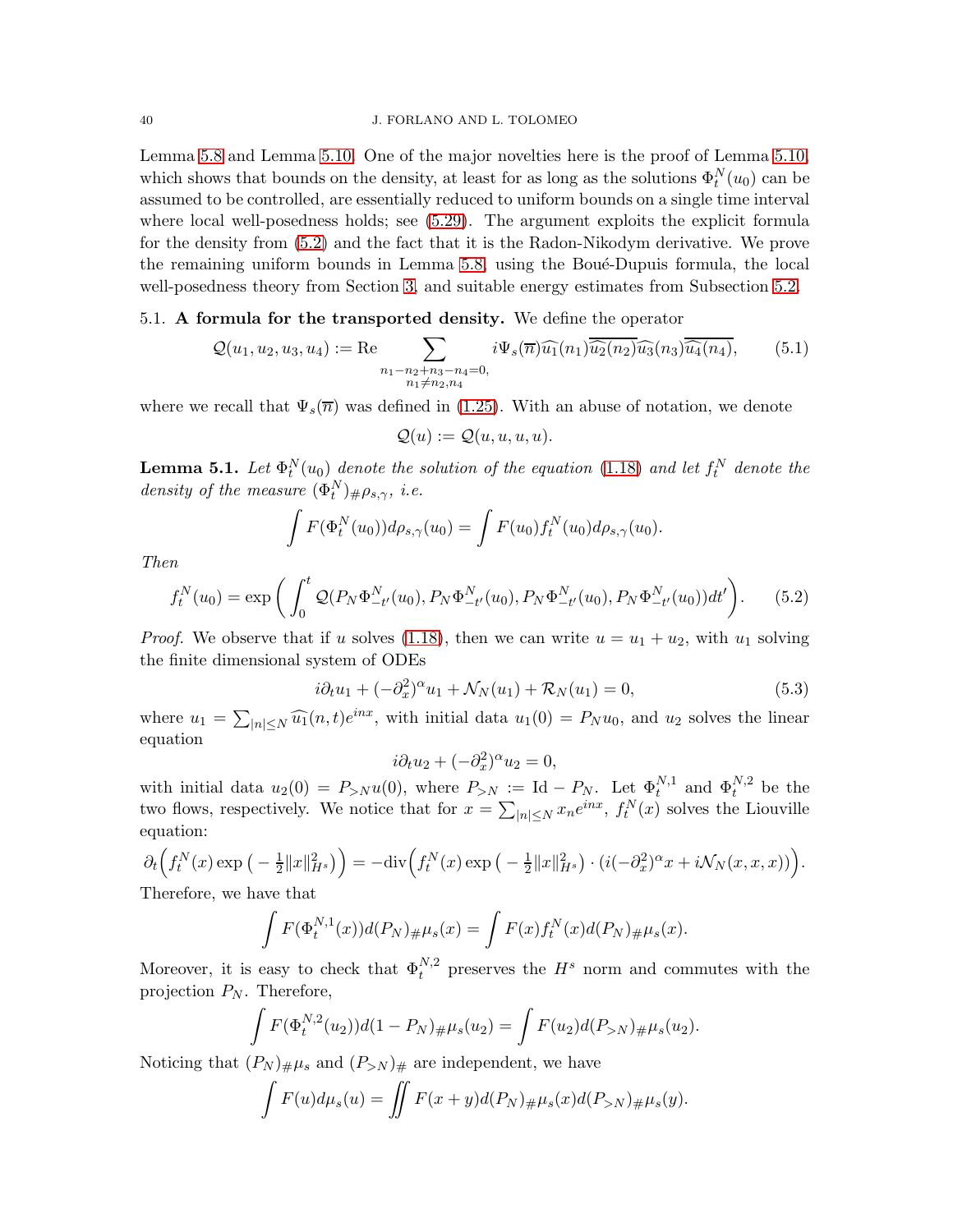Therefore, by Fubini, we obtain

$$
\int F(\Phi_t^N(u_0))d\mu_s(u_0)
$$
\n
$$
= \int F(\Phi_t^{N,1}(P_N u_0) + \Phi_t^{N,2}((P_{>N})u_0))d\mu_s(u_0)
$$
\n
$$
= \iint F(\Phi_t^{N,1}(x) + \Phi_t^{N,2}(y))d(P_N)_{\#}\mu_s(x)d(P_{>N})_{\#}\mu_s(y)
$$
\n
$$
= \iint F(x + y)f_t^N(x)d(P_N)_{\#}\mu_s(x)d(P_{>N})_{\#}\mu_s(y)
$$
\n
$$
= \int F(u_0)f_t^N(P_N(u_0))d\mu_s(u_0)
$$
\n
$$
= \int F(u_0)f_t^N(u_0)d\mu_s(u_0).
$$

In order to conclude the proof, we notice that for every  $M \ge N$ ,  $\int |P_M u_0|^2 dx$  is conserved by the flow  $\Phi^N$ . Therefore, the quantity

$$
\int : |u_0|^2 : dx = \lim_{M \to \infty} \left( \int |P_M u_0|^2 dx - \mathbb{E} \Big[ \int |P_M u_0|^2 dx \Big] \right)
$$

is conserved as well. In particular, we obtain that

$$
\int F(\Phi_t^N(u_0))d\rho_{s,\gamma}(u_0) = \int F(\Phi_t^N(u_0)) \exp\left(-\left|\int : |u_0|^2 : dx\right|^\gamma\right) d\mu_s(u_0)
$$

$$
= \int F(\Phi_t^N(u_0)) \exp\left(-\left|\int : |\Phi_t^N(u_0)|^2 : dx\right|^\gamma\right) d\mu_s(u_0)
$$

$$
= \int F(u_0) \exp\left(-\left|\int : |u_0|^2 : dx\right|^\gamma\right) f_t^N(u_0) d\mu_s(u_0)
$$

$$
= \int F(u_0) f_t^N(u_0) d\rho_{s,\gamma}(u_0).
$$

<span id="page-40-1"></span>**Remark 5.2.** It is easy to see (although important later on) that  $\int f_t^N(u_0)^p d\rho_{s,\gamma}(u_0)$  is finite for each fixed  $N \geq 1$ ,  $t \geq 0$ , and for any  $1 \leq p \leq \infty$ . Indeed, it follows from Proposition [1.18,](#page-6-3) [\(5.1\)](#page-39-3), writing  $P_N \Phi_t^N(u_0) = \Phi_t^{N,1}(u_0)$ , and the  $L^2$ -conservation of solutions to [\(5.3\)](#page-39-4), that

$$
|\mathcal{Q}(\Phi_t^{N,1}(u_0))| \lesssim \|\Phi_t^{N,1}(u_0)\|_{H^1}^4 \leq C_N \|\Phi_t^{N,1}(u_0)\|_{L^2}^4 = C_N \|P_N u_0\|_{L^2}^4.
$$

Therefore,

$$
\int f_t^N(u_0)^p d\rho_{s,\gamma}(u_0) \lesssim \int \exp\left(pC_{N,t} || P_N u_0 ||_{L^2}^4 - \left| \int : |P_N u_0|^2 \, dx \right|^{\gamma}\right) d(P_N)_\# \mu_s(u_0),
$$

which is finite since  $2\gamma > 4$ .

<span id="page-40-0"></span>Remark 5.3. In this remark, we expand on the claim made in the introduction that states that  $\mathcal{Q}(u_0)$  is ill defined for  $u_0$  distributed according to  $\mu_s$ . More precisely, we will show that for every  $0 < s \leq 1$ ,

$$
\int |\mathcal{Q}(u_0)|^2 d\mu_s(u_0) = +\infty.
$$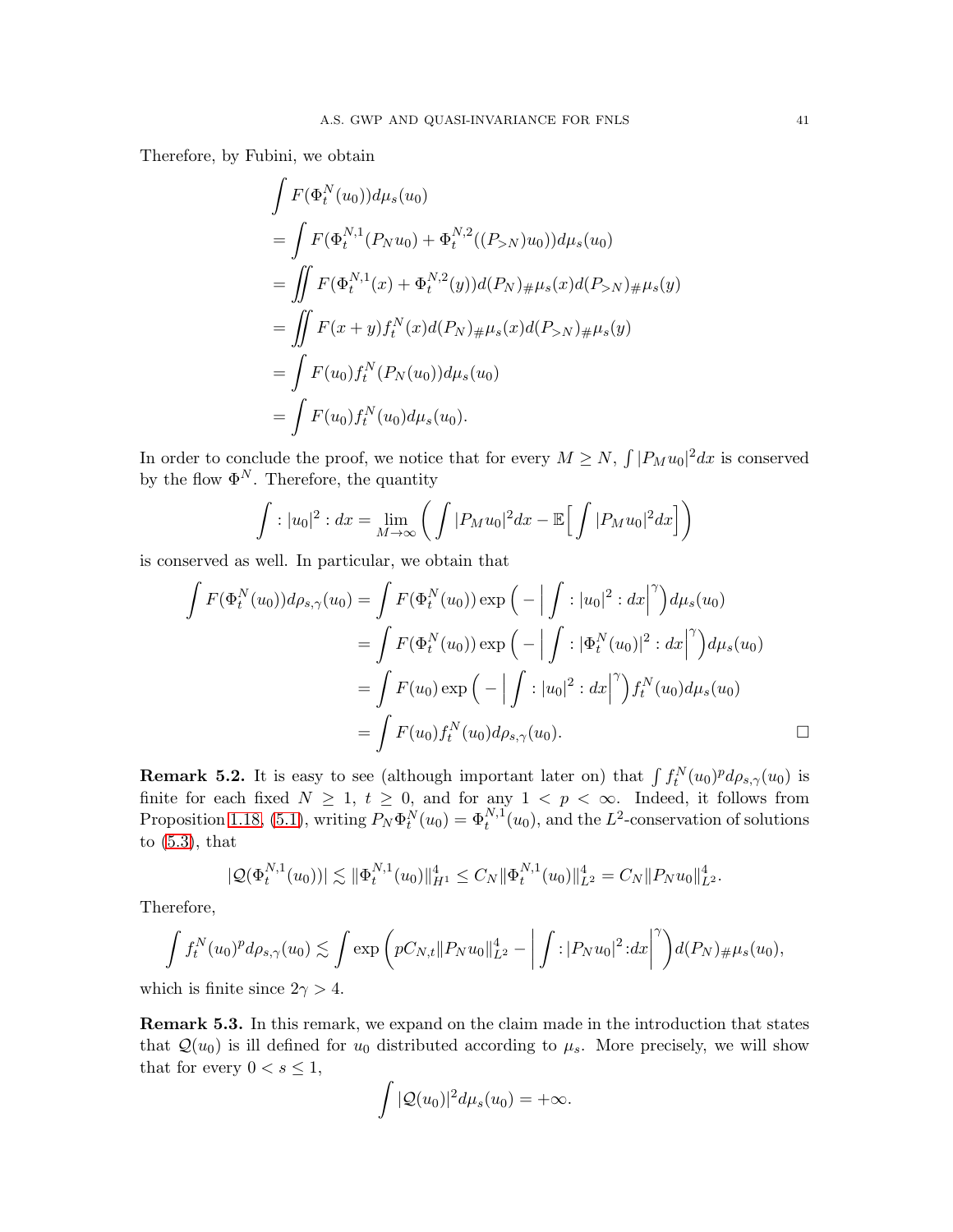By [\(1.5\)](#page-2-1), we have that

$$
\int |\mathcal{Q}(u_0)|^2 d\mu_s(u_0) \sim \sum_{\substack{n_1 - n_2 + n_3 - n_4 = 0, \\ n_1 \neq n_2, n_4}} |\Psi_s(\overline{n})|^2 \prod_{j=1}^4 \langle n_j \rangle^{-2s}.
$$

If we restrict this sum to the domain  $|n_j| \sim N_j$  with  $N_1 \sim N_2 \gg N_3 \gg N_4$ , it is easy to check that  $|\Psi_s(\overline{n})|^2 \sim N_3^{4s}$ . Moreover, we have that

$$
|\{\langle n_j \rangle \sim N_j : n_1 - n_2 + n_3 - n_4 = 0, n_1 \neq n_2, n_4, N_1 \sim N_2 \gg N_3 \gg N_4\}| \sim N_2 N_3 N_4.
$$

Therefore, we obtain that

$$
\int |\mathcal{Q}(u_0)|^2 d\mu_s(u_0) \ge \sum_{N_1 \sim N_2 \gg N_3 \gg N_4} N_3^{4s} \Big( \prod_{j=1}^4 N_j^{-2s} \Big) N_2 N_3 N_4
$$
  

$$
\sim \sum_{N_2 \gg N_3 \gg N_4} N_2^{1-4s} N_3^{1+2s} N_4^{1-2s}
$$
  

$$
\ge \sum_{N_3 \gg N_4} N_3^{2-2s} N_4^{1-2s} = \infty,
$$

<span id="page-41-0"></span>since  $s \leq 1$ .

5.2. Energy estimates. In this subsection, we prove estimates on the quantity  $Q$  from [\(5.1\)](#page-39-3). We view these as energy estimates since

$$
\frac{d}{dt}\bigg(\frac{1}{2}\|\Phi_{-t}^{N,1}(u_0)\|_{H^s}^2\bigg) = \mathcal{Q}(\Phi_{-t}^{N,1}(u_0)).
$$

We will again leverage the expansion  $\Phi_t^{N,1}(u_0) = S(t)P_N u_0 + \mathcal{V}_N(u_0)(t)$ , where  $\mathcal{V}_N(u_0)(t)$ solves  $(4.1)$ , and the multi-linearity of  $\mathcal Q$  to reduce to cases depending upon the number of linear factors  $P_N S(t)u_0$ . Such a decomposition allows us to control certain contributions in a probabilistic manner, which seem to be out of reach with deterministic methods.

We consider the first case when all four factors in Q are of the form  $P_N S(t)u_0$ . As we will eventually use Lemma [2.6,](#page-13-6) we will switch notation writing Y, rather than  $u_0$ .

Lemma 5.4. For  $\frac{1}{4} < s \leq \frac{1}{2}$  $\frac{1}{2}$ , let Y be distributed according to  $\mu_s$ , and let  $0 \leq t \leq 1$  and  $\alpha > 1$ . Then,

<span id="page-41-2"></span>
$$
\mathbb{E}\Big[\Big|\int_{0}^{t} \mathcal{Q}(P_N S(t')Y)dt\Big|^2\Big] \lesssim t,
$$
\n(5.4)

where the implicit constant does not depend on  $N$ .<sup>[7](#page-41-1)</sup>

<span id="page-41-1"></span><sup>&</sup>lt;sup>7</sup>The power of t can be improved to  $t^{2(1-\frac{3-4s}{4\alpha}-)}$ . However, this worse estimate does not affect the numerology in Theorem [1.1.](#page-4-1)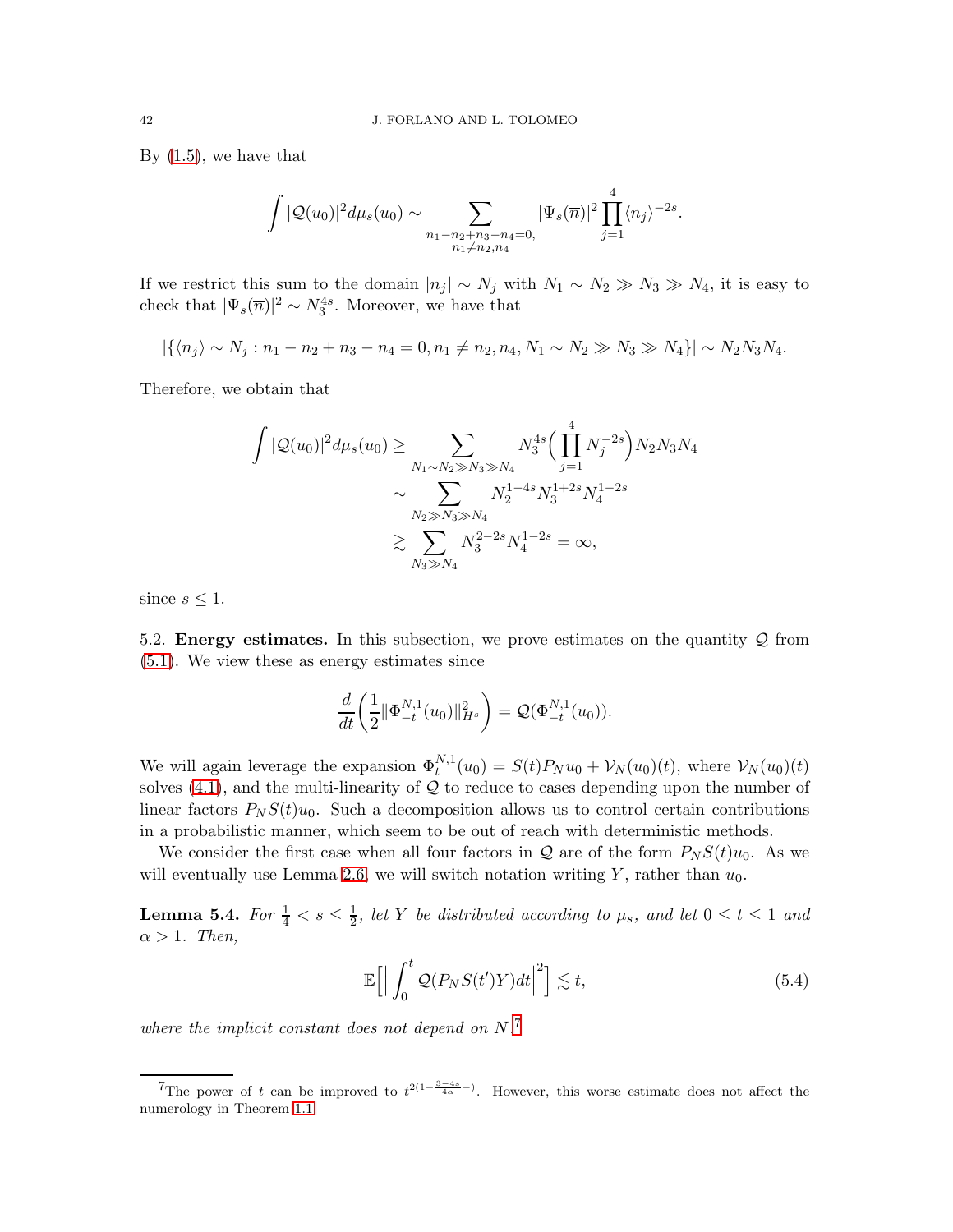*Proof.* Recall that we can express Y in terms of the Fourier series expansion in  $(1.5)$ . Therefore, we have that

$$
\mathbb{E}\left[\left|\int_{0}^{t} \mathcal{Q}(P_{N}S(t^{\prime})Y)dt^{\prime}\right|^{2}\right] \leq \mathbb{E}\left[\left|\int_{0}^{t} \sum_{\substack{n_{1}=n_{2}+n_{3}-n_{4}=0,\\n_{1}\neq n_{2},n_{4},\\|n_{j}|\leq N}}\Psi_{s}(\overline{n})\frac{g_{n_{1}}\overline{g_{n_{2}}}g_{n_{3}}\overline{g_{n_{4}}}}{\prod_{j=1}^{4}\langle n_{j}\rangle^{s}}e^{it^{\prime}\Phi_{\alpha}(\overline{n})}dt^{\prime}\right|^{2}\right]
$$
\n
$$
=\mathbb{E}\left[\left|\sum_{\substack{n_{1}=n_{2}+n_{3}-n_{4}=0,\\n_{1}\neq n_{2},n_{4},\\|n_{j}|\leq N}}\Psi_{s}(\overline{n})\frac{g_{n_{1}}\overline{g_{n_{2}}}g_{n_{3}}\overline{g_{n_{4}}}e^{it\Phi_{\alpha}(\overline{n})}-1}{\prod_{j=1}^{4}\langle n_{j}\rangle^{s}}\frac{e^{it\Phi_{\alpha}(\overline{n})}-1}{i\Phi_{\alpha}(\overline{n})}\right|^{2}\right]
$$
\n
$$
=4\sum_{\substack{n_{1}=n_{2}+n_{3}-n_{4}=0,\\n_{1}\neq n_{2},n_{4},\\|n_{j}|\leq N}}\frac{|\Psi_{s}(\overline{n})|^{2}}{\prod_{j=1}^{4}\langle n_{j}\rangle^{2s}}\frac{|e^{it\Phi_{\alpha}(\overline{n})}-1|^{2}}{|\Phi_{\alpha}(\overline{n})|^{2}}
$$
\n
$$
\lesssim t\sum_{\substack{n_{1}=n_{2}+n_{3}-n_{4}=0,\\n_{1}\neq n_{2},n_{4},\\|n_{j}|\leq N}}\frac{|\Psi_{s}(\overline{n})|^{2}}{\langle\Phi_{\alpha}(\overline{n})\rangle\prod_{j=1}^{4}\langle n_{j}\rangle^{2s}}.
$$

By  $(2.1)$  and  $(2.3)$ , we have that

$$
\sum_{\substack{n_1 - n_2 + n_3 - n_4 = 0, \ n_1 \neq n_2, n_4, \\ |n_j| \le N}} \frac{|\Psi_s(\overline{n})|^2}{\langle \Phi_\alpha(\overline{n}) \rangle \prod_{j=1}^4 \langle n_j \rangle^{2s}} \times \sum_{\substack{n_1 - n_2 + n_3 - n_4 = 0, \\ n_1 \neq n_2, n_4, \\ n_1 \neq n_2, n_4, \\ N^1, N^2, N^3, N^4}} \frac{1}{\langle n_1 - n_4 \rangle^{1 - s} \langle n_1 - n_2 \rangle^{1 - s} n_{\text{max}}^{2\alpha - 2} \prod_{j=1}^4 \langle n_j \rangle^{2s}} \times \sum_{\substack{N_1, N_2, N_3, N_4 \\ N^1 \sim N^2}} \frac{\langle N_1 N_2 N_3 N_4 \rangle^{-2s} N_{\text{max}}^{-2\alpha + 2}}{\langle n_1 - n_2 + n_3 - n_4 = 0, \langle n_1 - n_4 \rangle^{1 - s} \langle n_1 - n_2 \rangle^{1 - s}} \times \sum_{\substack{N_1, N_2, N_3, N_4 \\ N^1 \sim N^2}} \frac{\langle N_1 N_2 N_3 N_4 \rangle^{-2s} N_{\text{max}}^{-2\alpha + 2} \langle N^1 \rangle^s \langle N^2 \rangle^s N^4}{\langle N^1 \rangle^{1 - N} N^2} \times 1, \times \sum_{\substack{N_1, N_2, N_3, N_4 \\ N^1 \sim N^2}} \frac{\langle N^1 \rangle^{-2s - 2\alpha + 2} \langle N^3 \rangle^{-2s} \langle N^4 \rangle^{1 - 2s}}{\langle N^4 \rangle^{1 - 2s} \langle N^4 \rangle^{1 - 2s}} \times 1, \times \sum_{\substack{N_1, N_2, N_3, N_4 \\ N^1 \sim N^2}} \frac{\langle N^1 \rangle^{-2s - 2\alpha + 2}}{\langle N^1 \rangle^{1 - 2s} \langle N^1 \rangle^{-2s}} \times 0. \qquad \Box
$$

The following lemma controls  ${\mathcal Q}$  when three of its inputs are of the form  $P_N S(t)Y.$ 

**Lemma 5.5.** Given  $0 \leq s \leq \frac{1}{2}$  $\frac{1}{2}$ , let Y be distributed according to  $\mu_s$ , and let  $\alpha > 1$ . Define

$$
Y^{(3),N}(t) := \sum_{\substack{n_1, n_2, n_3, \\ n_2 \neq n_1, n_3, \\ |n_j| \le N}} \Psi_s(\overline{n}) \widehat{Y}(n_1) \overline{\widehat{Y}(n_2)} \widehat{Y}(n_3) e^{it(|n_1|^{2\alpha} - |n_2|^{2\alpha} + |n_3|^{2\alpha})} e^{i(n_1 - n_2 + n_3)x}
$$

.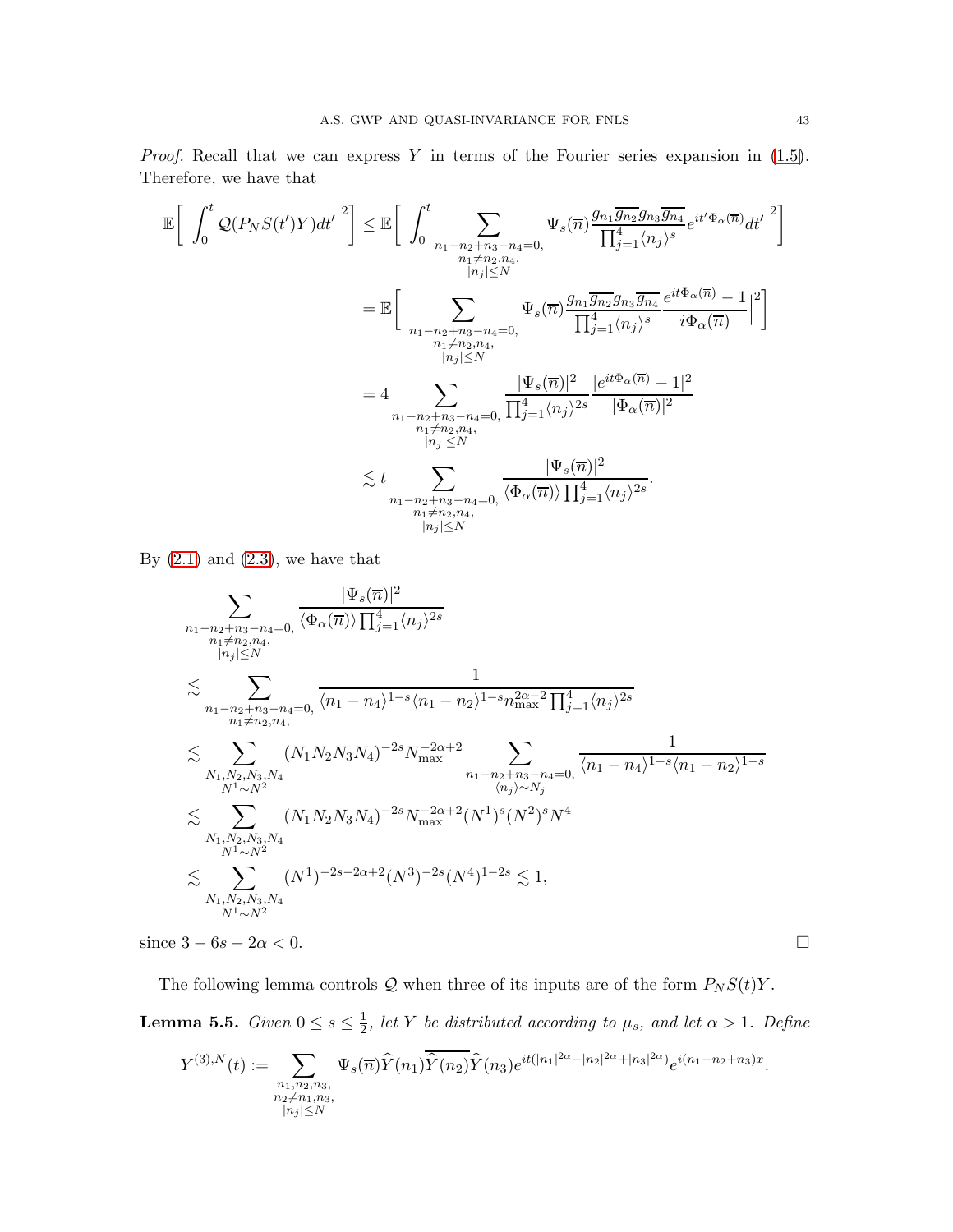Let

<span id="page-43-1"></span>
$$
\sigma_3(\alpha, s) := \begin{cases} \frac{3}{2} - \alpha - s + & \text{if } \alpha + s \le \frac{3}{2}, \\ 0 & \text{otherwise.} \end{cases}
$$
\n
$$
(5.5)
$$

Then, for every  $0 \le T \le 1$ , and for every  $2 \le q < \infty$ ,  $1 \le p < \infty$ , we have that

<span id="page-43-3"></span>
$$
\mathbb{E}\Big[\|\chi_T(t)Y^{(3),N}(t)\|^p_{X_{q'}^{-\sigma_3(\alpha,s),-\frac{1}{q'}}-}\Big] \lesssim_{p,q} T,\tag{5.6}
$$

where the implicit constant does not depend on N. Moreover, if

<span id="page-43-2"></span>
$$
Y^{(3)}(t) := \sum_{\substack{n_1, n_2, n_3, \\ n_2 \neq n_1, n_3}} \Psi_s(\overline{n}) \widehat{Y}(n_1) \overline{\widehat{Y}(n_2)} \widehat{Y}(n_3) e^{it(|n_1|^{2\alpha} - |n_2|^{2\alpha} + |n_3|^{2\alpha})} e^{i(n_1 - n_2 + n_3)x}, \qquad (5.7)
$$

then we have that for  $\mu_s\mbox{-} a.e.$ <br> $Y,$ 

<span id="page-43-0"></span>
$$
\lim_{N \to \infty} ||Y^{(3)} - Y^{(3),N}||_{X_{q'}^{-\sigma_3(\alpha,s), -\frac{1}{q'} - }(1)} = 0.
$$

*Proof.* Recalling the definition of the  $X_q^{\sigma,b}$  norm, and proceeding as in the proof of Propo-sition [3.5](#page-21-1) and using [\(2.3\)](#page-12-1), we obtain for finite  $p \ge 2$ ,

$$
\mathbb{E}\Big[\|\chi_{T}Y^{(3),N}\|^{p}_{X_{q'}}\Big]_{X_{q'}}^{\pi_{\sigma_{3}(\alpha,s),-\frac{1}{q'}}}\Big]^{\frac{2}{p}}\n\n\lesssim \sum_{\substack{n_{1}-n_{2}+n_{3}-n_{0},\\n_{2}\neq n_{1},n_{3},\\n_{1}\leq N}}\Big|\int_{\mathbb{R}}\Big[\frac{|\Psi_{s}(\overline{n})|^{2}|\widehat{\chi}_{T}(\tau-\Phi_{\alpha}(\overline{n})-|n|^{2\alpha})|^{2}}{\langle n_{1}\rangle^{2s}\langle n_{2}\rangle^{2s}\langle n_{3}\rangle^{2s}\langle n\rangle^{2\sigma_{3}}}\Big]^{q'}(\tau-|n|^{2\alpha})^{-1-d\tau}\Big|^{\frac{2}{q'}}\n\n\lesssim \sum_{\substack{n_{1}-n_{2}+n_{3}-n_{0},\\n_{2}\neq n_{1},n_{3},\\n_{1}\leq N}}\frac{|\Psi_{s}(\overline{n})|^{2}}{\langle n_{1}\rangle^{2s}\langle n_{2}\rangle^{2s}\langle n_{3}\rangle^{2s}\langle n\rangle^{2\sigma_{3}}}\Big|\int |\widehat{\chi}_{T}(\tau-\Phi_{\alpha}(\overline{n}))|^{q'}(\tau)^{-1-d\tau}\Big|^{\frac{2}{q'}}\n\n\lesssim \sum_{\substack{n_{1}-n_{2}+n_{3}-n_{0},\\n_{2}\neq n_{1},n_{3},\\n_{1}\leq N}}\frac{|\Psi_{s}(\overline{n})|^{2}}{\langle n_{1}\rangle^{2s}\langle n_{2}\rangle^{2s}\langle n_{3}\rangle^{2s}\langle n\rangle^{2\sigma_{3}}}\Big|\int T^{\frac{q'}{2}}\langle \tau-\Phi_{\alpha}(\overline{n})\rangle^{-\frac{q'}{2}}\langle \tau\rangle^{-1-d\tau}\Big|^{\frac{2}{q'}}\n\n\lesssim T\sum_{\substack{n_{1}-n_{2}+n_{3}-n_{4}=0,\\n_{1}\leq N\\n_{1}\leq N}}\frac{|\Psi_{s}(\overline{n})|^{2}}{\langle n_{1}\rangle^{2s}\langle n_{2}\rangle^{2s}\langle n_{3}\rangle^{2s}\langle n_{4}\rangle^{2\sigma_{3}}\langle \Phi_{\alpha}(\overline{n})\rangle}\n\n\lesssim T\sum_{\substack{N_{1},N_{2},N_{3},N_{4}\
$$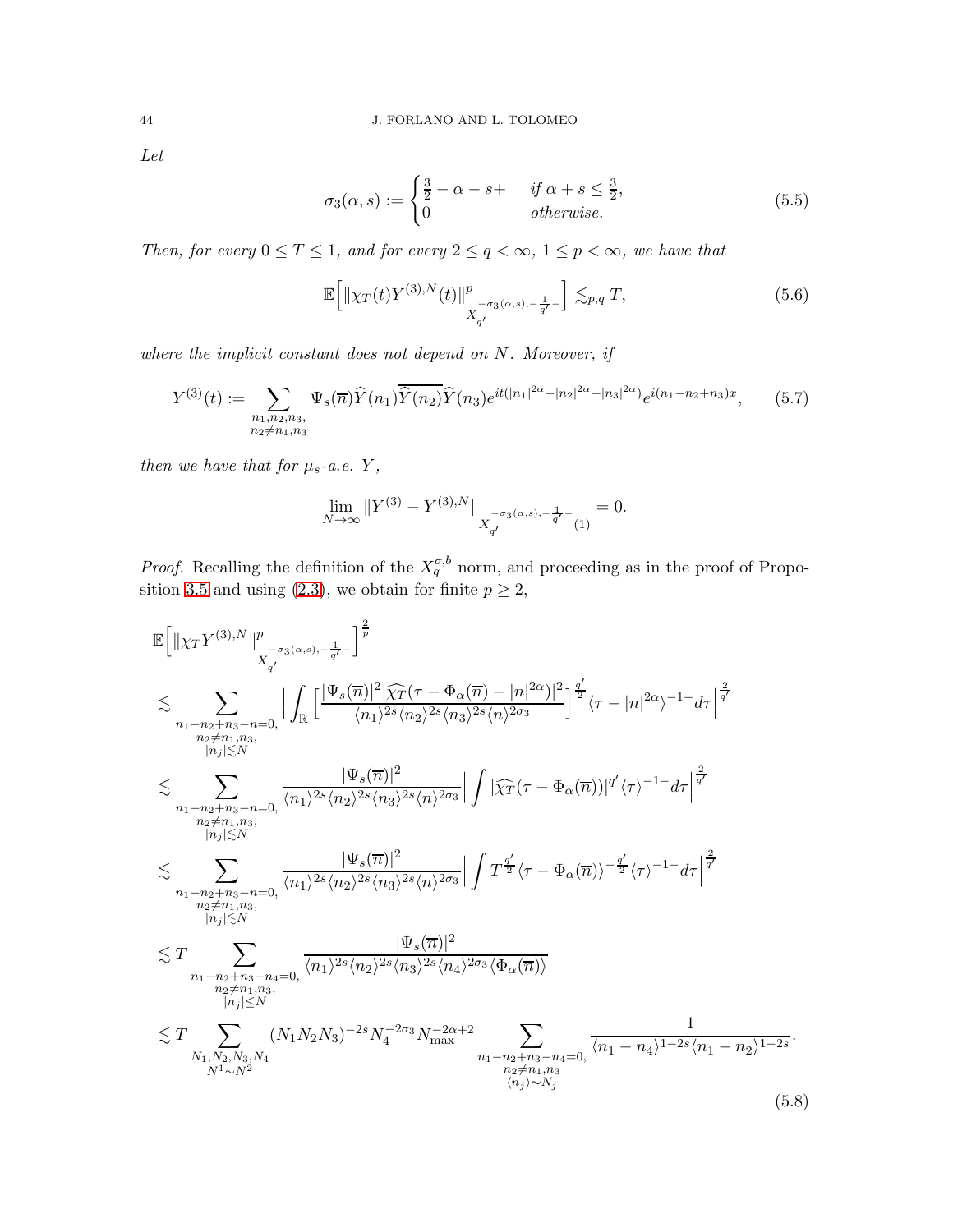If  $N_1 \sim N_3 \gtrsim N_4 \gg N_2$ , then this contribution to [\(5.8\)](#page-43-0) is bounded by

$$
\lesssim T \sum_{\substack{N_1, N_2, N_3, N_4\\N^1 \sim N^2}} (N_1 N_2 N_3)^{-2s} N_4^{-2\sigma_3} N_{\text{max}}^{-2\alpha+2} (N^1)^{-1+4s} N^3 N^4
$$
  

$$
\lesssim T \sum_{N_1, N_2, N_3, N_4} (N^1)^{-2\alpha+3-2s-2\sigma_3} \lesssim T,
$$

provided that  $\alpha + s + \sigma_3 > \frac{3}{2}$  $\frac{3}{2}$ , which holds by definition of  $\sigma_3$  in [\(5.5\)](#page-43-1). In all remaining cases, we may bound the contribution to [\(5.8\)](#page-43-0) by

$$
\lesssim T \sum_{\substack{N_1, N_2, N_3, N_4\\N^1 \sim N^2}} (N_1 N_2 N_3)^{-2s} N_4^{-2\sigma_3} N_{\text{max}}^{-2\alpha + 2 + (N^1)^{2s}} (N^3)^{2s} N^4
$$
  

$$
\lesssim T \sum_{\substack{N_1, N_2, N_3, N_4\\N^1 \sim N^2}} (N^4)^{1 - 2s} (N^1)^{-2(\alpha - 1) - 2\sigma} \lesssim T,
$$

which is again true provided that  $(5.5)$  holds.

Our final probabilistic energy estimate concerns  $\mathcal Q$  when exactly two factors are  $P_N S(t) Y$ .

<span id="page-44-0"></span>**Lemma 5.6.** Given  $\frac{1}{4} < s \leq \frac{1}{2}$  $\frac{1}{2}$ , let Y be distributed according to  $\mu_s$ , and let  $\alpha > 1$ . Define the random bilinear forms  $J_{12,N}^{\mathcal{Q}}(t)$  and  $J_{13,N}^{\mathcal{Q}}(t)$  by

$$
J_{12,N}^{\mathcal{Q}}(t)[v_1, v_2] := \mathcal{Q}(P_N S(t)Y, P_N S(t)Y, v_1, v_2),
$$
  

$$
J_{13,N}^{\mathcal{Q}}(t)[v_1, v_2] := \mathcal{Q}(P_N S(t)Y, v_1, P_N S(t)Y, v_2),
$$

and let  $||J||_{2,b,q,\sigma,\sigma}$  be the best constant C such that

$$
\int_{\mathbb{R}} J(t)[v_1(t), v_2(t)]dt \leq C(||v_1||_{X_q^{\sigma, \frac{1}{q'} - \frac{1}{q}+}} ||v_2||_{X_q^{\sigma, b}} + ||v_1||_{X_q^{\sigma, b}} ||v_2||_{X_q^{\sigma, \frac{1}{q'} - \frac{1}{q}+}}).
$$

for every  $v_1, v_2$ . Then for every  $2 \le q < \infty$ ,  $1 \le p < \infty$ ,  $0 < b < 1$ ,

<span id="page-44-2"></span>
$$
\mathbb{E}\big[\|J_{12,N}^{\mathcal{Q}}\|_{2,b,q,\sigma,\sigma}^{p} + \|J_{13,N}^{\mathcal{Q}}\|_{2,b,q,\sigma,\sigma}^{p}\big] \lesssim_{b,q,\sigma} 1,
$$
\n(5.9)

where the implicit constant is independent of  $N$ , as long as

<span id="page-44-1"></span>
$$
0 < b < \frac{1}{2}, \quad 0 \le \sigma \le s, \quad 4b\alpha + 4\sigma > 3. \tag{5.10}
$$

Moreover, if we define

$$
J_{12}^{\mathcal{Q}}(t)[v_1, v_2] := \mathcal{Q}(S(t)Y, S(t)Y, v_1, v_2), \tag{5.11}
$$

$$
J_{13}^{\mathcal{Q}}(t)[v_1, v_2] := \mathcal{Q}(S(t)Y, v_1, S(t)Y, v_2), \tag{5.12}
$$

then for  $\mu_s$  a.e. Y, we have that

<span id="page-44-3"></span>
$$
\lim_{N \to \infty} \|J_{12,N}^{\mathcal{Q}} - J_{12}^{\mathcal{Q}}\|_{2,b,q,\sigma,\sigma} = 0, \quad \lim_{N \to \infty} \|J_{13,N}^{\mathcal{Q}} - J_{13}^{\mathcal{Q}}\|_{2,b,q,\sigma,\sigma} = 0.
$$
\n(5.13)

*Proof.* We only show the estimate for  $J_{12,N}^{\mathcal{Q}}$ , since the proof of the estimate for  $J_{13,N}^{\mathcal{Q}}$  is identical. Proceeding as in the proof of [\(3.32\)](#page-23-8) (noticing that  $\langle \tau \rangle^{-(\frac{1}{q'}-\frac{1}{q}+)} f \in L^{q'}_{\tau}$  whenever  $f \in L^q_\tau$ , we (essentially) just need to show that under [\(5.10\)](#page-44-1),

$$
\sup_{\widetilde{\tau}_1 \in \mathbb{R}} \mathbb{E} \big[ \| K_{\widetilde{\tau}_1} \|_{\mathrm{HS}(\ell^2, \ell^2)}^2 \big] \lesssim 1,
$$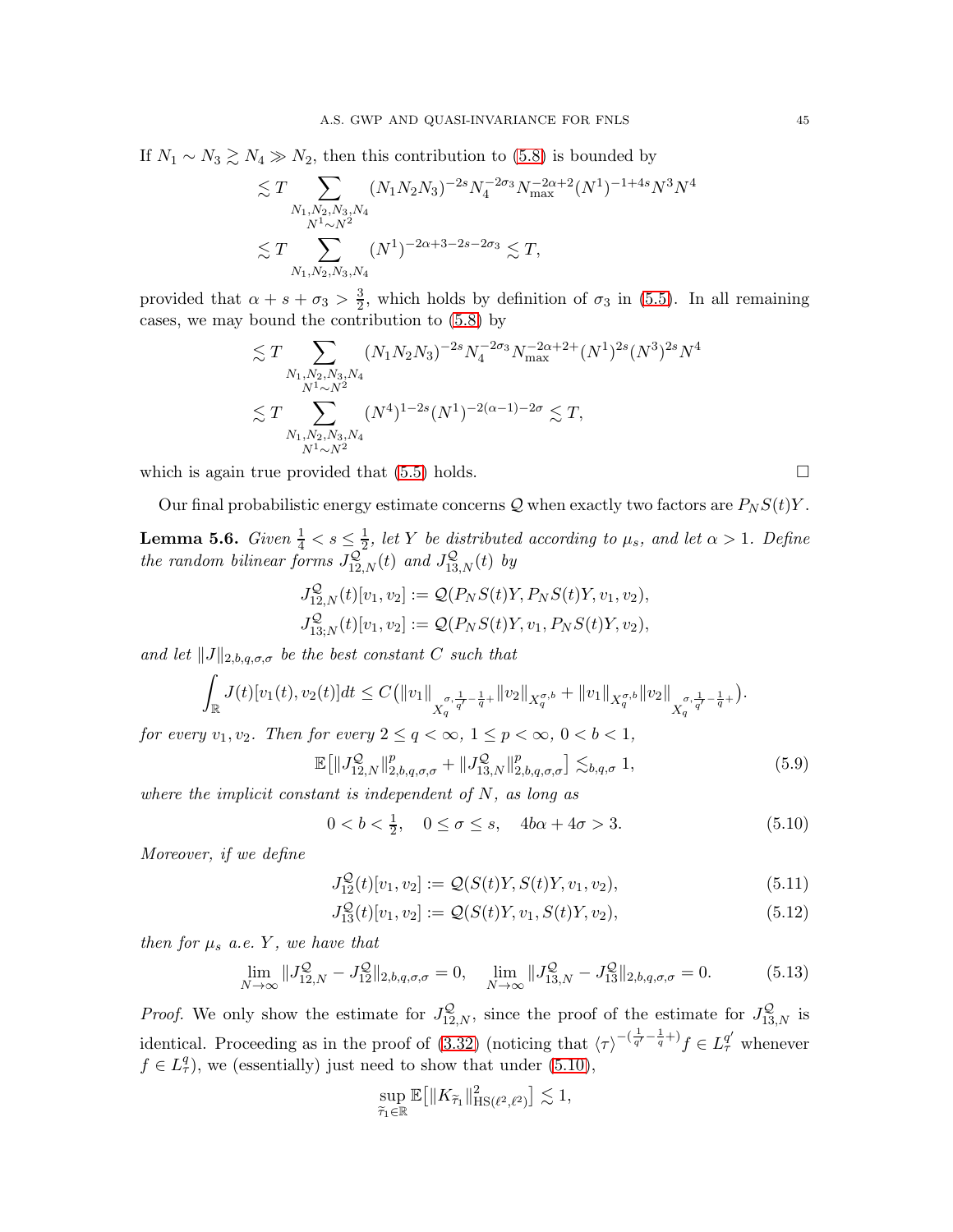independently of N, where  $K_{\widetilde{\tau}_1}$  is defined as

$$
K_{\widetilde{\tau}_1} = \sum_{\substack{n_1 - n_2 + n_3 - n_4 = 0, \\ n_1 \neq n_2, n_4, \\ |n_1| \le N, |n_2| \le N}} 1_{\{\langle \widetilde{\tau}_1 \rangle \gtrsim \langle \Phi_\alpha(\overline{n}) \rangle\}} \frac{\Psi_s(\overline{n}) g_{n_1} \overline{g_{n_2}}}{\langle n_1 \rangle^s \langle n_2 \rangle^s \langle n_3 \rangle^{\sigma} \langle n_4 \rangle^{\sigma} \langle \widetilde{\tau}_1 \rangle^b}.
$$

We have

$$
\mathbb{E}\big[\|K_{\widetilde{\tau}_1}\|_{\mathrm{HS}(\ell^2,\ell^2)}^2\big] \lesssim \sum_{\substack{n_1 - n_2 + n_3 - n_4 = 0, \ n_1 \neq n_2, n_4,}} \frac{|\Psi_s(\overline{n})|^2}{\langle n_1 \rangle^{2s} \langle n_2 \rangle^{2s} \langle n_3 \rangle^{2\sigma} \langle n_4 \rangle^{2\sigma} \langle \Phi_\alpha(\overline{n}) \rangle^{2b}} \lesssim \sum_{\substack{N_1, N_2, N_3, N_4 \ N^1 \sim N^2}} \frac{|N_s(\overline{n})|^{2\sigma}}{\langle N_1 N_2 \rangle^{2s} \langle N_3 N_4 \rangle^{-2\sigma} \sum_{\substack{n_1 - n_2 + n_3 - n_4 = 0, \ n_1 \neq n_2, n_4, \ n_1 \neq n_2, n_4,}} \frac{|\Psi_s(\overline{n})|^2}{\langle \Phi_\alpha(\overline{n}) \rangle^{2b}}
$$

To estimate the inner sum, we use [\(2.1\)](#page-11-3) and [\(2.3\)](#page-12-1) in multiple different ways, obtaining

$$
\sum_{\substack{n_1 - n_2 + n_3 - n_4 = 0, \ \langle \Phi_{\alpha}(\overline{n}) \rangle^{2b}}} \frac{|\Psi_s(\overline{n})|^2}{\langle \Phi_{\alpha}(\overline{n}) \rangle^{2b}} \lesssim N_{\max}^{-2b(2\alpha - 2)} \sum_{\substack{n_1, n_2, n_4 \ n_1 \neq n_2, n_4, \ n_2 \in N_j}} \frac{\langle n_1 - n_2 \rangle^{4s - 2b}}{\langle n_1 - n_4 \rangle^{2b}}
$$
\n
$$
\lesssim N_{\max}^{-2b(2\alpha - 2)} N_1 N_2 N_4 (N_1 \vee N_4)^{-2b} (N_1 \vee N_2)^{4s - 2b},
$$
\n
$$
\sum_{\substack{n_1 - n_2 + n_3 - n_4 = 0, \ \langle \Phi_{\alpha}(\overline{n}) \rangle^{2b}}} \frac{|\Psi_s(\overline{n})|^2}{\langle \Phi_{\alpha}(\overline{n}) \rangle^{2b}} \lesssim N_{\max}^{-2b(2\alpha - 2)} \sum_{\substack{n_1, n_2, n_4 \ n_1 \neq n_2, n_4, \ n_1 \neq n_2, n_4}} \frac{\langle n_1 - n_4 \rangle^{4s - 2b}}{\langle n_1 - n_2 \rangle^{2b}} \left(\frac{n_1 - n_4}{n_1 - n_2}\right)^{2b}
$$
\n
$$
\lesssim N_{\max}^{-2b(2\alpha - 2)} N_1 N_2 N_4 (N_1 \vee N_4)^{4s - 2b} (N_1 \vee N_2)^{-2b},
$$

from which we get

$$
\sum_{\substack{n_1 - n_2 + n_3 - n_4 = 0, \ n_1 \neq n_2, n_4, \\ n_1 \neq n_2, n_4, \\ |n_j| \sim N_j}} \frac{|\Psi_s(\overline{n})|^2}{\langle \Phi_\alpha(\overline{n}) \rangle^{2b}} \lesssim N_{\text{max}}^{-2b(2\alpha - 2)} N_1 N_2 N_4 (N_1 \vee N_4)^{2s - 2b} (N_1 \vee N_2)^{2s - 2b},
$$

and similarly

$$
\sum_{\substack{n_1-n_2+n_3-n_4=0,\\ n_1\neq n_2,n_4,\\ |n_j|\sim N_j}}\frac{|\Psi_s(\overline{n})|^2}{\langle\Phi_\alpha(\overline{n})\rangle^{2b}} \lesssim N_{\max}^{-2b(2\alpha-2)}N_1N_2N_3(N_2\vee N_1)^{2s-2b}(N_2\vee N_3)^{2s-2b},
$$
  

$$
\sum_{\substack{n_1+n_2+n_3-n_4=0,\\ n_1\neq n_2,n_4,\\ |n_j|\sim N_j}}\frac{|\Psi_s(\overline{n})|^2}{\langle\Phi_\alpha(\overline{n})\rangle^{2b}} \lesssim N_{\max}^{-2b(2\alpha-2)}N_1N_3N_4(N_1\vee N_4)^{2s-2b}(N_3\vee N_4)^{2s-2b},
$$
  

$$
\sum_{\substack{n_1+n_2,n_4,\\ n_1\neq n_2,n_4,\\ n_1\neq n_2,n_4,\\ |n_j|\sim N_j}}\frac{|\Psi_s(\overline{n})|^2}{\langle\Phi_\alpha(\overline{n})\rangle^{2b}} \lesssim N_{\max}^{-2b(2\alpha-2)}N_2N_3N_4(N_3\vee N_4)^{2s-2b}(N_3\vee N_2)^{2s-2b}.
$$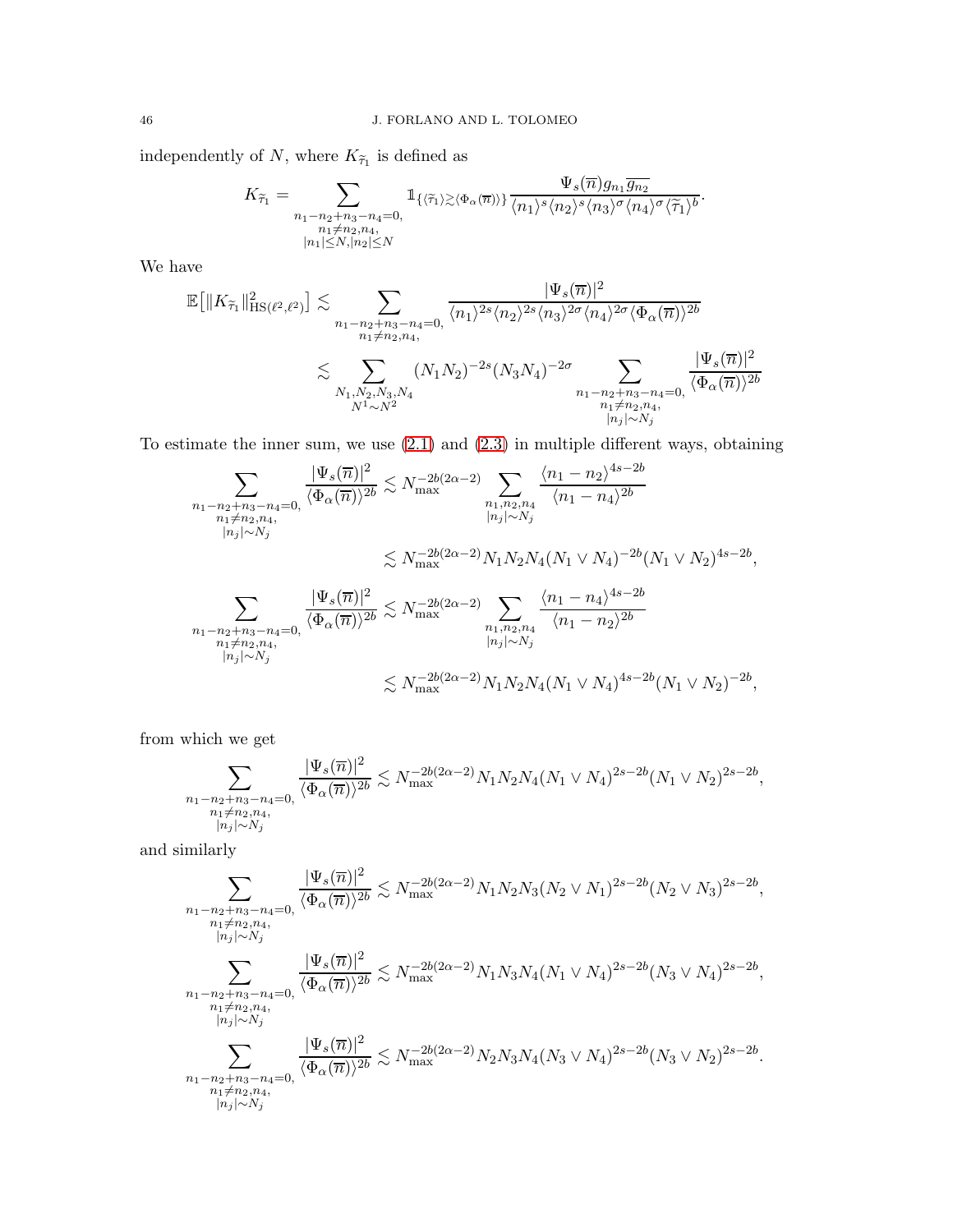Let  $N^1 \geq N^2 \geq N^3 \geq N^4$  be a reordering of  $N_1, N_2, N_3, N_4$ . By the previous estimates, and recalling that  $\sigma \leq s$ , we obtain

$$
\sum_{N_1, N_2, N_3, N_4} (N_1 N_2)^{-2s} (N_3 N_4)^{-2\sigma} \sum_{\substack{n_1 - n_2 + n_3 - n_4 = 0, \ n_1 \neq n_2, n_4, \ n_2 \neq n_3, n_4}} \frac{|\Psi_s(\overline{n})|^2}{\langle \Phi_\alpha(\overline{n})\rangle^{2b}}
$$
\n
$$
\lesssim \sum_{N_1, N_2, N_3, N_4} (N_1 N_2)^{-2s} (N_3 N_4)^{-2\sigma} N_{\text{max}}^{-2b(2\alpha - 2)} N^2 N^3 N^4 (N^2)^{2s - 2b} ((N^2)^{2s - 2b} \vee (N^3)^{2s - 2b})
$$
\n
$$
\lesssim \sum_{N_1, N_2, N_3, N_4} (N^1 N^2)^{-2\sigma} (N^3 N^4)^{-2s} N_1^{-2b(2\alpha - 2)} N^2 N^3 N^4 (N^2)^{2s - 2b} ((N^2)^{2s - 2b} \vee (N^3)^{2s - 2b})
$$

Recalling that  $N^1 \sim N^2$ , this is summable provided that  $4b\alpha + 4\sigma > 3$  and

<span id="page-46-1"></span>
$$
\begin{cases} 4b\alpha + 4\sigma > 1 + 4s, & \text{if } b \le s, \\ 4b\alpha + 4\sigma > 1 + 2s + 2b, & \text{if } b > s. \end{cases}
$$
 (5.14)

Under the hypothesis  $\frac{1}{4} < s \leq \frac{1}{2}$ , and  $b < \frac{1}{2}$ , the conditions [\(5.14\)](#page-46-1) are implied under the condition  $4b\alpha + 4\sigma > 3$ . This shows [\(5.9\)](#page-44-2).

We obtain  $(5.13)$  by first showing the analogous of  $(3.36)$  and then arguing exactly as in Lemma [4.4.](#page-37-2)  $\Box$ 

Our final energy estimate is proved deterministically and handles the remaining cases when there is exactly one input of  $P_N S(t) Y$  or no such inputs.

<span id="page-46-0"></span>**Lemma 5.7.** Let  $\alpha > 1$ ,  $0 \le \sigma \le s$ ,  $\sigma' \ge 0$ , and suppose that  $0 < b < 1$  satisfies

<span id="page-46-2"></span>
$$
2\alpha b + 3\sigma - \sigma' > 1 + 2s. \tag{5.15}
$$

Then, we have that

<span id="page-46-3"></span>
$$
\int_{\mathbb{R}} \mathcal{Q}(u_{1}(t'), u_{2}(t'), u_{3}(t'), u_{4}(t'))dt'
$$
\n
$$
\lesssim (\|u_{1}\|_{X_{q}^{\sigma,\frac{1}{q'}}+}\|u_{2}\|_{X_{q}^{\sigma,\frac{1}{q'}}+}\|u_{3}\|_{X_{q}^{\sigma,\frac{1}{q'}}-\frac{1}{q}+}\|u_{4}\|_{X_{q}^{\sigma',b}}
$$
\n
$$
+\|u_{1}\|_{X_{q}^{\sigma,\frac{1}{q'}}+}\|u_{2}\|_{X_{q}^{\sigma,\frac{1}{q'}}+}\|u_{3}\|_{X_{q}^{\sigma,b}}\|u_{4}\|_{X_{q'}^{\sigma',\frac{1}{q'}}-\frac{1}{q}+}
$$
\n
$$
+\|u_{1}\|_{X_{q}^{\sigma,\frac{1}{q'}}+}\|u_{2}\|_{X_{q}^{\sigma,b}}\|u_{3}\|_{X_{q}^{\sigma,\frac{1}{q'}}+}\|u_{4}\|_{X_{q'}^{\sigma',\frac{1}{q'}}-\frac{1}{q}+}
$$
\n
$$
+\|u_{1}\|_{X_{q}^{\sigma,b}}\|u_{2}\|_{X_{q}^{\sigma,\frac{1}{q'}}+}\|u_{3}\|_{X_{q'}^{\sigma,\frac{1}{q'}}+}\|u_{4}\|_{X_{q'}^{\sigma',\frac{1}{q'}}-\frac{1}{q}+},
$$
\n
$$
+\|u_{1}\|_{X_{q}^{\sigma,b}}\|u_{2}\|_{X_{q}^{\sigma,\frac{1}{q'}}+}\|u_{3}\|_{X_{q'}^{\sigma,\frac{1}{q'}}+}\|u_{4}\|_{X_{q'}^{\sigma',\frac{1}{q'}}-\frac{1}{q}+}),
$$
\n(5.16)

*Proof.* Proceeding as in the proof of  $(3.42)$  and  $(3.43)$ , it is enough to show that

$$
\sum_{\substack{n_1-n_2+n_3-n_4=0,\\n_2\neq n_1,n_3}}\frac{|\Psi_s(\overline{n})|\langle n_4\rangle^{\sigma'}}{\langle\Phi_\alpha(\overline{n})\rangle^b\langle n_1\rangle^{\sigma}\langle n_2\rangle^{\sigma}\langle n_3\rangle^{\sigma}}\prod_{j=1}^4w_j(n_j)\lesssim \prod_{j=1}^4\|w_j\|_{\ell^2}.
$$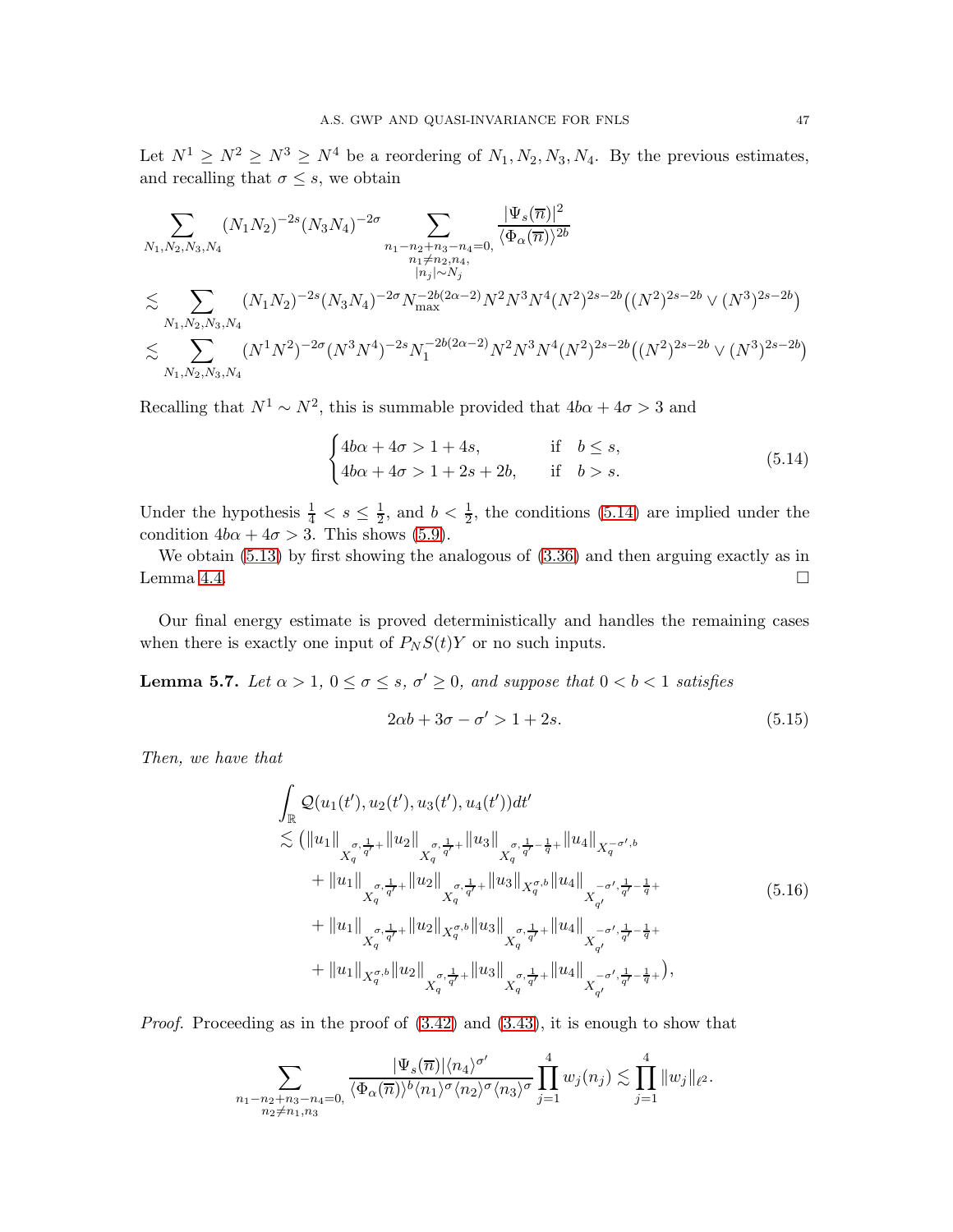By  $(2.1)$ , we obtain that

<span id="page-47-0"></span>
$$
\sum_{\substack{n_1 - n_2 + n_3 - n_4 = 0, \\ n_2 \neq n_1, n_3}} \frac{|\Psi_s(\overline{n})| \langle n_4 \rangle^{\sigma'}}{\langle \Phi_\alpha(\overline{n}) \rangle^b \langle n_1 \rangle^{\sigma} \langle n_2 \rangle^{\sigma} \langle n_3 \rangle^{\sigma}} \prod_{j=1}^4 w_j(n_j)
$$
\n
$$
\lesssim \sum_{\substack{n_1 - n_2 + n_3 - n_4 = 0, \\ n_2 \neq n_1, n_3}} \frac{|\Psi_s(\overline{n})| \langle n_4 \rangle^{\sigma'} \prod_{j=1}^4 |w_j(n_j)|}{\langle n_1 - n_2 \rangle^b \langle n_1 - n_4 \rangle^b \langle n_1 \rangle^{\sigma} \langle n_2 \rangle^{\sigma} \langle n_3 \rangle^{\sigma} \langle n_{\text{max}} \rangle^{b(2\alpha - 2)}}
$$
\n
$$
\lesssim \sum_{\substack{N_1, N_2, N_3, N_4}} N_4^{\sigma'} (N_1 N_2 N_3)^{-\sigma} N_{\text{max}}^{-(2\alpha - 2)b} \sum_{\substack{n_1 - n_2 + n_3 - n_4 = 0, \\ n_2 \neq n_1, n_3, \\ \langle n_j \rangle \sim N_j}} \frac{|\Psi_s(\overline{n})| \prod_{j=1}^4 |w_j(n_j)|}{\langle n_1 - n_2 \rangle^b \langle n_1 - n_4 \rangle^b}.
$$
\n(5.17)

We split the sum over  $N_1, N_2, N_3, N_4$  in [\(5.17\)](#page-47-0) into two cases. Notice that by symmetry between  $n_1$  and  $n_3$ , we can assume that  $N_1 \ge N_3$ . Moreover, by symmetry between  $n_2$  and  $n_4$  in the inner sum, and since  $N_4^{\sigma'} N_2^{-\sigma} \leq (N_4 \vee N_2)^{\sigma'} (N_4 \wedge N_2)^{-\sigma}$ , we can assume that  $N_4 \ge N_2$ . Finally, since  $n_1 - n_2 + n_3 - n_4 = 0$ , we have that  $\max(N_1, N_2, N_3) \sim N_{\max}$ .

Case 1:  $N_1$  ∼ max $(N_1, N_2, N_3)$ .

**Case 1.1:**  $N_2 \ll N_1$ .

By Lemma  $2.2$  and Hölder, this contribution to  $(5.17)$  is bounded by

$$
\sum_{\substack{N_1, N_2, N_3, N_4, N_1, N_2, N_3, N_4, N_1, N_2, N_3, N_4, N_1, N_2, N_3, N_4, N_1, N_1, N_2, N_3, N_4, N_1, N_1, N_2, N_3, N_4, N_1, N_1, N_2, N_3, N_4}}} \frac{N_1 N_1 N_2 N_3 N_2}{N_1 N_1 N_2 N_3 N_2} \times \sum_{\substack{N_1, N_2, N_3, N_4, N_1, N_3, N_4, N_1, N_2, N_3, N_4, N_1, N_1, N_2, N_3, N_4, N_1, N_1, N_2, N_3, N_4}} \frac{N_1 N_2 N_3 N_4}{N_1 N_1 N_1 N_2 N_3 N_2} \times \sup_{\substack{|n_1| \sim N_1}} \left( \sum_{\substack{|n_2| \sim N_2 \ll N_1, |n_3| \sim N_3}} \frac{\langle n_2 - n_3 \rangle^{2 - 2b}}{\langle n_1 - n_2 \rangle^{2b}} \right)^{\frac{1}{2}} \prod_{j=1}^{4} ||w_j||_{\ell^2}
$$
\n
$$
\leq \sum_{\substack{N_1, N_2, N_3, N_4, N_1, N_2, N_3, N_4, N_1, N_1, N_1, N_3, N_4}} N_1 \times (N_3(N_2 \vee N_3)^{2 - 2b} N_2 N_1^{-2b})^{\frac{1}{2}} \prod_{j=1}^{4} ||w_j||_{\ell^2}.
$$

As  $\sigma \leq \frac{1}{2}$  $\frac{1}{2}$ , this is summable if

<span id="page-47-1"></span>
$$
(2\alpha - 1)b + \sigma > \sigma', \quad \text{and} \qquad 2\alpha b + 3\sigma > 1 + 2s + \sigma'. \tag{5.18}
$$

Since  $\sigma \leq s, b < 1$ , under condition [\(5.15\)](#page-46-2), we have that

$$
(2\alpha - 1)b + \sigma - \sigma' = 2\alpha b + 3\sigma - \sigma' - b - 2\sigma > 1 + 2s - b - 2\sigma \ge 1 - b > 0.
$$

Therefore, [\(5.18\)](#page-47-1) holds, and we obtain [\(5.16\)](#page-46-3) in this case.

Case 1.2:  $N_2 \sim N_4 \sim N_1$ .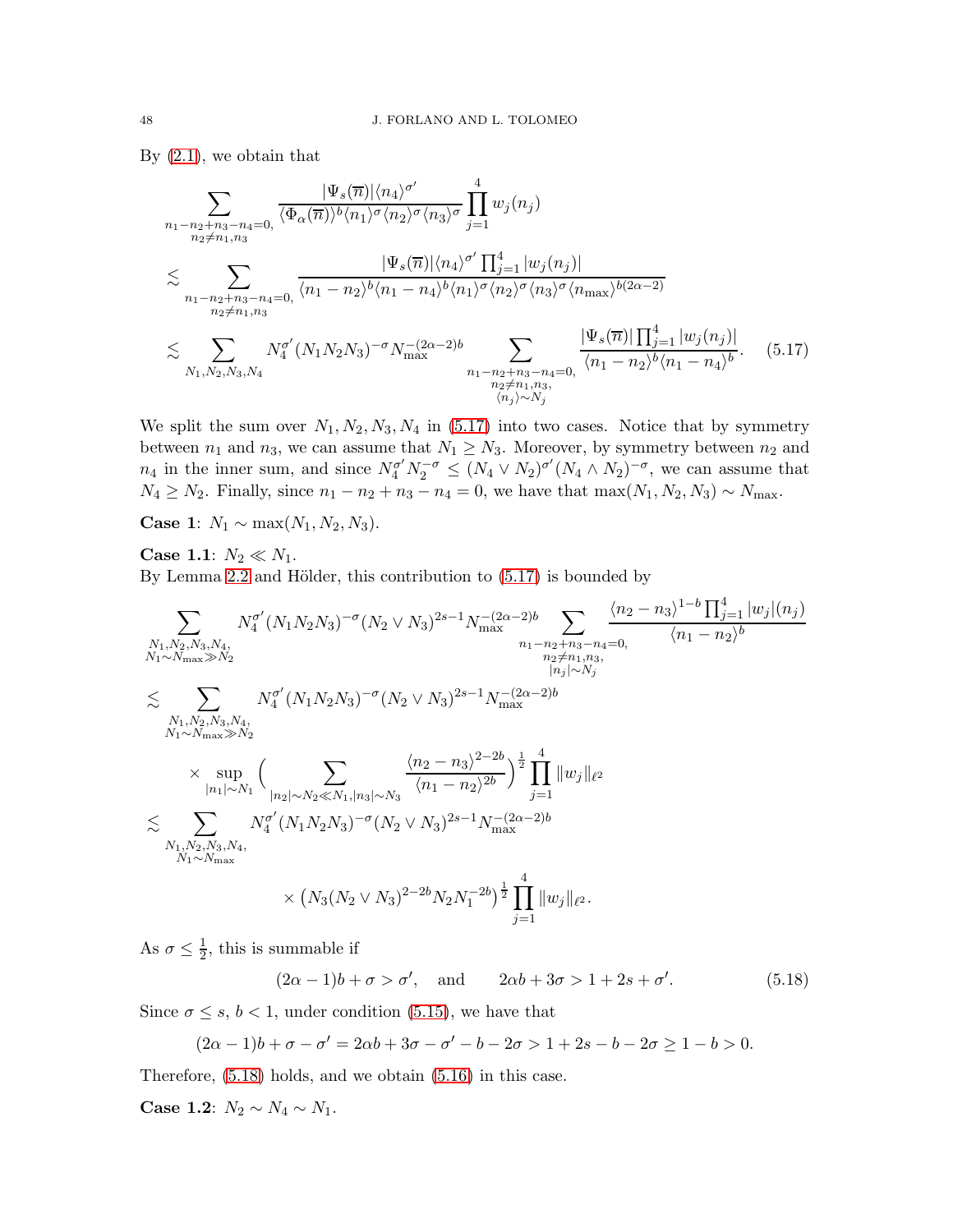In this case, we cover the annulus  $\{|n_2| \sim N_2\}$  with intervals  $J_1, \ldots, J_k$  of size  $N_3$ , with  $k \sim N_2 N_3^{-1}$ . By Lemma [2.2](#page-12-4) and  $0 < b < 1$ , we have

<span id="page-48-0"></span>
$$
|\Psi_s(\overline{n})| \lesssim N_{\text{max}}^{-1+2s} \langle n_1 - n_2 \rangle^b \langle n_1 - n_4 \rangle^{1-b}.
$$
 (5.19)

Then, by  $(5.19)$ , Hölder, and Schur's inequality, this part of  $(5.17)$  is bounded by

$$
\sum_{\substack{N_1, N_2, N_3, N_4, \dots, N_{\text{max}} \\ N_1, N_2, N_4 \sim N_{\text{max}} \\ N_1, N_2, N_4 \sim N_{\text{max}}}} N_{\text{max}}^{\sigma' - 2\sigma - (2\alpha - 2)b} N_3^{-\sigma} \sum_{\substack{n_1 - n_2 + n_3 - n_4 = 0, \dots, N_{\text{max}} \\ n_2 \neq n_1, n_3, \dots, N_{\text{max}} \\ |n_j| \sim N_j}} \frac{|\Psi_s(\overline{n})| \prod_{j=1}^4 |w_j(n_j)|}{\langle n_1 - n_2 \rangle^b \langle n_1 - n_4 \rangle^b}
$$
\n
$$
\lesssim \sum_{\substack{N_1, N_2, N_3, N_4, \dots, N_{\text{max}} \\ N_1 \sim N_{\text{max}} \\ N_1, N_2, N_3, N_4, \dots, N_{\text{max}} \\ N_1 \sim N_{\text{max}} \\ N_1 \sim N_{\text{max}}}} N_{\text{max}}^{\sigma' - 2\sigma - (2\alpha - 2)b + 2s - 1} N_3^{-\sigma} \sum_{\substack{n_2 \neq n_1, n_3 \\ n_2 \neq n_1, n_3}} \langle n_2 - n_3 \rangle^{1 - 2b} + \sup_{\substack{n_2 \neq n_1 \\ n_3 \sim N_3}} \sum_{n_2 \in J_k} \langle n_2 - n_3 \rangle^{1 - 2b} \rangle
$$

 $\times \|w_1\|_{\ell^2} \|w_2\|_{\ell^2(J_k)} \|w_3\|_{\ell^2} \|w_4\|_{\ell^2}$ 

. X N1,N2,N3,N4, N1∼Nmax N σ ′−2σ−(2α−2)b+2s−1+1−2b max N 1−σ 3 X k kw1k<sup>ℓ</sup> <sup>2</sup> kw2k<sup>ℓ</sup> <sup>2</sup>(Jk)kw3k<sup>ℓ</sup> <sup>2</sup> kw4k<sup>ℓ</sup> 2 . X N1,N2,N3,N4, N1∼Nmax N σ ′−2σ−(2α−2)b+2s−2b max N 1−σ 3 (N2N −1 3 ) 1 2 Y 4 j=1 kwjk<sup>ℓ</sup> 2 .

Since  $\sigma \leq s \leq \frac{1}{2}$  $\frac{1}{2}$ , it is easy to check that this is summable if  $2\alpha b + 3\sigma > 1 + 2s + \sigma'$ , so in particular whenever [\(5.15\)](#page-46-2) holds.

Case 2:  $N_2$  ∼ max( $N_1, N_2, N_3$ ).

In view of Case 1.2 above, we may further assume that  $N_2 \sim N_4 \gg N_1 \ge N_3$ . By Lemma  $2.2$  and Hölder, we bound this portion of  $(5.17)$  by

$$
\sum_{\substack{N_1, N_2, N_3, N_4, \ N_2 \sim N_{\max} \\ N_2 \sim N_{\max}}} N_4^{\sigma'} (N_1 N_2 N_3)^{-\sigma} N_{\max}^{-(2\alpha-2)b} N_{\max}^{2s-2b} \sum_{\substack{n_1 - n_2 + n_3 - n_4 = 0, j = 1 \\ n_2 \neq n_1, n_3}} \prod_{j=1}^4 |w_j(n_j)|
$$
  

$$
\lesssim \sum_{\substack{N_1, N_2, N_3, N_4, \ N_1 \sim N_{\max}}} N_{\max}^{\sigma' - \sigma - (2\alpha - 2)b + 2s - 2b} N_1^{\frac{1}{2} - \sigma} N_3^{\frac{1}{2} - \sigma} \prod_{j=1}^4 \|w_j\|_{\ell^2}.
$$

Since  $\sigma \leq \frac{1}{2}$  $\frac{1}{2}$ , this is again summable if [\(5.18\)](#page-47-1) holds, and we already saw that this is satisfied under  $(5.15)$ .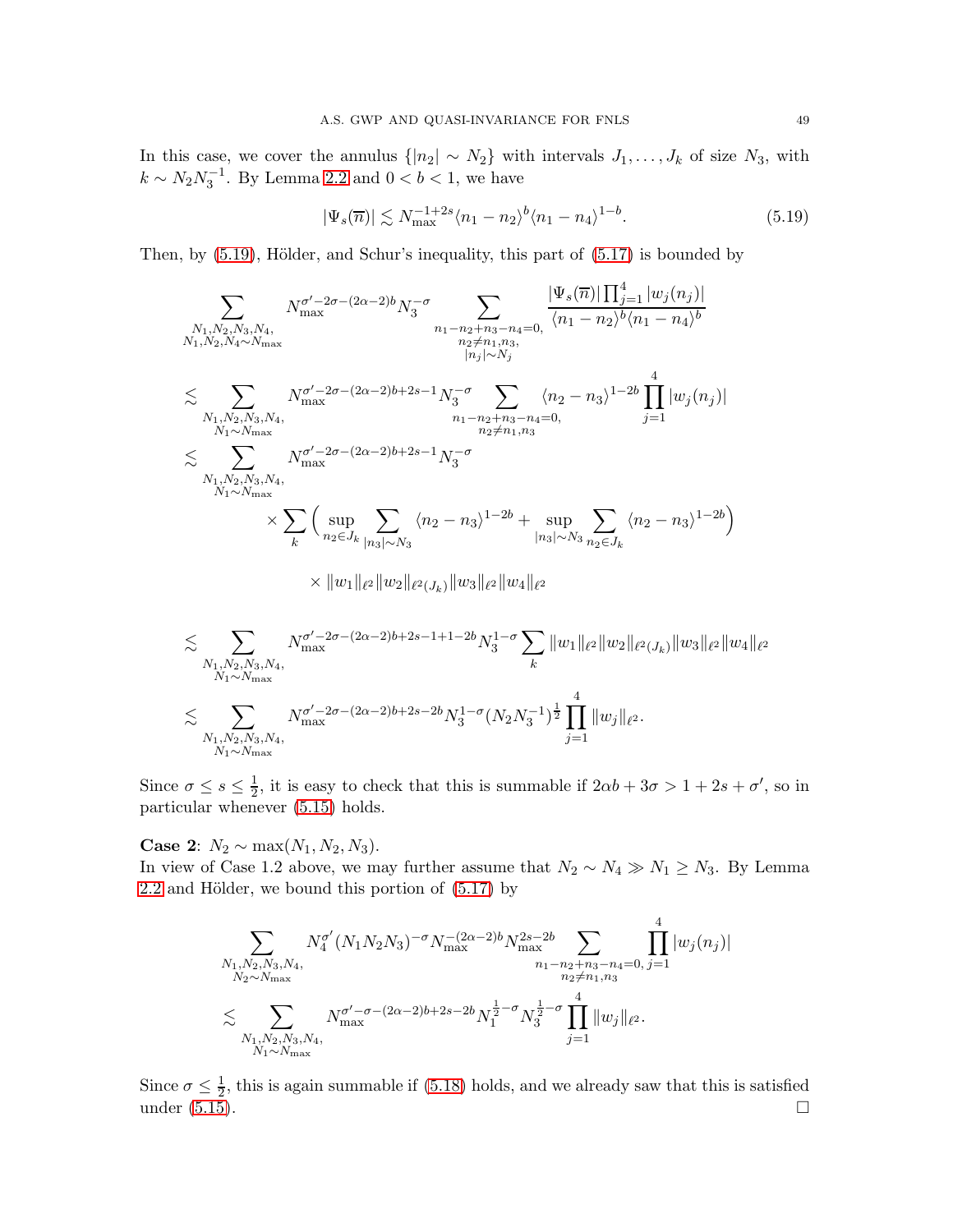<span id="page-49-0"></span>5.3. On the uniform  $L^p$  estimates for the transported density. In this subsection, we prove the uniform  $L^p$  integrability of the densities  $f_t^N$ . The first result below is a uniform bound on the density for at least a short time.

<span id="page-49-1"></span>**Lemma 5.8.** For  $\alpha > 1, \frac{1}{4} < s \leq \frac{1}{2}$  $\frac{1}{2}$ , such that  $\alpha + s > \frac{3}{2}$ , define

<span id="page-49-7"></span><span id="page-49-6"></span>
$$
\theta_{*}(\alpha, s) = \begin{cases} \frac{4\alpha + 2s - 3}{4\alpha} + & \text{if } \alpha \le \frac{5}{4} + \frac{s}{2}, \\ \frac{1+2s}{2\alpha} + & \text{if } \alpha > \frac{5}{4} + \frac{s}{2}, \end{cases}
$$
(5.20)

and

<span id="page-49-8"></span>
$$
c(\alpha, s, \gamma) = \begin{cases} 4 + \frac{(\gamma - 1)(5 + 2s - 4\alpha)}{2s} + & \text{if } \alpha \le \frac{5}{4} + \frac{s}{2}, \\ 4 & \text{if } \alpha > \frac{5}{4} + \frac{s}{2}. \end{cases}
$$
(5.21)

Let  $M \geq 1$  be a dyadic number,  $0 < \tau_* \leq M^{-\frac{4\alpha}{2\alpha-1}}$ ,  $\lambda > 0$ , and  $\frac{2}{1-2s} > 2\gamma > c(\alpha, s, \gamma)$ . Then, we have that

$$
\log \left( \int \exp \left( \lambda \int_0^{\tau_*} \mathcal{Q}(P_N \Phi_{t'}^N(u_0)) dt' \right) \mathbb{1}_{\{\tau_N(u_0)^{-1} \le M^{\frac{4\alpha}{2\alpha - 1} -} \}} d\rho_{s,\gamma}(u_0) \right) \tag{5.22}
$$
  

$$
\lesssim \lambda + (\lambda \tau_*^{1 - \theta_*})^{\frac{2\gamma}{2\gamma - c(\alpha, s, \gamma)}} + \lambda \tau_*^{1 - \theta_*(\alpha, s)} M^{c(\alpha, s, \gamma)}.
$$

*Proof.* By the Boué-Dupuis formula  $(2.7)$ ,<sup>[8](#page-49-2)</sup> we have that

$$
\log \left( \int \exp \left( \lambda \int_0^{\tau_*} \mathcal{Q}(P_N \Phi_{t'}^N(u_0)) dt' \right) \mathbb{1}_{\{\tau_N(u_0)^{-1} \le M^{\frac{4\alpha}{2\alpha - 1} - \}} d\rho_{s,\gamma}(u_0) \right) \n\le \mathbb{E} \Big[ \sup_{V_0 \in H^s} \left\{ \mathbb{1}_{\{\tau_N(Y + V_0)^{-1} \le M^{-\frac{4\alpha}{2\alpha - 1} - \}} \lambda} \int_0^{\tau_*} \mathcal{Q}(P_N \Phi_{t'}^N(Y + V_0)) dt' - \Big| \int : |Y + V_0|^2 : \Big|^\gamma - \frac{1}{2} ||V_0||_{H^s}^2 \Big] \Big]. \tag{5.23}
$$

We can write  $\Phi_{t'}^{N}(Y+V_0) = S(t')Y + S(t')V_0 + V_N(Y+V_0)(t')$ , where  $V_N(Y+V_0)(t')$  solves [\(4.1\)](#page-36-9) with initial data given by  $Y + V_0$ . By definition of  $\tau_N$  (see [\(4.2\)](#page-36-8)), we have that on the set  $\{\tau_N(Y+V_0)^{-1} \leq M^{-\frac{4\alpha}{2\alpha-1}}\}$ , for  $q = \frac{4\alpha}{3-2s}$ ,

$$
\|\mathcal{V}_N(Y+V_0)\|_{X^{0,\frac{1}{q'}+}_q(M^{-\frac{4\alpha}{2\alpha-1}-})}\lesssim M,\quad \text{and}\quad \quad \|\mathcal{V}_N(Y+V_0)\|_{X^{s,\frac{1}{q'}+}_q(M^{-\frac{4\alpha}{2\alpha-1}-})}\lesssim M^\gamma.
$$

By interpolation, we obtain that for  $0\leq\sigma\leq s,$ 

<span id="page-49-5"></span><span id="page-49-3"></span>
$$
\|\mathcal{V}_N(Y+V_0)\|_{X_q^{\sigma,\frac{1}{q'}+}(M^{-\frac{4\alpha}{2\alpha-1}-})} \lesssim M^{1+\frac{(\gamma-1)\sigma}{s}}.
$$
\n(5.24)

Let  $M_{V_0} := ||V_0||_{L^2} + ||V_0||_{H^s}^{\frac{1}{\gamma}}$ , so that we obtain the analogous of [\(5.24\)](#page-49-3),

<span id="page-49-4"></span>
$$
||S(t)V_0||_{X_q^{\sigma,\frac{1}{q'}+}(M^{-\frac{4\alpha}{2\alpha-1}-})} \lesssim M_{V_0}^{1+\frac{(\gamma-1)\sigma}{s}}.
$$
 (5.25)

In this way, we obtain that

$$
||S(t)V_0 + \mathcal{V}_N(Y + V_0)||_{X_q^{\sigma, \frac{1}{q'} +} (M^{-\frac{4\alpha}{2\alpha - 1} -})} \lesssim (M + M_{V_0})^{1 + \frac{(\gamma - 1)\sigma}{s}}
$$

<span id="page-49-2"></span><sup>&</sup>lt;sup>8</sup>See Remark [5.2](#page-40-1) for the integrability hypothesis on  $\int Q$ .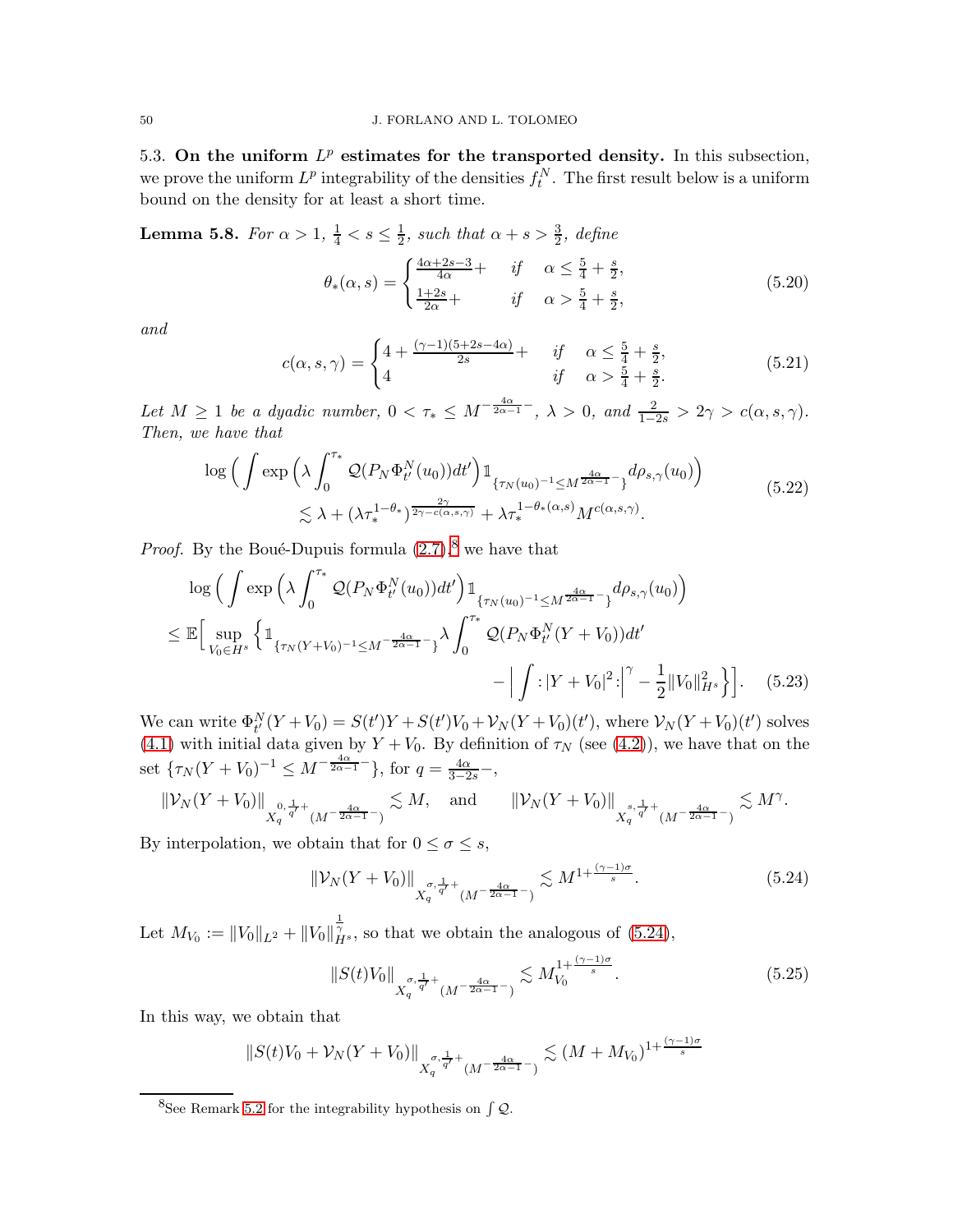We define the following regularity parameters:

$$
\sigma_2 = \begin{cases}\n\frac{3-2\alpha}{4} + \text{ if } \alpha \leq \frac{3}{2}, \\
0 & \text{if } \alpha > \frac{3}{2}, \\
0 & \text{if } \alpha \leq \frac{3}{2},\n\end{cases}
$$
\n
$$
\sigma_1 = \begin{cases}\n\frac{3-2\alpha}{3} + \text{ if } \alpha \leq \frac{3}{2}, \\
0 & \text{if } \alpha > \frac{3}{2}, \\
0 & \text{if } \alpha > \frac{3}{2},\n\end{cases}
$$
\n
$$
\sigma_0 = \begin{cases}\n\frac{5+2s-4\alpha}{6} + \text{ if } \alpha \leq \frac{5}{4} + \frac{5}{2}, \\
0 & \text{if } \alpha > \frac{5}{4} + \frac{5}{2},\n\end{cases}
$$
\n
$$
\sigma_0 = \begin{cases}\n\frac{5+2s-4\alpha}{6} + \text{ if } \alpha \leq \frac{5}{4} + \frac{5}{2}, \\
0 & \text{if } \alpha > \frac{5}{4} + \frac{5}{2},\n\end{cases}
$$
\n
$$
\sigma_0 = \begin{cases}\n\frac{4\alpha+2s-3}{4\alpha} - \text{ if } \alpha \leq \frac{5}{4} + \frac{5}{2}, \\
\frac{1+2s}{2\alpha} + \text{ if } \alpha > \frac{5}{4} + \frac{5}{2}.\n\end{cases}
$$

By [\(5.7\)](#page-43-2), [\(5.5\)](#page-43-1), [\(5.6\)](#page-44-0), [\(5.6\)](#page-44-0), and [\(5.16\)](#page-46-3) with [\(5.15\)](#page-46-2), [\(5.24\)](#page-49-3) and [\(5.25\)](#page-49-4), using the symmetry

$$
\mathcal{Q}(u_1, u_2, u_3, u_4) = \mathcal{Q}(u_3, u_2, u_1, u_4) = \mathcal{Q}(u_1, u_4, u_3, u_2) = \mathcal{Q}(u_3, u_4, u_1, u_2),
$$

and by [\(3.9\)](#page-17-3), we obtain that

$$
\begin{split} &1_{\{\tau_{N}(Y+V_{0})^{-1}\leq M^{-\frac{4\alpha}{2\alpha-1}-\}}\int_{0}^{\tau_{*}}\mathcal{Q}(P_{N}\Phi_{t'}^{N}(Y+V_{0}))dt' \\ &\lesssim 1_{\{\tau_{N}(Y+V_{0})^{-1}\leq M^{-\frac{4\alpha}{2\alpha-1}-\}}\\ &\times\Big(\int_{0}^{\tau_{*}}\mathcal{Q}(P_{N}S(t')Y)dt' \\ &+\|Y^{(3),N}(t)\|_{X_{q'}^{-\sigma_{3},-\frac{1}{q'}-}}_{q_{\sigma_{r}}}\|S(t)V_{0}+\mathcal{V}_{N}(Y+V_{0})\|_{X_{q}^{\sigma_{3},\frac{1}{q'}+}}_{q_{\sigma_{r}}}\| \\ &+(\|J_{12}^{\Omega}\|_{2,b_{2},q,\sigma_{2},\sigma_{2}}+\|J_{13}^{\Omega}\|_{2,b_{2},q,\sigma_{2},\sigma_{2}}) \\ &\times\|S(t)V_{0}+\mathcal{V}_{N}(Y+V_{0})\|_{X_{q}^{\sigma_{2},b_{2}}(\tau_{*})}\|\chi_{\tau_{*}}(S(t)V_{0}+\mathcal{V}_{N}(Y+V_{0}))\|_{X_{q}^{\sigma_{2},\frac{1}{q'}-\frac{1}{q}+}}\\ &+\|\chi_{\tau_{*}}S(t)Y\|_{X_{q}^{\bar{s}-\frac{1}{2}-,b_{1}}}\|S(t)V_{0}+\mathcal{V}_{N}(Y+V_{0})\|_{X_{q}^{\sigma_{1},\frac{1}{q'}+}}^{2}\\ &\times\|S(t)V_{0}+\mathcal{V}_{N}(Y+V_{0})\|_{X_{q'}^{\sigma_{1},\frac{1}{q'}-\frac{1}{q}+}}^{2}\\ &+\|\chi_{\tau_{*}}S(t)Y\|_{X_{q'}^{\bar{s}-\frac{1}{q'}-\frac{1}{q'}-\frac{1}{q}+}\|S(t)V_{0}+\mathcal{V}_{N}(Y+V_{0})\|_{X_{q}^{\sigma_{1},\frac{1}{q'}+\frac{1}{q'}-\frac{1}{q'}},\\ &\times\|S(t)V_{0}+\mathcal{V}_{N}(Y+V_{0})\|_{X_{q'}^{\sigma_{1},\frac{1}{q'}-\frac{1}{q}+}}^{2}\\ &\times\|S(t)V_{0}+\mathcal{V}_{N}(Y+V_{0})\|_{X_{q}^{\
$$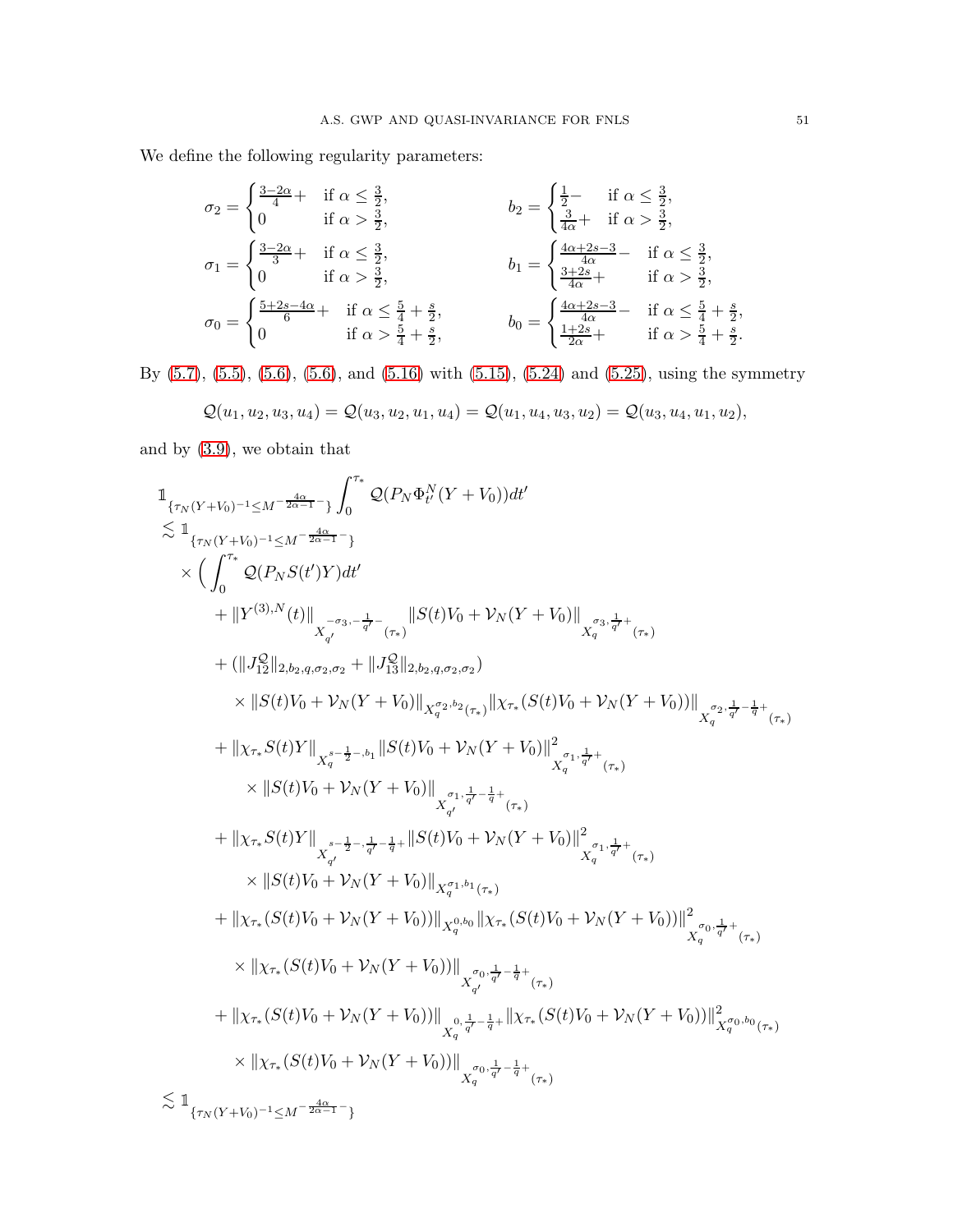$$
\times \Big( \int_0^{\tau_*} \mathcal{Q}(P_N S(t')Y) dt' \n+ (\tau_*^{-\frac{1}{2}} \|Y^{(3),N}(t)\|_{X_{q'}^{-\sigma_3,-\frac{1}{q'}-}(\tau_*)}) \tau_*^{\frac{1}{2}} (M+M_{V_0})^{1+\frac{(\gamma-1)\sigma_3}{s}} \n+ (\|J_{12}^{\mathcal{Q}}\|_{2,b_2,q,\sigma_2,\sigma_2} + \|J_{13}^{\mathcal{Q}}\|_{2,b_2,q,\sigma_2,\sigma_2}) \tau_*^{1-b_2-} (M+M_{V_0})^{2(1+\frac{(\gamma-1)\sigma_2}{s})} \n+ \tau_*^{1-b_1-} \|Y\|_{H^{s-\frac{1}{2}-}(M+M_{V_0})^{3(1+\frac{(\gamma-1)\sigma_1}{s})} \n+ \tau_*^{1-b_0-} (M+M_{V_0})^{1+3(1+\frac{(\gamma-1)\sigma_0}{s})}.
$$

Notice that  $1+3(1+\frac{(\gamma-1)\sigma_0}{s})=c(\alpha,s,\gamma)$ . Moreover, recalling that  $\gamma<\frac{1}{1-2s}$ , it is straightforward to check that

$$
\frac{1}{2}c(\alpha, s, \gamma) > (1 - b_0)(1 + \frac{(\gamma - 1)\sigma_3}{s}),
$$
  

$$
c(\alpha, s, \gamma) > 2(1 + \frac{(\gamma - 1)\sigma_2}{s}),
$$
  

$$
(1 - b_1)c(\alpha, s, \gamma) > (1 - b_0)3(1 + \frac{(\gamma - 1)\sigma_1}{s}).
$$

Note that in the limit  $\gamma = \frac{1}{1-\gamma}$  $\frac{1}{1-2s}$ , and the case  $\alpha < \frac{5}{4} + \frac{s}{2}$  $\frac{s}{2}$ , the last inequality becomes an equality. As  $\tau_* \leq 1$ , and noticing that  $b_0 += \theta_*$ , by Young's inequality we obtain for some constant  $C = C(\alpha, s, \gamma)$ ,

$$
\begin{split}\n&\mathbb{1}_{\{\tau_N(Y+V_0)^{-1}\leq M^{-\frac{4\alpha}{2\alpha-1}}\}} \int_0^{\tau_*} \mathcal{Q}(P_N \Phi_t^N(Y+V_0)) dt' \\
&\lesssim \mathbb{1}_{\{\tau_N(Y+V_0)^{-1}\leq M^{-\frac{4\alpha}{2\alpha-1}}\}} \\
&\times \left( \int_0^{\tau_*} \mathcal{Q}(P_N S(t')Y) dt' + \left( 1 + (\tau_*^{-\frac{1}{2}} \| Y^{(3),N}(t) \|_{X_{q'}^{-\sigma_3,-\frac{1}{q'}(-\tau_*)}} ) + (\|J_{12}^{\mathcal{Q}}\|_{b_2,\sigma_2} + \|J_{13}^{\mathcal{Q}}\|_{b_2,\sigma_2}) \right)^C \\
&\quad + \|Y\|_{H^{s-\frac{1}{2}-}}^C + \tau_*^{1-\theta_*}(M + M_{V_0})^{c(\alpha,s,\gamma)} \right).\n\end{split}
$$

Therefore, by inserting this estimate into  $(5.23)$ , Hölder's inequality, $(2.11)$ ,  $(4.3)$ ,  $(5.4)$ , [\(5.6\)](#page-43-3) and [\(5.9\)](#page-44-2), we obtain for some constant  $\varepsilon_0 > 0$ ,

$$
\log \left( \int \exp \left( \lambda \int_0^{\tau_*} \mathcal{Q}(P_N \Phi_{t'}^N(u_0)) dt' \right) \mathbb{1}_{\{\tau(u_0)^{-1} \leq M^{-\frac{4\alpha}{2\alpha - 1}} - \}} d\rho_{s,\gamma}(u_0) \right)
$$
  
\n
$$
\lesssim \lambda \tau_*^{\frac{1}{2}} + \lambda + \lambda \tau_*^{1 - \theta_*} M^{c(\alpha, s, \gamma)}_{V_0} + \mathbb{E} \big[ \sup_{V_0 \in H^s} \{ \lambda \tau_*^{1 - \theta_*} M_{V_0}^{c(\alpha, s, \gamma)} - \varepsilon_0 M_{V_0}^{2\gamma} \} \big]
$$
  
\n
$$
\lesssim \lambda + \lambda \tau_*^{1 - \theta_*} M^{c(\alpha, s, \gamma)} + (\lambda \tau_*^{1 - \theta_*})^{\frac{2\gamma}{2\gamma - c(\alpha, s, \gamma)}},
$$

which completes the proof of Lemma [5.8.](#page-49-1)  $\Box$ 

<span id="page-51-0"></span>**Remark 5.9.** It is in the proof of Lemma [5.8](#page-49-1) that we see the benefit of allowing  $q > 2$ in the local-well-posedness result (Proposition [3.3\)](#page-18-1). Specifically, in obtaining [\(5.23\)](#page-49-5), we applied Lemma [5.7](#page-46-0) where one of the terms here has twisted temporal regularity  $b < 1$ . In order to use [\(5.24\)](#page-49-3), we need  $b < \frac{1}{q'}$ . As  $q > 2$ , we have  $\frac{1}{2} < \frac{1}{q'}$  $\frac{1}{q'}$ . This extra room in choosing b allows us to keep  $\mathcal{V}_N(Y + V_0)$  in  $L_x^2$  for smaller values of  $\alpha$  compared to if we had fixed  $q=2$ .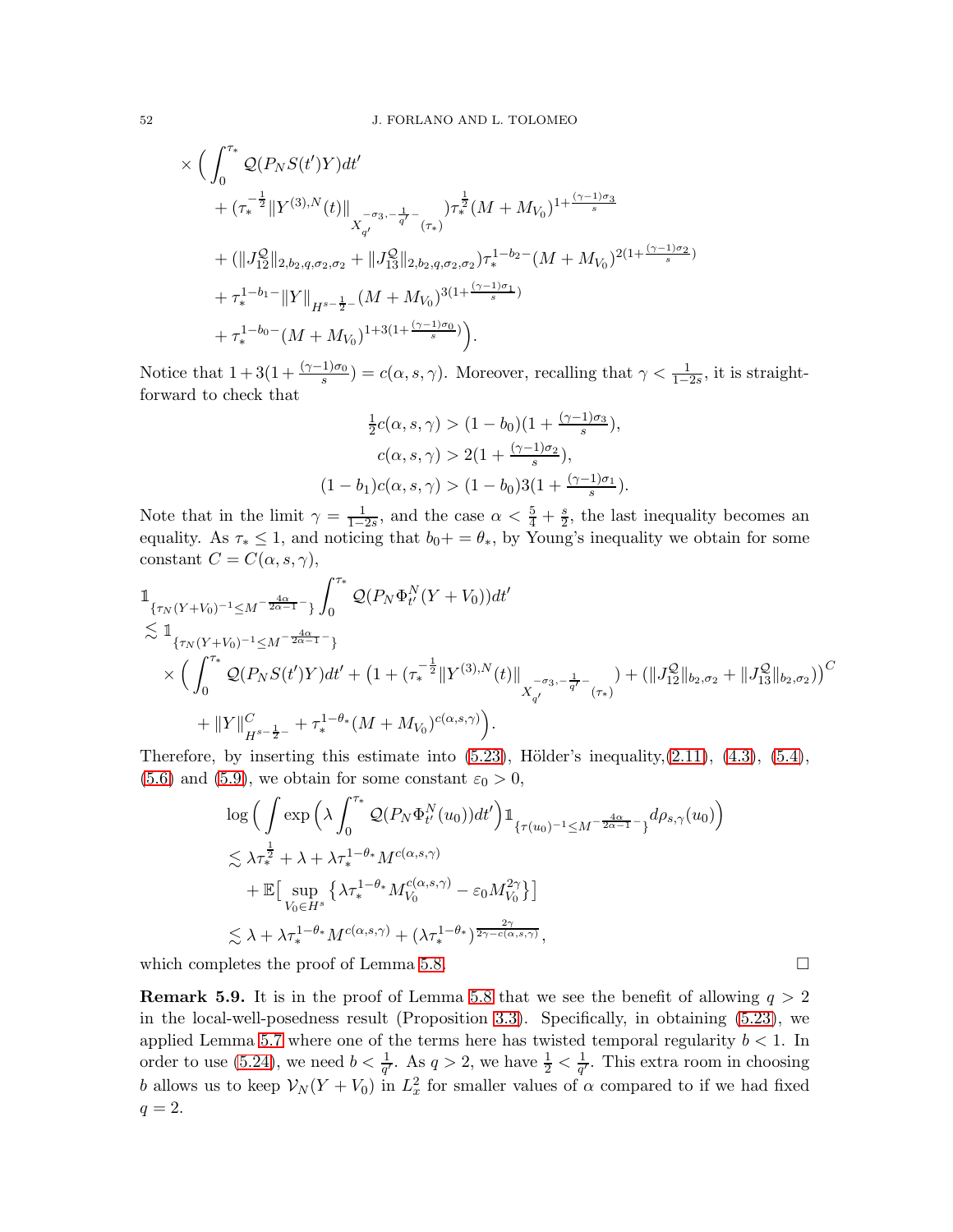<span id="page-52-0"></span>**Lemma 5.10.** Let  $M \geq 1$  be a dyadic number, and for  $t \geq 0$ , consider the sets

<span id="page-52-1"></span>
$$
S_t^M := \Big\{ u_0 : \sup_{0 \le t' \le t} \big[ \tau_N(\Phi_{-t'}^N(u_0))^{-1} \big] \le M^{\frac{4\alpha}{2\alpha - 1} +} \Big\},\,
$$

where  $\tau_N$  is the stopping time defined in [\(4.2\)](#page-36-8). For every  $1 \leq p < \infty$ , and for every  $t \geq 0$ , we have that  $f_t^N$  defined in [\(5.2\)](#page-39-2) satisfies  $f_t^N \mathbb{1}_{S_t^M} \in L^p(\rho_{s,\gamma})$ . More precisely, we have that

<span id="page-52-2"></span>
$$
\log \|f_t^N 1_{S_t^M}\|_{L^p(\rho_{s,\gamma})} \lesssim p^{\frac{c(\alpha,s,\gamma)}{2\gamma - c(\alpha,s,\gamma)}} \langle t \rangle^{\frac{2\gamma}{2\gamma - c(\alpha,s,\gamma)}} M^{\frac{4\alpha\theta_*}{2\alpha - 1} \cdot \frac{2\gamma}{2\gamma - c(\alpha,s,\gamma)}+} + \langle t \rangle M^{\frac{4\alpha\theta_*}{2\alpha - 1} + c(\alpha,s,\gamma)+}. \tag{5.26}
$$

where the implicit constant is independent of N.

*Proof.* By remark [5.2,](#page-40-1) we know that  $||f_t^N||_{L^p(\rho_{s,\gamma})}$  is finite for each fixed N and  $t \ge 0$ . We first note that for  $0 \le t' \le t$ , we have the following inclusion:

$$
\begin{aligned} \left\{ \Phi_t^N(u_0) \in S_t^M \right\} &= \left\{ \sup_{0 \le \tilde{t} \le t} \tau_N(\Phi_{\tilde{t}}^N(u_0))^{-1} \le M^{\frac{4\alpha}{2\alpha - 1} +} \right\} \\ &\subseteq \left\{ \sup_{0 \le \tilde{t} \le t'} \tau_N(\Phi_{\tilde{t}}^N(u_0))^{-1} \le M^{\frac{4\alpha}{2\alpha - 1} +} \right\} = \left\{ \Phi_{t'}^N(u_0) \in S_{t'}^M \right\}. \end{aligned} \tag{5.27}
$$

Let  $k = k(t) \in \mathbb{N}$  be the smallest positive integer such that  $\frac{t}{k} \leq M^{-\frac{4\alpha}{2\alpha - 1}}$ . By [\(5.2\)](#page-39-2), Jensen's inequality and [\(5.27\)](#page-52-1), we have that

$$
\int f_t^N(u_0)^p 1_{S_t^M}(u_0) d\rho_{s,\gamma}(u_0)
$$
\n=
$$
\int f_t^N(u_0)^{p-1} 1_{S_t^M}(u_0) f_t^N(u_0) d\rho_{s,\gamma}(u_0)
$$
\n=
$$
\int f_t^N(\Phi_t^N(u_0))^{p-1} 1_{S_t^M}(\Phi_t^N(u_0)) d\rho_{s,\gamma}(u_0)
$$
\n=
$$
\int \exp \left( (p-1) \int_0^t \mathcal{Q}(P_N \Phi_t^N(u_0)) dt' \right) 1_{S_t^M}(\Phi_t(u_0)) d\rho_{s,\gamma}(u_0)
$$
\n=
$$
\int \exp \left( (p-1) \sum_{h=0}^{k-1} \int_{\frac{h}{k}t}^{\frac{h+1}{k}t} \mathcal{Q}(P_N \Phi_t^N(u_0)) dt' \right) 1_{S_t^M}(\Phi_t^N(u_0)) d\rho_{s,\gamma}(u_0)
$$
\n
$$
\leq \int \frac{1}{k} \sum_{h=0}^{k-1} \exp \left( (p-1) k \int_{\frac{h}{k}t}^{\frac{h+1}{k}t} \mathcal{Q}(P_N \Phi_t^N(u_0)) dt' \right) 1_{S_t^M}(\Phi_t^N(u_0)) d\rho_{s,\gamma}(u_0)
$$
\n=
$$
\int \frac{1}{k} \sum_{h=0}^{k-1} \exp \left( (p-1) k \int_0^{\frac{t}{k}} \mathcal{Q}(P_N \Phi_{\frac{h}{k}t+t'}^N(u_0)) dt' \right) 1_{S_t^M}(\Phi_t^N(u_0)) d\rho_{s,\gamma}(u_0)
$$
\n
$$
\leq \frac{1}{k} \sum_{h=0}^{k-1} \int \exp \left( (p-1) k \int_0^{\frac{t}{k}} \mathcal{Q}(P_N \Phi_{\frac{h}{k}t+t'}^N(u_0)) dt' \right) 1_{S_{\frac{h}{k}t}^M}(\Phi_t^N(u_0)) d\rho_{s,\gamma}(u_0)
$$
\n=
$$
\frac{1}{k} \sum_{h=0}^{k-1} \int \exp \left( (p-1) k \int_0^{\frac{t}{k}} \mathcal{Q}(P_N \Phi_{t'}^N(u_0)) dt' \right
$$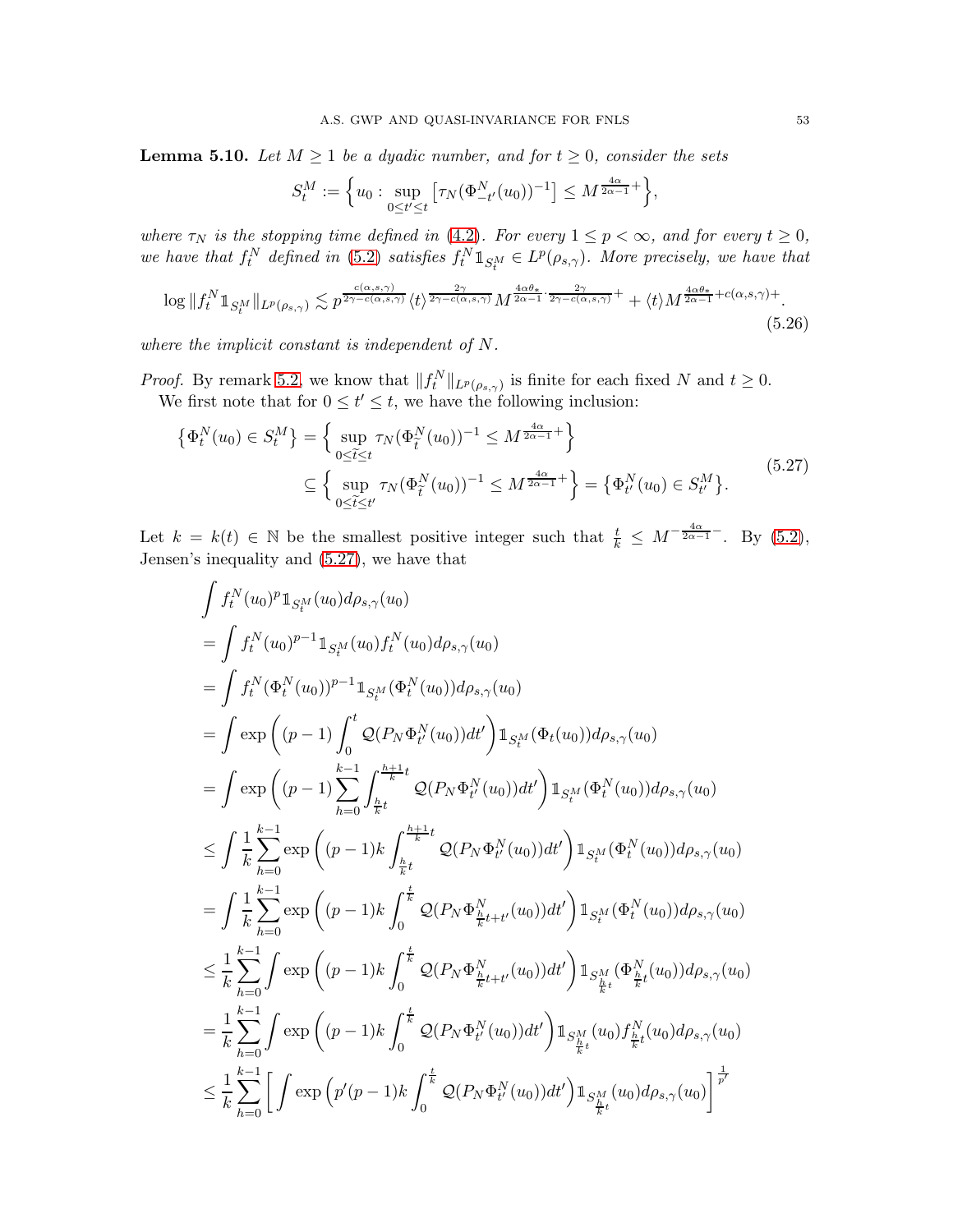$$
\times \left[ \int f_{\frac{h}{k}t}^{N}(u_{0})^{p} \mathbb{1}_{S_{\frac{h}{k}t}^{M}}(u_{0}) d\rho_{s,\gamma}(u_{0}) \right]^{\frac{1}{p}} \n\leq \frac{1}{k} \sum_{h=0}^{k-1} \left[ \int \exp \left( p'(p-1)k \int_{0}^{\frac{t}{k}} \mathcal{Q}(P_{N} \Phi_{t'}^{N}(u_{0})) dt' \right) \mathbb{1}_{S_{0}^{M}}(u_{0}) d\rho_{s,\gamma}(u_{0}) \right]^{\frac{1}{p'}} \n\times \left[ \int f_{\frac{h}{k}t}^{N}(u_{0})^{p} \mathbb{1}_{S_{\frac{h}{k}t}^{M}}(u_{0}) d\rho_{s,\gamma}(u_{0}) \right]^{\frac{1}{p}} \n\leq \left[ \int \exp \left( pk \int_{0}^{\frac{t}{k}} \mathcal{Q}(P_{N} \Phi_{t'}^{N}(u_{0})) dt' \right) \mathbb{1}_{S_{0}^{M}}(u_{0}) d\rho_{s,\gamma}(u_{0}) \right]^{\frac{1}{p'}} \n\times \left[ \sup_{0 \leq t' \leq t} \int f_{t'}^{N}(u_{0})^{p} \mathbb{1}_{S_{t'}^{M}}(u_{0}) d\rho_{s,\gamma}(u_{0}) \right]^{\frac{1}{p}}, \tag{5.28}
$$

Therefore, by taking the supremum in [\(5.28\)](#page-53-3) for  $0 \le t' \le t$ , (5.28) implies

<span id="page-53-3"></span><span id="page-53-2"></span>
$$
\sup_{0 \le t' \le t} \int f_{t'}^N(u_0)^p 1_{S_{t'}^M}(u_0) d\rho_{s,\gamma}(u_0)
$$
\n
$$
\le \sup_{0 \le t' \le t} \int \exp\left( p k(t') \int_0^{\frac{t'}{k(t')}} \mathcal{Q}(P_N \Phi_t^N(u_0)) d\tilde{t} \right) 1_{S_0^M}(u_0) d\rho_{s,\gamma}(u_0).
$$
\n(5.29)

Therefore, by [\(5.22\)](#page-49-6), we obtain that

$$
\log ||f_t^N \mathbb{1}_{S_t^M}||_{L^p}
$$
\n
$$
= p^{-1} \log ||f_t^N \mathbb{1}_{S_t^M}||_{L^p}^p
$$
\n
$$
\lesssim p^{-1} \sup_{0 \le t' \le t} \left[ pk(s) + \left( pk(t') \left( \frac{t'}{k(t')} \right)^{1-\theta_*} \right)^{\frac{2\gamma}{2\gamma - c(\alpha,s,\gamma)}} + pk(t') \left( \frac{t'}{k(t')} \right)^{1-\theta_*} M^{c(\alpha,s,\gamma)} \right]
$$
\n
$$
\lesssim \langle tM^{\frac{4\alpha}{2\alpha - 1}} + \rangle + p^{\frac{c(\alpha,s,\gamma)}{2\gamma - c(\alpha,s,\gamma)}} \left( t^{1-\theta_*} \langle tM^{\frac{4\alpha}{2\alpha - 1}} + \rangle^{\theta_*} \right)^{\frac{2\gamma}{2\gamma - c(\alpha,s,\gamma)}} + t^{1-\theta_*} \langle tM^{\frac{4\alpha}{2\alpha - 1}} + \rangle^{\theta_*} M^{c(\alpha,s,\gamma)}
$$
\n
$$
\lesssim p^{\frac{c(\alpha,s,\gamma)}{2\gamma - c(\alpha,s,\gamma)}} \langle t \rangle^{\frac{2\gamma}{2\gamma - c(\alpha,s,\gamma)}} M^{\frac{4\alpha\theta_*}{2\alpha - 1} \cdot \frac{2\gamma}{2\gamma - c(\alpha,s,\gamma)}} + \langle t \rangle M^{\frac{4\alpha\theta_*}{2\alpha - 1} + c(\alpha,s,\gamma)+}.
$$

Finally, we remove the localizations to the sets  $S_t^M$  in [\(5.26\)](#page-52-2).

<span id="page-53-1"></span>**Proposition 5.11.** Let  $\alpha > 1$ ,  $\frac{1}{4} < s \leq \frac{1}{2}$  with  $\alpha + s > \frac{3}{2}$ , and  $\gamma > 2$  be such that  $\gamma < \frac{1}{1}$  $\frac{1}{1-2s}$ , and  $2\gamma > \frac{4\alpha\theta_*}{2\alpha - 4s}$  $\frac{2\alpha}{2\alpha - 1} + c(\alpha, s, \gamma).$  (5.30)

Then, the density  $f_t^N$ , defined in [\(5.2\)](#page-39-2), belongs to  $L^p(\rho_{s,\gamma})$ , for any  $1 \leq p < \infty$ , uniformly in N. More precisely,

<span id="page-53-4"></span><span id="page-53-0"></span>
$$
\log ||f_t^N||_{L^p(\rho_{s,\gamma})} \lesssim_p \langle t \rangle^{\frac{2\gamma}{2\gamma - c(\alpha,s,\gamma) - \frac{4\alpha\theta_*}{2\alpha - 1}} +},\tag{5.31}
$$

where the implicit constant is independent of N.

*Proof.* Fix  $t \geq 0$ , and for  $M \geq 1$  dyadic, consider the sets

$$
E_M(t) := \bigcap_{h=0}^{\lfloor tM^{\frac{4\alpha}{2\alpha-1}+}\rfloor} \left\{\tau_N(\Phi^N_{hM^{-\frac{4\alpha}{2\alpha-1}-}}(u_0))^{-1} \leq \varepsilon_0 M^{\frac{4\alpha}{2\alpha-1}+}\right\},\,
$$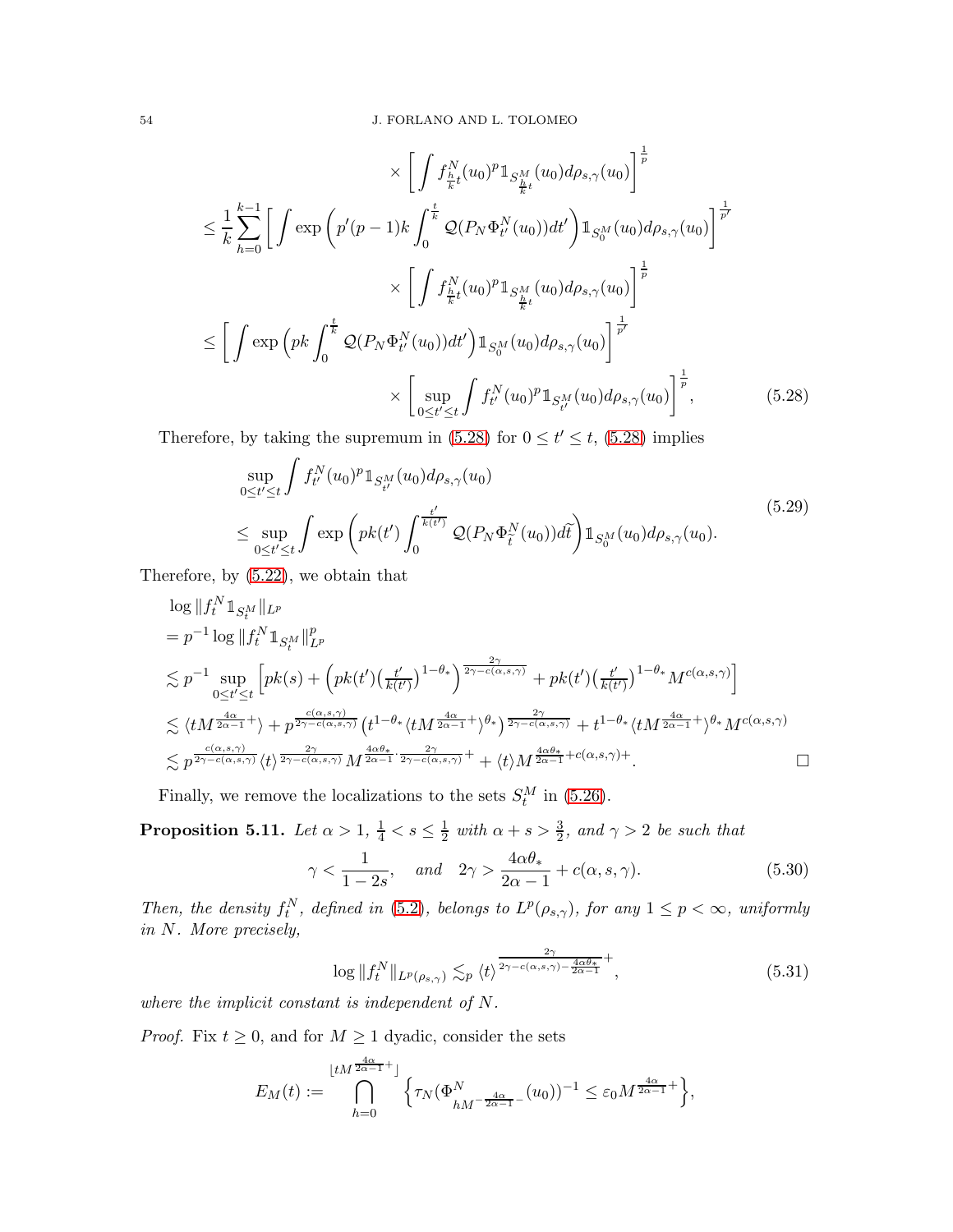where  $0 < \varepsilon_0 \ll 1$ . From the relationship

<span id="page-54-1"></span>
$$
\mathcal{V}_N(u_0)(t_1 + t_2) = \mathcal{V}_N(S(t_1)u_0 + \mathcal{V}_N(u_0)(t_1))(t_2) + S(t_2)(\mathcal{V}_N(u_0)(t_1)),\tag{5.32}
$$

it is easy to check that for  $\varepsilon_0$  small enough, we have that  $E_M(t) \subseteq {\Phi_t^N(u_0) \in S_t^M}$ . Moreover, by Proposition [1.2,](#page-7-2) together with the estimate [\(3.56\)](#page-36-4), we have that for fixed  $N, \ \rho_{s,\gamma}(E_M(t)) \to \|\rho_{s,\gamma}\|_{TV}$  as  $M \to \infty$ . Note that we did not normalize  $\rho_{s,\gamma}$  to be a probability measure, so  $\|\rho_{s,\gamma}\|_{TV} = \int 1 d\rho_{s,\gamma}(u_0)$ . Therefore, for  $1 < p < \infty$ , by [\(5.26\)](#page-52-2), we obtain

$$
||f_t^N||_{L^p}^p = ||f_t^N \circ \Phi_t||_{L^{p-1}}^{p-1}
$$
  
\n
$$
\leq ||(f_t^N \circ \Phi_t^N)1_{E_1(t)}||_{L^{p-1}}^{p-1} + \sum_{M \geq 1} ||(f_t^N \circ \Phi_t^N)1_{E_{2M}(t) \setminus E_M(t)}||_{L^{p-1}}^{p-1}
$$
  
\n
$$
\leq ||(f_t^N \circ \Phi_t^N)(1_{S_t^1} \circ \Phi_t^N)||_{L^{p-1}}^{p-1} + \sum_{M \geq 1} ||(f_t^N \circ \Phi_t^N)(1_{S_t^2M} \circ \Phi_t^N)1_{E_M(t)^c}||_{L^{p-1}}^{p-1}
$$
  
\n
$$
\leq ||f_t^N 1_{S_t^1}||_{L^p}^p + \sum_{M \geq 1} ||(f_t^N \circ \Phi_t^N)(1_{S_t^M} \circ \Phi_t^N)||_{L^{2p-1}}^{p-1} \rho_{s,\gamma}(\{\Phi_t^N \in S_t^{2M}\} \cap E_M(t)^c)^{\frac{p}{2p-1}}
$$
  
\n
$$
\leq ||f_t^N 1_{S_t^1}||_{L^p}^p + \sum_{M \geq 1} ||f_t^N 1_{S_t^{2M}}||_{L^{2p}}^{p-\frac{p}{2p-1}} \rho_{s,\gamma}(\{\Phi_t^N \in S_t^{2M}\} \cap E_M(t)^c)^{\frac{p}{2p-1}} \qquad (5.33)
$$

<span id="page-54-0"></span>By [\(5.27\)](#page-52-1), [\(5.26\)](#page-52-2) and [\(4.5\)](#page-37-3), we have that for some constants  $C_1, C_2, C_1' > 0$ ,

$$
\begin{split} & \rho_{s,\gamma}(\{\Phi_t^N(u_0)\in S_t^{2M}\}\cap E_M(t)^c)\\ &\leq \sum_{h=0}^{\lfloor tM\frac{4\alpha}{2\alpha-1}+ \rfloor}\rho_{s,\gamma}\Big(\Big\{\Phi_t^N(u_0)\in S_t^{2M}\Big\}\cap \Big\{\tau_N\big(\Phi_{hM^{-\frac{4\alpha}{2\alpha-1}-}}^N(u_0)\big)^{-1}>\varepsilon_0M^{\frac{4\alpha}{2\alpha-1}+}\Big\}\Big)\\ &\leq \sum_{h=0}^{\lfloor tM\frac{4\alpha}{2\alpha-1}+ \rfloor}\rho_{s,\gamma}\Big(\Big\{\Phi_{hM^{-\frac{4\alpha}{2\alpha-1}-}}^N(u_0)\in S_{hM^{-\frac{4\alpha}{2\alpha-1}-}}^{2M}\\ &\leq \sum_{h=0}^{\lfloor tM\frac{4\alpha}{2\alpha-1}+ \rfloor}\int \mathbbm{1}_{S^{2M}_{hM^{-\frac{4\alpha}{2\alpha-1}-}}}\big(\Phi_{hM^{-\frac{4\alpha}{2\alpha-1}-}}^N(u_0)\big)\mathbbm{1}_{\{\tau_N(u_0)^{-1}>\varepsilon_0M^{-\frac{4\alpha}{2\alpha-1}-\varepsilon}\}}\big(\Phi_{hM^{-\frac{4\alpha}{2\alpha-1}-}}^N(u_0)\big)d\rho_{s,\gamma}(u_0)\\ &=\sum_{h=0}^{\lfloor tM\frac{4\alpha}{2\alpha-1}+ \rfloor}\int f_{hM^{-\frac{4\alpha}{2\alpha-1}-}}^N\mathbbm{1}_{S^{2M}_{hM^{-\frac{4\alpha}{2\alpha-1}-}}}\mathbbm{1}_{\{\tau_N(u_0)^{-1}>\varepsilon_0M^{-\frac{4\alpha}{2\alpha-1}-\varepsilon}\}}d\rho_{s,\gamma}(u_0)\\ &\leq \sum_{h=0}^{\lfloor tM\frac{4\alpha}{2\alpha-1}+ \rfloor}\int f_{hM^{-\frac{4\alpha}{2\alpha-1}-}}^N\mathbbm{1}_{S^{2M}_{hM^{-\frac{4\alpha}{2\alpha-1}-}}}\mathbbm{1}_{\{\tau_N(u_0)^{-1}>\varepsilon_0M^{-\frac{4\alpha}{2\alpha-1}-\varepsilon}\}}d\rho_{s,\gamma}(u_0)\\ &\leq \sum_{h=0}^{\lfloor tM\frac{4\alpha}{2\alpha
$$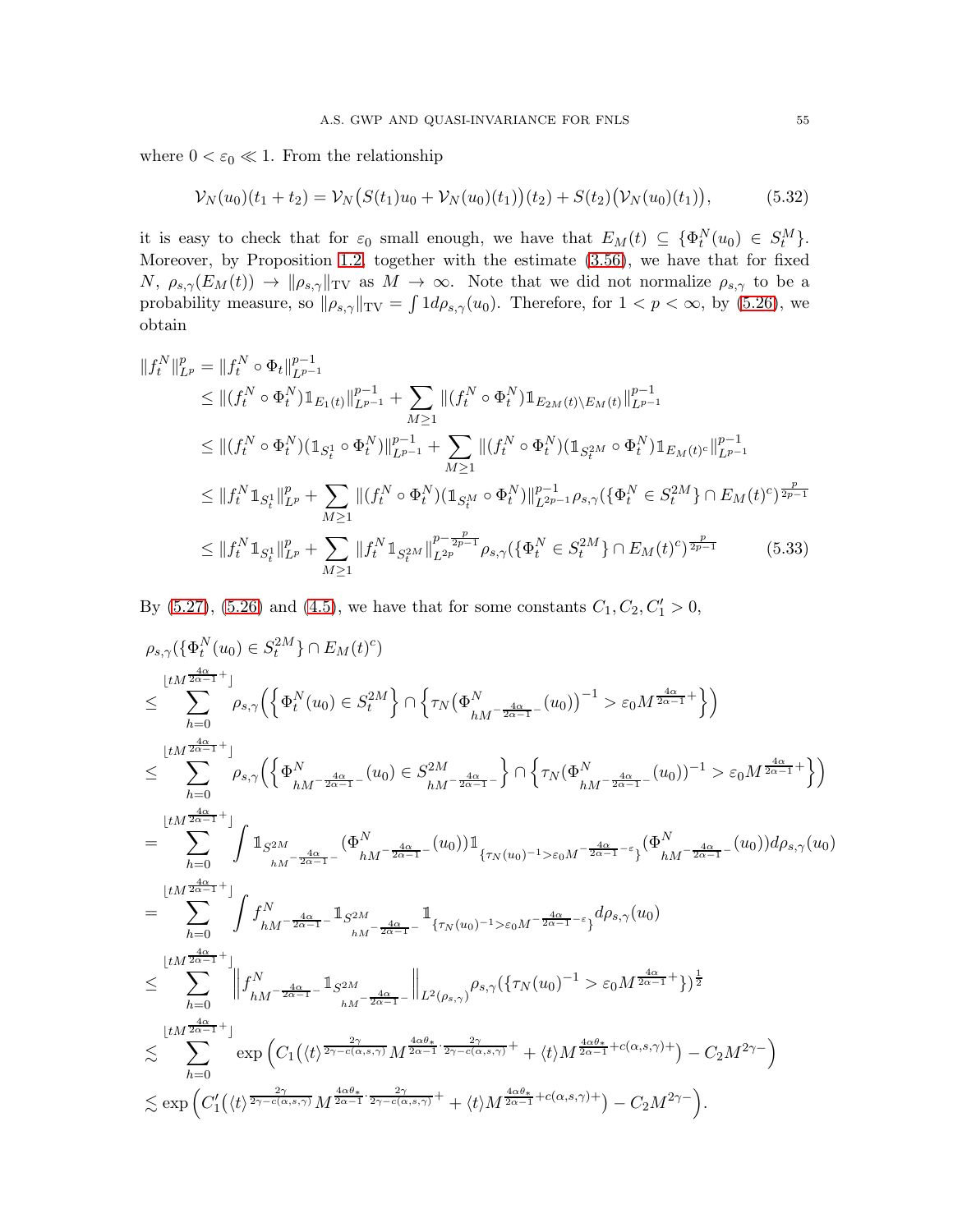Therefore, by [\(5.33\)](#page-54-0) and [\(5.26\)](#page-52-2), we obtain that for some  $C_p, C'_p, C''_p > 0$ ,

$$
\label{eq:bound:2} \begin{split} &\|f^N_t\|^p_{L^p}\\ &\lesssim \sum_{M\geq 1}\exp\Big(C_p\big(\langle t\rangle^{\frac{2\gamma}{2\gamma-c\langle\alpha,s,\gamma\rangle}}M^{\frac{4\alpha\theta_*}{2\alpha-1}\cdot\frac{2\gamma}{2\gamma-c\langle\alpha,s,\gamma\rangle}+}+\langle t\rangle M^{\frac{4\alpha\theta_*}{2\alpha-1}+c(\alpha,s,\gamma)+}\big)-C'_pM^{2\gamma-}\Big)\\ &\lesssim \exp\Big(C''_p\langle t\rangle^{\frac{2\gamma}{2\gamma-c\langle\alpha,s,\gamma\rangle-\frac{4\alpha\theta_*}{2\alpha-1}}+}\Big), \end{split}
$$

which yields  $(5.31)$ .

<span id="page-55-2"></span>Remark 5.12. We can now explain the numerology in Theorem [1.1.](#page-4-1) Recalling the definitions of  $\theta_*$  in [\(5.20\)](#page-49-7) and  $c(\alpha, s, \gamma)$  from [\(5.21\)](#page-49-8), the condition [\(5.30\)](#page-53-4) becomes

<span id="page-55-3"></span>
$$
\frac{2}{1-2s} > 2\gamma > 4 + \frac{\gamma - 1}{2s} (5 + 2s - 4\alpha) + \frac{4\alpha + 2s - 3}{2\alpha - 1}
$$
 (5.34)

if  $1 < \alpha \leq \frac{5}{4} + \frac{s}{2}$  $\frac{s}{2}$ , and

<span id="page-55-4"></span>
$$
\frac{2}{1-2s} > 2\gamma > 4 + \frac{2+4s}{2\alpha - 1}
$$
 (5.35)

if  $\alpha > \frac{5}{4} + \frac{s}{2}$ . Recall that in both cases, we have the extra condition  $\alpha + s > \frac{3}{2}$ . Fixing  $\gamma = \frac{1}{1-2s}$ , we obtain that [\(5.34\)](#page-55-3) is equivalent to

$$
s > \frac{1}{4} \left( \sqrt{68\alpha^2 - 52\alpha + 9} - 10\alpha + 7 \right),
$$

while [\(5.35\)](#page-55-4) is equivalent to

$$
s > \frac{1}{2} \left( \sqrt{4\alpha^2 - 2\alpha + 1} - 2\alpha + 1 \right).
$$

It it then straightforward that in both cases the condition  $\alpha + s > \frac{3}{2}$  is satisfied. By imposing the extra conditions  $1 < \alpha \leq \frac{5}{4} + \frac{s}{2}$  $\frac{s}{2}$  and  $\alpha > \frac{5}{4} + \frac{s}{2}$  $\frac{s}{2}$  respectively, we find

$$
s > \begin{cases} \frac{1}{4} \left( \sqrt{68\alpha^2 - 52\alpha + 9} - 10\alpha + 7 \right) & \text{if } 1 < \alpha \le \frac{1}{32} \left( 35 + \sqrt{105} \right), \\ \frac{1}{2} \left( \sqrt{4\alpha^2 - 2\alpha + 1} - 2\alpha + 1 \right) & \text{if } \alpha > \frac{1}{32} \left( 35 + \sqrt{105} \right), \end{cases}
$$

<span id="page-55-0"></span>which corresponds exactly to  $(1.7)$ .

### 6. Convergence of the truncated flow and quasi-invariance

In this section, we complete the proof of Theorem [1.1.](#page-4-1) Under the uniform estimate  $(5.31)$ for the  $L^p$  norm of the density, we can apply Bourgain's (quasi-)invariant measure argument (Theorem [6.1\)](#page-55-1) to show that the limiting flow is globally well-posed. A weak convergence argument then implies the quasi-invariance of the Gaussian measures  $\mu_s$ .

<span id="page-55-1"></span>**Theorem 6.1** (Bourgain's quasi-invariant measure argument). Let X be a Polish space, and for every  $t \in \mathbb{R}$ , let  $\Phi_t : X \to X$  be a flow map, i.e.  $\Phi_0(u_0) = u_0$ ,  $\Phi_{t+s} = \Phi_t \circ \Phi_s$ . Suppose moreover that the flow map  $(t, u_0) \mapsto \Phi_t(u_0)$  is jointly measurable in t and  $u_0$ . Let ρ be a σ-finite measure on the Borel sets of X, and suppose that  $(Φ<sub>t</sub>)<sub>#</sub>ρ = f<sub>t</sub>ρ$ , for some  $f_t \in L^1(X)$ . Finally, suppose that the following properties hold:

<span id="page-55-5"></span>(i) There exists a quantity  $r : X \to \mathbb{R}$ , a non-increasing function  $\tau : \mathbb{R}^+ \to \mathbb{R}^+$ , and a number  $K > 1$ , such that

$$
r(\Phi_s(u_0)) \le Kr(u_0) \quad \text{for every } 0 \le s \le \tau(r(u_0)),
$$

and  $\tau$  decays sub-polynomially, i.e.  $\tau(x) \gtrsim \langle x \rangle^{-\kappa}$  for some  $\kappa \geq 0$ .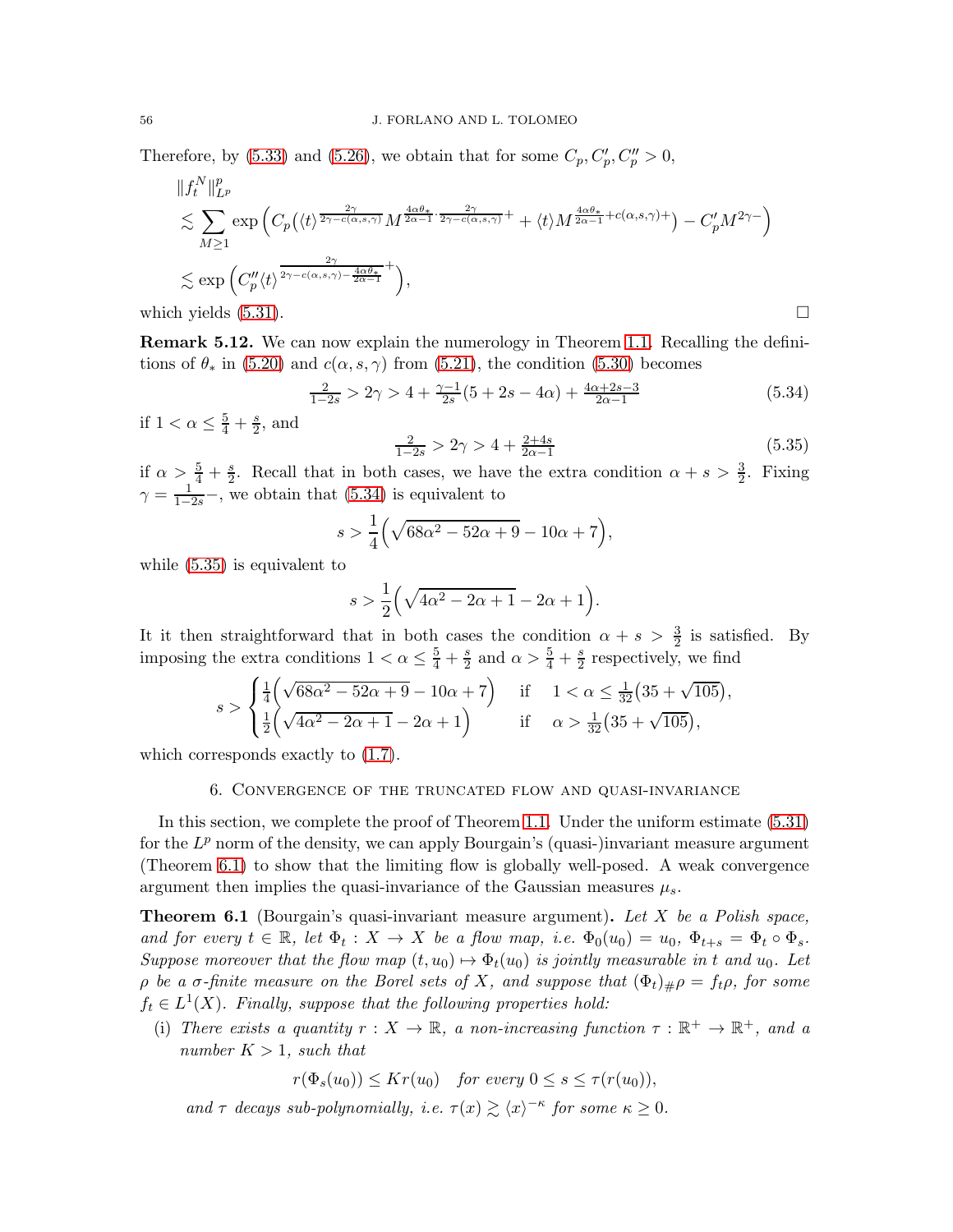<span id="page-56-0"></span>(ii) There exists  $\gamma > 0$  such that

$$
\int \exp\left(r(u_0)^\gamma\right) d\rho(u_0) < +\infty.
$$

<span id="page-56-1"></span>(iii) For some  $p > 1$ , and some nondecreasing function  $c : \mathbb{R}^+ \to \mathbb{R}$ ,

$$
\sup_{0\leq s\leq t}\log||f_s||_{L^p(\rho)}\lesssim c(t).
$$

Then, for  $\rho_0$ -a.e.  $u_0$  we have the estimate

<span id="page-56-3"></span>
$$
r(\Phi_t(u_0)) \lesssim_{u_0} \log (2+t)^{\frac{1}{\gamma}} + c(t)^{\frac{1}{\gamma}}.
$$
 (6.1)

1

More precisely, for every  $M \gg 1$ ,

<span id="page-56-2"></span>
$$
-\log \rho\Big(\Big\{r(\Phi_t(u_0)) > M(\log\left(2+t\right)^{\frac{1}{\gamma}} + c(t)^{\frac{1}{\gamma}}\Big) \text{ for some } t > 0\Big\}\Big) \gtrsim M^{\gamma}.\tag{6.2}
$$

*Proof.* Let  $g(t) = \log(2+t)^{\frac{1}{\gamma}} + c(t)^{\frac{1}{\gamma}}$ , and let  $M > 0$ . Define recursively the sequence of times  $\tau_n$  by  $\tau_0 = 0$ ,

$$
\tau_{n+1} = \tau_n + \tau(Mg(\tau_n)).
$$

We have, for  $x \geq (\log 2)^{\frac{1}{\gamma}}$ , for some constant  $c > 0$ , noticing that the function g is nondecreasing, we have that

$$
|\{n : g(\tau_n) \le x\}| = |\{n : g(\tau_n) \le x, \tau_n \le \exp(x^{\gamma})\}| \le \frac{\exp(x^{\gamma})}{\tau(Mx)} \lesssim M^{\kappa} \exp(cx^{\gamma}),
$$

and trivially,  $g(t) \geq (\log 2)^{\frac{1}{\gamma}}$  for every  $t \geq 0$ . In particular, this implies that  $g(\tau_n) \to \infty$  as  $n \to \infty$ , so we must also have  $\tau_n \to \infty$  as  $n \to \infty$ . Notice that, by [\(i\)](#page-55-5), we have that

$$
\Big\{\sup_{s\geq 0}\frac{r(\Phi_s(u_0))}{KMg(s)}>1\Big\}\subseteq \bigcup_n \Big\{r(\Phi_{\tau_n}(u_0))}>Mg(\tau_n)\Big\}.
$$

Therefore, for  $M \gg 1$ , by Hölder's inequality, [\(ii\)](#page-56-0) and [\(iii\)](#page-56-1), for some constant  $C_p > 0$ , we have that

$$
\rho\Big(\Big\{\sup_{s\geq 0}\frac{r(\Phi_s(u_0))}{KMg(s)} > 1\Big\}\Big) \leq \sum_{n=1}^{\infty} (\Phi_{\tau_n})_{\#}\rho\Big(\{r(u_0) > Mg(\tau_n)\}\Big)
$$
  

$$
\leq \sum_{n=1}^{\infty} \rho\Big(\{r(u_0) > Mg(\tau_n)\}\Big)^{\frac{1}{p'}} \|f_{\tau_n}\|_{L^p(\rho)}
$$
  

$$
\leq \sum_{n=1}^{\infty} \exp\big(-2C_pM^{\gamma}g(\tau_n)^{\gamma} + c(\tau_n)\big)
$$
  

$$
\leq \sum_{n=1}^{\infty} \exp\big(-C_pM^{\gamma}g(\tau_n)^{\gamma}\big)
$$
  

$$
= \sum_{n=1}^{\infty} \int_{-\infty}^{+\infty} \left|\left\{n:-C_pM^{\gamma}g(\tau_n)^{\gamma}\geq \lambda\right\}\right| \exp(\lambda)d\lambda
$$
  

$$
= \int_{C_pM^{\gamma}\log 2}^{+\infty} \left|\left\{n:g(\tau_n)\leq \left(\frac{\lambda}{C_pM^{\gamma}}\right)^{\frac{1}{\gamma}}\right\}\right| \exp(-\lambda)d\lambda
$$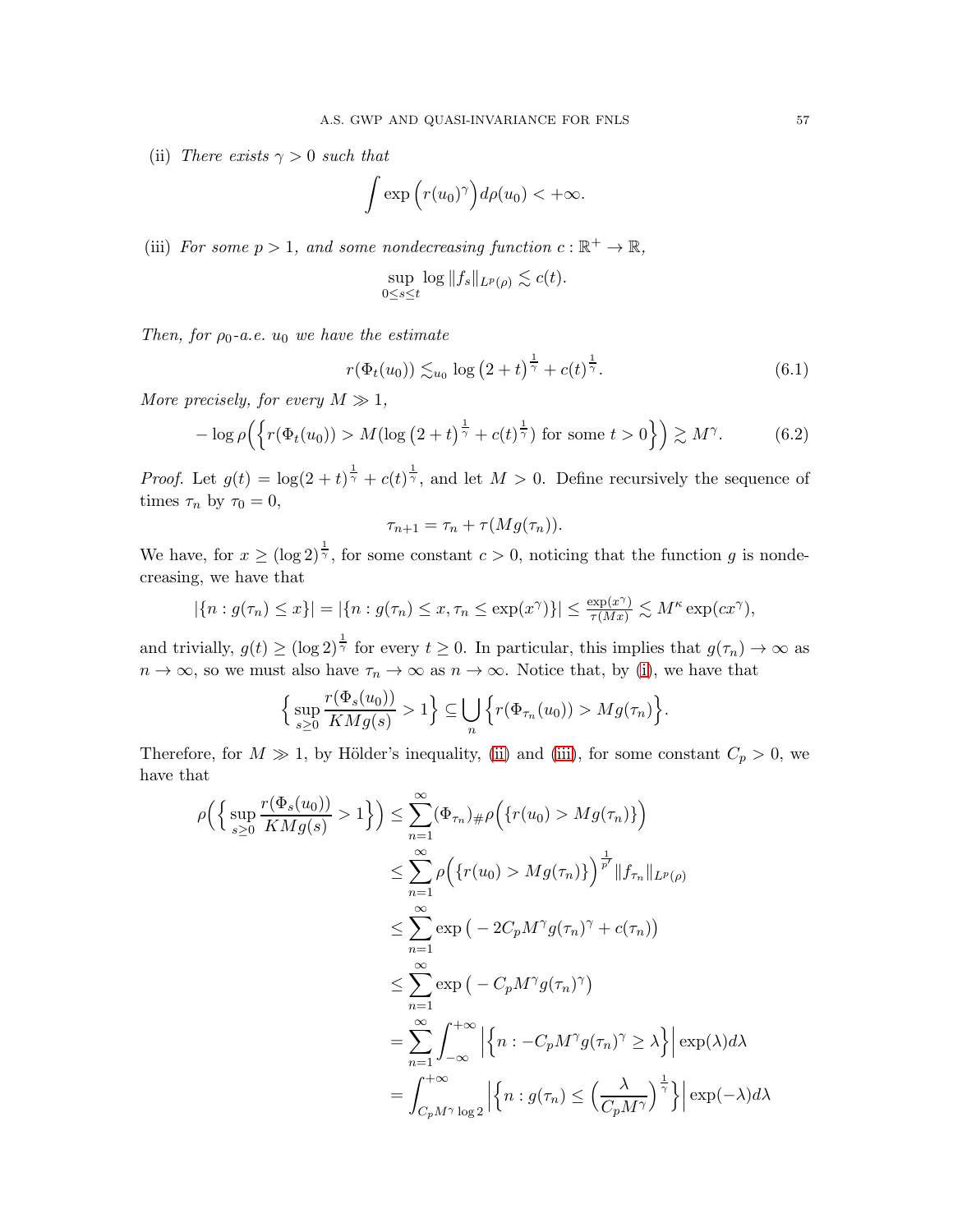$$
\lesssim \int_{C_p M^\gamma \log 2}^{+\infty} M^{\kappa} \exp \Big( -\lambda \Big( 1 - \frac{c}{C_p M^\gamma} \Big) \Big) d\lambda
$$
  
\$\lesssim \exp(-C'\_{p,\kappa,\gamma,\delta} M^\gamma),\$

which is [\(6.2\)](#page-56-2), up to replacing M with  $K^{-1}M$ . In particular, [\(6.1\)](#page-56-3) follows.

As a direct consequence, we have the following.

**Corollary 6.2.** Let  $\tau_N$  be the stopping time defined in [\(4.2\)](#page-36-8), and assume that  $\alpha, s, \gamma$  satisfy [\(5.30\)](#page-53-4). Then for some exponents  $A = A(\alpha, s, \gamma)$ ,  $\beta = \beta(\alpha, s, \gamma) > 0$ , for some constant  $c = c(\alpha, s, \gamma) > 0$ , we have that

<span id="page-57-0"></span>
$$
\rho_{s,\gamma}\Big(\Big\{\tau_N(\Phi_t^N(u_0))^{-1} \le M\langle t\rangle^A \text{ for some } t > 0\Big\}\Big) \ge \|\rho_{s,\gamma}\|_{\text{TV}} - \exp(-cM^\beta). \tag{6.3}
$$

*Proof.* We apply Theorem [6.1](#page-55-1) to the flow  $\Phi_t^N$ , measure  $\rho_{s,\gamma}$ , and  $r = \tau_N^{-1}$  $\overline{N}^{1}$ . We just need to check that the conditions [\(i\)](#page-55-5), [\(ii\)](#page-56-0) and [\(iii\)](#page-56-1) hold.

 $(1)$  From  $(5.32)$ , we have that

$$
\|\mathcal{V}_N(\Phi_t^N(u_0))\|_{X_q^{\sigma,\frac{1}{q}+}(\frac{\tau}{2})} \le 2\|\mathcal{V}_N(u_0)\|_{X_q^{\sigma,\frac{1}{q}+}(\tau)}
$$

for any  $0 \le \sigma \le s$ . In particular, recalling that  $\gamma > 1$  and  $\frac{4\alpha}{2\alpha-1} > 2$ , by definition  $(4.2)$  of  $\tau$ , this implies that

$$
\sup_{0 \le t' \le \frac{\tau(u_0)}{2}} \tau_N(\Phi_{t'}^N(u_0))^{-1} \le 2^{\frac{4\alpha}{2\alpha - 1} +} \tau_N(u_0)^{-1},
$$

which is [\(i\)](#page-55-5) with  $\kappa = 1$ .

- (2) [\(ii\)](#page-56-0) is a direct consequence of  $(4.5)$ .
- (3) [\(iii\)](#page-56-1) is [\(5.31\)](#page-53-0).

Therefore,  $(6.3)$  is exactly  $(6.2)$  in this setting, with

$$
A = \frac{2\gamma}{2\gamma - c(\alpha, s, \gamma) - \frac{4\alpha\theta_*}{2\alpha - 1}} +, \text{ and } \beta = \frac{2\alpha - 1}{2\alpha}\gamma - .
$$

This allows us to prove the following.

**Proposition 6.3.** Suppose that  $\alpha, s, \gamma$  satisfy [\(1.7\)](#page-4-2). Let  $\mathcal{V}_N(u_0)$  be the solution of [\(4.1\)](#page-36-9). Then, for  $\mu_s$  a.e.  $u_0$ , for every  $t \geq 0$ , we have that

$$
\mathcal{V}_N(\Phi_t(u_0)) \in L_t^{\infty}([0,1];L_x^2).
$$

Moreover, for some exponents  $A' = A'(\alpha, s, \gamma), \beta = \beta(\alpha, s, \gamma)$ , there exists a constant  $c > 0$ independent of N, such that for  $M \gg 1$ 

<span id="page-57-1"></span>
$$
\rho_{s,\gamma}\Big(\|\mathcal{V}_N(\Phi_t(u_0))\|_{L_t^\infty([0,1];L_x^2)} \leq \exp(M\langle t\rangle^{A'})\Big) \geq \|\rho_{s,\gamma}\|_{\text{TV}} - \exp(-cM^\beta). \tag{6.4}
$$

*Proof.* By Remark [5.12,](#page-55-2) we obtain that if  $\alpha, s, \gamma$  satisfy [\(1.7\)](#page-4-2), they satisfy [\(5.30\)](#page-53-4) as well. From the [\(5.32\)](#page-54-1), we obtain that, for every  $k \in \mathbb{N}$ ,

$$
\sup_{0 \le t' \le 1} \|\mathcal{V}_N(u_0)\|_{L^2} \le 2^k \sup_{0 \le h \le k-1} \|\mathcal{V}_N(\Phi_h^N(u_0))\|_{L_t^\infty([0,k^{-1}];L_x^2)}.
$$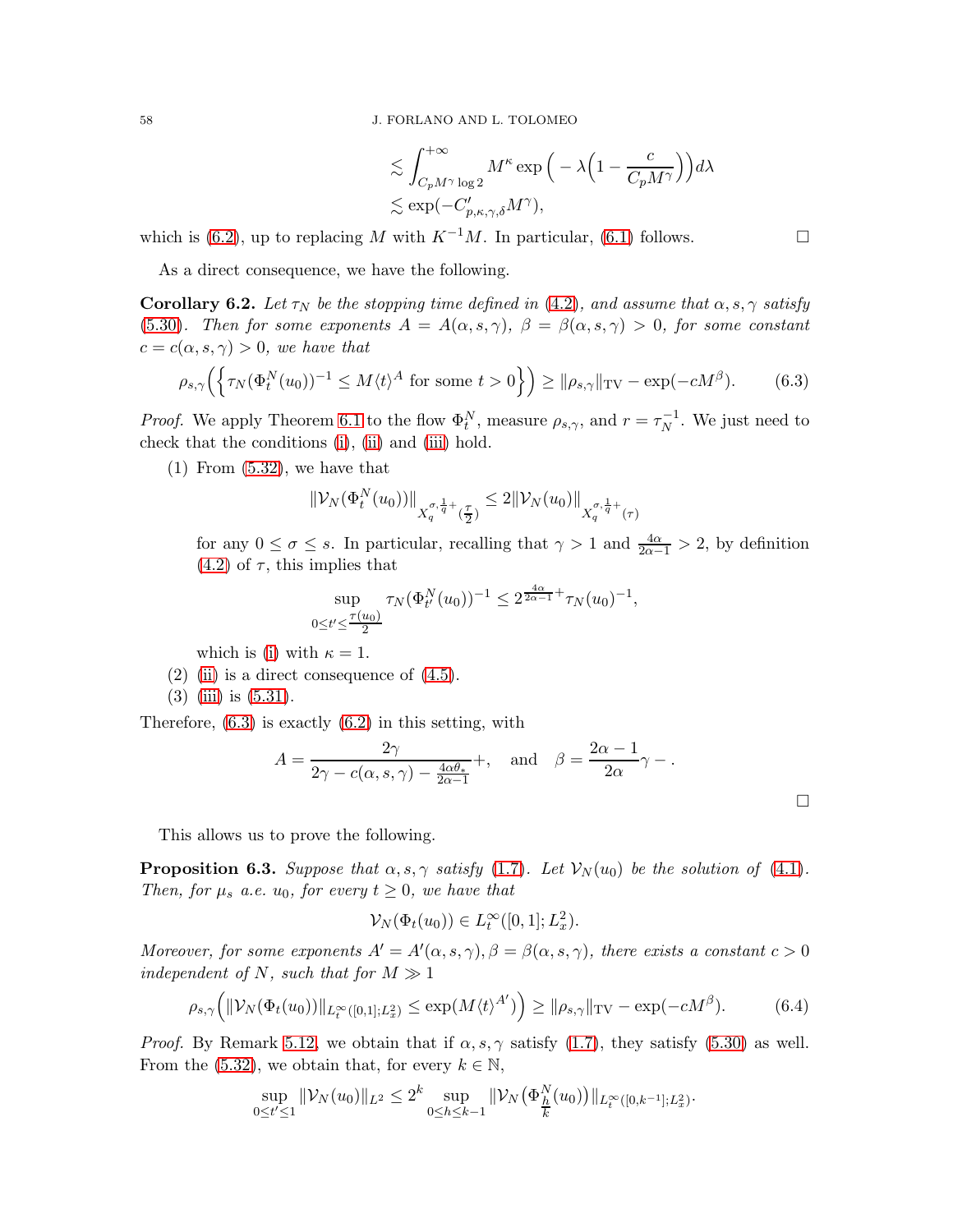Moreover, if  $\tau_N(\Phi_{\frac{h}{k}}^N(u_0)) \geq k^{-1}$ , then by definition [\(4.2\)](#page-36-8) of  $\tau_N$  and [\(3.3\)](#page-16-6),

$$
\|\mathcal{V}_N(\Phi_{\frac{h}{k}}^N(u_0))\|_{L_t^{\infty}([0,k^{-1}];L_x^2)} \lesssim \tau_N(\Phi_{\frac{h}{k}}^N(u_0))^{-\frac{2\alpha-1}{4\alpha}}.
$$

Therefore, for fixed  $t \geq 0$ , by picking  $k \sim \sup_{0 \leq t' \leq t+1} \tau_N(\Phi_{t'}(u_0))^{-1}$ , we obtain that

$$
\|\mathcal{V}_N(\Phi_t(u_0))\|_{L_t^{\infty}([0,1];L_x^2)} \lesssim \exp\left(c \sup_{0\leq t' \leq t+1} \tau_N(\Phi_{t'}(u_0))^{-1}\right) \sup_{0\leq t' \leq t+1} \tau_N(\Phi_{t'}(u_0))^{-\frac{2\alpha-1}{4\alpha}} - \sum_{0\leq t' \leq t+1} \exp\left(c' \sup_{0\leq t' \leq t+1} \tau_N(\Phi_{t'}(u_0))^{-1}\right)
$$

Therefore,  $(6.4)$  follows from  $(6.3)$ .

Proof of Theorem [1.1.](#page-4-1) We start by showing global well-posedness and quasi-invariance up to time 1. Let  $N_0(u_0, C)$  be as in [\(3.58\)](#page-36-10). Fix  $M \gg 1$ . For N dyadic, let

$$
F_N := \{u_0 : N_0(u_0, \exp(M)) \le N\}.
$$

By definition of  $N_0$ , we have that  $\lim_{N\to\infty}\rho_{s,\gamma}(F_N) = ||\rho_{s,\gamma}||_{TV}$ . Moreover, by [\(3.59\)](#page-36-2) and [\(6.4\)](#page-57-1), we have that

$$
\rho_{s,\gamma}(\{\|\mathcal{V}(u_0)\|_{L_t^{\infty}([0,1];L_x^2)} \le \exp(M) + 1\})
$$
  
\n
$$
\ge \rho_{s,\gamma}(\{\|\mathcal{V}^N(u_0)\|_{L_t^{\infty}([0,1];L_x^2)} \le \exp(M) + 1\} \cap F_N)
$$
  
\n
$$
\ge \rho_{s,\gamma}(\{\|\mathcal{V}^N(u_0)\|_{L_t^{\infty}([0,1];L_x^2)} \le \exp(M) + 1\}) - \rho_{s,\gamma}(F_N^c)
$$
  
\n
$$
\ge \|\rho_{s,\gamma}\|_{\text{TV}} - \exp(-c(M+1)^\beta) - \rho_{s,\gamma}(F_N^c).
$$

By taking limits as  $N \to \infty$ , we obtain that

$$
\rho_{s,\gamma}(\{\|\mathcal{V}(u_0)\|_{L_t^{\infty}([0,1];L_x^2)} \le \exp(M)+1\}) \ge \|\rho_{s,\gamma}\|_{\text{TV}} - \exp(-c(M+1)^{\beta}).\tag{6.5}
$$

In particular, by sending  $M \to \infty$ , we obtain that  $\|\mathcal{V}(u_0)\|_{L_t^{\infty}([0,1];L_x^2)} < \infty$   $\mu_s$ -a.s.

We now move to showing quasi-invariance of  $\mu_s$  (up to time 1). Fix  $0 \le t \le 1$ . Let  $f_{t_s}^N$ be the density of  $(\Phi_t^N)_{\#}\rho_{s,\gamma}$ , i.e. the function defined in [\(5.2\)](#page-39-2). By [\(5.31\)](#page-53-0), we have that  $f_t^N$ is uniformly bounded in  $L^p(\rho_{s,\gamma})$  for any  $p < \infty$ . Therefore, up to subsequences, we have that  $f_t^N$  has a weak limit  $f_t$  in  $L^2(\rho_{s,\gamma})$  as  $N \to \infty$ . Let  $F : H^{-1} \to \mathbb{R}$  be bounded and continuous. By [\(3.60\)](#page-36-3), and dominated convergence, we obtain that

<span id="page-58-0"></span>
$$
\int F(u_0)d(\Phi_t)_{\#}\rho_{s,\gamma}(u_0) = \int F(\Phi_t(u_0))d\rho_{s,\gamma}(u_0)
$$
  
\n
$$
= \lim_{N \to \infty} \int F(\Phi_t^N(u_0))d\rho_{s,\gamma}(u_0)
$$
  
\n
$$
= \lim_{N \to \infty} \int F(u_0)f_t^N(u_0)d\rho_{s,\gamma}(u_0)
$$
  
\n
$$
= \int F(u_0)f_t(u_0)d\rho_{s,\gamma}(u_0).
$$
\n(6.6)

In particular, we obtain that

$$
(\Phi_t)_\#\rho_{s,\gamma} = f_t d\rho_{s,\gamma},
$$

so the measure  $\rho_{s,\gamma}$  is quasi-invariant up to  $t = 1$  (and consequently, also the measure  $\mu_s$ ).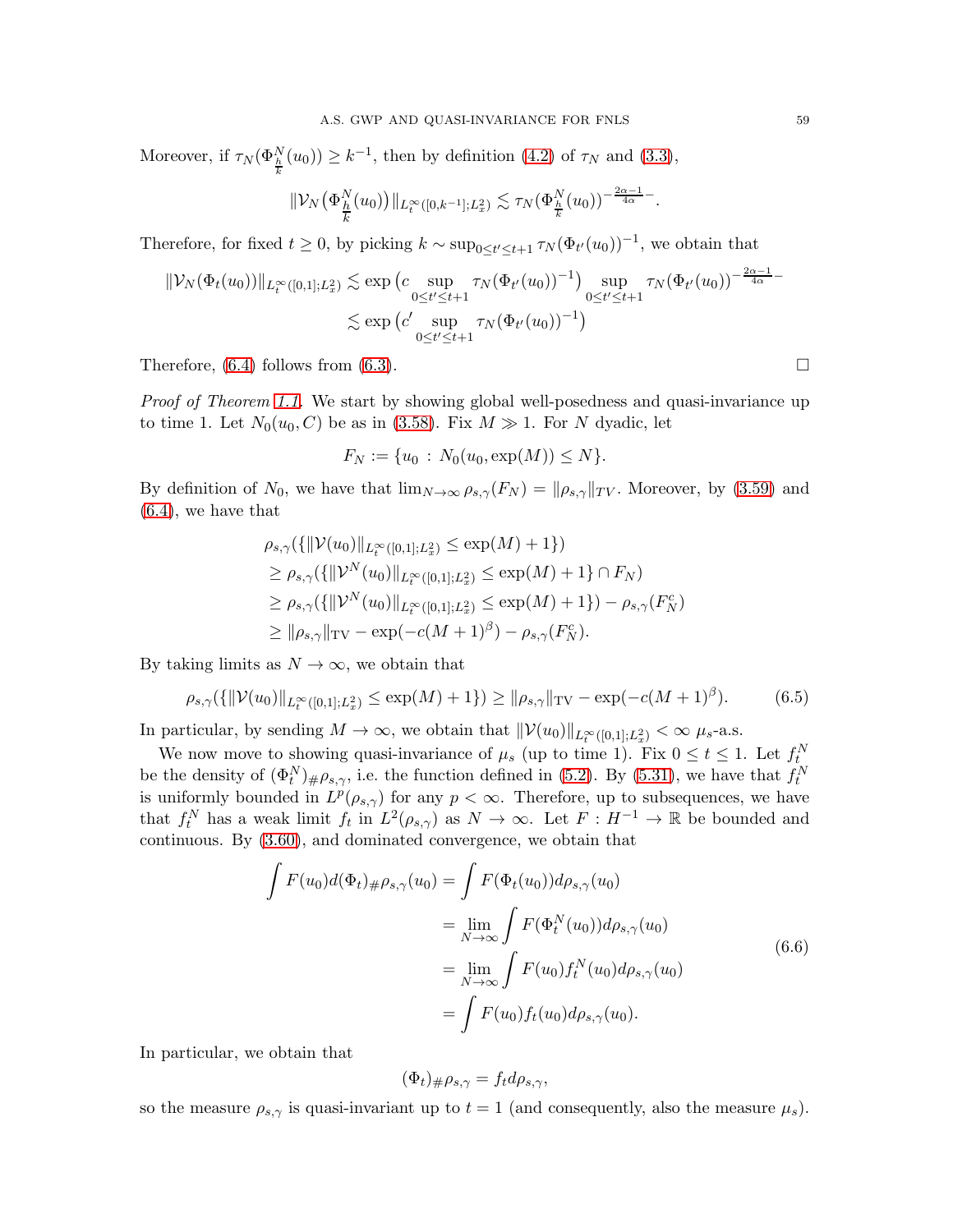In order to obtain quasi-invariance for every positive time  $t$ , we simply iterate this process. First of all, since  $(\Phi_1)_{\#}\rho_{s,\gamma} \ll \rho_{s,\gamma}$ , we have that

 $\|\mathcal{V}(u_0)\|_{L_t^{\infty}([0,1];L^2_x)} < \infty \quad (\Phi_1)_{\#}\rho_{s,\gamma}$ -a.s.  $\Rightarrow \|\mathcal{V}(\Phi_1(u_0))\|_{L_t^{\infty}([0,1];L^2_x)} < \infty \quad \rho_{s,\gamma}$ -a.s., (6.7) and in the same way,

$$
\lim_{N \to \infty} \|\mathcal{V}(\Phi_1(u_0)) - \mathcal{V}_N(\Phi_1(u_0))\|_{L_t^{\infty}([0,1];L_x^2)} = 0 \quad \rho_{s,\gamma} \text{-a.s.}
$$

For  $1 < t \leq 2$ , we then define

$$
\mathcal{V}(u_0)(t) = \mathcal{V}(\Phi_1(u_0))(t-1) + S(t-1)\mathcal{V}(\Phi_1(u_0)),
$$

and so, by [\(6.7\)](#page-59-0), we have

<span id="page-59-0"></span>
$$
\|\mathcal{V}(u_0)\|_{L^\infty([0,2];L^2_x)} < \infty \quad \rho_{s,\gamma}\text{-a.s.}
$$

Then, by Proposition [3.8,](#page-35-1) for  $N \geq N_3(u_0) \gg 1$ , we can extend  $\mathcal{V}_N(u_0)$  to times  $0 \leq t \leq 2$ , and by  $(5.32)$  and the analogous property in the interval  $[0, 1]$ , we obtain that

$$
\lim_{N \to \infty} \|\mathcal{V}(u_0) - \mathcal{V}_N(u_0)\|_{L_t^{\infty}([0,2];L_x^2)} = 0 \quad \rho_{s,\gamma} \text{-a.s.}
$$

By taking a weak limit of  $f_t^N$  for  $0 \le t \le N$ , and repeating the chain of equalities in [\(6.6\)](#page-58-0), this shows that

$$
(\Phi_t)_{\#}\rho_{s,\gamma} \ll \rho_{s,\gamma} \quad \text{ for } 0 \le t \le 2.
$$

Proceeding inductively, we obtain both global well-posedness of [\(1.1\)](#page-1-3) and quasi-invariance of  $\mu_s$  for every time  $t > 0$ . By the property

$$
\Phi_{-t}(u_0) = \Phi_t(\overline{u_0}),
$$

and the fact that both  $\mu_s$  and  $\rho_{s,\gamma}$  are invariant for complex conjugation, we derive the same result holds for every  $t < 0$ .

Finally, we move to showing the growth estimate [\(1.8\)](#page-4-7). We want to apply the result of Theorem [6.1](#page-55-1) to the flow  $\Phi_t$ , the measure  $\rho_{s,\gamma}$ , and

$$
r(u) := \inf_{0 \le t_0 < 1, u_0, v} \{ (1 - t_0)^{-1} + ||\Xi(u_0)||_{\mathcal{X}^{0,q}} + ||v||_{L^2} : u = S(t_0)u_0 + v \},\
$$

where  $\|\Xi(u_0)\|_{\mathcal{X}^{0,q}}$  is defined in [\(3.16\)](#page-19-3). We clearly have that  $r(u) \ge ||u||_{H^{s-\frac{1}{2}-}}$ . Notice that the definition of  $\Vert \Xi(u_0)\Vert_{\mathcal{X}^{0,q}}$  is invariant with respect to replacing  $u_0$  with  $S(t)u_0$ , with the exception of the term depending on  $X^{(3)}$ . Denoting  $X^{(3)} = X^{(3)}[u_0]$  to make the dependency on  $u_0$  explicit, by  $(3.24)$  we have that

$$
X^{(3)}[S(t_0)u_0](t) = X^{(3)}[u_0](t+t_0) - S(t_0)X^{(3)}[u_0](t_0).
$$

Therefore, by [\(3.18\)](#page-19-4) and [\(3.19\)](#page-19-0), for some constant  $\varepsilon_0 > 0$  we have that

$$
\|\mathcal{V}(S(t_0)u_0 + v)(t)\|_{L^2} \lesssim \|v\|_{L^2} \quad \text{if } t \leq \varepsilon_0 \left(1 + \|v\|_{L^2}^{\frac{4\alpha}{2\alpha - 1}} + \|\Xi(u_0)\|_{\mathcal{X}^{0,q}}^{C_{\varepsilon}}\right)^{-1} \wedge (1 - t_0).
$$

Therefore, if  $u = S(t_0)u_0 + v$ , on the interval

$$
t \in \left[0, \varepsilon_0 \left(1 + \|v\|_{L^2}^{\frac{4\alpha}{2\alpha - 1}} + \|\Xi(u_0)\|_{\mathcal{X}^{0,q}}^{C_{\varepsilon}}\right)^{-1} \wedge \frac{(1 - t_0)}{2}\right],
$$

we have that

$$
\Phi_t(u) = S(t+t_0)u_0 + S(t)v + \mathcal{V}(S(t_0)u_0 + v)(t),
$$

and so

$$
r(\Phi_t(u)) \lesssim (1-t_0)^{-1} + ||\Xi(u_0)||_{\mathcal{X}^{0,q}} + C||v||_{L^2}.
$$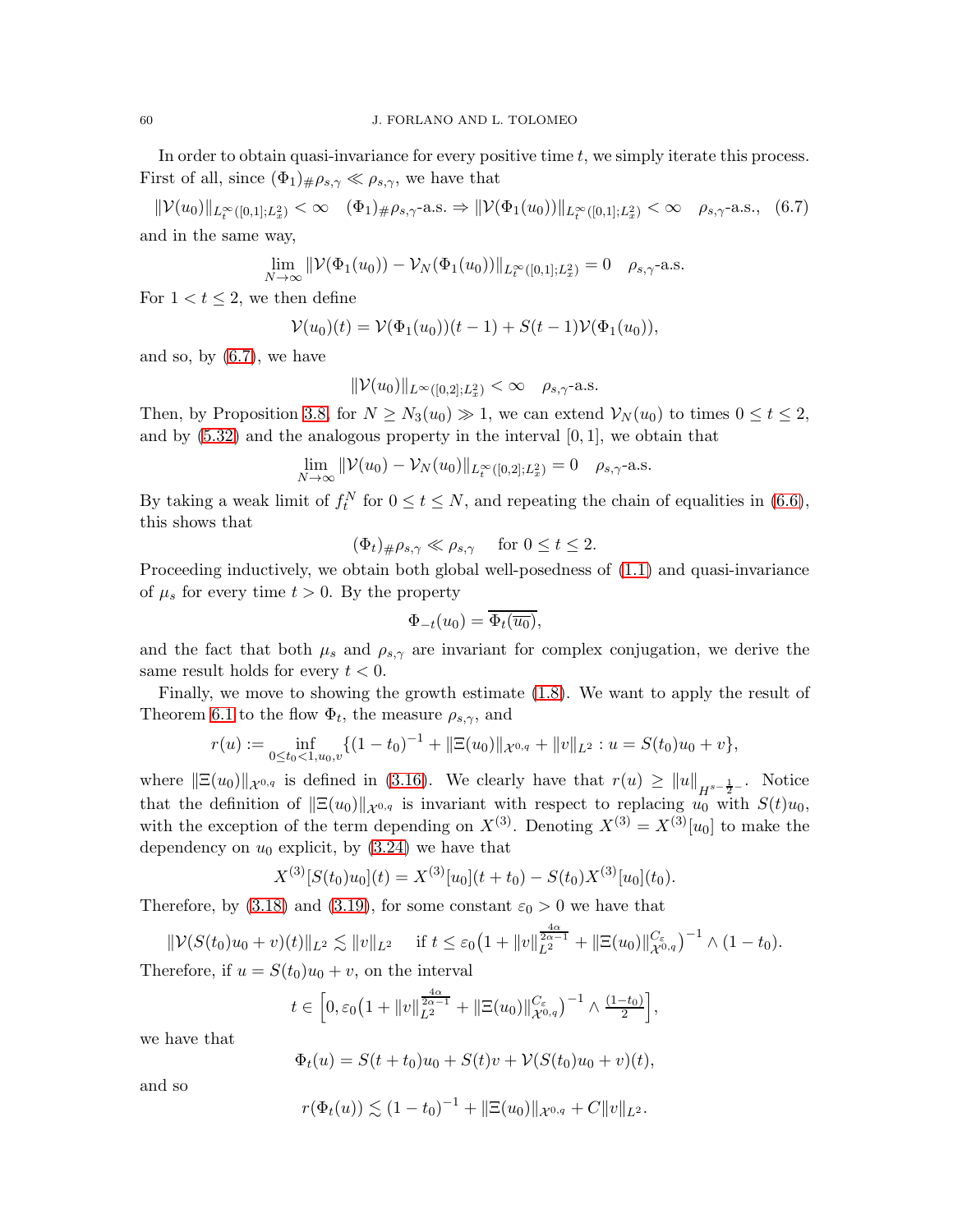In particular, noticing that

$$
\varepsilon_0 \left(1 + \|v\|_{L^2}^{\frac{4\alpha}{2\alpha - 1}} + \|\Xi(u_0)\|_{\mathcal{X}^{0,q}}^{C_{\varepsilon}}\right)^{-1} \wedge \frac{(1 - t_0)}{2} \gtrsim \left((1 - t_0)^{-1} + \|\Xi(u_0)\|_{\mathcal{X}^{0,q}} + C\|v\|_{L^2}\right)^{-\kappa}
$$

for  $\kappa$  big enough, we have that [\(i\)](#page-55-5) is satisfied. Therefore, recalling that  $r(u) \ge ||u||_{H^{s-\frac{1}{2}-}}$ , if we check that [\(ii\)](#page-56-0), [\(iii\)](#page-56-1) hold with  $c(t) \lesssim \langle t \rangle^A$ , we obtain [\(1.8\)](#page-4-7) as a direct consequence of [\(6.1\)](#page-56-3). The fact that [\(iii\)](#page-56-1) holds with  $c(t) \lesssim \langle t \rangle^A$  follows from [\(5.31\)](#page-53-0), together with the weak convergence in  $L^p$  of the density  $f_t^N$  to  $f_t$ . Therefore, we just need to check exponential integrability of the quantity  $r(u)$ . By the Boué-Dupuis formula  $(2.7),\frac{9}{9}(2.11), (4.3)$  $(2.7),\frac{9}{9}(2.11), (4.3)$  $(2.7),\frac{9}{9}(2.11), (4.3)$  $(2.7),\frac{9}{9}(2.11), (4.3)$  $(2.7),\frac{9}{9}(2.11), (4.3)$  $(2.7),\frac{9}{9}(2.11), (4.3)$  and the definition of r, for some constant  $C \in \mathbb{R}$ , we have that

$$
- \log \int \exp \left( r(u) \right) d\rho_{s,\gamma}(u)
$$
  
\n
$$
\leq \mathbb{E} \Big[ \sup_{V_0 \in H^s} \left( r(Y + V_0) - \left| \int \left| \left| (Y + V_0)^2 \right| \right|^{\gamma} - \frac{1}{2} ||V_0||_{H^s}^2 \right) \right]
$$
  
\n
$$
\leq \mathbb{E} \Big[ \sup_{V_0 \in H^s} \left( 1 + ||\Xi(Y)||_{\mathcal{X}^{0,q}} + ||V_0||_{L^2} + C_{\gamma} \Big| \int \left| \left| Y^2 \right| \right|^{\gamma} + C_{\gamma} ||Y||_{H^{s-\frac{1}{2}-\gamma}}^{\kappa}
$$
  
\n
$$
- \frac{1}{2} ||V_0||_{L^2}^{2\gamma} - \frac{1}{4} ||V_0||_{H^s}^2 \Big] \Big]
$$
  
\n
$$
\leq \mathbb{E} \Big[ \sup_{V_0 \in H^s} -\frac{1}{2} ||V_0||_{L^2}^{2\gamma} + ||V_0||_{L^2} \Big] + C
$$
  
\n
$$
< \infty.
$$

Therefore, we have [\(ii\)](#page-56-0) as well, and [\(6.1\)](#page-56-3) gives us that

$$
\|\Phi_t(u)\|_{H^{s-\frac{1}{2}-}} \le r(\Phi_t(u)) \lesssim_u \langle t \rangle^A
$$

for  $\mu_s$  a.e.  $u$ .

### <span id="page-60-0"></span>**REFERENCES**

- <span id="page-60-5"></span>[1] L. Ambrosio, *Transport equation and Cauchy problem for BV vector fields*, Invent. Math. 158 (2004), 227–260.
- <span id="page-60-6"></span>[2] L. Ambrosio, A. Figalli, On flows associated to Sobolev vector fields in Wiener spaces: an approach à la DiPerna-Lions. J. Funct. Anal. 256 (2009), no. 1, 179–214.
- <span id="page-60-7"></span>[3] N. Barashkov, M. Gubinelli, A variational method for  $\Phi_3^4$ , Duke Math. J. 169 (2020), no. 17, 3339-3415.
- [4]  $\AA$ . Bényi, T. Oh, O. Pocovnicu, On the probabilistic Cauchy theory for nonlinear dispersive PDEs, Landscapes of Time-Frequency Analysis. 1–32, Appl. Numer. Harmon. Anal., Birkhäuser/Springer, Cham, 2019.
- <span id="page-60-8"></span>[5] M. Boué, P. Dupuis, A variational representation for certain functionals of Brownian motion, Ann. Probab. 26 (1998), no. 4, 1641–1659.
- <span id="page-60-2"></span>[6] J. Bourgain, Fourier transform restriction phenomena for certain lattice subsets and applications to nonlinear evolution equations I: Schrödinger equations, Geom. Funct. Anal. 3 (1993), 107–15.
- <span id="page-60-1"></span>[7] J. Bourgain, Periodic nonlinear Schrödinger equation and invariant measures, Comm. Math. Phys. 166 (1994), no. 1, 1–26.
- <span id="page-60-3"></span>[8] J. Bourgain, *Invariant measures for the 2D-defocusing nonlinear Schrödinger equation*, Comm. Math. Phys. 176(2): 421-445 (1996).
- <span id="page-60-4"></span>[9] B. Bringmann, Y. Deng, A. Nahmod, H. Yue, Invariant Gibbs measures for the three dimensional cubic nonlinear wave equation, arXiv:2205.03893.

<span id="page-60-9"></span><sup>&</sup>lt;sup>9</sup>We are applying the formula without the Fourier truncation  $P_N$ , so in order to be rigorous, we should apply the formula to  $r(P_N u)$  and then take a limit as  $N \to \infty$ . We omit the details, which are straightforward.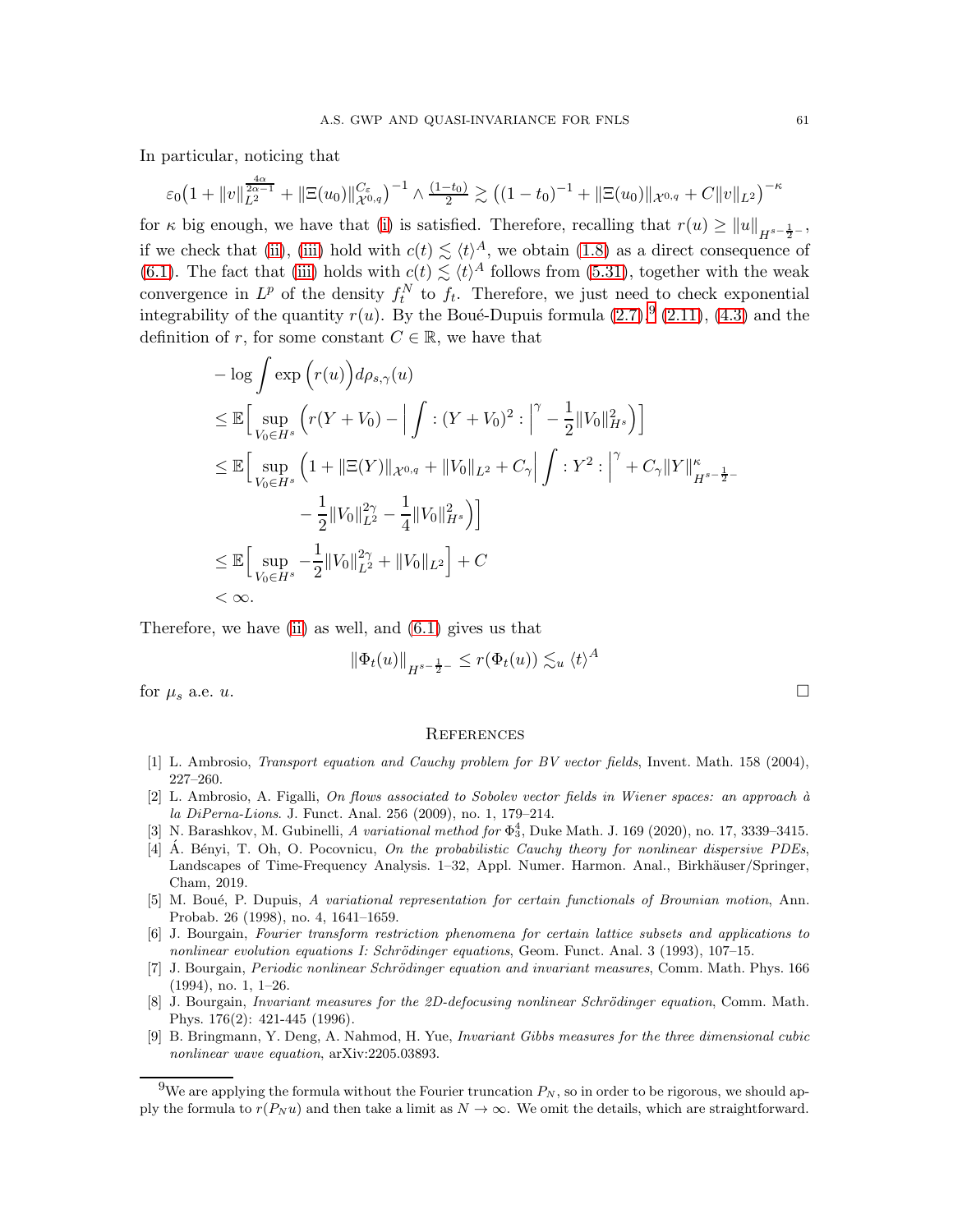### <span id="page-61-17"></span>62 J. FORLANO AND L. TOLOMEO

- <span id="page-61-18"></span>[10] N. Burq, N. Tzvetkov, Random data Cauchy theory for supercritical wave equations, I: Local theory, Invent. Math. 173 (2008), no. 3, 449–475.
- <span id="page-61-16"></span>[11] N. Burq, N. Tzvetkov, Random data Cauchy theory for supercritical wave equations. II. A global existence result, Invent. Math. 173 (2008), no. 3, 477–496.
- <span id="page-61-6"></span>[12] N. Burq, L. Thomann, Almost sure scattering for the one dimensional nonlinear Schrödinger equation, arXiv:2012.13571 [math.AP].
- [13] R. Cameron, W. Martin, Transformations of Wiener integrals under translations, Ann. of Math. (2) 45, (1944). 386–396.
- <span id="page-61-3"></span>[14] A. Chapouto, N. Kishimoto, Invariance of the Gibbs measures for periodic generalized Korteweg-de Vries equations, to appear in Trans. Amer. Math. Soc.
- <span id="page-61-20"></span>[15] J. Colliander, T. Oh, Almost sure well-posedness of the cubic nonlinear Schrödinger equation below  $L^2(\mathbb{T})$ , Duke Math. J. 161 (2012), no. 3, 367-414.
- <span id="page-61-7"></span> $[16]$  A.B. Cruzeiro, Équations différentielles ordinaires: non explosion et mesures quasi-invariantes, (French) J. Funct. Anal. 54 (1983), no. 2, 193–205.
- <span id="page-61-8"></span>[17] A.B. Cruzeiro, Équations différentielles sur l'espace de Wiener et formules de Cameron-Martin nonlinéaires, (French) J. Funct. Anal. 54 (1983), no. 2, 206–227.
- <span id="page-61-26"></span>[18] A. de Bouard, A. Debussche, The Korteweg-de Vries equation with multiplicative homogeneous white noise, Stochastic differential equations: theory and applications,113–133, Interdiscip. Math. Sci., 2, World Sci. Publ., Hackensack, NJ, 2007.
- <span id="page-61-13"></span>[19] A. Debussche, Y. Tsutsumi, Quasi-invariance of Gaussian measures transported by the cubic NLS with third-order dispersion on  $\mathbf{T}$ , J. Funct. Anal. 281 (2021), no. 3, 109032, 23 pp.
- <span id="page-61-22"></span>[20] S. Demirbas, M. B. Erdogan, N. Tzirakis, Existence and Uniqueness theory for the fractional Schrödinger equation on the torus, Some topics in harmonic analysis and applications, Advanced Lectures in Mathematics (ALM) 34 (2016), Int. Press, Somerville, MA, no. 23, 1241–1252.
- <span id="page-61-15"></span>[21] R. J. DiPerna and P.-L. Lions, *Ordinary differential equations, transport theory and Sobolev spaces*, Invent. Math. 98 (1989), 511–547.
- <span id="page-61-0"></span>[22] Y. Deng, Invariance of the Gibbs measure for the Benjamin-Ono equation, J. Eur. Math. Soc. (JEMS), 17(5):1107–1198, 2015.
- <span id="page-61-25"></span>[23] Y. Deng, A. R. Nahmod, H. Yue, Optimal local well-posedness for the periodic derivative nonlinear  $Schrödinger equation$ , Comm. Math. Phys. 384 (2021), no. 2, 1061-1107.
- <span id="page-61-2"></span>[24] Y. Deng, A. R. Nahmod, H. Yue, Invariant Gibbs measures and global strong solutions for nonlinear Schrödinger equations in dimension two,  $\ar{x}$ iv:1910.08492 [math.AP].
- <span id="page-61-21"></span>[25] Y. Deng, A. R. Nahmod, H. Yue, Random tensors, propagation of randomness, and nonlinear dispersive equations, Invent. Math., (228):539–686, 2022.
- <span id="page-61-4"></span>[26] Y. Deng, A. R. Nahmod, H. Yue, Invariant Gibbs measure and global strong solutions for the Hartree NLS equation in dimension three, J. Math. Phys. 62 (2021), 031514.
- <span id="page-61-1"></span>[27] Y. Deng, N. Tzvetkov, N. Visciglia, Invariant measures and long time behaviour for the Benjamin-Ono equation III, Comm. Math. Phys. 339 (2015), no. 3, 815–857.
- <span id="page-61-19"></span>[28] J. Forlano, Almost sure global well posedness for the BBM equation with infinite  $L^2$  initial data, Discrete Contin. Dyn. Syst. 40 (2020), no. 1, 267–318.
- <span id="page-61-12"></span>[29] J. Forlano, W. J. Trenberth, On the transport of Gaussian measures under the one-dimensional fractional nonlinear Schrödinger equations, Ann. Inst. H. Poincaré Anal. Non Linéaire 36 (2019), no. 7, 1987–2025.
- <span id="page-61-14"></span>[30] J. Forlano, K. Seong, Transport of Gaussian measures under the flow of one-dimensional fractional nonlinear Schrödinger equations, to appear in Comm. PDE.
- <span id="page-61-24"></span>[31] J. Forlano, T. Oh, Y. Wang, Stochastic nonlinear Schrödinger equation with almost space–time white noise, Journal of the Australian Mathematical Society 109(1) (2020), 44–67.
- <span id="page-61-9"></span>[32] G. Genovese, R. Lucá, N. Tzvetkov, Transport of Gaussian measures with exponential cut-off for Hamiltonian PDEs, arXiv:2103.04408 [math.AP].
- <span id="page-61-10"></span>[33] G. Genovese, R. Lucá, N. Tzvetkov, Quasi-invariance of Gaussian measures for the periodic Benjamin-Ono-BBM equation, arXiv:2107.03445 [math.PR].
- <span id="page-61-23"></span><span id="page-61-5"></span>[34] L. Gross, Abstract Wiener spaces, Proc. 5th Berkeley Sym. Math. Stat. Prob. 2 (1965), 31–42.
- [35] A. Grünrock, S. Herr, Low regularity local well-posedness of the derivative nonlinear Schrödinger equation with periodic initial data, SIAM J. Math. Anal. 39 (2008), no. 6, 1890–1920.
- <span id="page-61-11"></span>[36] T. Gunaratnam, T. Oh, N. Tzvetkov, H. Weber, Quasi-invariant Gaussian measures for the nonlinear wave equation in three dimensions, to appear in Probab. Math. Phys.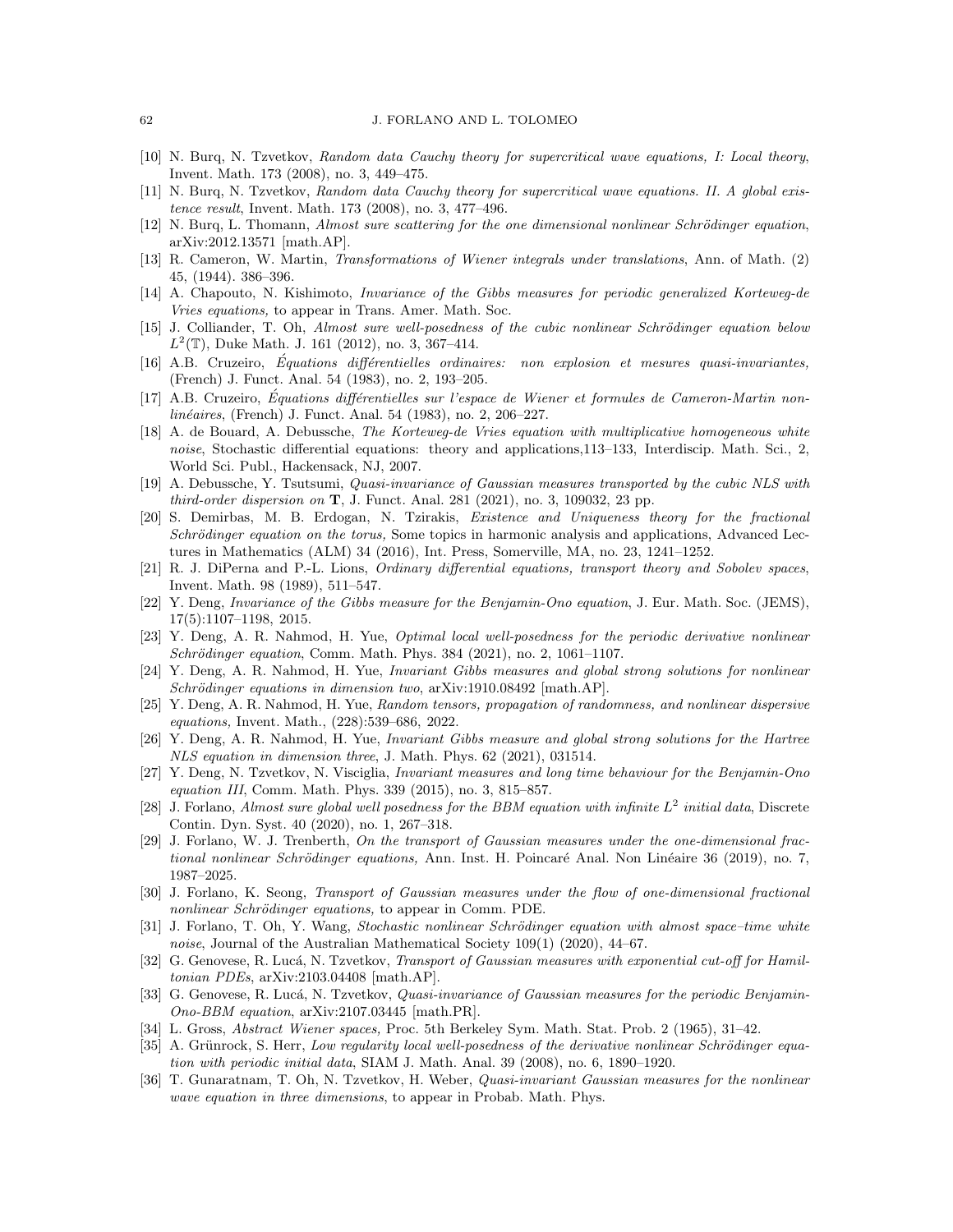- <span id="page-62-23"></span><span id="page-62-17"></span>[37] M. Gubinelli, H. Koch, T. Oh, L. Tolomeo, Global dynamics for the two-dimensional stochastic nonlinear wave equations, Int. Math. Res. Not. (2021), rnab084.
- <span id="page-62-8"></span>[38] Z. Guo, T. Oh, Non-existence of solutions for the periodic cubic nonlinear Schrödinger equation below  $L^2$ , Internat. Math. Res. Not. 2018, no.6, 1656–1729.
- <span id="page-62-26"></span>[39] R. Killip, J. Murphy, M. Visan, *Invariance of white noise for KdV on the line*, Invent. Math. 222 (2020), no. 1, 203–282.
- [40] R. Killip, M. Visan, X. Zhang, Low regularity conservation laws for integrable PDE, Geom. Funct. Anal. 28 (2018), no. 4, 1062–1090.
- <span id="page-62-4"></span><span id="page-62-3"></span>[41] N. Kishimoto, Remark on the periodic mass critical nonlinear Schrödinger equation, Proc. Amer. Math. Soc. 142 (2014), no. 8, 2649–2660.
- <span id="page-62-16"></span>[42] N. Kishimoto, A remark on norm inflation for nonlinear Schrödinger equations, Commun. Pure Appl. Anal. 18 (2019) 1375–1402.
- [43] S. Klainerman, M. Machedon, Space-time estimates for null forms and the local existence theorem, Comm. Pure Appl. Math. 46 (1993), no. 9, 1221–1268.
- <span id="page-62-25"></span><span id="page-62-9"></span>[44] H. Koch and D. Tataru, Conserved energies for the cubic nonlinear Schrödinger equation in one dimension, Duke Math. J. 167 no. 17 (2018), 3207–3313.
- <span id="page-62-14"></span>[45] H. Kuo, Gaussian measures in Banach spaces, Lecture Notes in Mathematics, Vol. 463. Springer-Verlag, Berlin-New York, 1975. vi+224 pp.
- [46] C. Kwak, Periodic fourth-order cubic NLS: Local well-posedness and Non-squeezing property, J. Math. Anal. Appl. 461 (2018), no. 2, 1327–1364.
- <span id="page-62-1"></span>[47] J. Lebowitz, H. Rose, E. Speer, Statistical Mechanics of the Nonlinear Schrödinger Equation, J. Stat. Phys. 50 (1988), no.3, 657–687.
- <span id="page-62-15"></span>[48] G. Li, K. Seong, Y. Zine, Global well-posedness of the fractional Schrödinger equations on the real line and the circle, preprint.
- <span id="page-62-0"></span>[49] H.P. McKean, K.L. Vaninsky, K.L., Statistical Mechanics of Nonlinear Wave Equations, in Sirovich, L. (eds) Trends and Perspectives in Applied Mathematics, Applied Mathematical Sciences, vol 100. Springer, New York, NY (1994).
- <span id="page-62-13"></span>[50] T. Miyaji, Y. Tsutsumi, Local well-posedness of the NLS equation with third order dispersion in negative Sobolev spaces, Differential Integral Equations 31 (2018), no. 1-2, 111–132.
- <span id="page-62-6"></span>[51] A. Nahmod, T. Oh, L. Rey-Bellet, G. Staffilani, Invariant weighted Wiener measures and almost sure global well-posedness for the periodic derivative NLS, J. Eur. Math. Soc. 14 (2012), 1275–1330.
- <span id="page-62-24"></span><span id="page-62-5"></span>[52] T. Oh, *Invariance of the white noise for KdV*, Comm. Math. Phys. 292 (2009), no. 1, 217–236.
- [53] T. Oh, M. Okamoto, O. Pocovnicu, On the probabilistic well-posedness of the nonlinear Schrödinger equations with non-algebraic nonlinearities, Discrete Contin. Dyn. Syst. 39 (2019), no. 6, 3479–3520.
- <span id="page-62-18"></span>[54] T. Oh, M. Okamoto, L. Tolomeo, *Focusing*  $\Phi_3^4$ -model with a Hartree-type nonlinearity, arXiv:2009.03251 [math.PR].
- <span id="page-62-20"></span>[55] T. Oh, O. Pocovnicu, A remark on almost sure global well-posedness of the energy-critical defocusing nonlinear wave equations in the periodic setting, Tohoku Math. J. 69 (2017), no.3, 455–481.
- <span id="page-62-21"></span>[56] T. Oh, O. Pocovnicu, Probabilistic global well-posedness of the energy-critical defocusing quintic nonlinear wave equation on  $\mathbb{R}^3$ , J. Math. Pures Appl. 105 (2016), 342-366.
- <span id="page-62-22"></span>[57] T. Oh, O. Pocovnicu, N. Tzvetkov, Probabilistic local well-posedness of the cubic nonlinear wave equation in negative Sobolev spaces, to appear in Ann. Inst. Fourier (Grenoble).
- <span id="page-62-19"></span><span id="page-62-7"></span>[58] T. Oh, M. Okamoto, L. Tolomeo, Stochastic quantization of the  $\Phi_3^3$ -model, arXiv:2108.06777.
- [59] T. Oh, T. Robert, P. Sosoe, Y. Wang, *Invariant Gibbs dynamics for the dynamical sine-Gordon model*, Proc. Roy. Soc. Edinburgh Sect. A (2020), 17 pages. doi: https://doi.org/10.1017/prm.2020.68
- <span id="page-62-12"></span>[60] T. Oh, K. Seong, *Quasi-invariant Gaussian measures for the cubic fourth order nonlinear Schrödinger* equation in negative Sobolev spaces, J. Funct. Anal. 281 (2021), no. 9, 109150, 49 pp.
- <span id="page-62-27"></span>[61] T. Oh, K. Seong, L. Tolomeo, A remark on Gibbs measures with log-correlated Gaussian fields, arXiv:2012.06729 [math.PR].
- <span id="page-62-10"></span>[62] T. Oh, P. Sosoe, N. Tzvetkov, An optimal regularity result on the quasi-invariant Gaussian measures for the cubic fourth order nonlinear Schrödinger equation, J. Ec. polytech. Math.  $5$  (2018), 793–841.
- <span id="page-62-2"></span>[63] T. Oh, P. Sosoe, L. Tolomeo, Optimal integrability threshold for Gibbs measures associated with focusing NLS on the torus, Invent. Math. 227 (2022), no. 3, 1323–1429.
- <span id="page-62-11"></span>[64] T. Oh, Y. Tsutsumi, N. Tzvetkov, Quasi-invariant Gaussian measures for the cubic nonlinear Schrödinger equation with third order dispersion, C. R. Math. Acad. Sci. Paris 357 (2019), no. 4, 366–381.